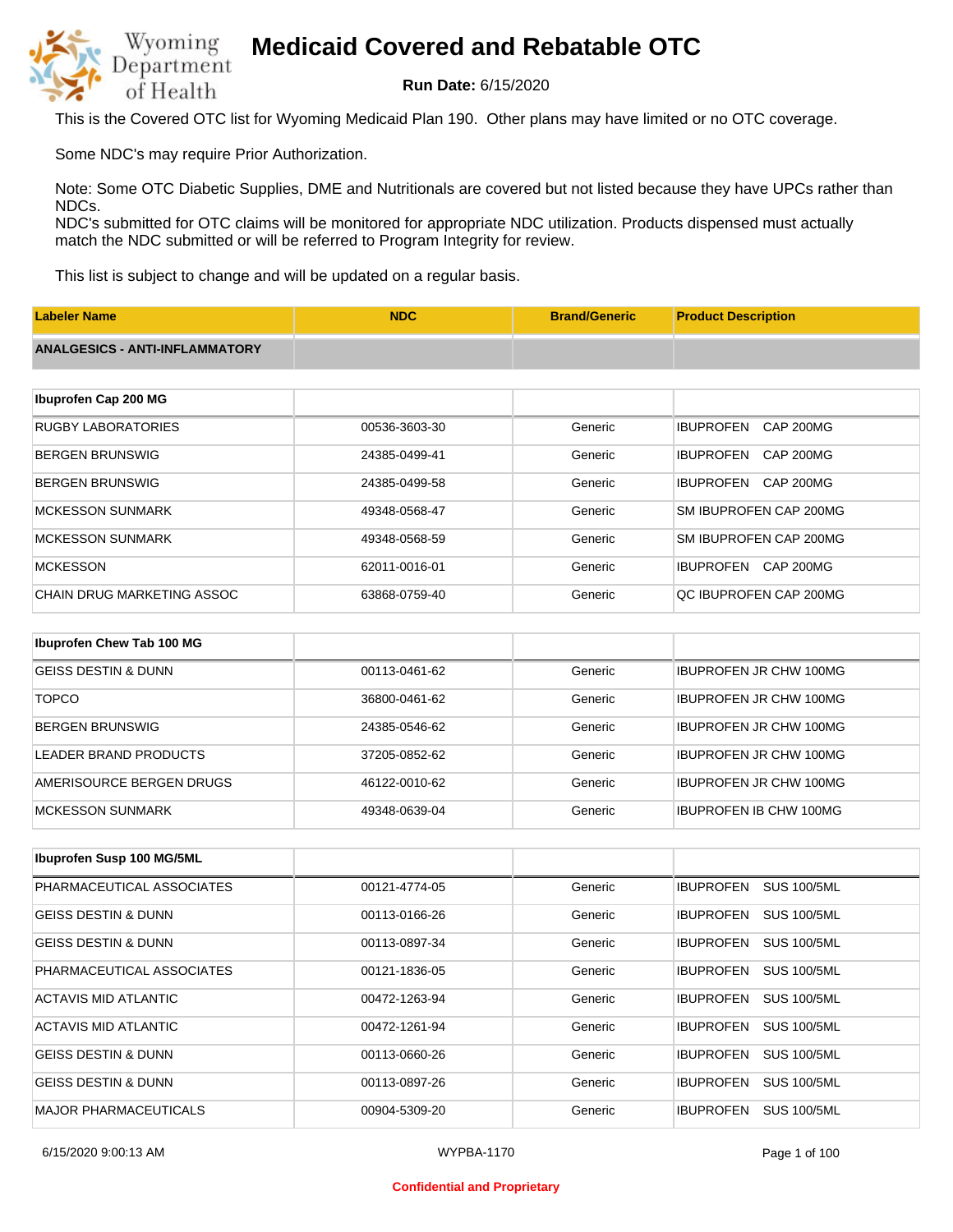

| Wyoming                      | <b>Medicaid Covered and Rebatable OTC</b> |         |                                        |
|------------------------------|-------------------------------------------|---------|----------------------------------------|
| Department<br>of Health      | <b>Run Date: 6/15/2020</b>                |         |                                        |
| <b>ACTAVIS MID ATLANTIC</b>  | 00472-1255-94                             | Generic | <b>IBUPROFEN</b><br><b>SUS 100/5ML</b> |
| <b>SELECT BRAND</b>          | 15127-0978-04                             | Generic | <b>IBUPROFEN</b><br><b>SUS 100/5ML</b> |
| BERGEN BRUNSWIG              | 24385-0009-34                             | Generic | <b>IBUPROFEN</b><br><b>SUS 100/5ML</b> |
| BERGEN BRUNSWIG              | 24385-0009-26                             | Generic | <b>IBUPROFEN</b><br><b>SUS 100/5ML</b> |
| BERGEN BRUNSWIG              | 24385-0372-26                             | Generic | <b>IBUPROFEN</b><br><b>SUS 100/5ML</b> |
| SELECT BRAND                 | 15127-0900-04                             | Generic | <b>IBUPROFEN</b><br><b>SUS 100/5ML</b> |
| MAJOR PHARMACEUTICALS        | 00904-5309-09                             | Generic | <b>IBUPROFEN</b><br><b>SUS 100/5ML</b> |
| MAJOR PHARMACEUTICALS        | 00904-5577-20                             | Generic | <b>IBUPROFEN</b><br><b>SUS 100/5ML</b> |
| <b>TOPCO</b>                 | 36800-0897-26                             | Generic | <b>IBUPROFEN</b><br><b>SUS 100/5ML</b> |
| LEADER BRAND PRODUCTS        | 37205-0643-26                             | Generic | <b>IBUPROFEN</b><br><b>SUS 100/5ML</b> |
| <b>LEADER BRAND PRODUCTS</b> | 37205-0660-26                             | Generic | <b>IBUPROFEN</b><br><b>SUS 100/5ML</b> |
| BERGEN BRUNSWIG              | 24385-0361-26                             | Generic | <b>IBUPROFEN</b><br><b>SUS 100/5ML</b> |
| BERGEN BRUNSWIG              | 24385-0361-34                             | Generic | <b>IBUPROFEN</b><br><b>SUS 100/5ML</b> |
| <b>TOPCO</b>                 | 36800-0660-26                             | Generic | <b>IBUPROFEN</b><br><b>SUS 100/5ML</b> |
| BERGEN BRUNSWIG              | 24385-0905-26                             | Generic | <b>IBUPROFEN</b><br><b>SUS 100/5ML</b> |
| BERGEN BRUNSWIG              | 24385-0905-34                             | Generic | <b>IBUPROFEN</b><br><b>SUS 100/5ML</b> |
| <b>TOPCO</b>                 | 36800-0166-26                             | Generic | <b>IBUPROFEN</b><br><b>SUS 100/5ML</b> |
| LEADER BRAND PRODUCTS        | 37205-0282-26                             | Generic | <b>IBUPROFEN</b><br><b>SUS 100/5ML</b> |
| LEADER BRAND PRODUCTS        | 37205-0283-26                             | Generic | <b>IBUPROFEN</b><br><b>SUS 100/5ML</b> |
| PERRIGO PHARMACEUTICALS      | 45802-0140-26                             | Generic | <b>IBUPROFEN</b><br><b>SUS 100/5ML</b> |
| <b>MCKESSON SUNMARK</b>      | 49348-0499-34                             | Generic | <b>IBUPROFEN</b><br><b>SUS 100/5ML</b> |
| <b>MCKESSON SUNMARK</b>      | 49348-0500-34                             | Generic | <b>IBUPROFEN</b><br><b>SUS 100/5ML</b> |
| MCKESSON SUNMARK             | 49348-0876-34                             | Generic | IBUPROFEN SUS 100/5ML                  |
| <b>MCKESSON SUNMARK</b>      | 49348-0229-37                             | Generic | <b>SUS 100/5ML</b><br><b>IBUPROFEN</b> |
| PERRIGO PHARMACEUTICALS      | 45802-0133-26                             | Generic | <b>SUS 100/5ML</b><br><b>IBUPROFEN</b> |
| PERRIGO PHARMACEUTICALS      | 45802-0897-26                             | Generic | <b>IBUPROFEN</b><br><b>SUS 100/5ML</b> |
| PERRIGO PHARMACEUTICALS      | 45802-0897-34                             | Generic | <b>SUS 100/5ML</b><br><b>IBUPROFEN</b> |
| LEADER BRAND PRODUCTS        | 37205-0848-26                             | Generic | <b>IBUPROFEN</b><br><b>SUS 100/5ML</b> |
| AMERISOURCE BERGEN DRUGS     | 46122-0110-26                             | Generic | <b>IBUPROFEN</b><br><b>SUS 100/5ML</b> |
| <b>MCKESSON SUNMARK</b>      | 49348-0229-34                             | Generic | <b>IBUPROFEN</b><br><b>SUS 100/5ML</b> |
| <b>MCKESSON</b>              | 62011-0011-01                             | Generic | <b>IBUPROFEN</b><br><b>SUS 100/5ML</b> |
| <b>MCKESSON</b>              | 62011-0030-01                             | Generic | <b>IBUPROFEN</b><br><b>SUS 100/5ML</b> |
| <b>MCKESSON</b>              | 62011-0214-01                             | Generic | <b>IBUPROFEN</b><br><b>SUS 100/5ML</b> |
| <b>MCKESSON</b>              | 62011-0010-01                             | Generic | <b>IBUPROFEN</b><br><b>SUS 100/5ML</b> |
| <b>MCKESSON</b>              | 62011-0030-02                             | Generic | <b>IBUPROFEN</b><br><b>SUS 100/5ML</b> |
| PRECISION DOSE, INC          | 68094-0503-61                             | Generic | <b>SUS 100/5ML</b><br><b>IBUPROFEN</b> |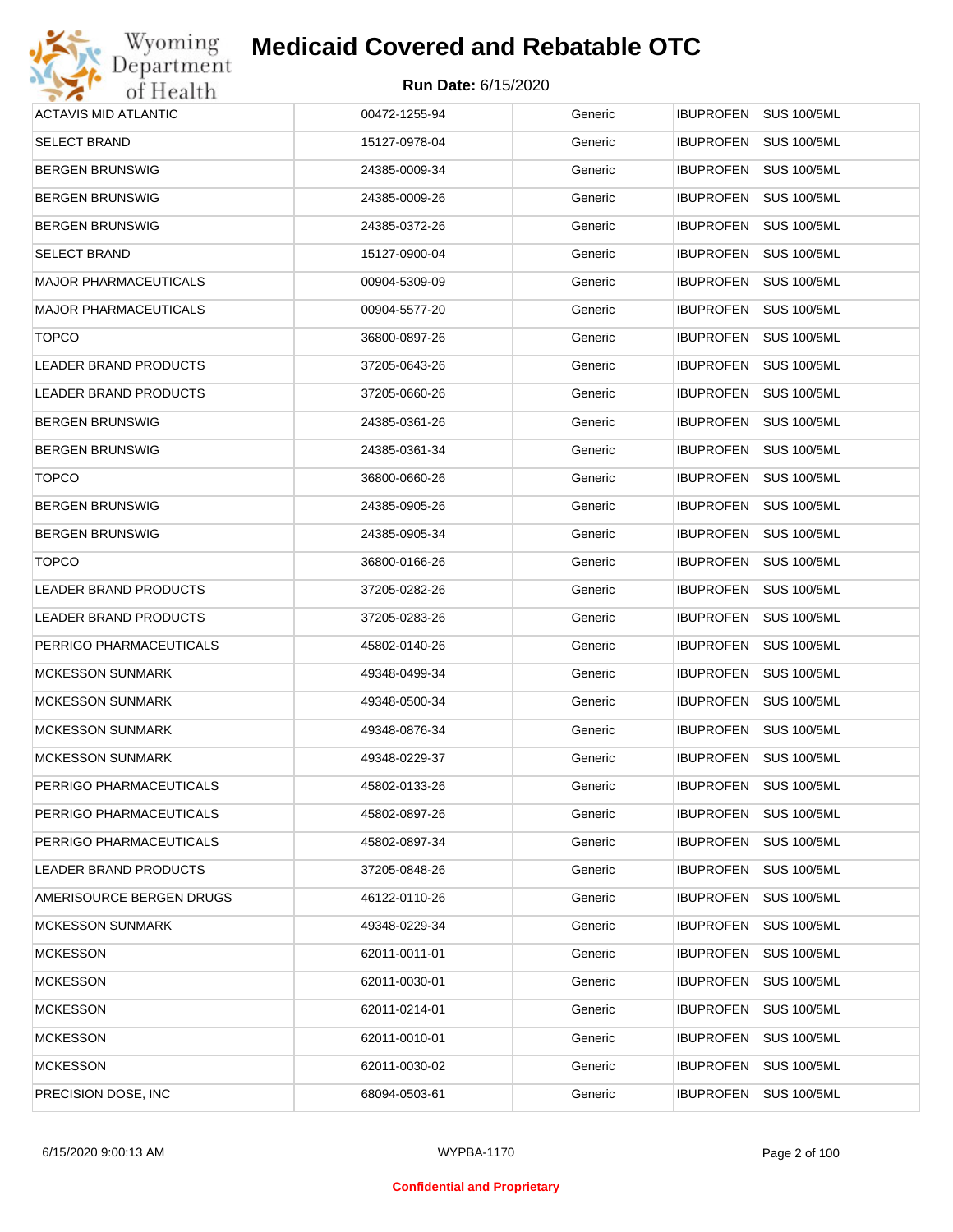

| PRECISION DOSE, INC.        | 68094-0494-58 | Generic | <b>IBUPROFEN</b><br>SUS 100/5ML        |
|-----------------------------|---------------|---------|----------------------------------------|
| <b>PRECISION DOSE, INC.</b> | 68094-0494-59 | Generic | <b>SUS 100/5ML</b><br><b>IBUPROFEN</b> |
| PRECISION DOSE, INC.        | 68094-0494-61 | Generic | <b>IBUPROFEN</b><br><b>SUS 100/5ML</b> |
| CHAIN DRUG MARKETING ASSOC  | 63868-0758-18 | Generic | <b>SUS 100/5ML</b><br><b>IBUPROFEN</b> |
| PRECISION DOSE, INC.        | 68094-0503-62 | Generic | <b>IBUPROFEN</b><br><b>SUS 100/5ML</b> |
| CHAIN DRUG MARKETING ASSOC  | 63868-0756-18 | Generic | SUS 100/5ML<br><b>IBUPROFEN</b>        |
| PRECISION DOSE, INC.        | 68094-0494-62 | Generic | <b>SUS 100/5ML</b><br><b>IBUPROFEN</b> |
| <b>PRECISION DOSE, INC.</b> | 68094-0503-59 | Generic | <b>SUS 100/5ML</b><br><b>IBUPROFEN</b> |

| <b>Ibuprofen Susp 40 MG/ML</b> |               |         |                                 |
|--------------------------------|---------------|---------|---------------------------------|
| <b>GEISS DESTIN &amp; DUNN</b> | 00113-0057-05 | Generic | <b>IBUPROFEN</b><br>DRO 50/1.25 |
| <b>MAJOR PHARMACEUTICALS</b>   | 00904-5463-35 | Generic | <b>IBUPROFEN</b><br>DRO 50/1.25 |
| <b>TOPCO</b>                   | 36800-0057-05 | Generic | <b>IBUPROFEN</b><br>DRO 50/1.25 |
| <b>TOPCO</b>                   | 36800-0255-10 | Generic | <b>IBUPROFEN</b><br>DRO 50/1.25 |
| <b>LEADER BRAND PRODUCTS</b>   | 37205-0436-10 | Generic | <b>IBU-DROPS</b><br>DRO 50/1.25 |
| <b>ACTAVIS</b>                 | 45963-0125-23 | Generic | <b>IBUPROFEN</b><br>DRO 50/1.25 |
| <b>LEADER BRAND PRODUCTS</b>   | 37205-0646-05 | Generic | <b>IBU-DROPS</b><br>DRO 40MG/ML |
| <b>MCKESSON SUNMARK</b>        | 49348-0374-69 | Generic | <b>IBUPROFEN</b><br>DRO 50/1.25 |
| <b>MCKESSON SUNMARK</b>        | 49348-0642-27 | Generic | <b>IBUPROFEN</b><br>DRO 50/1.25 |
| <b>BERGEN BRUNSWIG</b>         | 24385-0550-10 | Generic | <b>IBUPROFEN</b><br>DRO 50/1.25 |
| PERRIGO PHARMACEUTICALS        | 45802-0057-05 | Generic | <b>IBUPROFEN</b><br>DRO 50/1.25 |
| <b>ACTAVIS</b>                 | 45963-0125-24 | Generic | <b>IBUPROFEN</b><br>DRO 50/1.25 |
| <b>MCKESSON</b>                | 62011-0004-01 | Generic | <b>IBUPROFEN</b><br>DRO 50/1.25 |
| <b>MCKESSON</b>                | 62011-0012-01 | Generic | <b>IBUPROFEN</b><br>DRO 50/1.25 |
| CHAIN DRUG MARKETING ASSOC     | 63868-0076-30 | Generic | <b>IBUPROFEN</b><br>DRO 50/1.25 |

| Ibuprofen Tab 200 MG           |               |         |                                      |
|--------------------------------|---------------|---------|--------------------------------------|
| <b>GEISS DESTIN &amp; DUNN</b> | 00113-0517-71 | Generic | <b>IBUPROFEN</b><br><b>TAB 200MG</b> |
| PERRIGO                        | 00113-0604-62 | Generic | <b>IBUPROFEN</b><br><b>TAB 200MG</b> |
| <b>PERRIGO</b>                 | 00113-0074-71 | Generic | <b>TAB 200MG</b><br><b>IBUPROFEN</b> |
| <b>PERRIGO</b>                 | 00113-0074-78 | Generic | <b>TAB 200MG</b><br><b>IBUPROFEN</b> |
| <b>PERRIGO</b>                 | 00113-0647-62 | Generic | <b>IBUPROFEN</b><br><b>TAB 200MG</b> |
| <b>PERRIGO</b>                 | 00113-0647-71 | Generic | <b>TAB 200MG</b><br><b>IBUPROFEN</b> |
| <b>PERRIGO</b>                 | 00113-0604-71 | Generic | <b>IBUPROFEN</b><br><b>TAB 200MG</b> |
| <b>PERRIGO</b>                 | 00113-0647-78 | Generic | <b>TAB 200MG</b><br><b>IBUPROFEN</b> |
| <b>PERRIGO</b>                 | 00113-0604-78 | Generic | <b>IBUPROFEN</b><br><b>TAB 200MG</b> |
| <b>PERRIGO</b>                 | 00113-0604-90 | Generic | <b>TAB 200MG</b><br><b>IBUPROFEN</b> |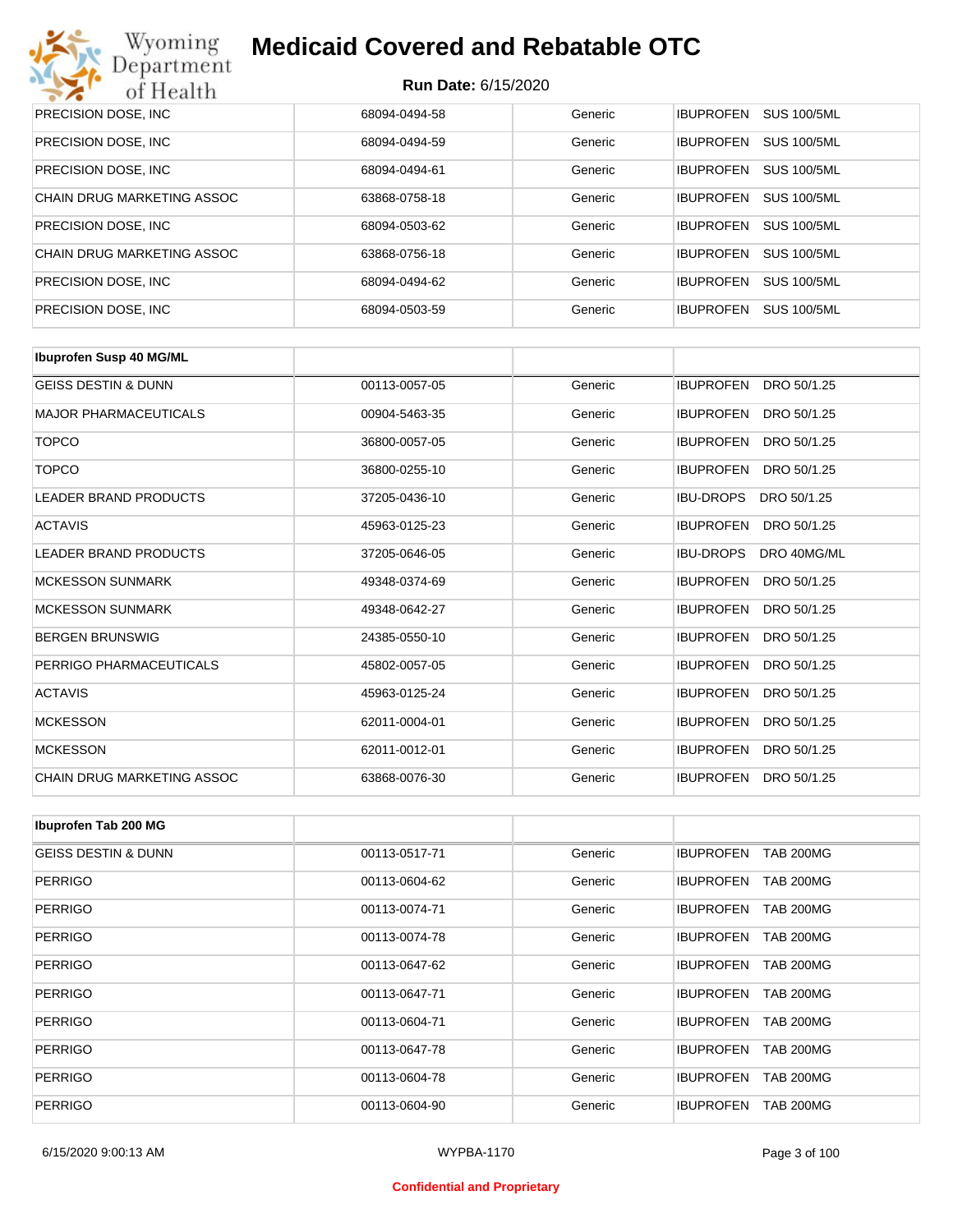| Wyoming                      | <b>Medicaid Covered and Rebatable OTC</b> |         |                                      |
|------------------------------|-------------------------------------------|---------|--------------------------------------|
| Department<br>of Health      | <b>Run Date: 6/15/2020</b>                |         |                                      |
| <b>RUGBY LABORATORIES</b>    | 00536-3587-06                             | Generic | IBUPROFEN TAB 200MG                  |
| <b>RUGBY LABORATORIES</b>    | 00536-3587-01                             | Generic | <b>IBUPROFEN</b><br><b>TAB 200MG</b> |
| <b>MAJOR PHARMACEUTICALS</b> | 00904-7915-24                             | Generic | <b>IBUPROFEN</b><br>TAB 200MG        |
| <b>MAJOR PHARMACEUTICALS</b> | 00904-7915-40                             | Generic | <b>IBUPROFEN</b><br><b>TAB 200MG</b> |
| <b>MAJOR PHARMACEUTICALS</b> | 00904-7915-51                             | Generic | <b>IBUPROFEN</b><br>TAB 200MG        |
| <b>MAJOR PHARMACEUTICALS</b> | 00904-7915-59                             | Generic | IBUPROFEN TAB 200MG                  |
| <b>SELECT BRAND</b>          | 15127-0312-01                             | Generic | SB IBUPROFEN TAB 200MG               |
| <b>SELECT BRAND</b>          | 15127-0312-24                             | Generic | SB IBUPROFEN TAB 200MG               |
| <b>MAJOR PHARMACEUTICALS</b> | 00904-7912-51                             | Generic | <b>IBUPROFEN TAB 200MG</b>           |
| <b>MAJOR PHARMACEUTICALS</b> | 00904-7912-59                             | Generic | IBUPROFEN TAB 200MG                  |
| <b>SELECT BRAND</b>          | 15127-0335-01                             | Generic | SB IBUPROFEN TAB 200MG               |
| PHARBEST PHARMACEUTICALS     | 16103-0393-08                             | Generic | IBUPROFEN TAB 200MG                  |
| <b>MAJOR PHARMACEUTICALS</b> | 00904-7914-59                             | Generic | <b>IBU-200</b><br><b>TAB 200MG</b>   |
| <b>MAJOR PHARMACEUTICALS</b> | 00904-7915-80                             | Generic | IBUPROFEN TAB 200MG                  |
| <b>SELECT BRAND</b>          | 15127-0312-50                             | Generic | SB IBUPROFEN TAB 200MG               |
| <b>SELECT BRAND</b>          | 15127-0335-50                             | Generic | SB IBUPROFEN TAB 200MG               |
| <b>SELECT BRAND</b>          | 15127-0905-50                             | Generic | SB IBUPROFEN TAB 200MG               |
| <b>SELECT BRAND</b>          | 15127-0907-50                             | Generic | SB IBUPROFEN TAB 200MG               |
| PHARBEST PHARMACEUTICALS     | 16103-0393-06                             | Generic | <b>IBUPROFEN TAB 200MG</b>           |
| <b>BERGEN BRUNSWIG</b>       | 24385-0059-78                             | Generic | IBUPROFEN TAB 200MG                  |
| <b>BERGEN BRUNSWIG</b>       | 24385-0604-78                             | Generic | <b>IBUPROFEN</b><br>TAB 200MG        |
| <b>BERGEN BRUNSWIG</b>       | 24385-0604-90                             | Generic | <b>IBUPROFEN TAB 200MG</b>           |
| <b>BERGEN BRUNSWIG</b>       | 24385-0647-71                             | Generic | <b>IBUPROFEN TAB 200MG</b>           |
| <b>BERGEN BRUNSWIG</b>       | 24385-0058-78                             | Generic | IBUPROFEN TAB 200MG                  |
| <b>BERGEN BRUNSWIG</b>       | 24385-0058-82                             | Generic | <b>IBUPROFEN</b><br><b>TAB 200MG</b> |
| <b>TOPCO</b>                 | 36800-0517-78                             | Generic | <b>IBUPROFEN</b><br><b>TAB 200MG</b> |
| <b>TOPCO</b>                 | 36800-0604-90                             | Generic | <b>IBUPROFEN</b><br><b>TAB 200MG</b> |
| <b>TOPCO</b>                 | 36800-0647-62                             | Generic | <b>IBUPROFEN</b><br>TAB 200MG        |
| <b>TOPCO</b>                 | 36800-0647-78                             | Generic | IBUPROFEN TAB 200MG                  |
| <b>MAJOR PHARMACEUTICALS</b> | 00904-7914-51                             | Generic | <b>IBU-200</b><br>TAB 200MG          |
| <b>MAJOR PHARMACEUTICALS</b> | 00904-7914-61                             | Generic | IBUPROFEN TAB 200MG                  |
| <b>MAJOR PHARMACEUTICALS</b> | 00904-7915-70                             | Generic | IBUPROFEN TAB 200MG                  |
| SELECT BRAND                 | 15127-0312-25                             | Generic | SB IBUPROFEN TAB 200MG               |
| <b>SELECT BRAND</b>          | 15127-0335-24                             | Generic | SB IBUPROFEN TAB 200MG               |
| <b>SELECT BRAND</b>          | 15127-0907-24                             | Generic | SB IBUPROFEN TAB 200MG               |
| <b>TOPCO</b>                 | 36800-0074-71                             | Generic | IBUPROFEN TAB 200MG                  |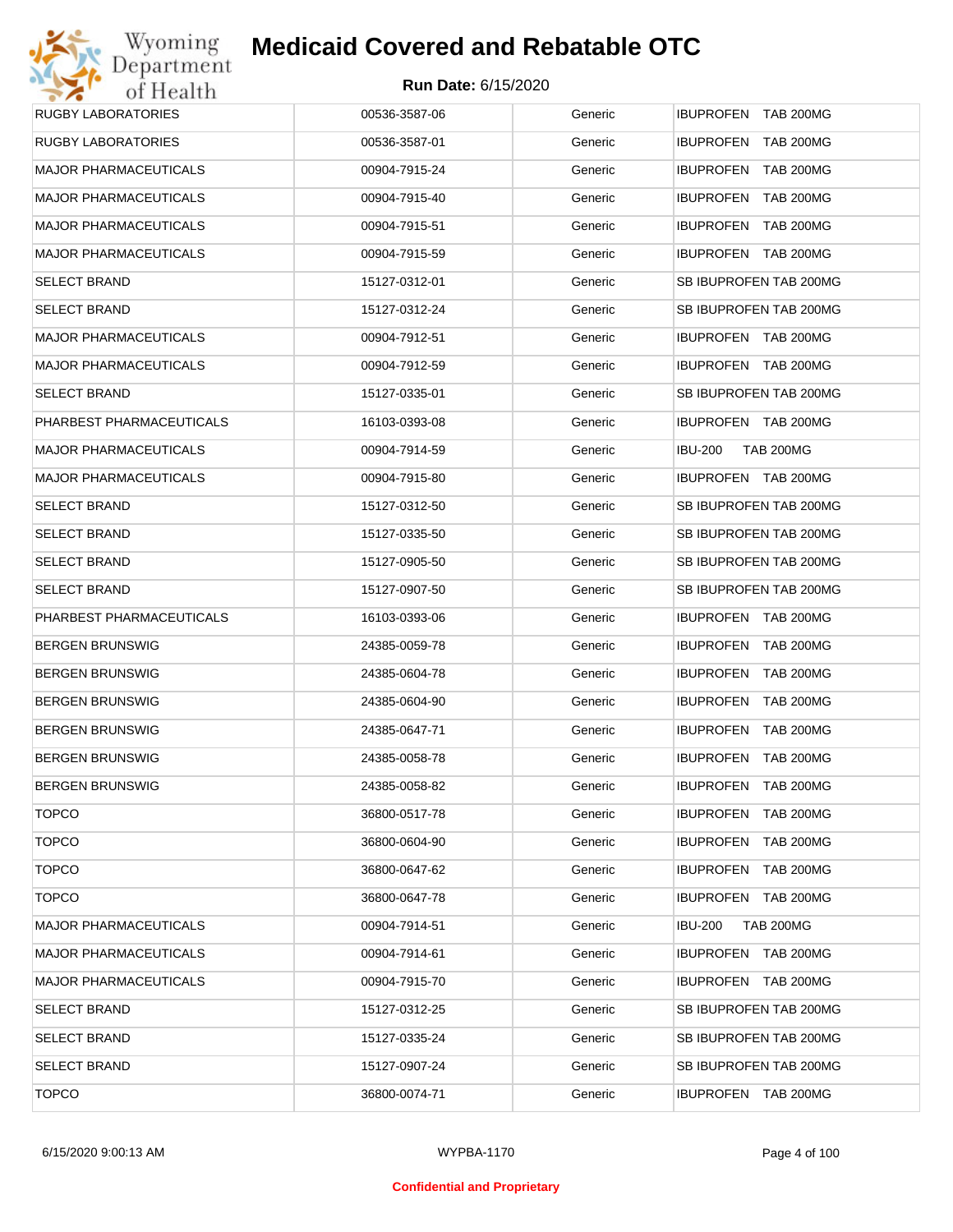

| <b>TOPCO</b>                       | 36800-0074-78 | Generic | IBUPROFEN TAB 200MG               |
|------------------------------------|---------------|---------|-----------------------------------|
| <b>BERGEN BRUNSWIG</b>             | 24385-0604-71 | Generic | IBUPROFEN TAB 200MG               |
| <b>BERGEN BRUNSWIG</b>             | 24385-0647-78 | Generic | <b>IBUPROFEN TAB 200MG</b>        |
| <b>TOPCO</b>                       | 36800-0604-62 | Generic | IBUPROFEN TAB 200MG               |
| <b>TOPCO</b>                       | 36800-0604-71 | Generic | <b>IBUPROFEN TAB 200MG</b>        |
| <b>TOPCO</b>                       | 36800-0604-78 | Generic | IBUPROFEN TAB 200MG               |
| <b>TOPCO</b>                       | 36800-0604-85 | Generic | <b>IBUPROFEN TAB 200MG</b>        |
| <b>LEADER BRAND PRODUCTS</b>       | 37205-0341-78 | Generic | IBUPROFEN TAB 200MG               |
| <b>LEADER BRAND PRODUCTS</b>       | 37205-0345-71 | Generic | <b>IBUPROFEN TAB 200MG</b>        |
| <b>LEADER BRAND PRODUCTS</b>       | 37205-0345-78 | Generic | IBUPROFEN TAB 200MG               |
| <b>LEADER BRAND PRODUCTS</b>       | 37205-0350-71 | Generic | <b>IBUPROFEN TAB 200MG</b>        |
| <b>LEADER BRAND PRODUCTS</b>       | 37205-0605-71 | Generic | IBUPROFEN TAB 200MG               |
| <b>MCKESSON SUNMARK</b>            | 49348-0196-09 | Generic | <b>IBUPROFEN TAB 200MG</b>        |
| <b>MCKESSON SUNMARK</b>            | 49348-0196-10 | Generic | IBUPROFEN TAB 200MG               |
| <b>MCKESSON SUNMARK</b>            | 49348-0196-35 | Generic | IBUPROFEN TAB 200MG               |
| <b>MCKESSON SUNMARK</b>            | 49348-0727-09 | Generic | SM IBUPROFEN TAB 200MG            |
| <b>MCKESSON SUNMARK</b>            | 49348-0706-09 | Generic | IBUPROFEN TAB 200MG               |
| <b>MCKESSON SUNMARK</b>            | 49348-0706-14 | Generic | IBUPROFEN TAB 200MG               |
| <b>BERGEN BRUNSWIG</b>             | 24385-0604-85 | Generic | <b>IBUPROFEN TAB 200MG</b>        |
| <b>TOPCO</b>                       | 36800-0183-83 | Generic | IBUPROFEN TAB 200MG               |
| <b>TOPCO</b>                       | 36800-0517-71 | Generic | <b>IBUPROFEN TAB 200MG</b>        |
| <b>TOPCO</b>                       | 36800-0604-93 | Generic | IBUPROFEN TAB 200MG               |
| <b>TOPCO</b>                       | 36800-0647-71 | Generic | IBUPROFEN TAB 200MG               |
| <b>TOPCO</b>                       | 36800-0647-90 | Generic | IBUPROFEN TAB 200MG               |
| <b>LEADER BRAND PRODUCTS</b>       | 37205-0341-71 | Generic | IBUPROFEN TAB 200MG               |
| <b>MCKESSON SUNMARK</b>            | 49348-0706-04 | Generic | IBUPROFEN TAB 200MG               |
| <b>MCKESSON SUNMARK</b>            | 49348-0706-10 | Generic | IBUPROFEN TAB 200MG               |
| <b>MCKESSON SUNMARK</b>            | 49348-0727-10 | Generic | SM IBUPROFEN TAB 200MG            |
| AMNEAL PHARMACEUTICALS             | 53746-0140-10 | Generic | IBUPROFEN TAB 200MG               |
| <b>MCKESSON</b>                    | 62011-0014-01 | Generic | HM IBUPROFEN TAB 200MG            |
| <b>MCKESSON</b>                    | 62011-0014-02 | Generic | HM IBUPROFEN TAB 200MG            |
| <b>MCKESSON</b>                    | 62011-0014-03 | Generic | HM IBUPROFEN TAB 200MG            |
| AUBURN PHARMACEUTICAL              | 62107-0002-01 | Generic | <b>TAB 200MG</b><br><b>PROVIL</b> |
| AUBURN PHARMACEUTICAL              | 62107-0002-50 | Generic | <b>TAB 200MG</b><br><b>PROVIL</b> |
| <b>MCKESSON PACKAGING SERVICES</b> | 63739-0134-01 | Generic | IBUPROFEN TAB 200MG               |
| <b>MCKESSON</b>                    | 62011-0015-02 | Generic | HM IBUPROFEN TAB 200MG            |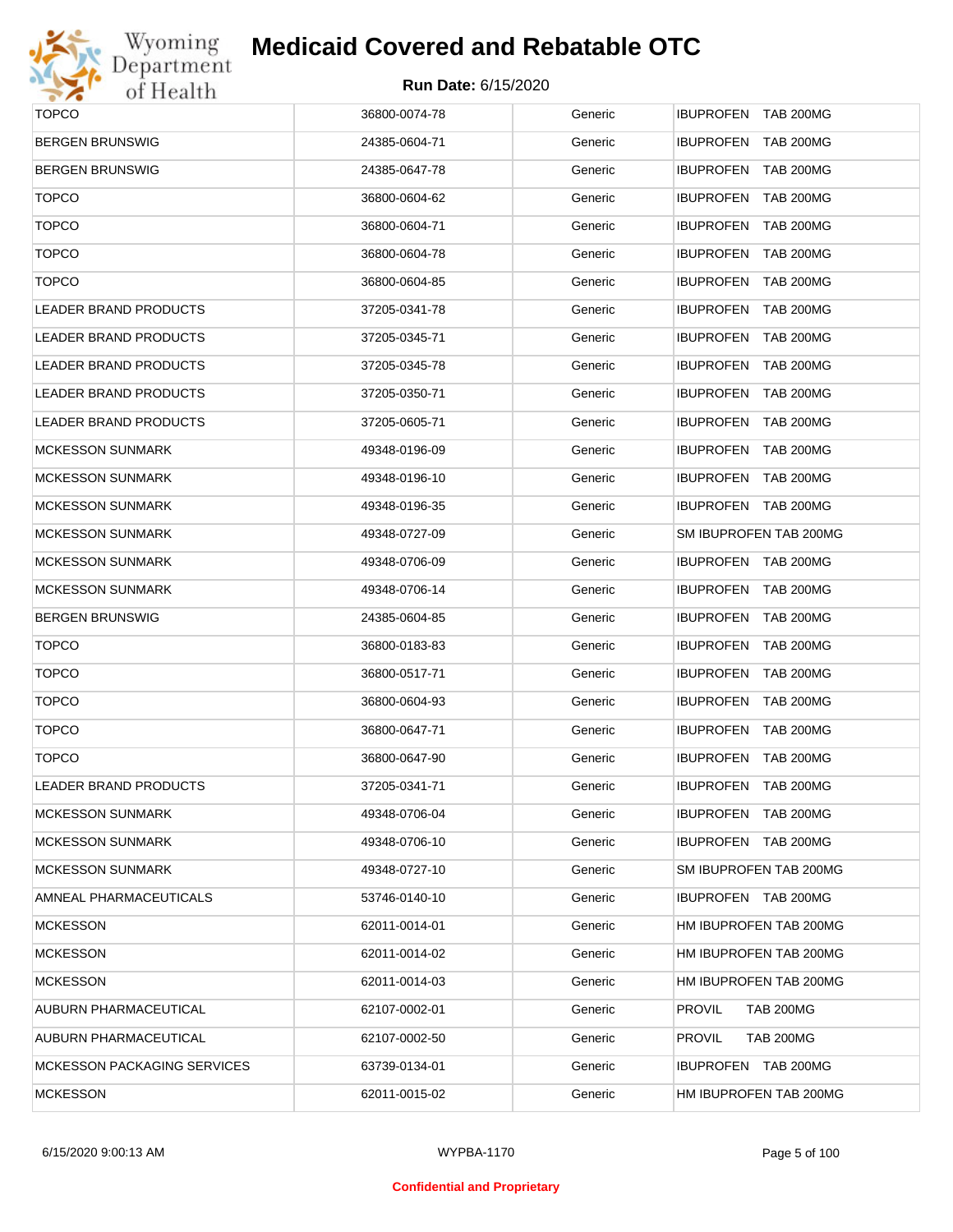#### **Run Date:** 6/15/2020

| Wyoming<br><b>Medicaid Covered and Rebatable OTC</b><br>Department |                            |         |                                      |  |
|--------------------------------------------------------------------|----------------------------|---------|--------------------------------------|--|
| of Health                                                          | <b>Run Date: 6/15/2020</b> |         |                                      |  |
| <b>CHAIN DRUG MARKETING ASSOC</b>                                  | 63868-0790-50              | Generic | QC IBUPROFEN TAB 200MG               |  |
| CHAIN DRUG MARKETING ASSOC                                         | 63868-0983-50              | Generic | OC IBUPROFEN TAB 200MG               |  |
| <b>MCKESSON</b>                                                    | 62011-0222-02              | Generic | HM IBUPROFEN TAB 200MG               |  |
| AMNEAL PHARMACEUTICALS                                             | 53746-0140-01              | Generic | <b>IBUPROFEN</b><br><b>TAB 200MG</b> |  |
| <b>MCKESSON</b>                                                    | 62011-0015-01              | Generic | HM IBUPROFEN TAB 200MG               |  |
| <b>MCKESSON</b>                                                    | 62011-0213-01              | Generic | HM IBUPROFEN TAB 200MG               |  |
| MCKESSON                                                           | 62011-0222-01              | Generic | HM IBUPROFEN TAB 200MG               |  |
| CHAIN DRUG MARKETING ASSOC                                         | 63868-0791-50              | Generic | OC IBUPROFEN TAB 200MG               |  |

| Naproxen Sodium Cap 220 MG |               |         |                        |
|----------------------------|---------------|---------|------------------------|
| LEADER BRAND PRODUCTS      | 37205-0854-58 | Generic | NAPROXEN SOD CAP 220MG |
| LEADER BRAND PRODUCTS      | 37205-0854-60 | Generic | NAPROXEN SOD CAP 220MG |
| AMERISOURCE BERGEN DRUGS   | 46122-0038-58 | Generic | NAPROXEN SOD CAP 220MG |
| AMERISOURCE BERGEN DRUGS   | 46122-0038-60 | Generic | NAPROXEN SOD CAP 220MG |
| <b>MCKESSON</b>            | 62011-0007-01 | Generic | NAPROXEN SOD CAP 220MG |

| Naproxen Sodium Tab 220 MG     |               |         |                        |
|--------------------------------|---------------|---------|------------------------|
| <b>GEISS DESTIN &amp; DUNN</b> | 00113-0368-62 | Generic | NAPROXEN SOD TAB 220MG |
| <b>GEISS DESTIN &amp; DUNN</b> | 00113-0368-71 | Generic | NAPROXEN SOD TAB 220MG |
| <b>GEISS DESTIN &amp; DUNN</b> | 00113-0368-78 | Generic | NAPROXEN SOD TAB 220MG |
| <b>GEISS DESTIN &amp; DUNN</b> | 00113-9490-62 | Generic | NAPROXEN SOD TAB 220MG |
| <b>GEISS DESTIN &amp; DUNN</b> | 00113-9490-71 | Generic | NAPROXEN SOD TAB 220MG |
| <b>RUGBY LABORATORIES</b>      | 00536-1022-01 | Generic | ALL DAY RELF TAB 220MG |
| <b>RUGBY LABORATORIES</b>      | 00536-1022-06 | Generic | ALL DAY RELF TAB 220MG |
| <b>RUGBY LABORATORIES</b>      | 00536-1023-01 | Generic | ALL DAY RELF TAB 220MG |
| <b>GEISS DESTIN &amp; DUNN</b> | 00113-9490-78 | Generic | NAPROXEN SOD TAB 220MG |
| <b>SELECT BRAND</b>            | 15127-0466-01 | Generic | NAPROXEN SOD TAB 220MG |
| <b>TOPCO</b>                   | 36800-0490-62 | Generic | ALL DAY PAIN TAB 220MG |
| <b>TOPCO</b>                   | 36800-0490-78 | Generic | ALL DAY PAIN TAB 220MG |
| <b>SELECT BRAND</b>            | 15127-0466-24 | Generic | NAPROXEN SOD TAB 220MG |
| <b>SELECT BRAND</b>            | 15127-0466-50 | Generic | NAPROXEN SOD TAB 220MG |
| <b>TOPCO</b>                   | 36800-0368-62 | Generic | ALL DAY PAIN TAB 220MG |
| <b>TOPCO</b>                   | 36800-0368-71 | Generic | ALL DAY PAIN TAB 220MG |
| <b>TOPCO</b>                   | 36800-0368-78 | Generic | ALL DAY PAIN TAB 220MG |
| <b>TOPCO</b>                   | 36800-0368-82 | Generic | ALL DAY PAIN TAB 220MG |
| <b>BERGEN BRUNSWIG</b>         | 24385-0368-71 | Generic | ALL DAY PAIN TAB 220MG |
| <b>BERGEN BRUNSWIG</b>         | 24385-0368-78 | Generic | ALL DAY PAIN TAB 220MG |

#### **Confidential and Proprietary**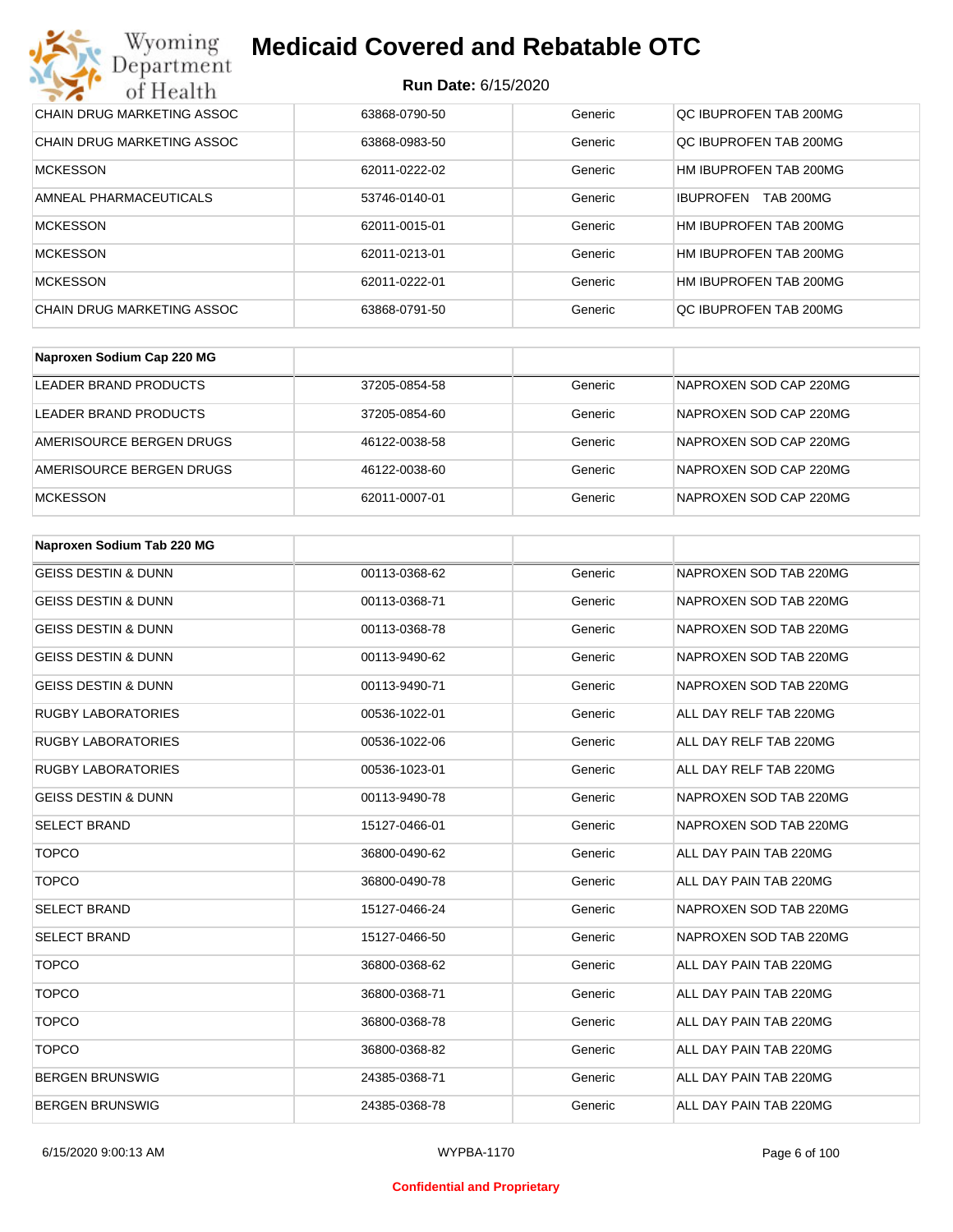# Wyoming<br>Department<br>of Health

## **Medicaid Covered and Rebatable OTC**

| <b>BERGEN BRUNSWIG</b>          | 24385-0368-81 | Generic | ALL DAY PAIN TAB 220MG |
|---------------------------------|---------------|---------|------------------------|
| BERGEN BRUNSWIG                 | 24385-0490-78 | Generic | ALL DAY PAIN TAB 220MG |
| PERRIGO PHARMACEUTICALS         | 45802-0490-78 | Generic | NAPROXEN SOD TAB 220MG |
| <b>MCKESSON SUNMARK</b>         | 49348-0306-09 | Generic | NAPROXEN SOD TAB 220MG |
| PERRIGO PHARMACEUTICALS         | 45802-0490-71 | Generic | NAPROXEN SOD TAB 220MG |
| <b>BERGEN BRUNSWIG</b>          | 24385-0490-71 | Generic | ALL DAY PAIN TAB 220MG |
| <b>MCKESSON</b>                 | 62011-0017-02 | Generic | NAPROXEN SOD TAB 220MG |
| <b>MCKESSON</b>                 | 62011-0017-01 | Generic | NAPROXEN SOD TAB 220MG |
| CHAIN DRUG MARKETING ASSOC      | 63868-0465-01 | Generic | NAPROXEN SOD TAB 220MG |
| CHAIN DRUG MARKETING ASSOC      | 63868-0465-50 | Generic | NAPROXEN SOD TAB 220MG |
| <b>ANALGESICS - NonNarcotic</b> |               |         |                        |

| Acetaminophen Cap 500 MG |               |         |       |           |
|--------------------------|---------------|---------|-------|-----------|
| MAJOR PHARMACEUTICALS    | 00904-1987-80 | Generic | MAPAP | CAP 500MG |
| MAJOR PHARMACEUTICALS    | 00904-1987-60 | Generic | MAPAP | CAP 500MG |

| Acetaminophen Chew Tab 80 MG |               |         |                                  |
|------------------------------|---------------|---------|----------------------------------|
| <b>RUGBY LABORATORIES</b>    | 00536-1014-07 | Generic | <b>PAIN &amp; FEVER CHW 80MG</b> |
| MAJOR PHARMACEUTICALS        | 00904-5256-46 | Generic | CHW 80MG<br>MAPAP                |
| MAJOR PHARMACEUTICALS        | 00904-5791-46 | Generic | MAPAP CHILD CHW 80MG             |

| Acetaminophen Disintegrating Tab 160 MG |               |         |                           |
|-----------------------------------------|---------------|---------|---------------------------|
| MAJOR PHARMACEUTICALS                   | 00904-5754-24 | Generic | JUNIOR MAPAP TAB 160MG RT |
| MCKESSON SUNMARK                        | 49348-0063-04 | Generic | SM RPD MELT TAB 160MG     |
| MCKESSON                                | 62011-0230-01 | Generic | HM RPD MELT TAB 160MG     |
| CHAIN DRUG MARKETING ASSOC              | 63868-0158-24 | Generic | NON-ASA JR TAB 160MG      |

| Acetaminophen Disintegrating Tab 80 MG |               |         |                         |
|----------------------------------------|---------------|---------|-------------------------|
| MAJOR PHARMACEUTICALS                  | 00904-5751-46 | Generic | CHLDS MAPAP TAB 80MG RT |
| LEADER BRAND PRODUCTS                  | 37205-0516-65 | Generic | CHLD PAIN RL TAB 80MG   |

| Acetaminophen Liquid 160 MG/5ML |               |         |                             |
|---------------------------------|---------------|---------|-----------------------------|
| <b>PAR PHARMACEUTICALS</b>      | 00603-0839-58 | Generic | Q-PAP<br>LIQ 160/5ML        |
| <b>PAR PHARMACEUTICALS</b>      | 00603-0839-94 | Generic | Q-PAP<br>LIQ 160/5ML        |
| MAJOR PHARMACEUTICALS           | 00904-1985-00 | Generic | <b>MAPAP</b><br>LIQ 160/5ML |
| MAJOR PHARMACEUTICALS           | 00904-1985-20 | Generic | <b>MAPAP</b><br>LIQ 160/5ML |
| <b>PAR PHARMACEUTICALS</b>      | 00603-0840-94 | Generic | Q-PAP<br>LIQ 160/5ML        |
| WOMEN'S CHOICE PHARMACEUTICALS  | 00485-0057-08 | Generic | ED-APAP<br>LIQ 80MG/2.5     |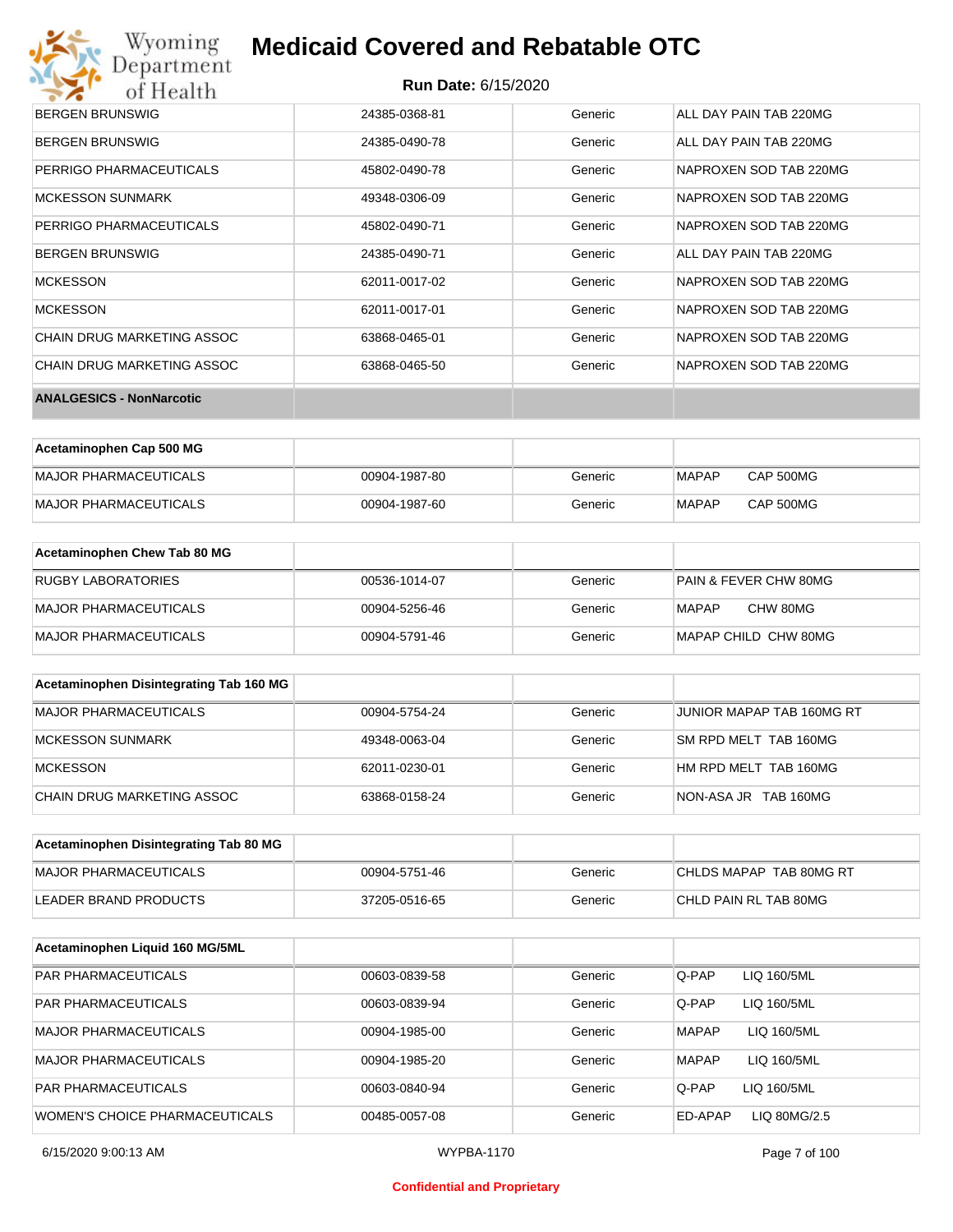

| <b>Run Date: 6/15/2020</b> |  |
|----------------------------|--|
|----------------------------|--|

| <b>MAJOR PHARMACEUTICALS</b>    | 00904-1985-16 | Generic      | <b>MAPAP</b><br>LIQ 160/5ML           |
|---------------------------------|---------------|--------------|---------------------------------------|
| <b>SILARX</b>                   | 54838-0144-40 | Generic      | CHLD SILAPAP LIQ 160/5ML              |
| <b>SILARX</b>                   | 54838-0144-70 | Generic      | CHLD SILAPAP LIQ 160/5ML              |
| <b>SILARX</b>                   | 54838-0144-80 | Generic      | CHLD SILAPAP LIQ 160/5ML              |
| METHOD PHARMACEUTICALS          | 58657-0520-16 | Generic      | <b>ACETAMIN</b><br>LIQ 160/5ML        |
| Acetaminophen Liquid 167 MG/5ML |               |              |                                       |
|                                 |               |              |                                       |
| <b>MAJOR PHARMACEUTICALS</b>    | 00904-5847-09 | Generic      | MAPAP APAP LIQ 500/15ML               |
| Acetaminophen Soln 100 MG/ML    |               |              |                                       |
| PAR PHARMACEUTICALS             | 00603-0838-73 | Generic      | Q-PAP INFANT DRO 80/0.8ML             |
| <b>SILARX</b>                   | 54838-0145-15 | <b>Brand</b> | INF SILAPAP DRO 80/0.8ML              |
| <b>SILARX</b>                   | 54838-0145-30 | <b>Brand</b> | INF SILAPAP DRO 80/0.8ML              |
| Acetaminophen Soln 160 MG/5ML   |               |              |                                       |
|                                 |               |              |                                       |
| PHARMACEUTICAL ASSOCIATES       | 00121-0657-11 | Generic      | <b>SOL 160/5ML</b><br><b>ACETAMIN</b> |
| PHARMACEUTICAL ASSOCIATES       | 00121-0657-21 | Generic      | <b>SOL 160/5ML</b><br>ACETAMIN        |
| PHARMACEUTICAL ASSOCIATES       | 00121-0657-05 | Generic      | <b>ACETAMIN</b><br><b>SOL 160/5ML</b> |
| <b>RUGBY LABORATORIES</b>       | 00536-0122-85 | Generic      | PAIN & FEVER SOL 160/5ML              |
| <b>RUGBY LABORATORIES</b>       | 00536-0122-97 | Generic      | PAIN & FEVER SOL 160/5ML              |
| Acetaminophen Suppos 120 MG     |               |              |                                       |
| <b>COSETTE PHARMACEUTICALS</b>  | 00713-0118-12 | Generic      | <b>SUP 120MG</b><br><b>ACEPHEN</b>    |
| COSETTE PHARMACEUTICALS         | 00713-0118-01 | Generic      | <b>ACEPHEN</b><br>SUP 120MG           |
| <b>COSETTE PHARMACEUTICALS</b>  | 00713-0118-50 | Generic      | <b>ACEPHEN</b><br>SUP 120MG           |
| <b>PERRIGO</b>                  | 45802-0732-30 | Generic      | <b>ACETAMIN</b><br>SUP 120MG          |
| PERRIGO                         | 45802-0732-33 | Generic      | ACETAMIN SUP 120MG                    |
| <b>TARO</b>                     | 51672-2115-02 | Generic      | <b>FEVERALL</b><br><b>SUP 120MG</b>   |
| <b>TARO</b>                     | 51672-2115-04 | Generic      | <b>FEVERALL</b><br><b>SUP 120MG</b>   |
| Acetaminophen Suppos 325 MG     |               |              |                                       |
|                                 |               |              |                                       |
| COSETTE PHARMACEUTICALS         | 00713-0164-01 | Generic      | <b>SUP 325MG</b><br><b>ACEPHEN</b>    |
| COSETTE PHARMACEUTICALS         | 00713-0164-50 | Generic      | <b>ACEPHEN</b><br><b>SUP 325MG</b>    |
| COSETTE PHARMACEUTICALS         | 00713-0164-12 | Generic      | <b>ACEPHEN</b><br><b>SUP 325MG</b>    |
| <b>TARO</b>                     | 51672-2116-04 | <b>Brand</b> | <b>FEVERALL</b><br><b>SUP 325MG</b>   |
| <b>TARO</b>                     | 51672-2116-02 | <b>Brand</b> | <b>SUP 325MG</b><br><b>FEVERALL</b>   |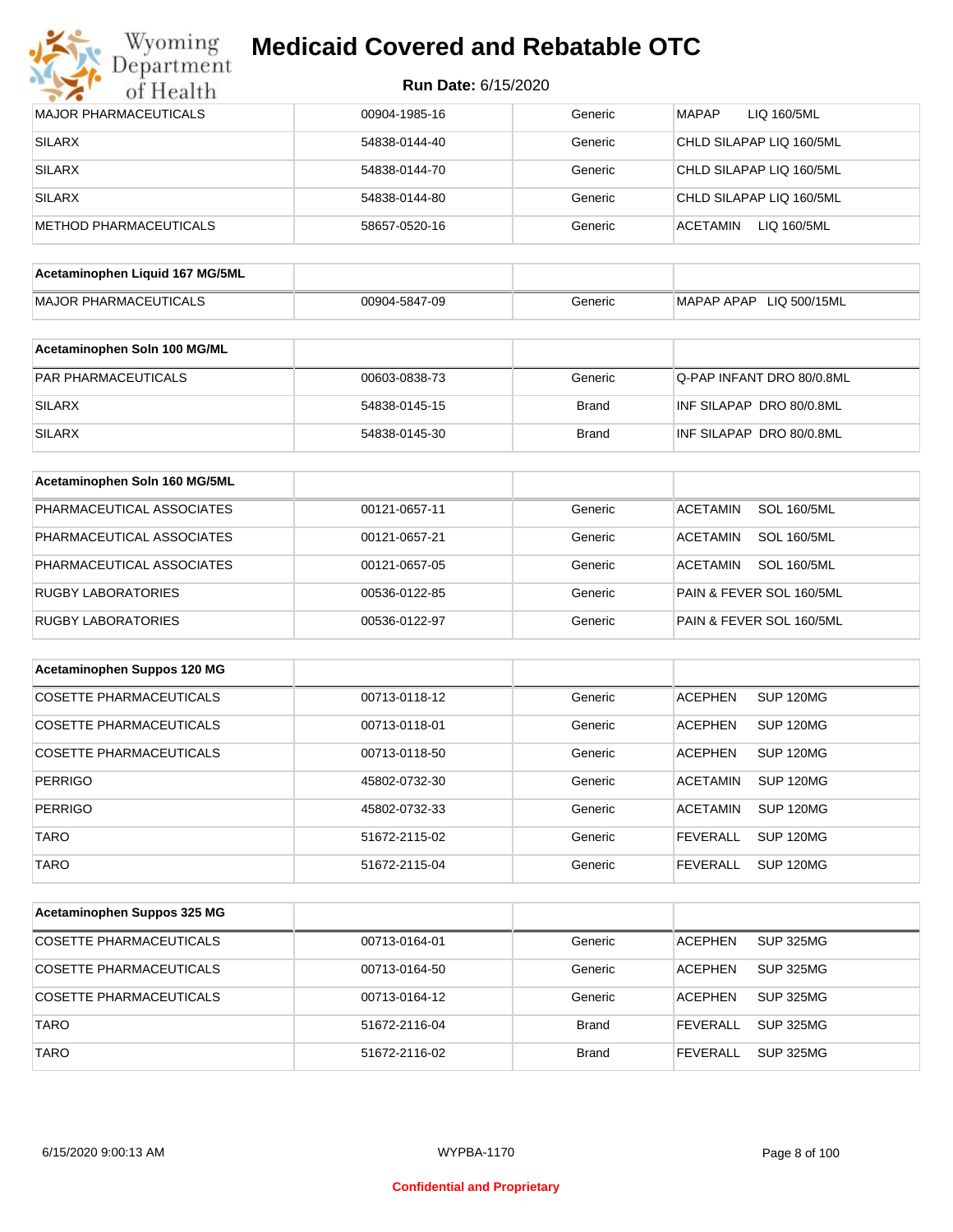

| Acetaminophen Suppos 650 MG    |               |              |                                     |
|--------------------------------|---------------|--------------|-------------------------------------|
| <b>COSETTE PHARMACEUTICALS</b> | 00713-0165-01 | Generic      | SUP 650MG<br><b>ACEPHEN</b>         |
| COSETTE PHARMACEUTICALS        | 00713-0165-12 | Generic      | <b>ACEPHEN</b><br>SUP 650MG         |
| COSETTE PHARMACEUTICALS        | 00713-0165-50 | Generic      | <b>ACEPHEN</b><br>SUP 650MG         |
| <b>PERRIGO</b>                 | 45802-0730-30 | Generic      | <b>ACETAMIN</b><br>SUP 650MG        |
| <b>PERRIGO</b>                 | 45802-0730-32 | Generic      | <b>ACETAMIN</b><br>SUP 650MG        |
| <b>PERRIGO</b>                 | 45802-0730-33 | Generic      | <b>ACETAMIN</b><br>SUP 650MG        |
| <b>TARO</b>                    | 51672-2117-04 | Generic      | <b>FEVERALL</b><br><b>SUP 650MG</b> |
|                                |               |              |                                     |
| Acetaminophen Suppos 80 MG     |               |              |                                     |
| <b>TARO</b>                    | 51672-2114-02 | <b>Brand</b> | FEVERALL INF SUP 80MG               |
| <b>TARO</b>                    | 51672-2114-04 | <b>Brand</b> | FEVERALL INF SUP 80MG               |
|                                |               |              |                                     |
| Acetaminophen Susp 160 MG/5ML  |               |              |                                     |
| PERRIGO PHARMACEUTICALS        | 00113-0105-26 | Generic      | PAIN RELIEF SUS 160/5ML             |
| <b>GEISS DESTIN &amp; DUNN</b> | 00113-0608-26 | Generic      | PAIN & FEVER SUS 160/5ML            |
| <b>GEISS DESTIN &amp; DUNN</b> | 00113-0212-26 | Generic      | PAIN & FEVER SUS 160/5ML            |
| <b>PERRIGO</b>                 | 00113-0590-10 | Generic      | PAIN & FEVER SUS 160/5ML            |
| PHARMACEUTICAL ASSOCIATES      | 00121-1781-05 | Generic      | ACETAMINOPHN SUS 160/5ML            |
| PAR PHARMACEUTICALS            | 00603-0841-54 | Generic      | Q-PAP CHILD SUS 160/5ML             |
| PAR PHARMACEUTICALS            | 00603-0842-54 | Generic      | Q-PAP CHILD SUS 160/5ML             |
| PAR PHARMACEUTICALS            | 00603-0843-54 | Generic      | Q-PAP CHILD SUS 160/5ML             |
| <b>RUGBY LABORATORIES</b>      | 00536-3606-96 | Generic      | PAIN & FEVER SUS 160/5ML            |
| <b>MAJOR PHARMACEUTICALS</b>   | 00904-6308-20 | Generic      | MAPAP CHILD SUS 160/5ML             |
| <b>TOPCO</b>                   | 36800-0105-26 | Generic      | PAIN RELIEF SUS 160/5ML             |
| <b>TOPCO</b>                   | 36800-0130-26 | Generic      | PAIN RELIEF SUS 160/5ML             |
| LEADER BRAND PRODUCTS          | 37205-0576-16 | Generic      | PAIN & FEVER SUS 160/5ML            |
| LEADER BRAND PRODUCTS          | 37205-0577-16 | Generic      | PAIN & FEVER SUS 160/5ML            |
| LEADER BRAND PRODUCTS          | 37205-0676-26 | Generic      | PAIN & FEVER SUS 160/5ML            |
| AMERISOURCE BERGEN DRUGS       | 46122-0042-03 | Generic      | PAIN & FEVER SUS 160/5ML            |
| AMERISOURCE BERGEN DRUGS       | 46122-0105-26 | Generic      | PAIN & FEVER SUS 160/5ML            |
| AMERISOURCE BERGEN DRUGS       | 46122-0050-46 | Generic      | PAIN RELIEF SUS 160/5ML             |
| AMERISOURCE BERGEN DRUGS       | 46122-0211-26 | Generic      | PAIN & FEVER SUS 160/5ML            |
| AMERISOURCE BERGEN DRUGS       | 46122-0214-26 | Generic      | PAIN & FEVER SUS 160/5ML            |
| MCKESSON SUNMARK               | 49348-0081-30 | Generic      | PAIN & FEVER SUS 160/5ML            |
| MCKESSON SUNMARK               | 49348-0123-34 | Generic      | PAIN & FEVER SUS 160/5ML            |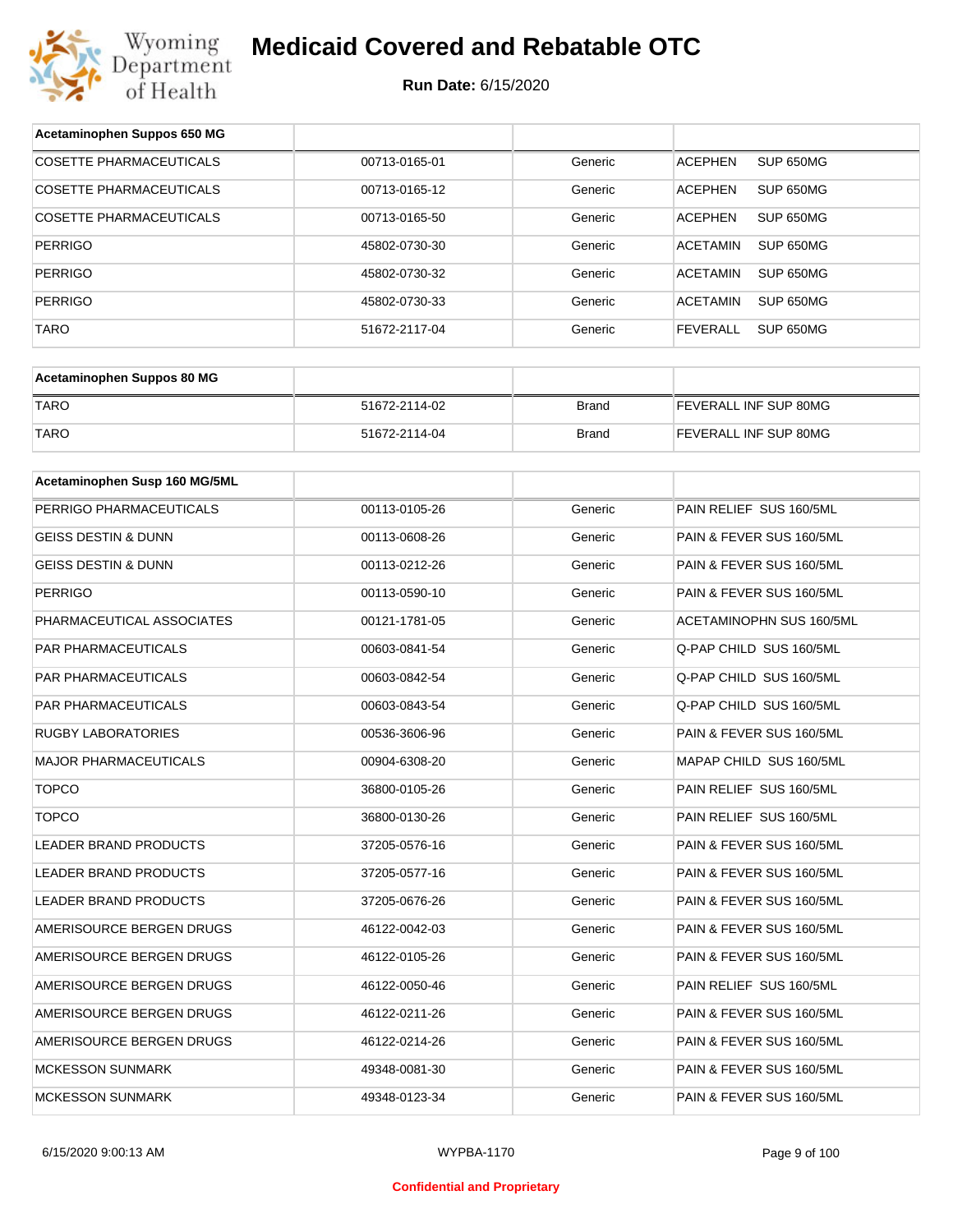| Wyoming<br>Department      | <b>Medicaid Covered and Rebatable OTC</b> |         |                                 |
|----------------------------|-------------------------------------------|---------|---------------------------------|
| of Health                  | <b>Run Date: 6/15/2020</b>                |         |                                 |
| PERRIGO PHARMACEUTICALS    | 45802-0203-26                             | Generic | <b>ACETAMINOPHN SUS 160/5ML</b> |
| AMERISOURCE BERGEN DRUGS   | 46122-0056-03                             | Generic | PAIN & FEVER SUS 160/5ML        |
| AMERISOURCE BERGEN DRUGS   | 46122-0209-26                             | Generic | PAIN & FEVER SUS 160/5ML        |
| <b>MCKESSON SUNMARK</b>    | 49348-0119-34                             | Generic | PAIN & FEVER SUS 160/5ML        |
| <b>BERGEN BRUNSWIG</b>     | 24385-0130-26                             | Generic | PAIN RELIEF SUS 160/5ML         |
| <b>TOPCO</b>               | 36800-0175-26                             | Generic | PAIN RELIEF SUS 160/5ML         |
| LEADER BRAND PRODUCTS      | 37205-0575-16                             | Generic | PAIN & FEVER SUS 160/5ML        |
| PERRIGO PHARMACEUTICALS    | 45802-0201-26                             | Generic | ACETAMINOPHN SUS 160/5ML        |
| AMERISOURCE BERGEN DRUGS   | 46122-0042-46                             | Generic | PAIN & FEVER SUS 160/5ML        |
| AMERISOURCE BERGEN DRUGS   | 46122-0106-26                             | Generic | PAIN RELIEF SUS 160/5ML         |
| AMERISOURCE BERGEN DRUGS   | 46122-0210-26                             | Generic | PAIN & FEVER SUS 160/5ML        |
| AMERISOURCE BERGEN DRUGS   | 46122-0212-26                             | Generic | PAIN & FEVER SUS 160/5ML        |
| <b>MCKESSON SUNMARK</b>    | 49348-0325-34                             | Generic | PAIN & FEVER SUS 160/5ML        |
| <b>MCKESSON SUNMARK</b>    | 49348-0430-30                             | Generic | PAIN & FEVER SUS 160/5ML        |
| <b>MCKESSON</b>            | 62011-0029-01                             | Generic | PAIN RELIEF SUS 160/5ML         |
| <b>MCKESSON</b>            | 62011-0247-01                             | Generic | PAIN & FEVER SUS 160/5ML        |
| <b>MCKESSON</b>            | 62011-0001-01                             | Generic | PAIN & FEVER SUS 160/5ML        |
| <b>MCKESSON</b>            | 62011-0022-01                             | Generic | PAIN & FEVER SUS 160/5ML        |
| CHAIN DRUG MARKETING ASSOC | 63868-0175-26                             | Generic | NON-ASPIRIN SUS 160/5ML         |
| CHAIN DRUG MARKETING ASSOC | 63868-0176-26                             | Generic | NON-ASPIRIN SUS 160/5ML         |
| <b>MCKESSON</b>            | 62011-0183-01                             | Generic | PAIN & FEVER SUS 160/5ML        |
| <b>MCKESSON</b>            | 62011-0002-01                             | Generic | PAIN & FEVER SUS 160/5ML        |
| PRECISION DOSE, INC        | 68094-0588-59                             | Generic | ACETAMINOPHN SUS 325MG          |
| PRECISION DOSE, INC        | 68094-0586-58                             | Generic | ACETAMINOPHN SUS 160/5ML        |
| PRECISION DOSE, INC        | 68094-0587-58                             | Generic | ACETAMINOPHN SUS 160/5ML        |
| PRECISION DOSE, INC        | 68094-0587-59                             | Generic | ACETAMINOPHN SUS 160/5ML        |
| PRECISION DOSE, INC        | 68094-0587-61                             | Generic | ACETAMINOPHN SUS 160/5ML        |
| PRECISION DOSE, INC        | 68094-0587-62                             | Generic | ACETAMINOPHN SUS 160/5ML        |
| PRECISION DOSE, INC        | 68094-0588-62                             | Generic | ACETAMINOPHN SUS 325MG          |

| Acetaminophen Susp 80 MG/0.8ML |               |         |                          |
|--------------------------------|---------------|---------|--------------------------|
| <b>TOPCO</b>                   | 36800-0289-05 | Generic | PAIN RELIEF DRO 80/0.8ML |
| <b>TOPCO</b>                   | 36800-0008-05 | Generic | PAIN RELIEF DRO 80/0.8ML |
| <b>TOPCO</b>                   | 36800-0289-10 | Generic | PAIN RELIEF DRO 80/0.8ML |

| Acetaminophen Tab 325 MG  |               |         |                                   |
|---------------------------|---------------|---------|-----------------------------------|
| <b>RUGBY LABORATORIES</b> | 00536-3222-01 | Generic | <b>PAIN &amp; FEVER TAB 325MG</b> |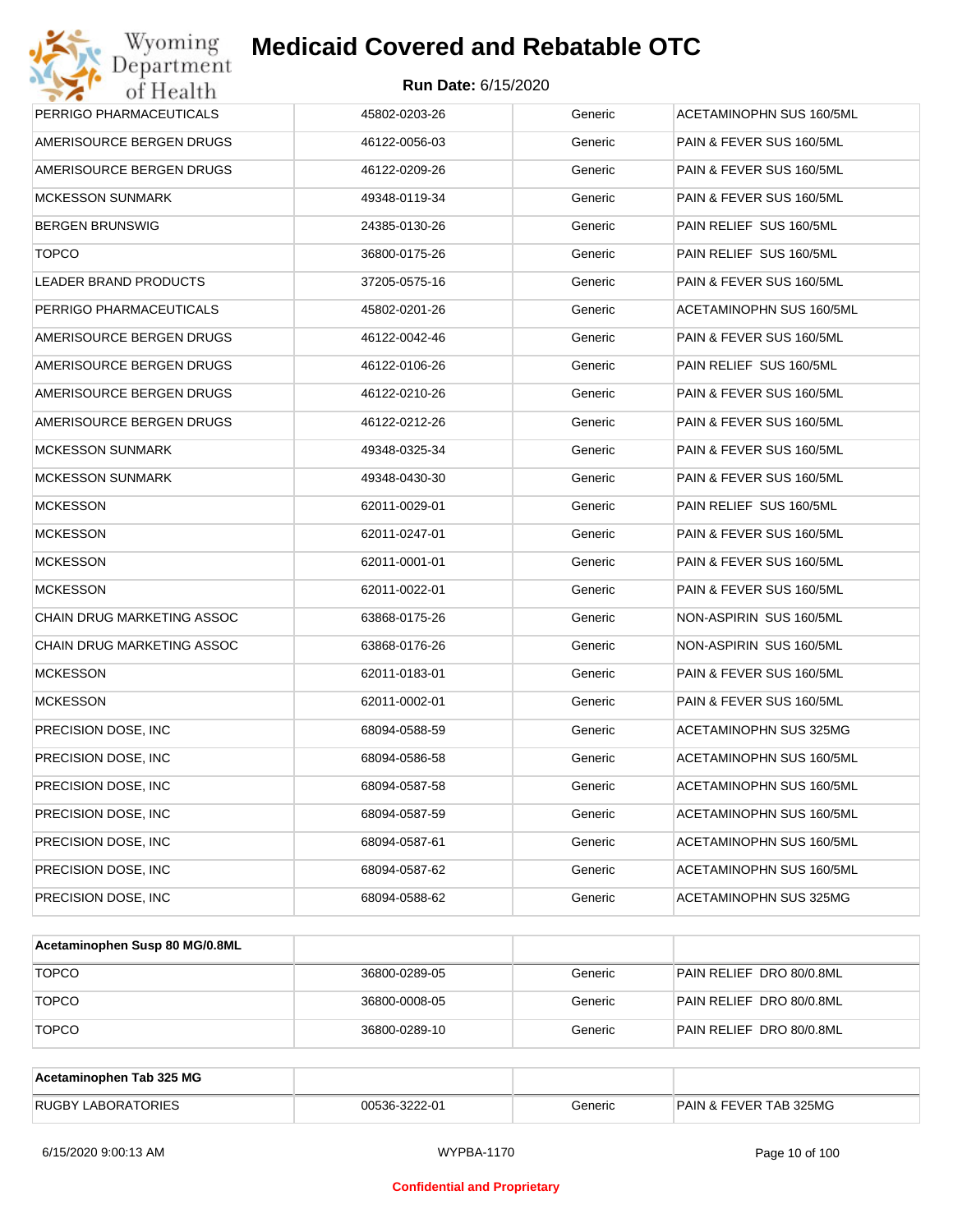#### **Run Date:** 6/15/2020

| Wyoming                      | <b>Medicaid Covered and Rebatable OTC</b> |         |                                     |  |  |
|------------------------------|-------------------------------------------|---------|-------------------------------------|--|--|
| Department<br>of Health      | <b>Run Date: 6/15/2020</b>                |         |                                     |  |  |
| <b>RUGBY LABORATORIES</b>    | 00536-3222-10                             | Generic | PAIN & FEVER TAB 325MG              |  |  |
| PAR PHARMACEUTICAL           | 00603-0263-32                             | Generic | Q-PAP<br><b>TAB 325MG</b>           |  |  |
| MAJOR PHARMACEUTICALS        | 00904-1982-51                             | Generic | <b>MAPAP</b><br><b>TAB 325MG</b>    |  |  |
| MAJOR PHARMACEUTICALS        | 00904-1982-59                             | Generic | <b>MAPAP</b><br><b>TAB 325MG</b>    |  |  |
| <b>MAJOR PHARMACEUTICALS</b> | 00904-1982-60                             | Generic | <b>MAPAP</b><br><b>TAB 325MG</b>    |  |  |
| MAJOR PHARMACEUTICALS        | 00904-1982-61                             | Generic | <b>MAPAP</b><br><b>TAB 325MG</b>    |  |  |
| <b>SELECT BRAND</b>          | 15127-0072-24                             | Generic | NON-ASPIRIN TAB 325MG               |  |  |
| PHARBEST PHARMACEUTICALS     | 16103-0353-07                             | Generic | PHARBETOL TAB 325MG                 |  |  |
| PHARBEST PHARMACEUTICALS     | 16103-0353-11                             | Generic | PHARBETOL TAB 325MG                 |  |  |
| PAR PHARMACEUTICAL           | 00603-0263-29                             | Generic | Q-PAP<br><b>TAB 325MG</b>           |  |  |
| MAJOR PHARMACEUTICALS        | 00904-1982-80                             | Generic | <b>MAPAP</b><br><b>TAB 325MG</b>    |  |  |
| <b>SELECT BRAND</b>          | 15127-0072-08                             | Generic | NON-ASPIRIN TAB 325MG               |  |  |
| PHARBEST PHARMACEUTICALS     | 16103-0353-08                             | Generic | PHARBETOL TAB 325MG                 |  |  |
| MCKESSON SUNMARK             | 49348-0973-10                             | Generic | PAIN RELIEVE TAB 325MG              |  |  |
| AMERISOURCE BERGEN DRUGS     | 46122-0247-78                             | Generic | PAIN RELIEF TAB 325MG               |  |  |
| BERGEN BRUNSWIG              | 24385-0403-78                             | Generic | PAIN RELIEF TAB 325MG               |  |  |
| <b>TOPCO</b>                 | 36800-0403-78                             | Generic | PAIN RELIEF TAB 325MG               |  |  |
| MCKESSON                     | 62011-0032-01                             | Generic | PAIN RELIEVE TAB 325MG              |  |  |
| AUBURN PHARMACEUTICAL        | 62107-0052-01                             | Generic | TACTINAL<br><b>TAB 325MG</b>        |  |  |
| AUBURN PHARMACEUTICAL        | 62107-0052-10                             | Generic | TACTINAL<br><b>TAB 325MG</b>        |  |  |
| MCKESSON PACKAGING SERVICES  | 63739-0440-01                             | Generic | <b>ACETAMIN</b><br><b>TAB 325MG</b> |  |  |
| CHAIN DRUG CONSORTIUM        | 68016-0246-00                             | Generic | NON-ASPIRIN TAB 325MG               |  |  |
|                              |                                           |         |                                     |  |  |
| Acetaminophen Tab 500 MG     |                                           |         |                                     |  |  |
| <b>PERRIGO</b>               | 00113-0227-71                             | Generic | PAIN RELIEF TAB 500MG               |  |  |
| <b>PERRIGO</b>               | 00113-0484-62                             | Generic | PAIN RELIEF TAB 500MG               |  |  |
| PERRIGO                      | 00113-0484-78                             | Generic | PAIN RELIEF TAB 500MG               |  |  |
| RUGBY LABORATORIES           | 00536-3218-01                             | Generic | PAIN & FEVER TAB 500MG              |  |  |
| <b>RUGBY LABORATORIES</b>    | 00536-3218-10                             | Generic | PAIN & FEVER TAB 500MG              |  |  |
| <b>RUGBY LABORATORIES</b>    | 00536-3231-10                             | Generic | PAIN & FEVER TAB 500MG              |  |  |
| PERRIGO                      | 00113-0484-71                             | Generic | PAIN RELIEF TAB 500MG               |  |  |
| <b>PERRIGO</b>               | 00113-0484-90                             | Generic | PAIN RELIEF TAB 500MG               |  |  |
| PAR PHARMACEUTICAL           | 00603-0268-29                             | Generic | Q-PAP<br><b>TAB 500MG</b>           |  |  |
| PAR PHARMACEUTICAL           | 00603-0268-32                             | Generic | Q-PAP<br><b>TAB 500MG</b>           |  |  |
| MAJOR PHARMACEUTICALS        | 00904-1983-59                             | Generic | <b>MAPAP</b><br><b>TAB 500MG</b>    |  |  |

MAJOR PHARMACEUTICALS 00904-1983-60 Generic MAPAP TAB 500MG MAJOR PHARMACEUTICALS 
and the composition of the composition of the composition of the component of the component of the component of the component of the component of the component of the component of the component of th

#### **Confidential and Proprietary**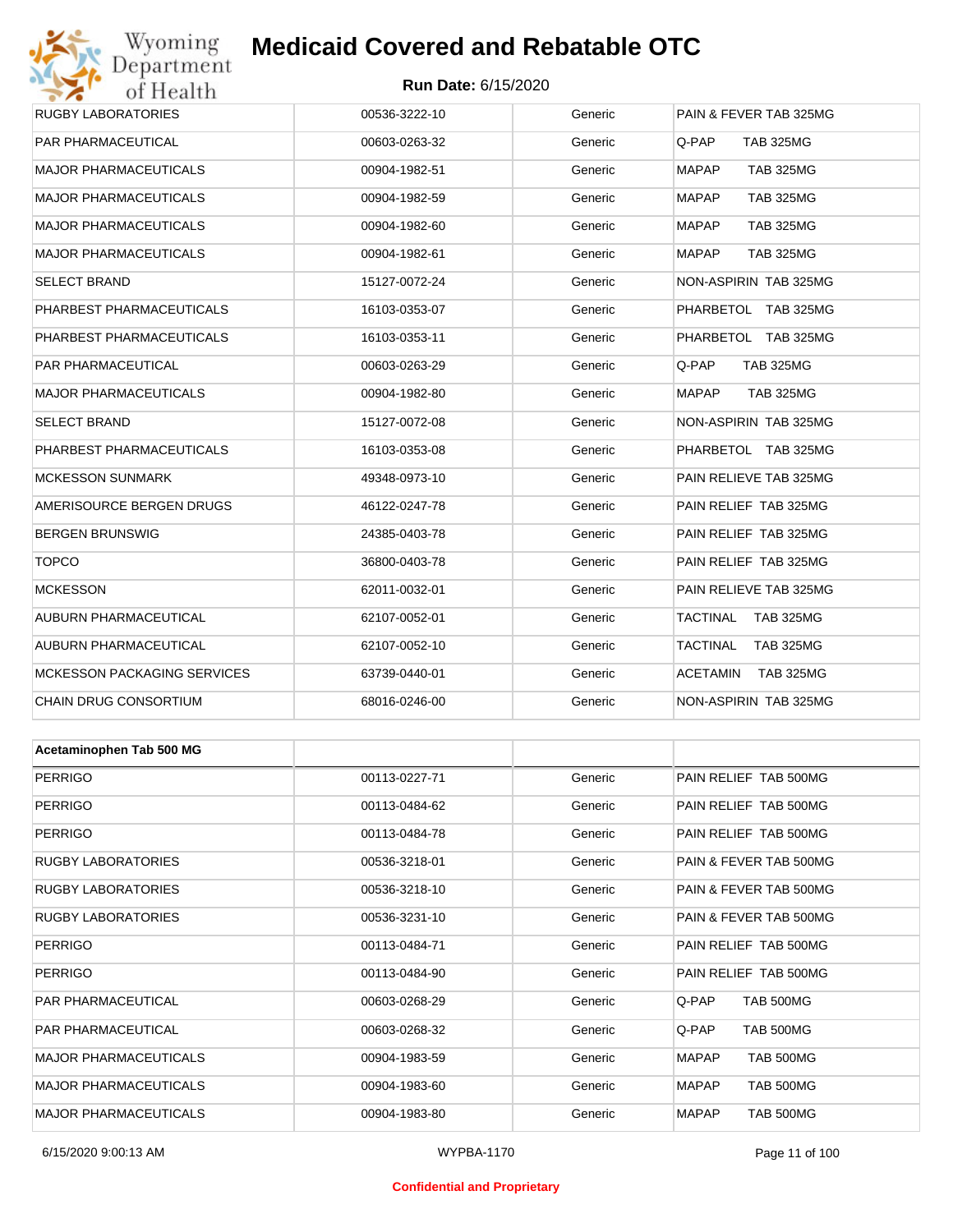| <b>MAJOR PHARMACEUTICALS</b> | 00904-1983-94 | Generic | <b>MAPAP</b><br>TAB 500MG    |
|------------------------------|---------------|---------|------------------------------|
| <b>MAJOR PHARMACEUTICALS</b> | 00904-5816-60 | Generic | <b>MAPAP</b><br>TAB 500MG/RR |
| <b>MAJOR PHARMACEUTICALS</b> | 00904-1983-24 | Generic | MAPAP<br>TAB 500MG           |
| <b>MAJOR PHARMACEUTICALS</b> | 00904-1983-51 | Generic | MAPAP<br>TAB 500MG           |
| <b>MAJOR PHARMACEUTICALS</b> | 00904-1988-59 | Generic | MAPAP<br>TAB 500MG           |
| <b>MAJOR PHARMACEUTICALS</b> | 00904-1988-60 | Generic | MAPAP<br>TAB 500MG           |
| <b>MAJOR PHARMACEUTICALS</b> | 00904-1988-61 | Generic | MAPAP<br>TAB 500MG           |
| <b>MAJOR PHARMACEUTICALS</b> | 00904-1988-80 | Generic | MAPAP<br>TAB 500MG           |
| <b>SELECT BRAND</b>          | 15127-0730-06 | Generic | NON-ASPIRIN TAB 500MG        |
| <b>SELECT BRAND</b>          | 15127-0730-21 | Generic | NON-ASPIRIN TAB 500MG        |
| <b>SELECT BRAND</b>          | 15127-0735-05 | Generic | NON-ASPIRIN TAB 500MG        |
| <b>SELECT BRAND</b>          | 15127-0735-09 | Generic | NON-ASPIRIN TAB 500MG        |
| PHARBEST PHARMACEUTICALS     | 16103-0376-06 | Generic | PHARBETOL TAB 500MG          |
| PHARBEST PHARMACEUTICALS     | 16103-0376-08 | Generic | PHARBETOL TAB 500MG          |
| PHARBEST PHARMACEUTICALS     | 16103-0376-11 | Generic | PHARBETOL TAB 500MG          |
| <b>RUGBY LABORATORIES</b>    | 00536-3231-01 | Generic | PAIN & FEVER TAB 500MG       |
| <b>MAJOR PHARMACEUTICALS</b> | 00904-1983-40 | Generic | MAPAP<br>TAB 500MG           |
| <b>TOPCO</b>                 | 36800-0010-71 | Generic | PAIN RELIEF TAB 500MG        |
| <b>TOPCO</b>                 | 36800-0405-72 | Generic | PAIN RELIEF TAB 500MG        |
| <b>TOPCO</b>                 | 36800-0484-71 | Generic | PAIN RELIEF TAB 500MG        |
| LEADER BRAND PRODUCTS        | 37205-0594-90 | Generic | PAIN RELIEVE TAB 500MG       |
| <b>SELECT BRAND</b>          | 15127-0735-08 | Generic | NON-ASPIRIN TAB 500MG        |
| <b>SELECT BRAND</b>          | 15127-0735-16 | Generic | NON-ASPIRIN TAB 500MG        |
| <b>BERGEN BRUNSWIG</b>       | 24385-0145-71 | Generic | PAIN RELIEF TAB 500MG        |
| <b>BERGEN BRUNSWIG</b>       | 24385-0484-71 | Generic | PAIN RELIEF TAB 500MG        |
| <b>BERGEN BRUNSWIG</b>       | 24385-0484-78 | Generic | PAIN RELIEF TAB 500MG        |
| <b>BERGEN BRUNSWIG</b>       | 24385-0484-90 | Generic | PAIN RELIEF TAB 500MG        |
| <b>TOPCO</b>                 | 36800-0010-78 | Generic | PAIN RELIEF TAB 500MG        |
| <b>TOPCO</b>                 | 36800-0046-62 | Generic | PAIN RELIEVE TAB 500MG       |
| <b>TOPCO</b>                 | 36800-0046-71 | Generic | PAIN RELIEVE TAB 500MG       |
| <b>TOPCO</b>                 | 36800-0046-78 | Generic | PAIN RELIEVE TAB 500MG       |
| <b>TOPCO</b>                 | 36800-0046-83 | Generic | PAIN RELIEVE TAB 500MG       |
| <b>TOPCO</b>                 | 36800-0227-71 | Generic | PAIN RELIEF TAB 500MG        |
| <b>TOPCO</b>                 | 36800-0227-78 | Generic | PAIN RELIEF TAB 500MG        |
| <b>TOPCO</b>                 | 36800-0484-90 | Generic | PAIN RELIEF TAB 500MG        |
| LEADER BRAND PRODUCTS        | 37205-0593-71 | Generic | PAIN RELIEVE TAB 500MG       |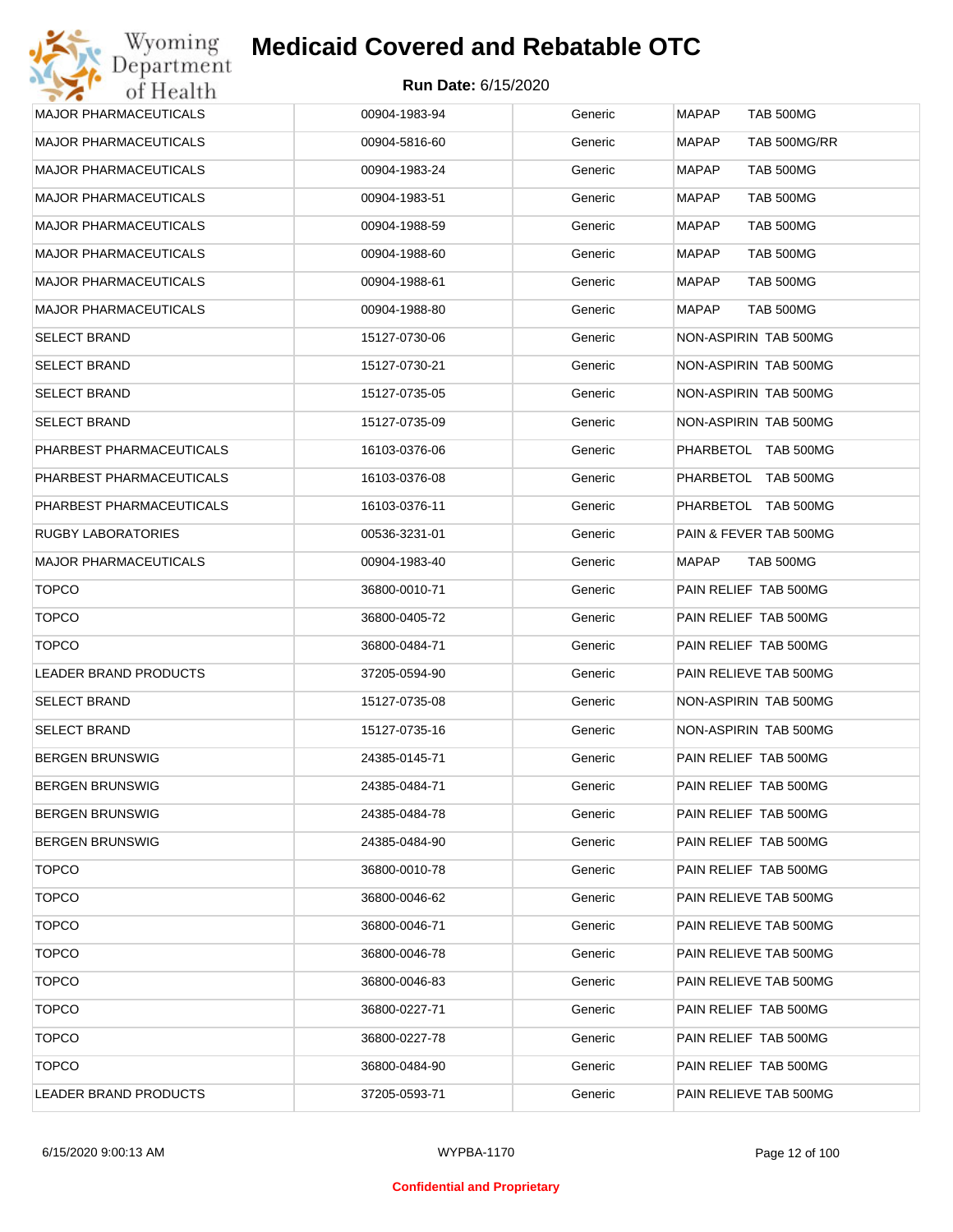| Wyoming<br>Department             | <b>Medicaid Covered and Rebatable OTC</b> |         |                              |
|-----------------------------------|-------------------------------------------|---------|------------------------------|
| of Health                         | <b>Run Date: 6/15/2020</b>                |         |                              |
| <b>LEADER BRAND PRODUCTS</b>      | 37205-0593-78                             | Generic | PAIN RELIEVE TAB 500MG       |
| LEADER BRAND PRODUCTS             | 37205-0594-71                             | Generic | PAIN RELIEVE TAB 500MG       |
| LEADER BRAND PRODUCTS             | 37205-0980-71                             | Generic | PAIN RELIEVE TAB 500MG/RR    |
| LEADER BRAND PRODUCTS             | 37205-0980-78                             | Generic | PAIN RELIEVE TAB 500MG/RR    |
| AMERISOURCE BERGEN DRUGS          | 46122-0178-78                             | Generic | PAIN RELIEVE TAB 500MG       |
| <b>MCKESSON SUNMARK</b>           | 49348-0042-10                             | Generic | PAIN RELIEVE TAB 500MG       |
| <b>MCKESSON SUNMARK</b>           | 49348-0042-14                             | Generic | PAIN RELIEVE TAB 500MG       |
| <b>MCKESSON SUNMARK</b>           | 49348-0998-10                             | Generic | PAIN RELIEVE TAB 500MG       |
| <b>MCKESSON SUNMARK</b>           | 49348-0042-09                             | Generic | PAIN RELIEVE TAB 500MG       |
| <b>MCKESSON SUNMARK</b>           | 49348-0730-09                             | Generic | PAIN RELIEVE TAB 500MG       |
| PERRIGO PHARMACEUTICALS           | 45802-0484-78                             | Generic | <b>ACETAMIN</b><br>TAB 500MG |
| PERRIGO PHARMACEUTICALS           | 45802-0484-90                             | Generic | <b>ACETAMIN</b><br>TAB 500MG |
| <b>MCKESSON SUNMARK</b>           | 49348-0730-10                             | Generic | PAIN RELIEVE TAB 500MG       |
| <b>BERGEN BRUNSWIG</b>            | 24385-0484-47                             | Generic | PAIN RELIEF TAB 500MG        |
| <b>TOPCO</b>                      | 36800-0405-78                             | Generic | PAIN RELIEF TAB 500MG        |
| <b>TOPCO</b>                      | 36800-0484-62                             | Generic | PAIN RELIEF TAB 500MG        |
| <b>TOPCO</b>                      | 36800-0484-78                             | Generic | PAIN RELIEF TAB 500MG        |
| <b>LEADER BRAND PRODUCTS</b>      | 37205-0594-78                             | Generic | PAIN RELIEVE TAB 500MG       |
| <b>MCKESSON</b>                   | 62011-0027-01                             | Generic | PAIN RELIEF TAB 500MG        |
| AUBURN PHARMACEUTICAL             | 62107-0050-01                             | Generic | <b>TACTINAL</b><br>TAB 500MG |
| AUBURN PHARMACEUTICAL             | 62107-0050-10                             | Generic | <b>TACTINAL</b><br>TAB 500MG |
| AUBURN PHARMACEUTICAL             | 62107-0051-01                             | Generic | TACTINAL<br>TAB 500MG        |
| <b>MCKESSON</b>                   | 62011-0023-03                             | Generic | PAIN RELIEF TAB 500MG        |
| MCKESSON                          | 62011-0049-01                             | Generic | PAIN RELIEF TAB 500MG        |
| CHAIN DRUG MARKETING ASSOC        | 63868-0503-50                             | Generic | NON-ASPIRIN TAB 500MG        |
| CHAIN DRUG MARKETING ASSOC        | 63868-0507-01                             | Generic | NON-ASPIRIN TAB 500MG        |
| MCKESSON                          | 62011-0023-01                             | Generic | PAIN RELIEF TAB 500MG        |
| AUBURN PHARMACEUTICAL             | 62107-0051-10                             | Generic | TACTINAL<br>TAB 500MG        |
| <b>CHAIN DRUG MARKETING ASSOC</b> | 63868-0987-10                             | Generic | NON-ASPIRIN TAB 500MG/RR     |
| CHAIN DRUG MARKETING ASSOC        | 63868-0987-50                             | Generic | NON-ASPIRIN TAB 500MG/RR     |

| Acetaminophen Tab ER 650 MG    |               |         |                        |
|--------------------------------|---------------|---------|------------------------|
| <b>GEISS DESTIN &amp; DUNN</b> | 00113-0217-71 | Generic | PAIN RELIEF TAB 650MG  |
| <b>PERRIGO</b>                 | 00113-0544-71 | Generic | ARTHRTS PAIN TAB 650MG |
| <b>PERRIGO</b>                 | 00113-0544-62 | Generic | ARTHRTS PAIN TAB 650MG |
| <b>MAJOR PHARMACEUTICALS</b>   | 00904-5769-60 | Generic | ARTHRTS PAIN TAB 650MG |
| <b>TOPCO</b>                   | 36800-0544-62 | Generic | ARTHRTS PAIN TAB 650MG |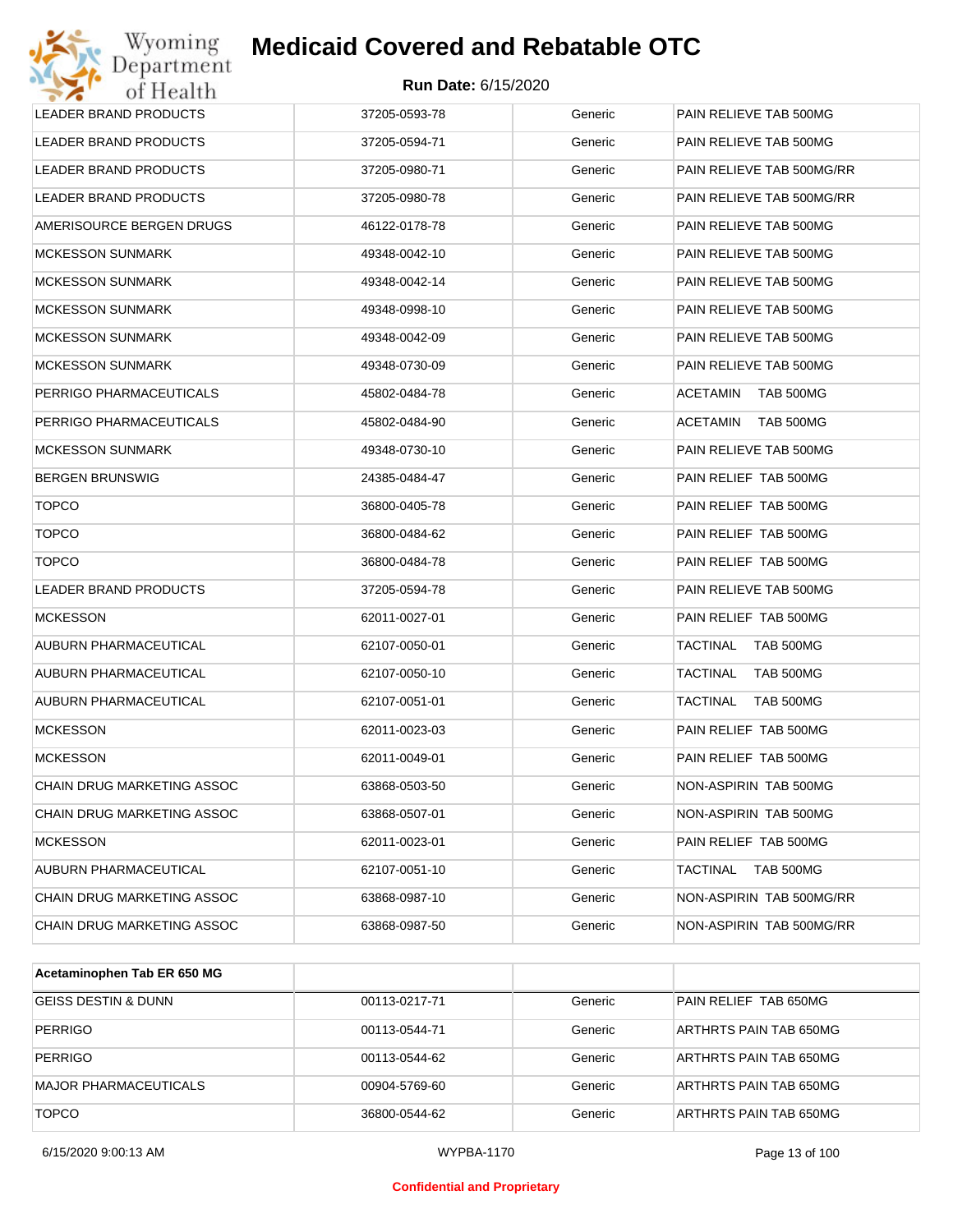

#### **Run Date:** 6/15/2020

| $\bullet$ $\bullet$<br>or rregium |               |         |                              |  |  |
|-----------------------------------|---------------|---------|------------------------------|--|--|
| <b>TOPCO</b>                      | 36800-0544-78 | Generic | ARTHRTS PAIN TAB 650MG       |  |  |
| LEADER BRAND PRODUCTS             | 37205-0477-78 | Generic | 8 HOUR PAIN TAB 650MG        |  |  |
| <b>TOPCO</b>                      | 36800-0217-78 | Generic | 8 HOUR PAIN TAB 650MG        |  |  |
| BERGEN BRUNSWIG                   | 24385-0629-71 | Generic | ARTHRTS PAIN TAB 650MG       |  |  |
| BERGEN BRUNSWIG                   | 24385-0629-78 | Generic | ARTHRTS PAIN TAB 650MG       |  |  |
| <b>TOPCO</b>                      | 36800-0966-47 | Generic | ARTHRTS PAIN TAB 650MG       |  |  |
| AMERISOURCE BERGEN DRUGS          | 46122-0062-78 | Generic | 8 HOUR PAIN TAB 650MG        |  |  |
| <b>MCKESSON SUNMARK</b>           | 49348-0921-09 | Generic | ARTHRTS PAIN TAB 650MG       |  |  |
| <b>MCKESSON SUNMARK</b>           | 49348-0921-10 | Generic | ARTHRTS PAIN TAB 650MG       |  |  |
| <b>TOPCO</b>                      | 36800-0544-71 | Generic | ARTHRTS PAIN TAB 650MG       |  |  |
| LEADER BRAND PRODUCTS             | 37205-0034-78 | Generic | ARTHRTS PAIN TAB 650MG       |  |  |
| <b>MCKESSON SUNMARK</b>           | 49348-0924-09 | Generic | 8 HOUR PAIN TAB 650MG        |  |  |
| AMERISOURCE BERGEN DRUGS          | 46122-0062-71 | Generic | 8 HOUR PAIN TAB 650MG        |  |  |
| AMERISOURCE BERGEN DRUGS          | 46122-0170-81 | Generic | ARTHRTS PAIN TAB 650MG       |  |  |
| OHM LABS                          | 51660-0333-01 | Generic | ARTHRTS PAIN TAB 650MG       |  |  |
| OHM LABS                          | 51660-0333-50 | Generic | ARTHRTS PAIN TAB 650MG       |  |  |
| <b>MCKESSON SUNMARK</b>           | 49348-0924-10 | Generic | 8 HOUR PAIN TAB 650MG        |  |  |
| <b>MCKESSON</b>                   | 62011-0026-01 | Generic | ARTHRTS PAIN TAB 650MG       |  |  |
| CHAIN DRUG MARKETING ASSOC        | 63868-0089-01 | Generic | ARTHRTS PAIN TAB 650MG       |  |  |
| CHAIN DRUG MARKETING ASSOC        | 63868-0089-50 | Generic | ARTHRTS PAIN TAB 650MG       |  |  |
| AMERICAN HEALTH PACKAGING         | 68084-0777-95 | Generic | <b>ACETAMIN</b><br>TAB 650MG |  |  |
| AMERICAN HEALTH PACKAGING         | 68084-0777-25 | Generic | <b>ACETAMIN</b><br>TAB 650MG |  |  |
|                                   |               |         |                              |  |  |
| <b>Aspirin Chew Tab 81 MG</b>     |               |         |                              |  |  |
| <b>GEISS DESTIN &amp; DUNN</b>    | 00113-0467-68 | Generic | CHW 81MG<br><b>ASPIRIN</b>   |  |  |
| <b>RUGBY LABORATORIES</b>         | 00536-1008-36 | Generic | <b>ASPIRIN</b><br>CHW 81MG   |  |  |
| GEISS DESTIN & DUNN               | 00113-0274-68 | Generic | <b>ASPIRIN</b><br>CHW 81MG   |  |  |
| PAR PHARMACEUTICAL                | 00603-0024-36 | Generic | <b>ASPIRIN</b><br>CHW 81MG   |  |  |
| <b>MAJOR PHARMACEUTICALS</b>      | 00904-4040-73 | Generic | <b>ASPIRIN</b><br>CHW 81MG   |  |  |
| MAJOR PHARMACEUTICALS             | 00904-6288-89 | Generic | ASPIRIN LOW CHW 81MG         |  |  |
| SELECT BRAND                      | 15127-0241-36 | Generic | SB CHILD ASA CHW 81MG        |  |  |
| PHARBEST PHARMACEUTICALS          | 16103-0366-05 | Generic | <b>ASPIRIN</b><br>CHW 81MG   |  |  |
| BERGEN BRUNSWIG                   | 24385-0028-68 | Generic | <b>GNP ASPIRIN CHW 81MG</b>  |  |  |
| <b>BERGEN BRUNSWIG</b>            | 24385-0364-68 | Generic | <b>GNP ASPIRIN CHW 81MG</b>  |  |  |
| <b>TOPCO</b>                      | 36800-0467-68 | Generic | ASPIRIN LOW CHW 81MG         |  |  |

LEADER BRAND PRODUCTS 37205-0708-68 Generic CHILD ASA CHW 81MG PHARBEST PHARMACEUTICALS 16103-0366-11 Generic ASPIRIN CHW 81MG

#### **Confidential and Proprietary**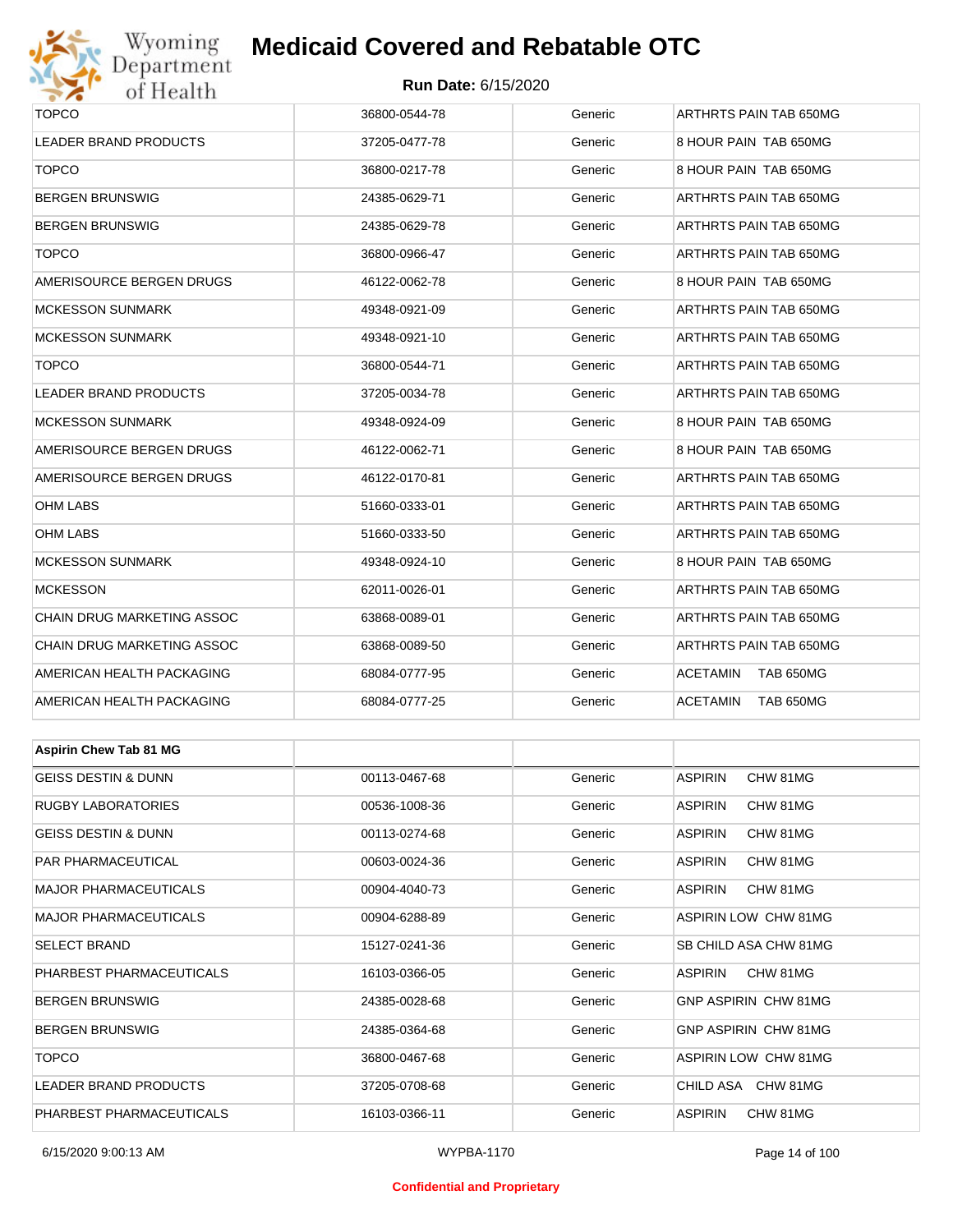

| <b>TOPCO</b>                 | 36800-0274-68 | Generic | <b>ASPIRIN LOW CHW 81MG</b> |
|------------------------------|---------------|---------|-----------------------------|
| LEADER BRAND PRODUCTS        | 37205-0467-68 | Generic | CHILD ASA CHW 81MG          |
| LEADER BRAND PRODUCTS        | 37205-0369-68 | Generic | CHW 81MG<br>ASPIRIN         |
| <b>MCKESSON SUNMARK</b>      | 49348-0498-07 | Generic | SM ASPIRIN CHW 81MG         |
| <b>MCKESSON SUNMARK</b>      | 49348-0191-07 | Generic | SM CHILD ASA CHW 81MG       |
| <b>BERGEN BRUNSWIG</b>       | 24385-0278-68 | Generic | <b>GNP ASPIRIN CHW 81MG</b> |
| <b>TOPCO</b>                 | 36800-0259-68 | Generic | ASPIRIN<br>CHW 81MG         |
| <b>MCKESSON SUNMARK</b>      | 49348-0757-07 | Generic | SM ASPIRIN CHW 81MG         |
| TIME-CAP LABS                | 49483-0334-63 | Generic | ASPIRIN LOW CHW 81MG        |
| <b>MCKESSON</b>              | 62011-0021-01 | Generic | HM ASPIRIN CHW 81MG         |
| <b>MCKESSON</b>              | 62011-0028-01 | Generic | HM ASPIRIN CHW 81MG         |
| <b>AUBURN PHARMACEUTICAL</b> | 62107-0026-36 | Generic | CHILD ASA LS CHW 81MG       |
| <b>MCKESSON</b>              | 62011-0212-01 | Generic | HM ASPIRIN CHW 81MG         |
|                              |               |         |                             |

| <b>Aspirin Suppos 300 MG</b> |               |         |                |           |
|------------------------------|---------------|---------|----------------|-----------|
| PERRIGO                      | 00574-7034-12 | Generic | <b>ASPIRIN</b> | SUP 300MG |

| <b>Aspirin Suppos 600 MG</b> |               |         |                |           |
|------------------------------|---------------|---------|----------------|-----------|
| PERRIGO                      | 00574-7036-12 | Generic | <b>ASPIRIN</b> | SUP 600MG |

| Aspirin Tab 325 MG             |               |         |                                    |
|--------------------------------|---------------|---------|------------------------------------|
| <b>GEISS DESTIN &amp; DUNN</b> | 00113-0416-87 | Generic | <b>ASPIRIN</b><br><b>TAB 325MG</b> |
| <b>GEISS DESTIN &amp; DUNN</b> | 00113-0416-90 | Generic | <b>ASPIRIN</b><br><b>TAB 325MG</b> |
| <b>RUGBY LABORATORIES</b>      | 00536-3305-10 | Generic | <b>ASPIRIN</b><br><b>TAB 325MG</b> |
| <b>RUGBY LABORATORIES</b>      | 00536-1053-01 | Generic | <b>TAB 325MG</b><br><b>ASPIRIN</b> |
| <b>GEISS DESTIN &amp; DUNN</b> | 00113-0416-78 | Generic | <b>ASPIRIN</b><br><b>TAB 325MG</b> |
| <b>RUGBY LABORATORIES</b>      | 00536-1054-29 | Generic | <b>ASPIRIN</b><br><b>TAB 325MG</b> |
| <b>MAJOR PHARMACEUTICALS</b>   | 00904-2009-40 | Generic | <b>ASPIRIN</b><br><b>TAB 325MG</b> |
| <b>RUGBY LABORATORIES</b>      | 00536-1053-05 | Generic | <b>TAB 325MG</b><br><b>ASPIRIN</b> |
| <b>SELECT BRAND</b>            | 15127-0738-10 | Generic | SB ASPIRIN TAB 325MG               |
| <b>SELECT BRAND</b>            | 15127-0738-21 | Generic | SB ASPIRIN TAB 325MG               |
| <b>SELECT BRAND</b>            | 15127-0738-01 | Generic | SB ASPIRIN TAB 325MG               |
| PHARBEST PHARMACEUTICALS       | 16103-0365-11 | Generic | <b>ASPIRIN</b><br><b>TAB 325MG</b> |
| PHARBEST PHARMACEUTICALS       | 16103-0365-08 | Generic | <b>ASPIRIN</b><br><b>TAB 325MG</b> |
| <b>RUGBY LABORATORIES</b>      | 00536-3305-01 | Generic | <b>ASPIRIN</b><br><b>TAB 325MG</b> |
| <b>MAJOR PHARMACEUTICALS</b>   | 00904-2009-60 | Generic | <b>ASPIRIN</b><br><b>TAB 325MG</b> |
| <b>SELECT BRAND</b>            | 15127-0738-05 | Generic | SB ASPIRIN TAB 325MG               |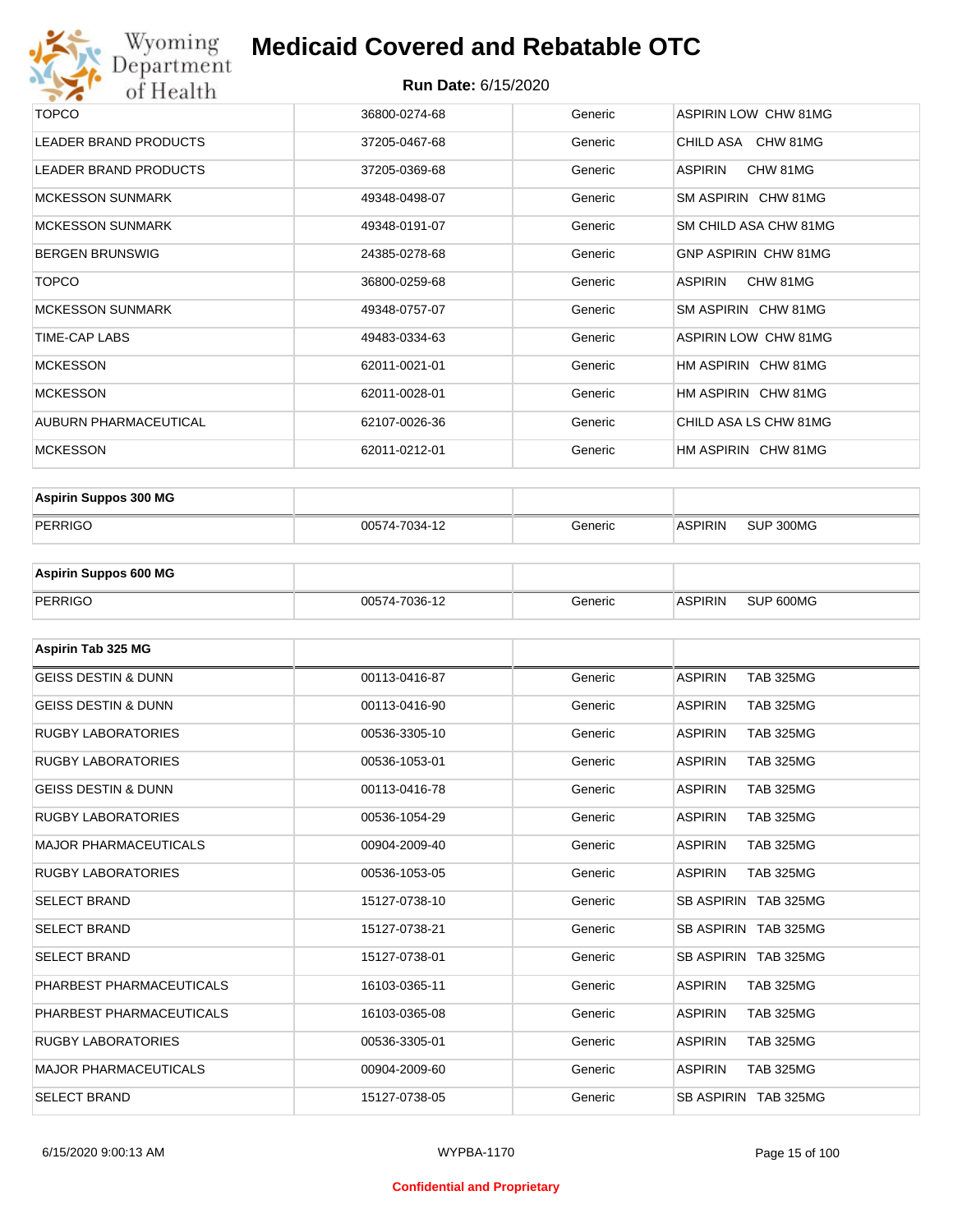# Wyoming<br>Department<br>of Health

## **Medicaid Covered and Rebatable OTC**

| <b>MCKESSON SUNMARK</b>    | 49348-0001-10 | Generic | SM ASPIRIN TAB 325MG               |
|----------------------------|---------------|---------|------------------------------------|
| TIME-CAP LABS              | 49483-0011-10 | Generic | <b>ASPIRIN</b><br><b>TAB 325MG</b> |
| MCKESSON SUNMARK           | 49348-0001-23 | Generic | SM ASPIRIN TAB 325MG               |
| MCKESSON SUNMARK           | 49348-0001-14 | Generic | SM ASPIRIN TAB 325MG               |
| <b>MCKESSON</b>            | 62011-0020-01 | Generic | HM ASPIRIN TAB 325MG               |
| CHAIN DRUG MARKETING ASSOC | 63868-0352-03 | Generic | OC ASPIRIN TAB 325MG               |
| CHAIN DRUG MARKETING ASSOC | 63868-0352-10 | Generic | OC ASPIRIN TAB 325MG               |

| Aspirin Tab Delayed Release 325 MG |               |         |                                       |
|------------------------------------|---------------|---------|---------------------------------------|
| <b>RUGBY LABORATORIES</b>          | 00536-3313-01 | Generic | <b>ASPIRIN</b><br>TAB 325MG EC        |
| <b>MAJOR PHARMACEUTICALS</b>       | 00904-2011-59 | Generic | <b>ASPIRIN</b><br>TAB 325MG EC        |
| <b>MAJOR PHARMACEUTICALS</b>       | 00904-2013-60 | Generic | TAB 325MG EC<br><b>ASPIRIN</b>        |
| <b>PAR PHARMACEUTICAL</b>          | 00603-0168-21 | Generic | <b>ASPIRIN</b><br>TAB 325MG EC        |
| <b>MAJOR PHARMACEUTICALS</b>       | 00904-2013-80 | Generic | <b>ASPIRIN</b><br>TAB 325MG EC        |
| <b>RUGBY LABORATORIES</b>          | 00536-3313-10 | Generic | TAB 325MG EC<br><b>ASPIRIN</b>        |
| <b>PAR PHARMACEUTICAL</b>          | 00603-0169-21 | Generic | <b>ASPIRIN</b><br>TAB 325MG EC        |
| PAR PHARMACEUTICAL                 | 00603-0169-32 | Generic | <b>ASPIRIN</b><br>TAB 325MG EC        |
| PHARBEST PHARMACEUTICALS           | 16103-0357-11 | Generic | <b>ASPIRIN</b><br>TAB 325MG EC        |
| <b>MAJOR PHARMACEUTICALS</b>       | 00904-2013-72 | Generic | TAB 325MG EC<br><b>ASPIRIN</b>        |
| PHARBEST PHARMACEUTICALS           | 16103-0357-08 | Generic | <b>ASPIRIN</b><br><b>TAB 325MG EC</b> |
| <b>BERGEN BRUNSWIG</b>             | 24385-0429-02 | Generic | GNP ASPIRIN TAB 325MG EC              |
| <b>BERGEN BRUNSWIG</b>             | 24385-0429-90 | Generic | <b>GNP ASPIRIN TAB 325MG EC</b>       |
| <b>LEADER BRAND PRODUCTS</b>       | 37205-0429-87 | Generic | <b>ASPIRIN</b><br>TAB 325MG EC        |
| <b>MCKESSON SUNMARK</b>            | 49348-0937-14 | Generic | SM ASPIRIN TAB 325MG EC               |
| <b>TIME-CAP LABS</b>               | 49483-0331-10 | Generic | <b>ASPIRIN</b><br>TAB 325MG EC        |
| <b>TOPCO</b>                       | 36800-0429-02 | Generic | <b>ASPIRIN</b><br>TAB 325MG EC        |
| <b>LEADER BRAND PRODUCTS</b>       | 37205-0429-96 | Generic | <b>TAB 325MG EC</b><br><b>ASPIRIN</b> |
| <b>MCKESSON SUNMARK</b>            | 49348-0937-82 | Generic | SM ASPIRIN TAB 325MG EC               |
| <b>TIME-CAP LABS</b>               | 49483-0331-01 | Generic | <b>ASPIRIN</b><br>TAB 325MG EC        |
| <b>WAL-MART</b>                    | 50844-0227-12 | Generic | EQ ASPIRIN TAB 325MG EC               |
| <b>MCKESSON PACKAGING SERVICES</b> | 63739-0523-01 | Generic | <b>ASPIRIN</b><br>TAB 325MG EC        |
| AUBURN PHARMACEUTICAL              | 62107-0028-01 | Generic | <b>ECPIRIN</b><br>TAB 325MG EC        |
| <b>MCKESSON</b>                    | 62011-0040-01 | Generic | <b>ASPIRIN</b><br>TAB 325MG EC        |
| <b>AUBURN PHARMACEUTICAL</b>       | 62107-0028-32 | Generic | <b>ECPIRIN</b><br>TAB 325MG EC        |

| Aspirin Tab Delayed Release 81 MG |               |         |                |             |
|-----------------------------------|---------------|---------|----------------|-------------|
| <b>RUGBY LABORATORIES</b>         | 00536-1004-10 | Generic | <b>ASPIRIN</b> | TAB 81MG EC |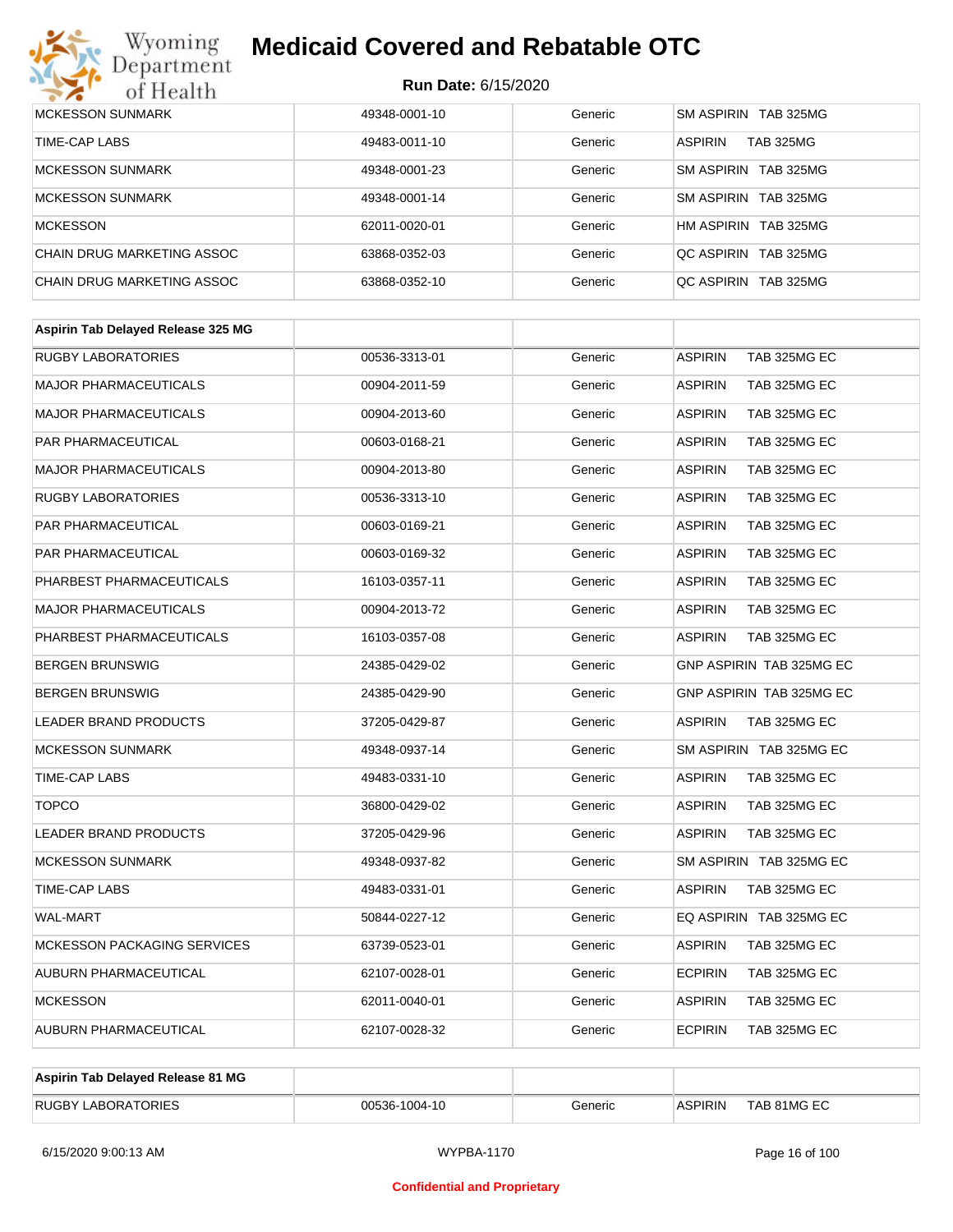| Wyoming<br>Department                   | <b>Medicaid Covered and Rebatable OTC</b> |         |                                |  |  |  |
|-----------------------------------------|-------------------------------------------|---------|--------------------------------|--|--|--|
| <b>Run Date: 6/15/2020</b><br>of Health |                                           |         |                                |  |  |  |
| PAR PHARMACEUTICAL                      | 00603-0026-22                             | Generic | ASPIRIN LOW TAB 81MG EC        |  |  |  |
| PAR PHARMACEUTICAL                      | 00603-0026-32                             | Generic | ASPIRIN LOW TAB 81MG EC        |  |  |  |
| RUGBY LABORATORIES                      | 00536-1004-41                             | Generic | ASPIRIN<br>TAB 81MG EC         |  |  |  |
| MAJOR PHARMACEUTICALS                   | 00904-7704-80                             | Generic | ASPIR-LOW TAB 81MG EC          |  |  |  |
| SELECT BRAND                            | 15127-0228-65                             | Generic | <b>ASPIRIN</b><br>TAB 81MG EC  |  |  |  |
| SELECT BRAND                            | 15127-0228-94                             | Generic | ASPIRIN LOW TAB 81MG EC        |  |  |  |
| MAJOR PHARMACEUTICALS                   | 00904-7704-18                             | Generic | ASPIR-LOW TAB 81MG EC          |  |  |  |
| PHARBEST PHARMACEUTICALS                | 16103-0356-09                             | Generic | <b>ASPIRIN</b><br>TAB 81MG EC  |  |  |  |
| PHARBEST PHARMACEUTICALS                | 16103-0356-11                             | Generic | <b>ASPIRIN</b><br>TAB 81MG EC  |  |  |  |
| <b>MAJOR PHARMACEUTICALS</b>            | 00904-7704-70                             | Generic | ASPIR-LOW TAB 81MG EC          |  |  |  |
| <b>TOPCO</b>                            | 36800-0277-48                             | Generic | ASPIRIN LOW TAB 81MG EC        |  |  |  |
| AMERISOURCE BERGEN DRUGS                | 46122-0180-76                             | Generic | ASPIRIN LOW TAB 81MG EC        |  |  |  |
| AMERISOURCE BERGEN DRUGS                | 46122-0182-48                             | Generic | <b>GNP ASPIRIN TAB 81MG EC</b> |  |  |  |
| TIME-CAP LABS                           | 49483-0387-12                             | Generic | ASPIRIN LOW TAB 81MG EC        |  |  |  |
| AMERISOURCE BERGEN DRUGS                | 46122-0180-87                             | Generic | ASPIRIN LOW TAB 81MG EC        |  |  |  |
| MCKESSON SUNMARK                        | 49348-0980-15                             | Generic | SM ASPIRIN TAB 81MG EC         |  |  |  |
| <b>MCKESSON SUNMARK</b>                 | 49348-0980-23                             | Generic | SM ASPIRIN TAB 81MG EC         |  |  |  |
| MCKESSON SUNMARK                        | 49348-0980-53                             | Generic | SM ASPIRIN TAB 81MG EC         |  |  |  |
| <b>MCKESSON SUNMARK</b>                 | 49348-0981-15                             | Generic | SM ASPIRIN TAB 81MG EC         |  |  |  |
| TIME-CAP LABS                           | 49483-0387-10                             | Generic | ASPIRIN LOW TAB 81MG EC        |  |  |  |
| <b>MCKESSON</b>                         | 62011-0003-01                             | Generic | ASPIRIN LOW TAB 81MG EC        |  |  |  |
| <b>MCKESSON</b>                         | 62011-0019-01                             | Generic | ASPIRIN LOW TAB 81MG EC        |  |  |  |
| MCKESSON PACKAGING SERVICES             | 63739-0522-01                             | Generic | ASPIRIN<br>TAB 81MG EC         |  |  |  |
| <b>MCKESSON PACKAGING SERVICES</b>      | 63739-0522-10                             | Generic | <b>ASPIRIN</b><br>TAB 81MG EC  |  |  |  |
| AUBURN PHARMACEUTICAL                   | 62107-0027-26                             | Generic | ASPIRIN 81 TAB 81MG EC         |  |  |  |
| AUBURN PHARMACEUTICAL                   | 62107-0027-32                             | Generic | ASPIRIN 81 TAB 81MG EC         |  |  |  |

| Magnesium Salicylate Tab 500 MG |               |         |                               |
|---------------------------------|---------------|---------|-------------------------------|
| <b>SELECT BRAND</b>             | 15127-0448-24 | Generic | <b>ISB BACKACHE TAB 500MG</b> |
| <b>ANTACIDS</b>                 |               |         |                               |

| Alum & Mag Hydroxide-Simethicone Chew<br>Tab 200-200-25 MG |               |         |                        |
|------------------------------------------------------------|---------------|---------|------------------------|
| MAJOR PHARMACEUTICALS                                      | 00904-0478-60 | Generic | <b>MINTOX PLUS CHW</b> |
| RUGBY LABORATORIES                                         | 00536-1011-01 | Generic | <b>CHW</b><br>ALMACONE |

| Alum & Mag Hydroxide-Simethicone Susp<br>200-200-20 MG/5ML |               |         |                  |
|------------------------------------------------------------|---------------|---------|------------------|
| PHARMACEUTICAL ASSOCIATES                                  | 00121-1761-30 | Generic | IMAG-AL PLUS LIO |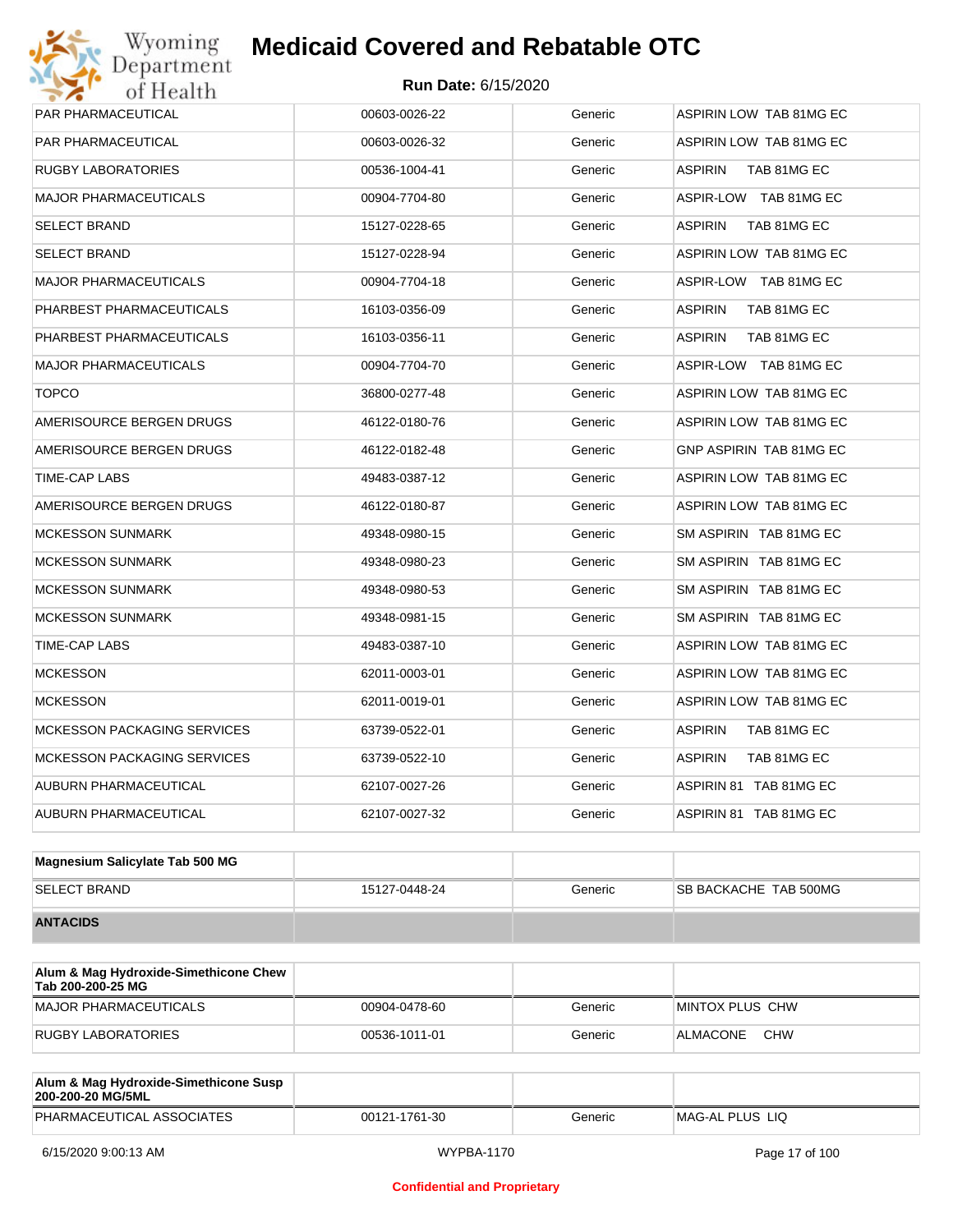

# Wyoming<br>Department<br>of Health

## **Medicaid Covered and Rebatable OTC**

| <b>PERRIGO</b>                    | 00113-0357-40 | Generic | ANTACID PLUS SUS GAS REL            |
|-----------------------------------|---------------|---------|-------------------------------------|
| <b>PERRIGO</b>                    | 00113-0851-40 | Generic | <b>ANTACID</b><br><b>SUS</b>        |
| <b>RUGBY LABORATORIES</b>         | 00536-0025-83 | Generic | <b>SUS</b><br><b>ALMACONE</b>       |
| <b>RUGBY LABORATORIES</b>         | 00536-1945-83 | Generic | <b>RULOX</b><br><b>SUS</b>          |
| <b>MAJOR PHARMACEUTICALS</b>      | 00904-5721-14 | Generic | <b>SUS</b><br><b>MINTOX</b>         |
| <b>BERGEN BRUNSWIG</b>            | 24385-0357-40 | Generic | <b>GNP MASANTI SUS REG ST</b>       |
| <b>SELECT BRAND</b>               | 15127-0883-52 | Generic | SB ANTACID/ SUS ANTIGAS             |
| <b>MAJOR PHARMACEUTICALS</b>      | 00904-0004-14 | Generic | <b>SUS</b><br>MI-ACID               |
| <b>TOPCO</b>                      | 36800-0851-40 | Generic | <b>ANTACID FAST SUS RELIEF</b>      |
| <b>TOPCO</b>                      | 36800-0357-40 | Generic | ANTACID PLUS SUS GAS REL            |
| <b>LEADER BRAND PRODUCTS</b>      | 37205-0530-40 | Generic | <b>ANTACID FAST SUS ACTING</b>      |
| <b>MCKESSON SUNMARK</b>           | 49348-0019-39 | Generic | SM ANTACID/ SUS ANTIGAS             |
| <b>MCKESSON SUNMARK</b>           | 49348-0020-39 | Generic | SM ANTACID SUS ANTI-GAS             |
| <b>BERGEN BRUNSWIG</b>            | 24385-0356-40 | Generic | <b>GNP ANTACID SUS ANTI-GAS</b>     |
| <b>LEADER BRAND PRODUCTS</b>      | 37205-0314-40 | Generic | <b>ANTACID</b><br><b>SUS REG ST</b> |
| <b>MCKESSON</b>                   | 62011-0147-01 | Generic | HM ANTACID SUS ANTI-GAS             |
| <b>MCKESSON</b>                   | 62011-0148-01 | Generic | HM ANTACID SUS ANTI-GAS             |
| <b>CHAIN DRUG MARKETING ASSOC</b> | 63868-0694-57 | Generic | QC ANTACID SUS                      |
| <b>CHAIN DRUG MARKETING ASSOC</b> | 63868-0712-57 | Generic | QC ANTACID SUS ANTI-GAS             |

| Alum & Mag Hydroxide-Simethicone Susp<br>400-400-40 MG/5ML |               |         |                                       |
|------------------------------------------------------------|---------------|---------|---------------------------------------|
| <b>GEISS DESTIN &amp; DUNN</b>                             | 00113-0340-40 | Generic | ANTACID PLUS SUS GAS REL              |
| PHARMACEUTICAL ASSOCIATES                                  | 00121-1762-30 | Generic | MAG-AL PLUS LIQ XS                    |
| PERRIGO PHARMACEUTICALS                                    | 00113-0588-40 | Generic | <b>ANTACID</b><br><b>SUS ANTI-GAS</b> |
| <b>MAJOR PHARMACEUTICALS</b>                               | 00904-0005-14 | Generic | MI-ACID<br><b>SUS MAX ST</b>          |
| <b>MAJOR PHARMACEUTICALS</b>                               | 00904-5725-14 | Generic | <b>MINTOX</b><br><b>SUS MAX ST</b>    |
| <b>RUGBY LABORATORIES</b>                                  | 00536-0015-83 | Generic | ALMACONE DBL SUS STRENGTH             |
| <b>BERGEN BRUNSWIG</b>                                     | 24385-0362-40 | Generic | <b>GNP ANTACID SUS CHERRY</b>         |
| <b>LEADER BRAND PRODUCTS</b>                               | 37205-0536-40 | Generic | <b>SUS MAX ST</b><br><b>ANTACID</b>   |
| <b>SELECT BRAND</b>                                        | 15127-0745-52 | Generic | ANTACID/ANTI SUS - GAS DS             |
| <b>BERGEN BRUNSWIG</b>                                     | 24385-0340-40 | Generic | <b>GNP MASANTI SUS MAX ST</b>         |
| <b>TOPCO</b>                                               | 36800-0340-40 | Generic | ANTACID PLUS SUS ANTI-GAS             |
| <b>TOPCO</b>                                               | 36800-0588-40 | Generic | <b>SUS MAX ST</b><br><b>ANTACID</b>   |
| <b>LEADER BRAND PRODUCTS</b>                               | 37205-0535-40 | Generic | <b>ANTACID</b><br><b>SUS MAX ST</b>   |
| <b>MCKESSON</b>                                            | 62011-0122-01 | Generic | ADVANCED<br><b>SUS ANTACID</b>        |
| <b>MCKESSON</b>                                            | 62011-0149-01 | Generic | HM ANTACID SUS ANTI-GAS               |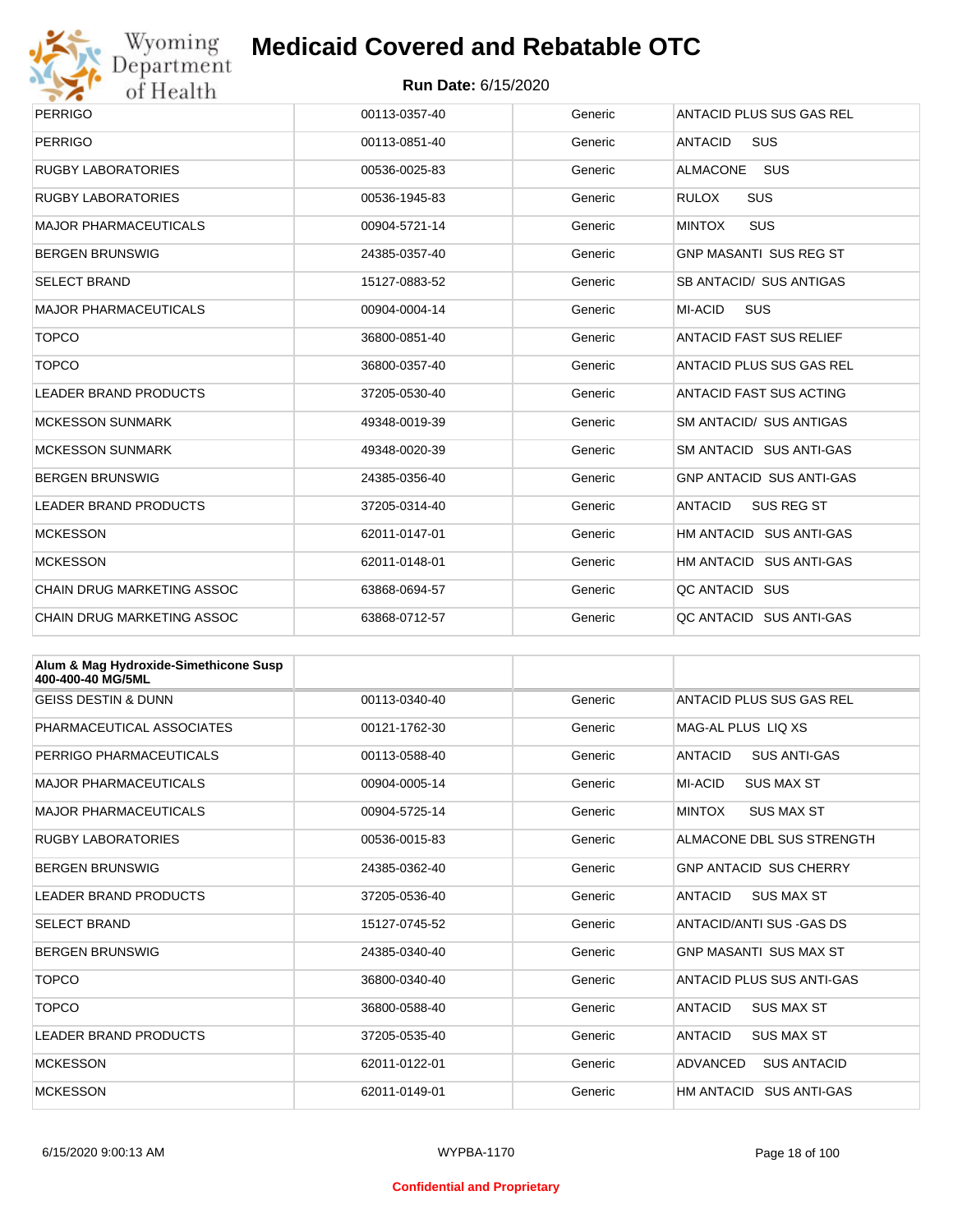

| Aluminum & Magnesium Hydroxides Susp<br>200-200 MG/5ML          |               |              |                                      |
|-----------------------------------------------------------------|---------------|--------------|--------------------------------------|
| PHARMACEUTICAL ASSOCIATES                                       | 00121-1760-30 | <b>Brand</b> | MAG-AL<br>LIQ                        |
| Aluminum Hydroxide Gel Susp 320                                 |               |              |                                      |
| MG/5ML                                                          |               |              |                                      |
| <b>RUGBY LABORATORIES</b>                                       | 00536-0091-85 | Generic      | ALUM HYDROX SUS 320/5ML              |
| Aluminum Hydroxide-Magnesium                                    |               |              |                                      |
| Carbonate Chew Tab 160-105 MG                                   |               |              |                                      |
| <b>GLAXO CONSUMER HEALTHCARE L.P.</b>                           | 00135-0098-26 | <b>Brand</b> | CHW EX-STR<br><b>GAVISCON</b>        |
| <b>GLAXO CONSUMER HEALTHCARE L.P.</b>                           | 00135-0430-03 | <b>Brand</b> | <b>GAVISCON</b><br><b>CHW EX-STR</b> |
| <b>MAJOR PHARMACEUTICALS</b>                                    | 00904-5365-60 | Generic      | <b>ACID GONE</b><br><b>CHW</b>       |
| AMERISOURCE BERGEN DRUGS                                        | 46122-0150-78 | Generic      | GNP ANTACID CHW 160-105              |
|                                                                 |               |              |                                      |
| Aluminum Hydroxide-Magnesium<br>Carbonate Susp 508-475 MG/10ML  |               |              |                                      |
| <b>GLAXO CONSUMER HEALTHCARE L.P.</b>                           | 00135-0095-41 | <b>Brand</b> | <b>SUS</b><br><b>GAVISCON</b>        |
|                                                                 |               |              |                                      |
| Aluminum Hydroxide-Magnesium<br>Carbonate Susp 95-358 MG/15ML   |               |              |                                      |
| GLAXO CONSUMER HEALTHCARE L.P.                                  | 00135-0094-41 | <b>Brand</b> | <b>GAVISCON</b><br>SUS               |
| <b>MAJOR PHARMACEUTICALS</b>                                    | 00904-7727-14 | Generic      | <b>SUS</b><br>ACID GONE              |
|                                                                 |               |              |                                      |
| Aluminum Hydroxide-Magnesium<br>Trisilicate Chew Tab 80-14.2 MG |               |              |                                      |
| GLAXO CONSUMER HEALTHCARE L.P.                                  | 00135-0096-26 | <b>Brand</b> | <b>GAVISCON</b><br><b>CHW</b>        |
|                                                                 |               |              |                                      |
| <b>Calcium Carbonate (Antacid) Chew Tab</b><br>1000 MG          |               |              |                                      |
| GLAXO CONSUMER HEALTHCARE L.P.                                  | 00135-0180-14 | <b>Brand</b> | TUMS ULTRA<br><b>CHW 1000MG</b>      |
| GLAXO CONSUMER HEALTHCARE L.P.                                  | 00135-0181-01 | <b>Brand</b> | TUMS ULTRA CHW 1000MG                |
| GLAXO CONSUMER HEALTHCARE L.P.                                  | 00135-0181-02 | <b>Brand</b> | TUMS ULTRA CHW 1000MG                |
| GLAXO CONSUMER HEALTHCARE L.P.                                  | 00135-0181-03 | <b>Brand</b> | TUMS ULTRA CHW 1000MG                |
| GLAXO CONSUMER HEALTHCARE L.P.                                  | 00135-0228-01 | <b>Brand</b> | TUMS ULTRA CHW 1000MG                |
| GLAXO CONSUMER HEALTHCARE L.P.                                  | 00135-0118-14 | <b>Brand</b> | TUMS ULTRA CHW 1000MG                |
| GLAXO CONSUMER HEALTHCARE L.P.                                  | 00135-0118-83 | <b>Brand</b> | TUMS ULTRA CHW 1000MG                |
| GLAXO CONSUMER HEALTHCARE L.P.                                  | 00135-0180-02 | <b>Brand</b> | TUMS ULTRA CHW 1000MG                |
| GLAXO CONSUMER HEALTHCARE L.P.                                  | 00135-0181-14 | <b>Brand</b> | TUMS ULTRA CHW 1000MG                |
| PERRIGO PHARMACEUTICALS                                         | 00113-0595-23 | Generic      | CAL ANTACID CHW 1000MG               |
| GLAXO CONSUMER HEALTHCARE L.P.                                  | 00135-0181-05 | <b>Brand</b> | TUMS ULTRA CHW 1000MG                |
| LEADER BRAND PRODUCTS                                           | 37205-0333-69 | Generic      | CAL ANTACID CHW 1000MG               |
| <b>TOPCO</b>                                                    | 36800-0595-23 | Generic      | CALC ANTACID CHW 1000MG              |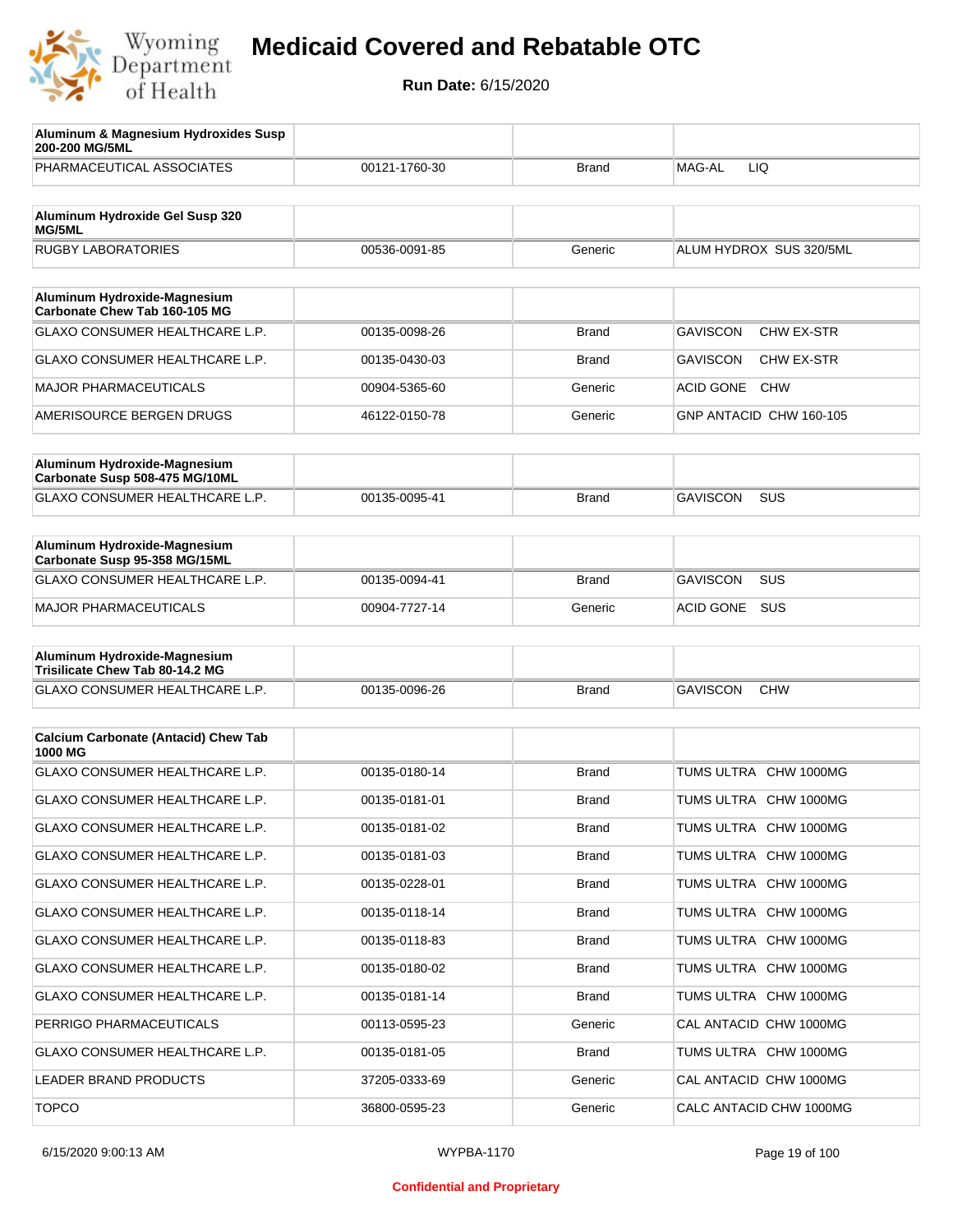

| <b>MCKESSON SUNMARK</b>                                            | 49348-0959-16 | Generic      | SM ANTACID CHW 1000MG       |
|--------------------------------------------------------------------|---------------|--------------|-----------------------------|
|                                                                    |               |              |                             |
| <b>Calcium Carbonate (Antacid) Chew Tab</b><br>1177 MG (471 MG Ca) |               |              |                             |
| GLAXO CONSUMER HEALTHCARE L.P.                                     | 00135-0560-01 | <b>Brand</b> | TUMS CHW DEL CHW 1177MG     |
|                                                                    |               |              |                             |
| <b>Calcium Carbonate (Antacid) Chew Tab</b><br>500 MG              |               |              |                             |
| PERRIGO PHARMACEUTICALS                                            | 00113-0478-47 | Generic      | CALC ANTACID CHW 500MG      |
| PERRIGO PHARMACEUTICALS                                            | 00113-0485-47 | Generic      | <b>ANTACID</b><br>CHW 500MG |
| <b>GLAXO CONSUMER HEALTHCARE L.P.</b>                              | 00135-0070-48 | <b>Brand</b> | <b>TUMS</b><br>CHW 500MG    |
| GLAXO CONSUMER HEALTHCARE L.P.                                     | 00135-0071-27 | <b>Brand</b> | CHW 500MG<br>TUMS           |
| <b>GLAXO CONSUMER HEALTHCARE L.P.</b>                              | 00135-0071-48 | <b>Brand</b> | <b>TUMS</b><br>CHW 500MG    |
| GLAXO CONSUMER HEALTHCARE L.P.                                     | 00135-0070-27 | <b>Brand</b> | <b>TUMS</b><br>CHW 500MG    |
| GLAXO CONSUMER HEALTHCARE L.P.                                     | 00135-0522-03 | Generic      | TUMS FRESHER CHW 500MG      |
| <b>RUGBY LABORATORIES</b>                                          | 00536-1007-15 | Generic      | CAL-GEST<br>CHW 500MG       |
| GLAXO CONSUMER HEALTHCARE L.P.                                     | 00135-0070-03 | <b>Brand</b> | TUMS<br>CHW 500MG           |
| <b>MAJOR PHARMACEUTICALS</b>                                       | 00904-1257-92 | Generic      | CALC ANTACID CHW 500MG      |
| <b>RUGBY LABORATORIES</b>                                          | 00536-1048-15 | Generic      | <b>ANTACID</b><br>CHW 500MG |
| <b>SELECT BRAND</b>                                                | 15127-0211-24 | Generic      | <b>ANTACID</b><br>CHW 500MG |
| <b>MAJOR PHARMACEUTICALS</b>                                       | 00904-6412-92 | Generic      | CALC ANTACID CHW 500MG      |
| <b>SELECT BRAND</b>                                                | 15127-0210-24 | Generic      | <b>ANTACID</b><br>CHW 500MG |
| <b>TOPCO</b>                                                       | 36800-0485-47 | Generic      | CALC ANTACID CHW 500MG      |
| <b>LEADER BRAND PRODUCTS</b>                                       | 37205-0200-47 | Generic      | <b>ANTACID</b><br>CHW 500MG |
| LEADER BRAND PRODUCTS                                              | 37205-0210-47 | Generic      | <b>ANTACID</b><br>CHW 500MG |
| <b>TOPCO</b>                                                       | 36800-0478-47 | Generic      | <b>ANTACID</b><br>CHW 500MG |
| <b>MCKESSON SUNMARK</b>                                            | 49348-0958-21 | Generic      | CALC ANTACID CHW 500MG      |
| <b>MCKESSON SUNMARK</b>                                            | 49348-0957-21 | Generic      | CALC ANTACID CHW 500MG      |
| <b>MCKESSON</b>                                                    | 62011-0132-01 | Generic      | CALC ANTACID CHW 500MG      |
|                                                                    |               |              |                             |
| <b>Calcium Carbonate (Antacid) Chew Tab</b><br>750 MG              |               |              |                             |

| 750 MG                                |               |              |                        |
|---------------------------------------|---------------|--------------|------------------------|
| PERRIGO PHARMACEUTICALS               | 00113-0179-80 | Generic      | CALC ANTACID CHW 750MG |
| GLAXO CONSUMER HEALTHCARE L.P.        | 00135-0154-05 | <b>Brand</b> | CHW 750MG<br>TUMS E-X  |
| GLAXO CONSUMER HEALTHCARE L.P.        | 00135-0469-01 | <b>Brand</b> | CHW 750MG<br>TUMS KIDS |
| GLAXO CONSUMER HEALTHCARE L.P.        | 00135-0074-07 | <b>Brand</b> | TUMS EXTRA CHW 750MG   |
| <b>GLAXO CONSUMER HEALTHCARE L.P.</b> | 00135-0074-22 | <b>Brand</b> | TUMS EXTRA CHW 750MG   |
| GLAXO CONSUMER HEALTHCARE L.P.        | 00135-0140-03 | <b>Brand</b> | CHW 750MG<br>TUMS E-X  |
| <b>GLAXO CONSUMER HEALTHCARE L.P.</b> | 00135-0178-02 | <b>Brand</b> | CHW 750MG<br>TUMS E-X  |
| GLAXO CONSUMER HEALTHCARE L.P.        | 00135-0178-03 | <b>Brand</b> | CHW 750MG<br>TUMS E-X  |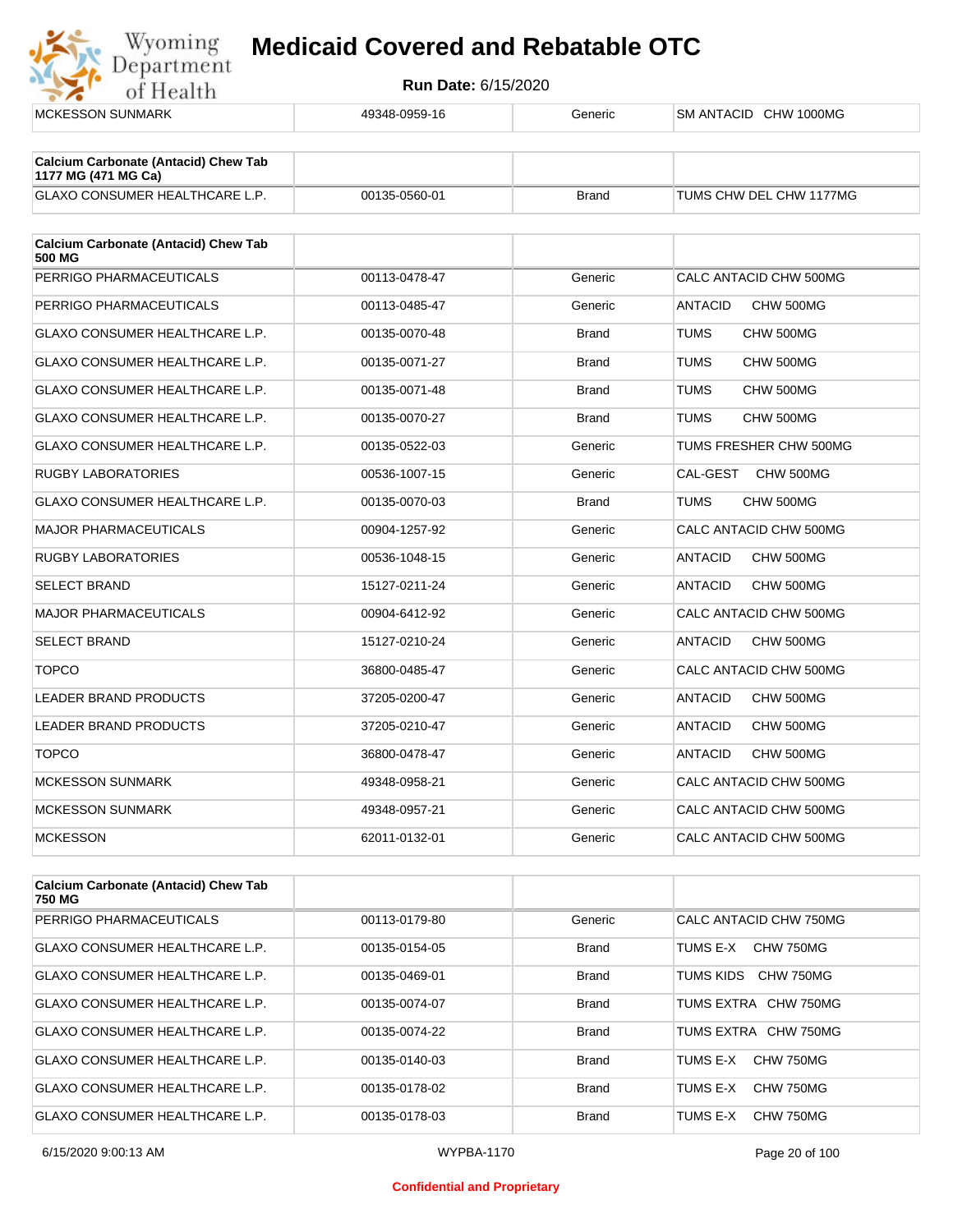

| GLAXO CONSUMER HEALTHCARE L.P.        | 00135-0178-08 | <b>Brand</b> | TUMS E-X<br>CHW 750MG       |
|---------------------------------------|---------------|--------------|-----------------------------|
| PERRIGO PHARMACEUTICALS               | 00113-0468-80 | Generic      | ANTACID<br>CHW 750MG        |
| GLAXO CONSUMER HEALTHCARE L.P.        | 00135-0074-25 | <b>Brand</b> | TUMS EXTRA CHW 750MG        |
| <b>GLAXO CONSUMER HEALTHCARE L.P.</b> | 00135-0076-25 | <b>Brand</b> | TUMS E-X<br>CHW 750MG       |
| GLAXO CONSUMER HEALTHCARE L.P.        | 00135-0140-01 | <b>Brand</b> | TUMS E-X<br>CHW 750MG       |
| GLAXO CONSUMER HEALTHCARE L.P.        | 00135-0178-09 | <b>Brand</b> | TUMS E-X<br>CHW 750MG       |
| GLAXO CONSUMER HEALTHCARE L.P.        | 00135-0243-02 | <b>Brand</b> | TUMS SMOOTHI CHW 750MG      |
| GLAXO CONSUMER HEALTHCARE L.P.        | 00135-0245-02 | Generic      | TUMS SMOOTHI CHW 750MG      |
| GLAXO CONSUMER HEALTHCARE L.P.        | 00135-0246-01 | <b>Brand</b> | TUMS SMOOTHI CHW 750MG      |
| RUGBY LABORATORIES                    | 00536-1050-22 | Generic      | CALC ANTACID CHW 750MG      |
| PERRIGO PHARMACEUTICALS               | 00113-0489-80 | Generic      | ANTACID<br>CHW 750MG        |
| GLAXO CONSUMER HEALTHCARE L.P.        | 00135-0074-24 | <b>Brand</b> | TUMS EXTRA CHW 750MG        |
| GLAXO CONSUMER HEALTHCARE L.P.        | 00135-0074-46 | <b>Brand</b> | TUMS EXTRA CHW 750MG        |
| GLAXO CONSUMER HEALTHCARE L.P.        | 00135-0246-02 | <b>Brand</b> | TUMS SMOOTHI CHW 750MG      |
| GLAXO CONSUMER HEALTHCARE L.P.        | 00135-0456-03 | <b>Brand</b> | TUMS SMOOTHI CHW 750MG      |
| RUGBY LABORATORIES                    | 00536-1049-22 | Generic      | CALC ANTACID CHW 750MG      |
| SELECT BRAND                          | 15127-0207-37 | Generic      | ANTACID<br>CHW 750MG        |
| <b>BERGEN BRUNSWIG</b>                | 24385-0106-80 | Generic      | ANTACID<br>CHW 750MG        |
| <b>MAJOR PHARMACEUTICALS</b>          | 00904-5513-79 | Generic      | CALC ANTACID CHW 750MG      |
| LEADER BRAND PRODUCTS                 | 37205-0205-80 | Generic      | ANTACID<br>CHW 750MG        |
| <b>MAJOR PHARMACEUTICALS</b>          | 00904-7695-91 | Generic      | CALC ANTACID CHW 750MG      |
| SELECT BRAND                          | 15127-0212-96 | Generic      | ANTACID<br>CHW 750MG        |
| <b>TOPCO</b>                          | 36800-0179-80 | Generic      | CALC ANTACID CHW 750MG      |
| <b>LEADER BRAND PRODUCTS</b>          | 37205-0706-80 | Generic      | <b>ANTACID</b><br>CHW 750MG |
| <b>TOPCO</b>                          | 36800-0468-80 | Generic      | CALC ANTACID CHW 750MG      |
| <b>TOPCO</b>                          | 36800-0489-80 | Generic      | CALC ANTACID CHW 750MG      |
| <b>MCKESSON SUNMARK</b>               | 49348-0954-34 | Generic      | CALC ANTACID CHW 750MG      |
| <b>MCKESSON</b>                       | 62011-0131-01 | Generic      | CALC ANTACID CHW 750MG      |
| <b>MCKESSON</b>                       | 62011-0229-01 | Generic      | CALC ANTACID CHW 750MG      |

| Calcium Carbonate (Antacid) Susp 1250<br>MG/5ML |               |         |                           |
|-------------------------------------------------|---------------|---------|---------------------------|
| PHARMACEUTICAL ASSOCIATES                       | 00121-4766-05 | Generic | CALCIUM CARB SUS 1250/5ML |
| <b>HIKMA</b>                                    | 00054-3117-63 | Generic | CALCIUM CARB SUS 1250/5ML |
| PHARMACEUTICAL ASSOCIATES                       | 00121-0766-16 | Generic | CALCIUM CARB SUS 1250/5ML |

| Calcium Carbonate (Antacid) Tab 648 MG |               |         |                        |
|----------------------------------------|---------------|---------|------------------------|
| <b>RUGBY LABORATORIES</b>              | 00536-1024-10 | Generic | CALCIUM CARB TAB 648MG |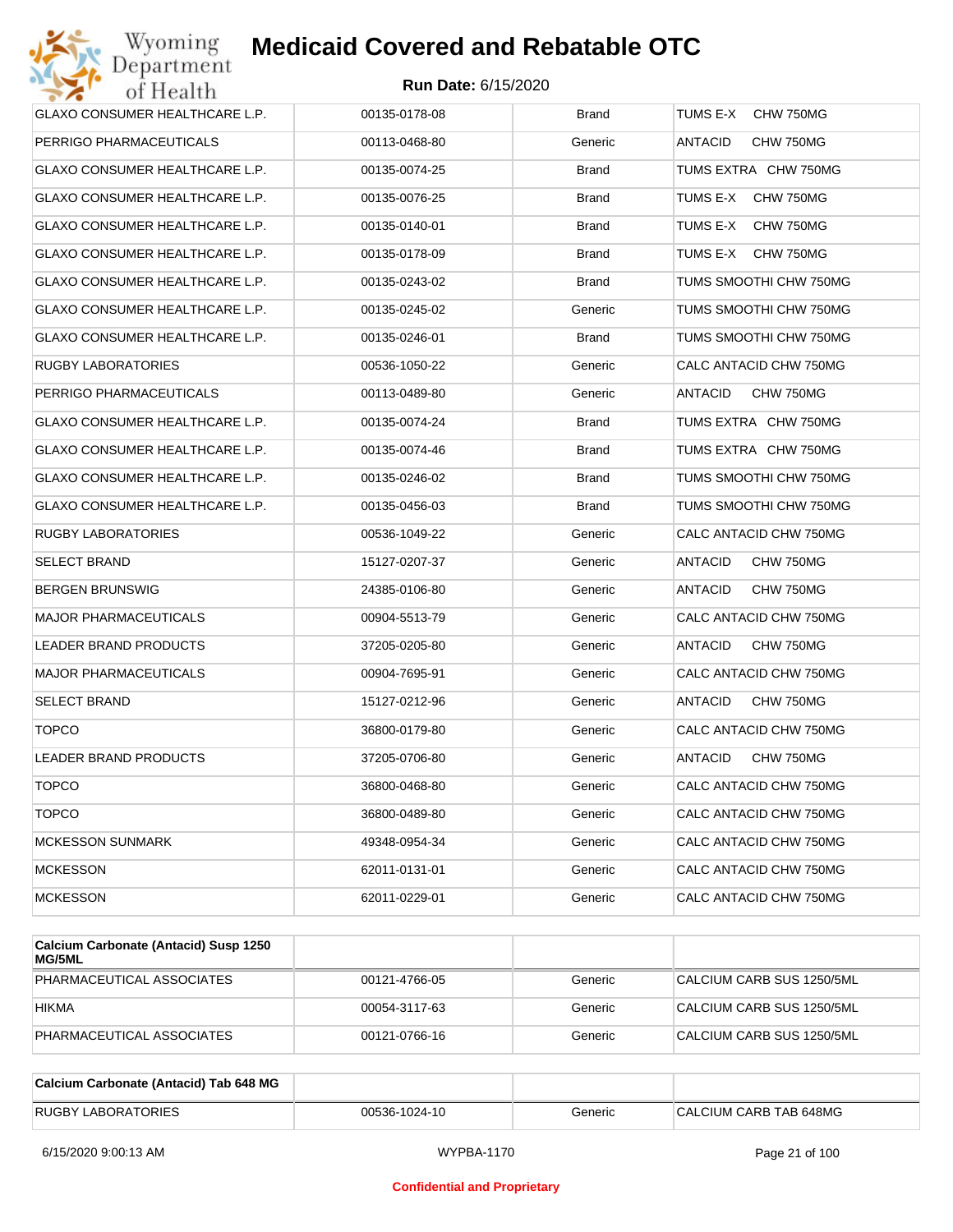

| <b>Calcium Carbonate-Mag Hydroxide Chew</b><br>Tab 550-110 MG                      |               |              |                             |
|------------------------------------------------------------------------------------|---------------|--------------|-----------------------------|
| AMERISOURCE BERGEN DRUGS                                                           | 46122-0153-47 | Generic      | GNP ANTACID CHW 550-110     |
| <b>Calcium Carbonate-Mag Hydroxide Chew</b><br>Tab 700-300 MG                      |               |              |                             |
| <b>MAJOR PHARMACEUTICALS</b>                                                       | 00904-5115-71 | <b>Brand</b> | MI-ACID<br><b>CHW</b>       |
| <b>Calcium Carbonate-Simethicone Chew Tab</b><br>1000-60 MG                        |               |              |                             |
| AMERISOURCE BERGEN DRUGS                                                           | 46122-0151-75 | Generic      | ANT/ANTI-GAS CHW 1000-60    |
| Magnesium Oxide Tab 400 MG                                                         |               |              |                             |
| PAR PHARMACEUTICALS                                                                | 00603-0209-22 | Generic      | MAG OXIDE TAB 400MG         |
| Magnesium Oxide Tab 420 MG                                                         |               |              |                             |
| PAR PHARMACEUTICALS                                                                | 00603-0213-21 | Generic      | MAG OXIDE TAB 420MG         |
| Sodium Bicarbonate Tab 325 MG                                                      |               |              |                             |
| <b>RUGBY LABORATORIES</b>                                                          | 00536-1046-10 | Generic      | SODIUM BICAR TAB 325MG      |
| Sodium Bicarbonate Tab 650 MG                                                      |               |              |                             |
| <b>RUGBY LABORATORIES</b>                                                          | 00536-1047-10 | Generic      | SODIUM BICAR TAB 650MG      |
| <b>RUGBY LABORATORIES</b>                                                          | 00536-4544-10 | Generic      | SODIUM BICAR TAB 650MG      |
| RISING PHARMACEUTICALS                                                             | 64980-0182-10 | Generic      | SODIUM BICAR TAB 10GR       |
| <b>ANTIASTHMATIC AND BRONCHODILATOR</b><br><b>AGENTS</b>                           |               |              |                             |
| <b>Ephedrine Sulfate Cap 25 MG</b>                                                 |               |              |                             |
| <b>HIKMA</b>                                                                       | 00143-3145-01 | Generic      | EPHEDRINE SU CAP 25MG       |
| Racepinephrine HCI Soln Nebu 2.25%<br>(Base Equivalent)                            |               |              |                             |
| NEPHRON PHARMACEUTICALS CORP.                                                      | 00487-5901-10 | Brand        | S <sub>2</sub><br>NEB 2.25% |
| NEPHRON PHARMACEUTICALS CORP.                                                      | 00487-5901-99 | Brand        | S <sub>2</sub><br>NEB 2.25% |
| <b>ANTIDIABETICS</b>                                                               |               |              |                             |
| Insulin NPH & Regular Susp Pen-Inj 100<br>11 <sub>2</sub> 11 <sub>1</sub> 111/7020 |               |              |                             |

| Insulin NPH & Regular Susp Pen-Inj 100<br>Unit/ML (70-30) |               |              |                |                     |
|-----------------------------------------------------------|---------------|--------------|----------------|---------------------|
| LILLY                                                     | 00002-8803-01 | <b>Brand</b> | <b>HUMULIN</b> | INJ 70/30KWP        |
| LILLY                                                     | 00002-8803-59 | <b>Brand</b> | 'humulin       | <b>INJ 70/30KWP</b> |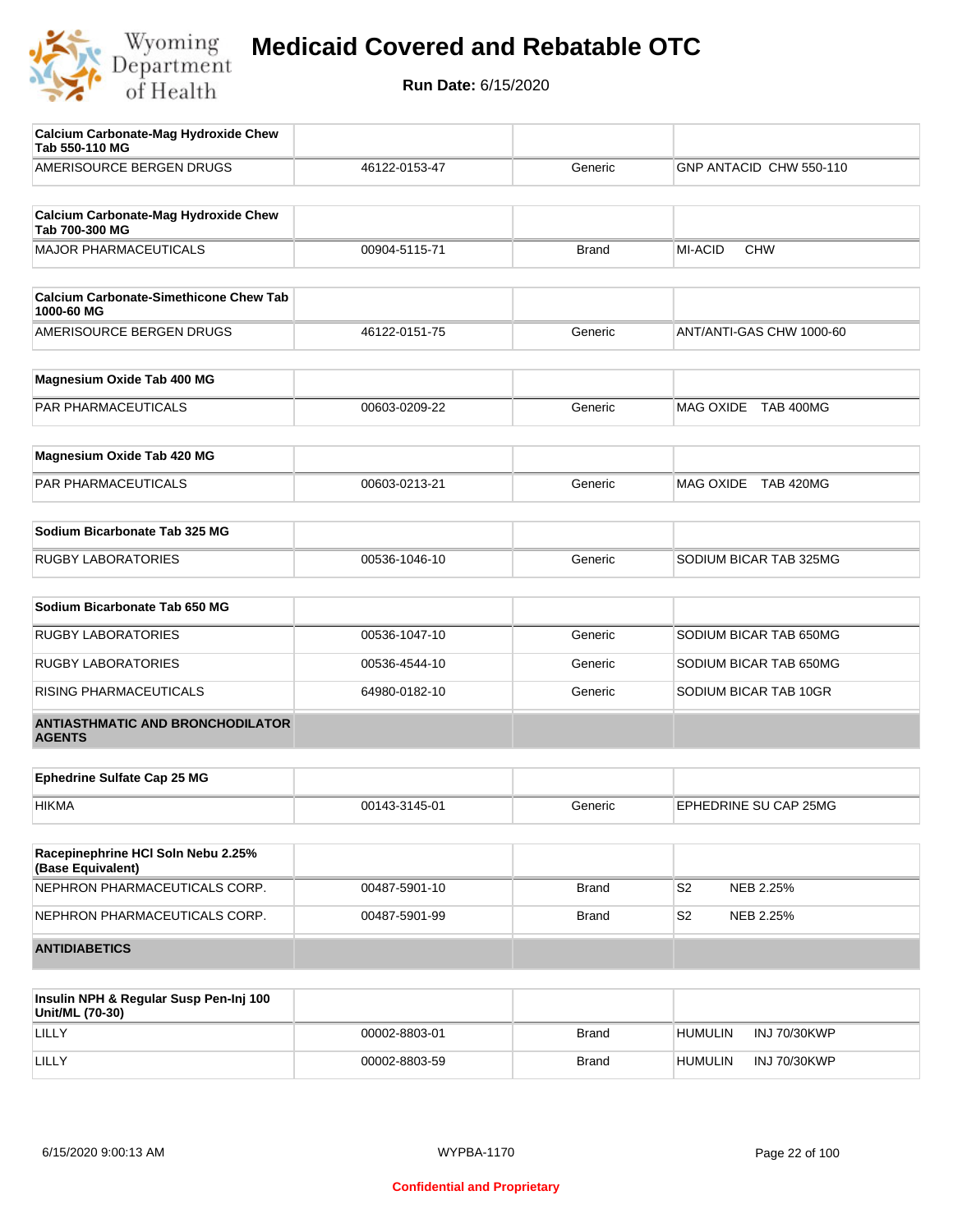

| Insulin NPH (Human) (Isophane) Inj 100<br>Unit/ML |               |              |                         |
|---------------------------------------------------|---------------|--------------|-------------------------|
| LILLY                                             | 00002-8315-01 | <b>Brand</b> | HUMULIN N<br>INJ U-100  |
| LILLY                                             | 00002-8315-17 | <b>Brand</b> | HUMULIN N<br>INJ U-100  |
| NOVO NORDISK                                      | 00169-1834-11 | <b>Brand</b> | NOVOLIN N INJ U-100     |
| NOVO NORDISK                                      | 00169-1834-02 | <b>Brand</b> | NOVOLIN N<br>INJ RELION |

| Insulin NPH (Human) (Isophane) Susp Pen-<br>injector 100 Unit/ML |               |              |                        |
|------------------------------------------------------------------|---------------|--------------|------------------------|
| LILLY                                                            | 00002-8805-01 | Brand        | HUMULIN N INJ U-100KWP |
| LILLY                                                            | 00002-8805-59 | <b>Brand</b> | HUMULIN N INJ U-100KWP |

| Insulin NPH Isophane & Regular Human Inj<br>100 Unit/ML (70-30) |               |              |                             |
|-----------------------------------------------------------------|---------------|--------------|-----------------------------|
| LILLY                                                           | 00002-8715-17 | <b>Brand</b> | <b>HUMULIN</b><br>INJ 70/30 |
| <b>NOVO NORDISK</b>                                             | 00169-1837-02 | <b>Brand</b> | NOVOLIN70/30 INJ RELION     |
| NOVO NORDISK                                                    | 00169-1837-11 | <b>Brand</b> | INJ 70/30<br><b>NOVOLIN</b> |
| LILLY                                                           | 00002-8715-01 | <b>Brand</b> | <b>HUMULIN</b><br>INJ 70/30 |

| Insulin Regular (Human) Inj 100 Unit/ML |               |              |                         |
|-----------------------------------------|---------------|--------------|-------------------------|
| LILLY                                   | 00002-8215-17 | <b>Brand</b> | HUMULIN R INJ U-100     |
| NOVO NORDISK                            | 00169-1833-02 | <b>Brand</b> | NOVOLIN R<br>INJ RELION |
| <b>LILLY</b>                            | 00002-8215-01 | <b>Brand</b> | HUMULIN R INJ U-100     |
| <b>NOVO NORDISK</b>                     | 00169-1833-11 | <b>Brand</b> | NOVOLIN R<br>INJ U-100  |
| <b>ANTIDIARRHEAL/PROBIOTIC AGENTS</b>   |               |              |                         |

| <b>Bismuth Subsalicylate Chew Tab 262 MG</b> |               |         |                               |
|----------------------------------------------|---------------|---------|-------------------------------|
| <b>RUGBY LABORATORIES</b>                    | 00536-1021-07 | Generic | PEPTIC RELF CHW 262MG         |
| <b>BERGEN BRUNSWIG</b>                       | 24385-0024-65 | Generic | PINK BISMUTH CHW 262MG        |
| <b>PAR PHARMACEUTICAL</b>                    | 00603-0235-16 | Generic | PINK BISMUTH CHW 262MG        |
| <b>MAJOR PHARMACEUTICALS</b>                 | 00904-1315-46 | Generic | BISMATROL<br><b>CHW 262MG</b> |
| LEADER BRAND PRODUCTS                        | 37205-0720-65 | Generic | PINK BISMUTH CHW 262MG        |
| <b>TOPCO</b>                                 | 36800-0469-65 | Generic | STOMACH RELF CHW 262MG        |
| <b>MCKESSON SUNMARK</b>                      | 49348-0953-44 | Generic | STOMACH RELF CHW 262MG        |
| <b>MCKESSON</b>                              | 62011-0140-01 | Generic | STOMACH RELF CHW 262MG        |

| Bismuth Subsalicylate Susp 262 MG/15ML |               |         |                           |
|----------------------------------------|---------------|---------|---------------------------|
| PERRIGO                                | 00113-0302-34 | Generic | STOMACH RELF SUS 262/15ML |
| PERRIGO                                | 00113-0302-40 | Generic | STOMACH RELF SUS 262/15ML |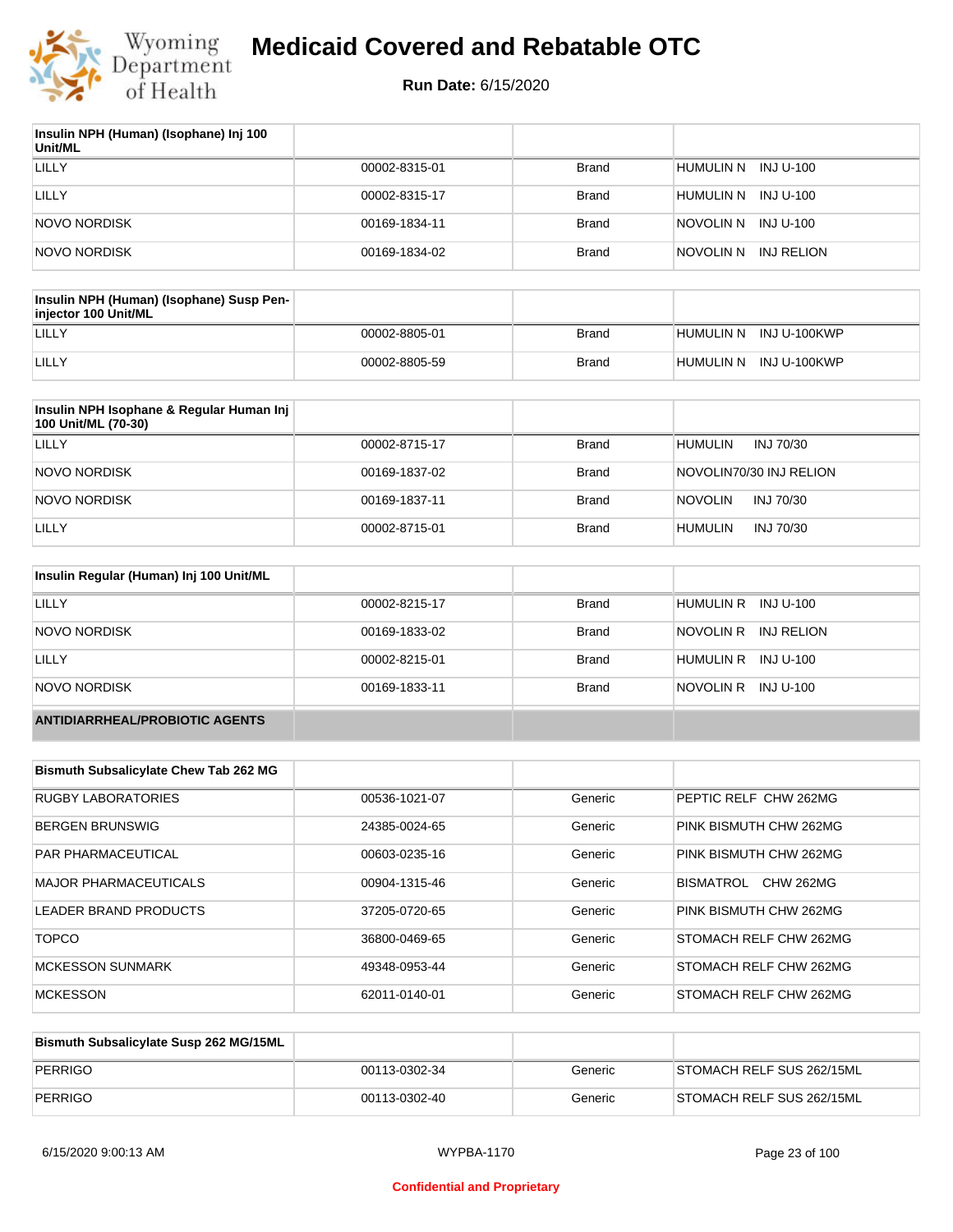## Wyoming<br>Department<br>of Health **Medicaid Covered and Rebatable OTC**

| <b>MAJOR PHARMACEUTICALS</b> | 00904-5709-09 | Generic | KAO-TIN<br>SUS 262/15ML   |
|------------------------------|---------------|---------|---------------------------|
| <b>MAJOR PHARMACEUTICALS</b> | 00904-5709-16 | Generic | SUS 262/15ML<br>KAO-TIN   |
| <b>RUGBY LABORATORIES</b>    | 00536-1810-59 | Generic | PEPTIC RELF SUS 262/15ML  |
| <b>MAJOR PHARMACEUTICALS</b> | 00904-1313-09 | Generic | BISMATROL<br>SUS 262/15ML |
| <b>SELECT BRAND</b>          | 15127-0550-68 | Generic | SB BISMUTH SUS 262/15ML   |
| <b>BERGEN BRUNSWIG</b>       | 24385-0302-34 | Generic | STOMACH RELF SUS 262/15ML |
| <b>TOPCO</b>                 | 36800-0302-34 | Generic | STOMACH RELF SUS 262/15ML |
| <b>MCKESSON SUNMARK</b>      | 49348-0922-37 | Generic | SM STOMACH SUS 262/15ML   |
| <b>BERGEN BRUNSWIG</b>       | 24385-0302-26 | Generic | STOMACH RELF SUS 262/15ML |
| <b>TOPCO</b>                 | 36800-0302-40 | Generic | STOMACH RELF SUS 262/15ML |
| <b>MCKESSON</b>              | 62011-0126-01 | Generic | STOMACH RELF SUS 262/15ML |

| Bismuth Subsalicylate Susp 525 MG/15ML |               |         |                           |
|----------------------------------------|---------------|---------|---------------------------|
| PERRIGO PHARMACEUTICALS                | 00113-0337-34 | Generic | STOMACH RELF SUS 525/15ML |
| MAJOR PHARMACEUTICALS                  | 00904-1314-09 | Generic | SUS 525/15ML<br>BISMATROL |
| <b>SELECT BRAND</b>                    | 15127-0555-68 | Generic | BISMUTH MS SUS 525/15ML   |
| <b>BERGEN BRUNSWIG</b>                 | 24385-0337-34 | Generic | STOMACH RELF SUS 525/15ML |
| <b>TOPCO</b>                           | 36800-0337-40 | Generic | STOMACH RELF SUS 525/15ML |
| <b>TOPCO</b>                           | 36800-0337-34 | Generic | STOMACH RELF SUS 525/15ML |
| <b>MCKESSON</b>                        | 62011-0127-01 | Generic | STOMACH RELF SUS 525/15ML |

| <b>Bismuth Subsalicylate Tab 262 MG</b> |               |         |                        |
|-----------------------------------------|---------------|---------|------------------------|
| <b>IMCKESSON SUNMARK</b>                | 49348-0511-59 | Generic | STOMACH RELF TAB 262MG |
| <b>BERGEN BRUNSWIG</b>                  | 24385-0017-58 | Generic | PINK BISMUTH TAB 262MG |

| Loperamide HCI Cap 2 MG  |               |         |                      |
|--------------------------|---------------|---------|----------------------|
| IMCKESSON SUNMARK        | 49348-0752-04 | Generic | ANTI-DIARRHE CAP 2MG |
| AMERISOURCE BERGEN DRUGS | 46122-0207-62 | Generic | ANTI-DIARRHE CAP 2MG |
| <b>IMCKESSON</b>         | 62011-0158-01 | Generic | LOPERAMIDE CAP 2MG   |

| Loperamide HCI Liq 1 MG/5ML (0.2 MG/ML) |               |         |                        |
|-----------------------------------------|---------------|---------|------------------------|
| HI-TECH                                 | 50383-0618-05 | Generic | LOPERAMIDE LIQ 1MG/5ML |
| HI-TECH                                 | 50383-0618-10 | Generic | LOPERAMIDE LIQ 1MG/5ML |
| HI-TECH                                 | 50383-0618-11 | Generic | LOPERAMIDE LIQ 1MG/5ML |
| HI-TECH                                 | 50383-0618-04 | Generic | LOPERAMIDE LIQ 1MG/5ML |
| HI-TECH                                 | 50383-0618-06 | Generic | LOPERAMIDE LIQ 1MG/5ML |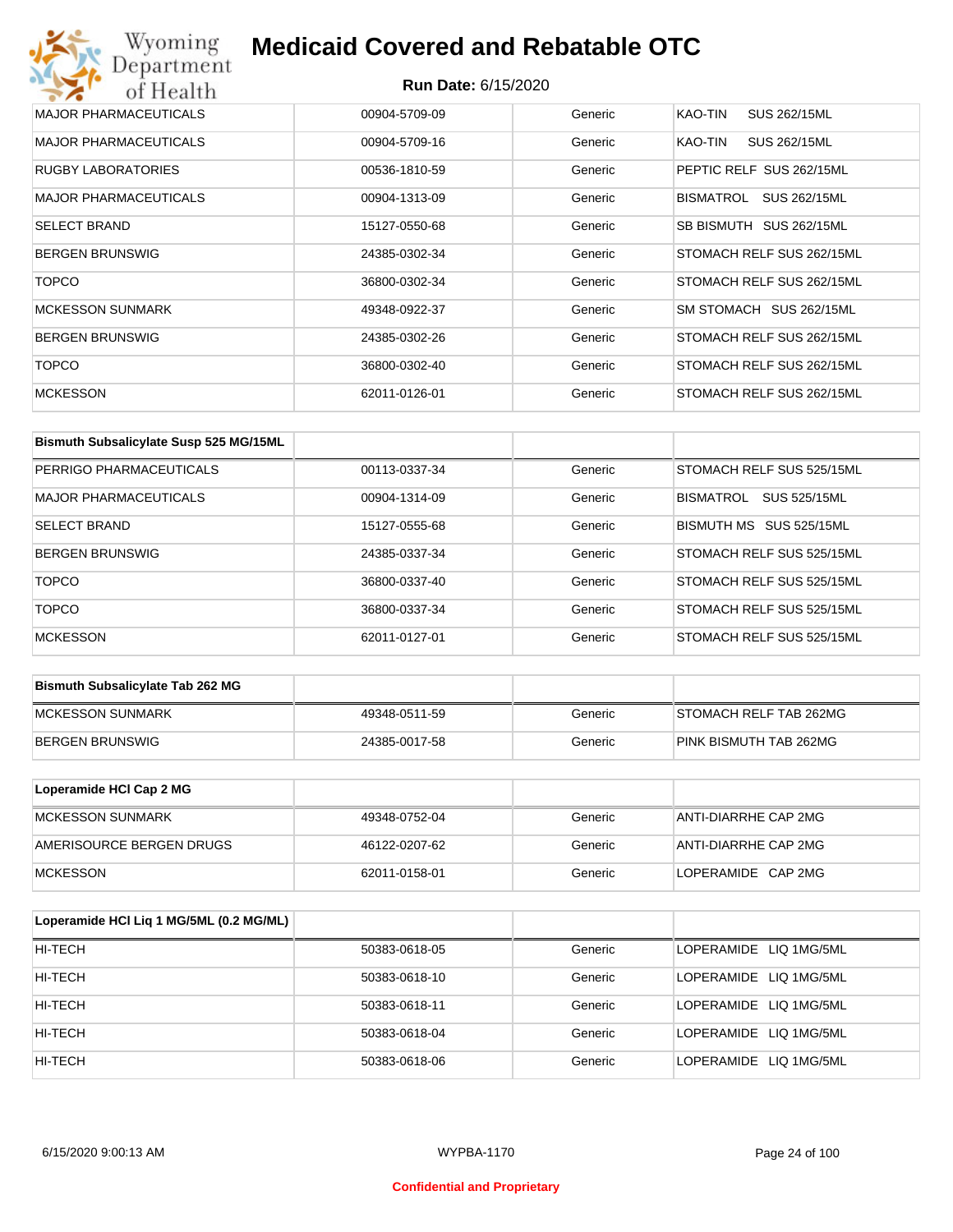

**Loperamide HCl Liq 1 MG/7.5ML**

## **Medicaid Covered and Rebatable OTC**

| PERRIGO PHARMACEUTICALS      | 00113-0645-26 | Generic | LOPERAMIDE SUS 1MG/7.5      |  |  |
|------------------------------|---------------|---------|-----------------------------|--|--|
| <b>MAJOR PHARMACEUTICALS</b> | 00904-6256-20 | Generic | LOPERAMIDE SUS 1MG/7.5      |  |  |
| AMERISOURCE BERGEN DRUGS     | 46122-0111-26 | Generic | LOPERAMIDE SUS 1MG/7.5      |  |  |
| <b>MCKESSON SUNMARK</b>      | 49348-0999-34 | Generic | LOPERAMIDE SUS 1MG/7.5      |  |  |
| <b>MCKESSON</b>              | 62011-0151-01 | Generic | LOPERAMIDE SUS 1MG/7.5      |  |  |
| <b>MCKESSON</b>              | 62011-0236-01 | Generic | LOPERAMIDE LIQ 1MG/7.5      |  |  |
| PRECISION DOSE, INC.         | 68094-0107-62 | Generic | LOPERAMIDE SUS 1MG/7.5      |  |  |
| PRECISION DOSE, INC.         | 68094-0108-62 | Generic | LOPERAMIDE SUS 1MG/7.5      |  |  |
| PRECISION DOSE, INC.         | 68094-0107-59 | Generic | LOPERAMIDE SUS 1MG/7.5      |  |  |
| PRECISION DOSE, INC.         | 68094-0108-59 | Generic | LOPERAMIDE SUS 1MG/7.5      |  |  |
| Loperamide HCI Tab 2 MG      |               |         |                             |  |  |
|                              |               |         |                             |  |  |
| PERRIGO PHARMACEUTICALS      | 00113-0224-53 | Generic | <b>ANTI-DIARRHE TAB 2MG</b> |  |  |
| PERRIGO PHARMACEUTICALS      | 00113-0224-89 | Generic | ANTI-DIARRHE TAB 2MG        |  |  |
| PERRIGO PHARMACEUTICALS      | 00113-0224-62 | Generic | ANTI-DIARRHE TAB 2MG        |  |  |
| PERRIGO PHARMACEUTICALS      | 00113-0224-91 | Generic | ANTI-DIARRHE TAB 2MG        |  |  |
| <b>MAJOR PHARMACEUTICALS</b> | 00904-7725-24 | Generic | ANTI-DIARRHE TAB 2MG        |  |  |
| <b>SELECT BRAND</b>          | 15127-0338-66 | Generic | ANTI-DIARRHE TAB 2MG        |  |  |
| <b>BERGEN BRUNSWIG</b>       | 24385-0554-53 | Generic | ANTI-DIARRHE TAB 2MG        |  |  |
| <b>TOPCO</b>                 | 36800-0224-62 | Generic | ANTI-DIARRHE TAB 2MG        |  |  |
| LEADER BRAND PRODUCTS        | 37205-0370-89 | Generic | ANTI-DIARRHE TAB 2MG        |  |  |
| <b>MAJOR PHARMACEUTICALS</b> | 00904-7725-12 | Generic | ANTI-DIARRHE TAB 2MG        |  |  |
| <b>SELECT BRAND</b>          | 15127-0338-12 | Generic | ANTI-DIARRHE TAB 2MG        |  |  |
| <b>BERGEN BRUNSWIG</b>       | 24385-0554-62 | Generic | ANTI-DIARRHE TAB 2MG        |  |  |
| <b>BERGEN BRUNSWIG</b>       | 24385-0554-67 | Generic | ANTI-DIARRHE TAB 2MG        |  |  |
| <b>BERGEN BRUNSWIG</b>       | 24385-0386-89 | Generic | ANTI-DIARRHE TAB 2MG        |  |  |
| <b>TOPCO</b>                 | 36800-0224-91 | Generic | <b>ANTI-DIARRHE TAB 2MG</b> |  |  |
| LEADER BRAND PRODUCTS        | 37205-0370-53 | Generic | ANTI-DIARRHE TAB 2MG        |  |  |
| AMERISOURCE BERGEN DRUGS     | 46122-0169-08 | Generic | ANTI-DIARRHE TAB 2MG        |  |  |
| <b>MCKESSON SUNMARK</b>      | 49348-0529-02 | Generic | SM ANTI-DIAR TAB 2MG        |  |  |
| <b>MCKESSON SUNMARK</b>      | 49348-0529-08 | Generic | SM ANTI-DIAR TAB 2MG        |  |  |
| <b>MCKESSON SUNMARK</b>      | 49348-0529-34 | Generic | SM ANTI-DIAR TAB 2MG        |  |  |
| <b>TOPCO</b>                 | 36800-0224-53 | Generic | ANTI-DIARRHE TAB 2MG        |  |  |
| <b>TOPCO</b>                 | 36800-0224-80 | Generic | ANTI-DIARRHE TAB 2MG        |  |  |
| LEADER BRAND PRODUCTS        | 37205-0370-67 | Generic | ANTI-DIARRHE TAB 2MG        |  |  |
|                              |               |         |                             |  |  |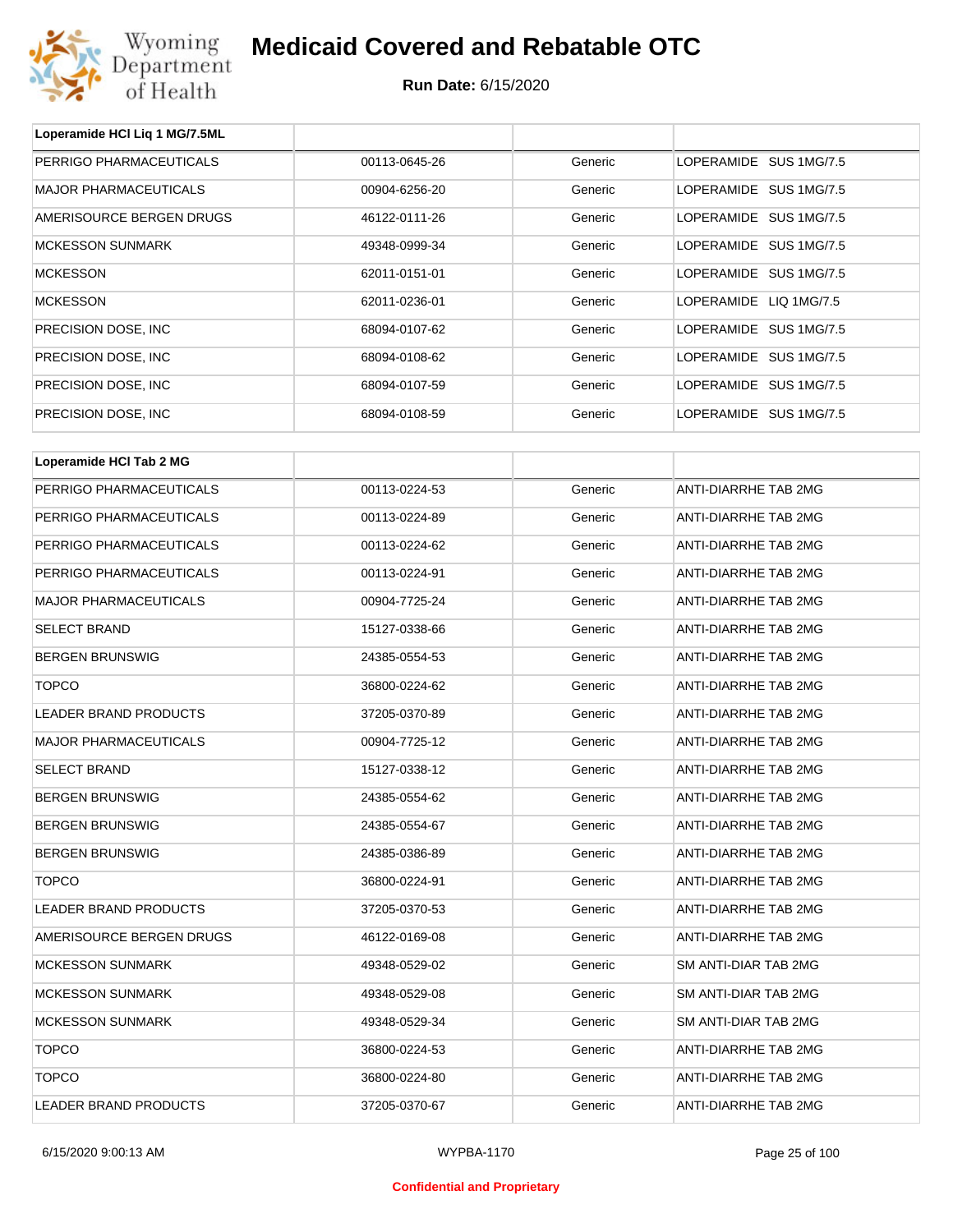

#### **Run Date:** 6/15/2020

| MCKESSON SUNMARK           | 49348-0529-04 | Generic | SM ANTI-DIAR TAB 2MG |
|----------------------------|---------------|---------|----------------------|
| <b>MCKESSON</b>            | 62011-0150-02 | Generic | ANTI-DIARRHE TAB 2MG |
| <b>MCKESSON</b>            | 62011-0150-01 | Generic | ANTI-DIARRHE TAB 2MG |
| <b>MCKESSON</b>            | 62011-0150-03 | Generic | ANTI-DIARRHE TAB 2MG |
| CHAIN DRUG MARKETING ASSOC | 63868-0338-12 | Generic | ANTI-DIARRHE TAB 2MG |
| CHAIN DRUG MARKETING ASSOC | 63868-0338-24 | Generic | ANTI-DIARRHE TAB 2MG |
| CHAIN DRUG MARKETING ASSOC | 63868-0338-60 | Generic | ANTI-DIARRHE TAB 2MG |
| <b>ANTIHISTAMINES</b>      |               |         |                      |

| Brompheniramine Maleate Liquid 1 MG/ML |               |       |          |            |
|----------------------------------------|---------------|-------|----------|------------|
| JAYMAC PHARMACEUTICAL LLC              | 64661-0031-30 | Brand | J-TAN PD | DRO 1MG/ML |

| Cetirizine HCI Chew Tab 10 MG |               |         |                       |
|-------------------------------|---------------|---------|-----------------------|
| MAJOR PHARMACEUTICALS         | 00904-5879-12 | Generic | ALL DAY ALLG CHW 10MG |
| SANDOZ                        | 00781-5284-64 | Generic | CETIRIZINE CHW 10MG   |
| <b>SUN PHARMACEUTICALS</b>    | 47335-0344-83 | Generic | CETIRIZINE CHW 10MG   |

| ∣Cetirizine HCl Chew Tab 5 MG |               |         |                    |
|-------------------------------|---------------|---------|--------------------|
| SANDOZ                        | 00781-5283-64 | Generic | CETIRIZINE CHW 5MG |
| <b>SUN PHARMACEUTICALS</b>    | 47335-0343-83 | Generic | CETIRIZINE CHW 5MG |

| Cetirizine HCI Oral Soln 1 MG/ML (5<br>MG/5ML) |               |         |                          |
|------------------------------------------------|---------------|---------|--------------------------|
| PERRIGO PHARMACEUTICALS                        | 00113-0974-26 | Generic | ALL DAY ALLG SOL 5MG/5ML |
| <b>MAJOR PHARMACEUTICALS</b>                   | 00904-5828-20 | Generic | ALL DAY ALLG SOL 1MG/ML  |
| <b>MAJOR PHARMACEUTICALS</b>                   | 00904-6372-20 | Generic | ALL DAY ALLG SOL 1MG/ML  |
| <b>BERGEN BRUNSWIG</b>                         | 24385-0188-26 | Generic | ALL DAY ALLG SOL 1MG/ML  |
| <b>TOPCO</b>                                   | 36800-0974-26 | Generic | ALL DAY ALLG SOL 5MG/5ML |
| <b>LEADER BRAND PRODUCTS</b>                   | 37205-0826-26 | Generic | ALL DAY ALLG SOL 1MG/ML  |
| PERRIGO PHARMACEUTICALS                        | 45802-0974-26 | Generic | CETIRIZINE SOL 1MG/ML    |
| AMERISOURCE BERGEN DRUGS                       | 46122-0020-26 | Generic | ALL DAY ALLG SOL 1MG/ML  |
| <b>LEADER BRAND PRODUCTS</b>                   | 37205-0855-26 | Generic | ALL DAY ALLG SOL 5MG/5ML |
| <b>MCKESSON SUNMARK</b>                        | 49348-0078-34 | Generic | ALL DAY ALLG SOL 5MG/5ML |
| <b>MCKESSON SUNMARK</b>                        | 49348-0934-34 | Generic | ALL DAY ALLG SOL 5MG/5ML |
| AMERISOURCE BERGEN DRUGS                       | 46122-0101-26 | Generic | ALL DAY ALLG SOL 5MG/5ML |
| <b>MCKESSON SUNMARK</b>                        | 49348-0326-34 | Generic | ALL DAY ALLG SOL 5MG/5ML |
| <b>LEADER BRAND PRODUCTS</b>                   | 37205-0591-26 | Generic | ALLERGY RELF SOL 5MG/5ML |
| <b>TARO</b>                                    | 51672-2088-08 | Generic | CETIRIZINE SOL 1MG/ML    |

#### **Confidential and Proprietary**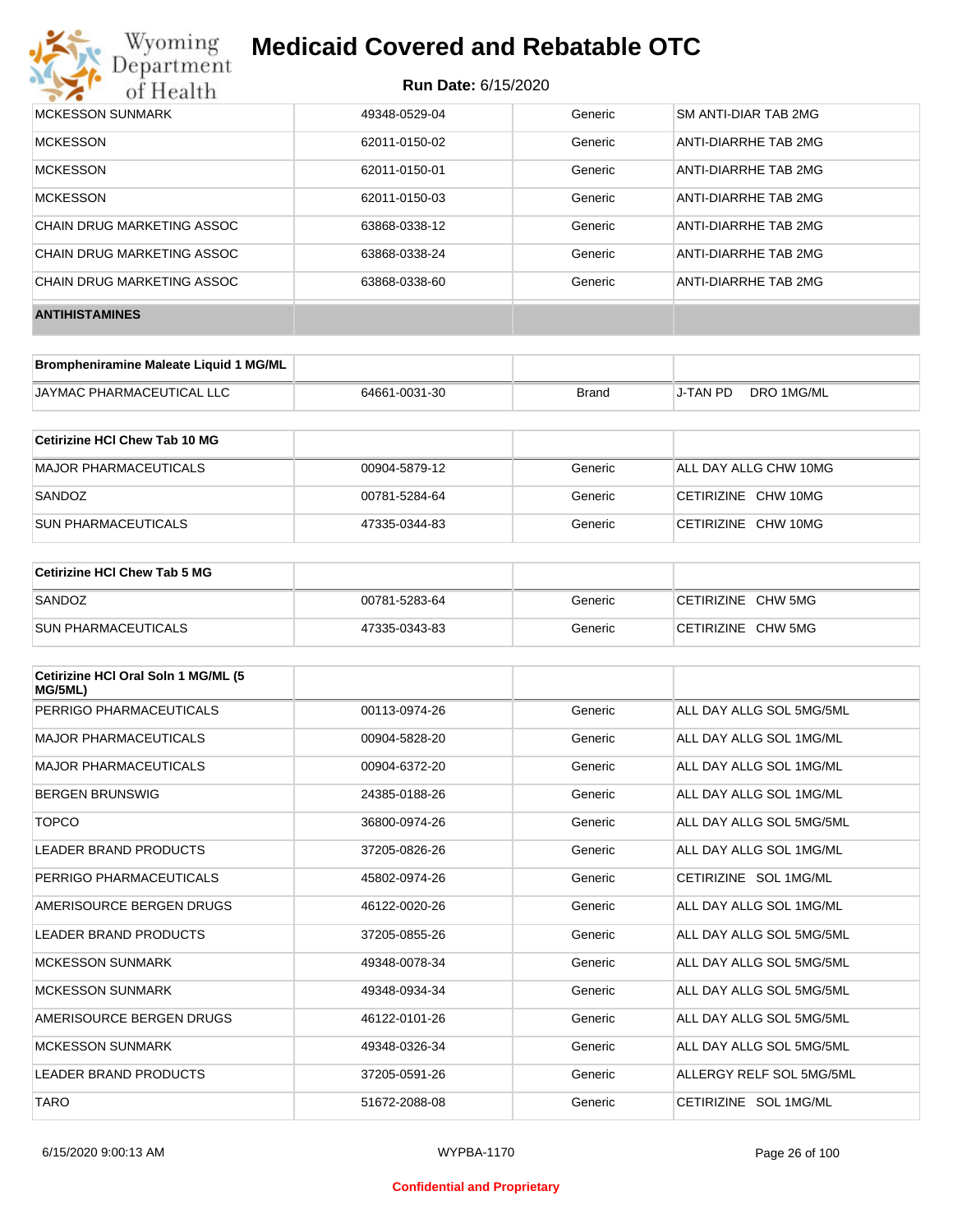

| <b>SILARX</b>        | 54838-0552-40 | Generic | CETIRIZINE SOL 5MG/5ML  |
|----------------------|---------------|---------|-------------------------|
| <b>MCKESSON</b>      | 62011-0051-01 | Generic | CETIRIZINE SOL 5MG/5ML  |
| <b>MCKESSON</b>      | 62011-0054-01 | Generic | ALLERGY COMP SOL 1MG/ML |
| <b>TARO</b>          | 51672-2102-08 | Generic | CETIRIZINE SOL 5MG/5ML  |
| <b>MCKESSON</b>      | 62011-0093-01 | Generic | CETIRIZINE SOL 5MG/5ML  |
| PRECISION DOSE, INC. | 68094-0720-59 | Generic | CETIRIZINE SOL 5MG/5ML  |
| PRECISION DOSE, INC. | 68094-0720-62 | Generic | CETIRIZINE SOL 5MG/5ML  |

| <b>Cetirizine HCI Tab 10 MG</b> |               |         |                         |  |
|---------------------------------|---------------|---------|-------------------------|--|
| <b>GEISS DESTIN &amp; DUNN</b>  | 00113-9458-39 | Generic | ALL DAY ALLG TAB 10MG   |  |
| <b>GEISS DESTIN &amp; DUNN</b>  | 00113-9458-66 | Generic | ALL DAY ALLG TAB 10MG   |  |
| MYLAN                           | 00378-3637-05 | Generic | CETIRIZINE TAB 10MG     |  |
| <b>RUGBY LABORATORIES</b>       | 00536-1041-05 | Generic | CETIRIZINE TAB 10MG     |  |
| MYLAN                           | 00378-3637-01 | Generic | CETIRIZINE TAB 10MG     |  |
| <b>RUGBY LABORATORIES</b>       | 00536-4088-07 | Generic | CETIRIZINE TAB 10MG     |  |
| <b>RUGBY LABORATORIES</b>       | 00536-4088-11 | Generic | CETIRIZINE TAB 10MG     |  |
| <b>RUGBY LABORATORIES</b>       | 00536-4088-88 | Generic | CETIRIZINE TAB 10MG     |  |
| SANDOZ                          | 00781-1684-01 | Generic | CETIRIZINE TAB 10MG     |  |
| <b>MAJOR PHARMACEUTICALS</b>    | 00904-5852-61 | Generic | CETIRIZINE TAB 10MG     |  |
| <b>MAJOR PHARMACEUTICALS</b>    | 00904-5852-41 | Generic | ALL DAY ALLG TAB 10MG   |  |
| <b>MAJOR PHARMACEUTICALS</b>    | 00904-5852-43 | Generic | ALL DAY ALLG TAB 10MG   |  |
| <b>MAJOR PHARMACEUTICALS</b>    | 00904-5852-46 | Generic | ALL DAY ALLG TAB 10MG   |  |
| <b>SELECT BRAND</b>             | 15127-0909-14 | Generic | SB ALLERGY TAB 10MG     |  |
| <b>SELECT BRAND</b>             | 15127-0909-30 | Generic | SB ALLERGY TAB 10MG     |  |
| PACK PHARMACEUTICALS, LLC       | 16571-0402-10 | Generic | CETIRIZINE TAB 10MG     |  |
| PACK PHARMACEUTICALS, LLC       | 16571-0402-50 | Generic | CETIRIZINE TAB 10MG     |  |
| NORTHSTAR RX                    | 16714-0271-02 | Generic | CETIRIZINE TAB 10MG     |  |
| <b>MAJOR PHARMACEUTICALS</b>    | 00904-5852-60 | Generic | ALL DAY ALLG TAB 10MG   |  |
| <b>MAJOR PHARMACEUTICALS</b>    | 00904-5852-89 | Generic | ALL DAY ALLG TAB 10MG   |  |
| <b>TOPCO</b>                    | 36800-0458-39 | Generic | ALL DAY ALLG TAB 10MG   |  |
| <b>TOPCO</b>                    | 36800-0458-66 | Generic | ALL DAY ALLG TAB 10MG   |  |
| <b>BERGEN BRUNSWIG</b>          | 24385-0998-65 | Generic | GNP ALL DAY TAB ALLERGY |  |
| <b>BERGEN BRUNSWIG</b>          | 24385-0998-74 | Generic | GNP ALL DAY TAB ALLERGY |  |
| <b>BERGEN BRUNSWIG</b>          | 24385-0998-75 | Generic | GNP ALL DAY TAB ALLERGY |  |
| <b>TOPCO</b>                    | 36800-0458-87 | Generic | ALL DAY ALLG TAB 10MG   |  |
| <b>TOPCO</b>                    | 36800-0458-95 | Generic | ALL DAY ALLG TAB 10MG   |  |
| <b>TOPCO</b>                    | 36800-0458-13 | Generic | ALL DAY ALLG TAB 10MG   |  |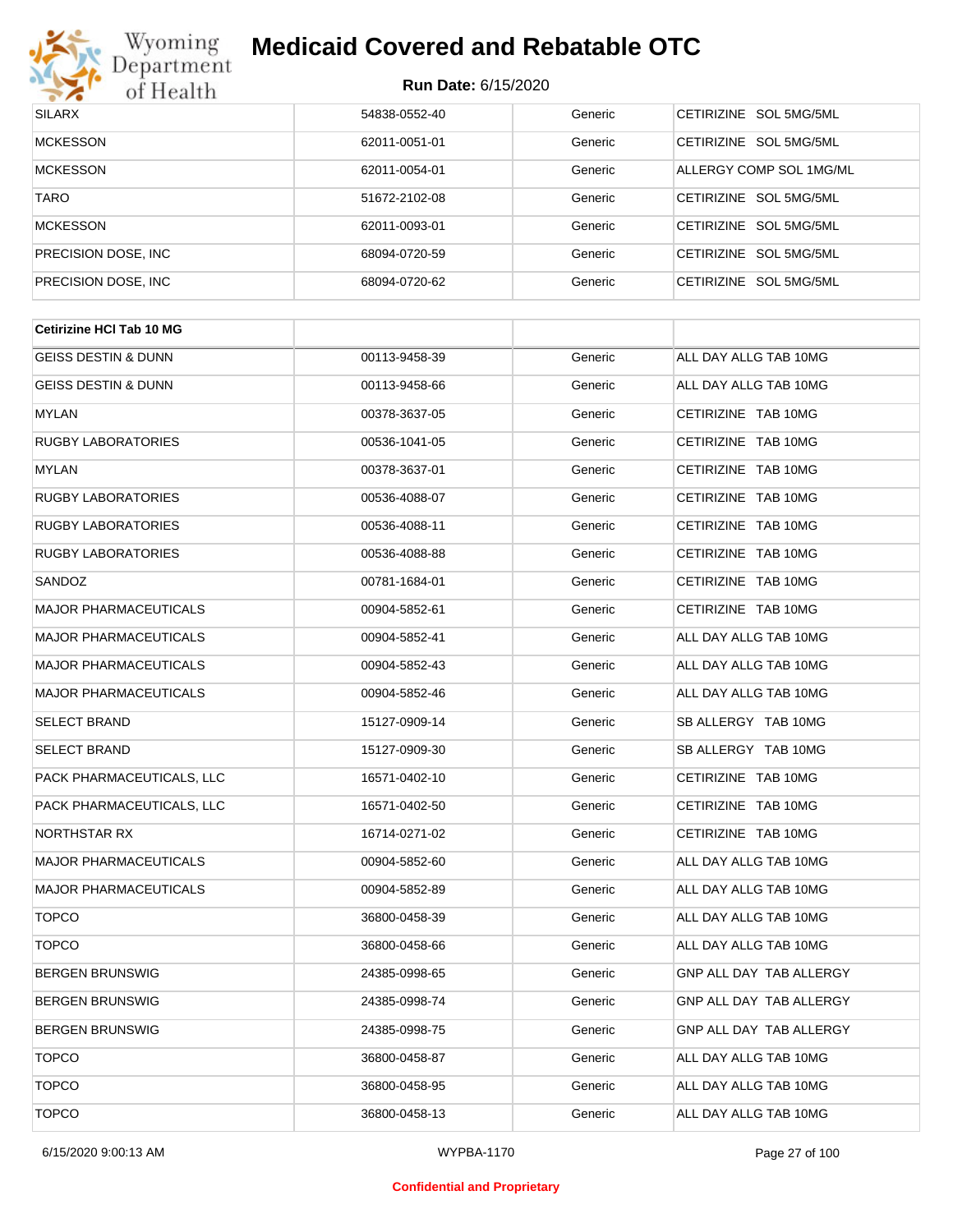

| <b>PERRIGO</b>                | 45802-0919-39 | Generic | CETIRIZINE TAB 10MG    |
|-------------------------------|---------------|---------|------------------------|
| <b>NORTHSTAR RX</b>           | 16714-0271-03 | Generic | CETIRIZINE TAB 10MG    |
| <b>TOPCO</b>                  | 36800-0458-47 | Generic | ALL DAY ALLG TAB 10MG  |
| <b>TOPCO</b>                  | 36800-0458-72 | Generic | ALL DAY ALLG TAB 10MG  |
| <b>MCKESSON SUNMARK</b>       | 49348-0984-46 | Generic | SM ALL DAY TAB ALLERGY |
| <b>MYLAN INSTITUTIONAL</b>    | 51079-0597-20 | Generic | CETIRIZINE TAB 10MG    |
| <b>PERRIGO</b>                | 45802-0919-87 | Generic | CETIRIZINE TAB 10MG    |
| <b>MCKESSON SUNMARK</b>       | 49348-0939-44 | Generic | SM ALL DAY TAB ALLERGY |
| <b>OHM LABS</b>               | 51660-0939-54 | Generic | CETIRIZINE TAB 10MG    |
| <b>MCKESSON SUNMARK</b>       | 49348-0939-12 | Generic | SM ALL DAY TAB ALLERGY |
| <b>MYLAN INSTITUTIONAL</b>    | 51079-0597-01 | Generic | CETIRIZINE TAB 10MG    |
| <b>MCKESSON</b>               | 62011-0052-01 | Generic | ALL DAY ALLG TAB 10MG  |
| <b>MCKESSON</b>               | 62011-0052-02 | Generic | ALL DAY ALLG TAB 10MG  |
| DR.REDDY'S LABORATORIES, INC. | 55111-0699-90 | Generic | CETIRIZINE TAB 10MG    |
| <b>APOTEX</b>                 | 60505-2633-01 | Generic | CETIRIZINE TAB 10MG    |
| <b>APOTEX</b>                 | 60505-2633-08 | Generic | CETIRIZINE TAB 10MG    |
| <b>MCKESSON</b>               | 62011-0205-02 | Generic | ALL DAY ALLG TAB 10MG  |
| CHAIN DRUG MARKETING ASSOC    | 63868-0132-14 | Generic | QC ALLERGY TAB 10MG    |
| CHAIN DRUG MARKETING ASSOC    | 63868-0132-30 | Generic | QC ALLERGY TAB 10MG    |
| CHAIN DRUG MARKETING ASSOC    | 63868-0132-90 | Generic | OC ALLERGY TAB 10MG    |

| Cetirizine HCI Tab 5 MG   |               |         |                    |
|---------------------------|---------------|---------|--------------------|
| <b>MYLAN</b>              | 00378-3635-01 | Generic | CETIRIZINE TAB 5MG |
| SANDOZ                    | 00781-1683-01 | Generic | CETIRIZINE TAB 5MG |
| PACK PHARMACEUTICALS, LLC | 16571-0401-10 | Generic | CETIRIZINE TAB 5MG |

| <b>Chlorcyclizine HCI Tab 25 MG</b> |               |       |              |          |
|-------------------------------------|---------------|-------|--------------|----------|
| <b>MAGNA PHARMACEUTICALS. INC</b>   | 58407-0025-30 | Brand | <b>AHIST</b> | TAB 25MG |

| <b>Chlorpheniramine Maleate Liquid 2 MG/ML</b> |               |              |                                |
|------------------------------------------------|---------------|--------------|--------------------------------|
| WOMEN'S CHOICE PHARMACEUTICALS                 | 00485-0094-02 | <b>Brand</b> | <b>IED CHLORPED LIQ 2MG/ML</b> |

| <b>Chlorpheniramine Maleate Syrup 2</b><br>MG/5ML |               |         |                         |
|---------------------------------------------------|---------------|---------|-------------------------|
| WOMEN'S CHOICE PHARMACEUTICALS                    | 00485-0098-16 | Generic | ED CHLORPED SYP JR      |
| WOMEN'S CHOICE PHARMACEUTICALS                    | 00485-0098-04 | Generic | ED CHLORPED SYP JR      |
| RUGBY LABORATORIES                                | 00536-1025-47 | Generic | ALLER-CHLOR SYP 2MG/5ML |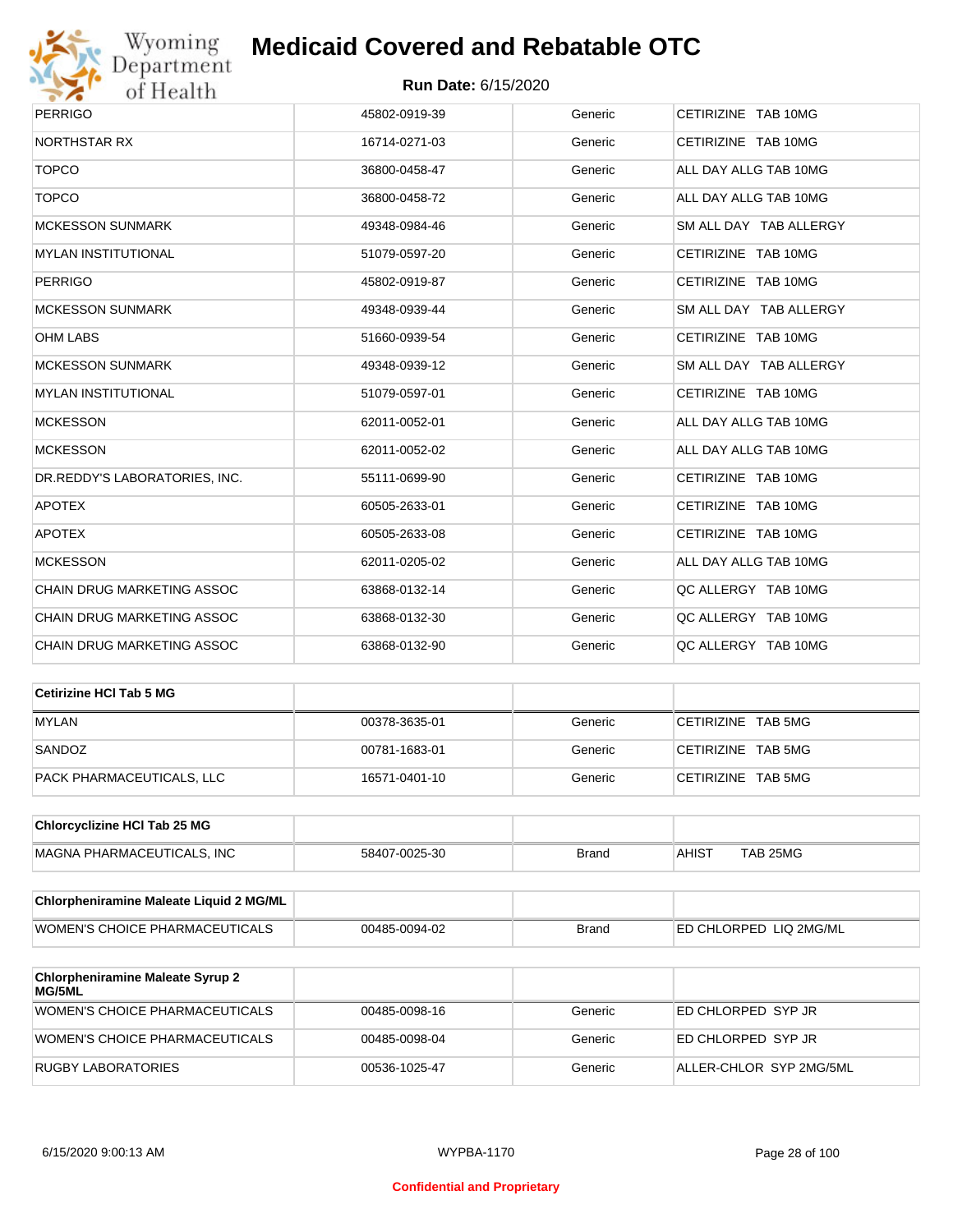

| <b>Chlorpheniramine Maleate Tab 4 MG</b> |               |         |                            |
|------------------------------------------|---------------|---------|----------------------------|
| WOMEN'S CHOICE PHARMACEUTICALS           | 00485-0085-01 | Generic | <b>ED-CHLORTAN TAB 4MG</b> |
| <b>RUGBY LABORATORIES</b>                | 00536-1006-35 | Generic | ALLER-CHLOR TAB 4MG        |
| <b>RUGBY LABORATORIES</b>                | 00536-1006-10 | Generic | ALLER-CHLOR TAB 4MG        |
| <b>MAJOR PHARMACEUTICALS</b>             | 00904-0012-24 | Generic | <b>ALLERGY</b><br>TAB 4MG  |
| <b>MAJOR PHARMACEUTICALS</b>             | 00904-0012-59 | Generic | TAB 4MG<br><b>ALLERGY</b>  |
| <b>MAJOR PHARMACEUTICALS</b>             | 00904-0012-80 | Generic | <b>ALLERGY</b><br>TAB 4MG  |
| <b>RUGBY LABORATORIES</b>                | 00536-3467-10 | Generic | ALLER-CHLOR TAB 4MG        |
| <b>RUGBY LABORATORIES</b>                | 00536-1006-01 | Generic | ALLER-CHLOR TAB 4MG        |
| <b>SELECT BRAND</b>                      | 15127-0821-09 | Generic | CHLORPHENIR TAB 4MG        |
| <b>MAJOR PHARMACEUTICALS</b>             | 00904-0012-61 | Generic | <b>ALLERGY</b><br>TAB 4MG  |
| <b>BERGEN BRUNSWIG</b>                   | 24385-0463-62 | Generic | GNP ALLERGY TAB 4MG        |
| <b>LEADER BRAND PRODUCTS</b>             | 37205-0215-62 | Generic | <b>ALLERGY</b><br>TAB 4MG  |
| <b>LEADER BRAND PRODUCTS</b>             | 37205-0215-78 | Generic | <b>ALLERGY</b><br>TAB 4MG  |
| <b>MCKESSON SUNMARK</b>                  | 49348-0025-04 | Generic | SM ALLERGY TAB 4MG         |
| <b>BERGEN BRUNSWIG</b>                   | 24385-0463-78 | Generic | GNP ALLERGY TAB 4MG        |
| <b>TOPCO</b>                             | 36800-0463-62 | Generic | <b>ALLERGY</b><br>TAB 4MG  |
| <b>MCKESSON SUNMARK</b>                  | 49348-0025-10 | Generic | SM ALLERGY TAB 4MG         |
| <b>TIME-CAP LABS</b>                     | 49483-0242-01 | Generic | ALLERGY-TIME TAB 4MG       |
| <b>TIME-CAP LABS</b>                     | 49483-0242-10 | Generic | ALLERGY-TIME TAB 4MG       |
| <b>MCKESSON</b>                          | 62011-0059-01 | Generic | HM ALLERGY TAB 4MG         |

| <b>Chlorpheniramine Maleate Tab ER 12 MG</b> |               |         |                         |
|----------------------------------------------|---------------|---------|-------------------------|
| KVK TECH                                     | 10702-0017-06 | Generic | CHLORPHENIR TAB 12MG CR |
| KVK TECH                                     | 10702-0017-24 | Generic | CHLORPHENIR TAB 12MG CR |
| LEADER BRAND PRODUCTS                        | 37205-0117-62 | Generic | TAB 12MG CR<br>ALLERGY  |

| Clemastine Fumarate Tab 1.34 MG (1 MG<br>Base Equiv) |               |         |                          |
|------------------------------------------------------|---------------|---------|--------------------------|
| PERRIGO PHARMACEUTICALS                              | 00113-0282-73 | Generic | DAYHIST ALRG TAB 12 HOUR |
| SANDOZ                                               | 00781-1358-01 | Generic | CLEMASTINE TAB 1.34MG    |
| <b>TOPCO</b>                                         | 36800-0282-51 | Generic | DAYHIST ALRG TAB 12 HOUR |
| LEADER BRAND PRODUCTS                                | 37205-0228-73 | Generic | ALLERHIST-1 TAB 1.34MG   |
| <b>MCKESSON SUNMARK</b>                              | 49348-0686-03 | Generic | ALLERGY RELF TAB 1.34MG  |
| BERGEN BRUNSWIG                                      | 24385-0183-51 | Generic | GNP DAYHIST TAB 1.34MG   |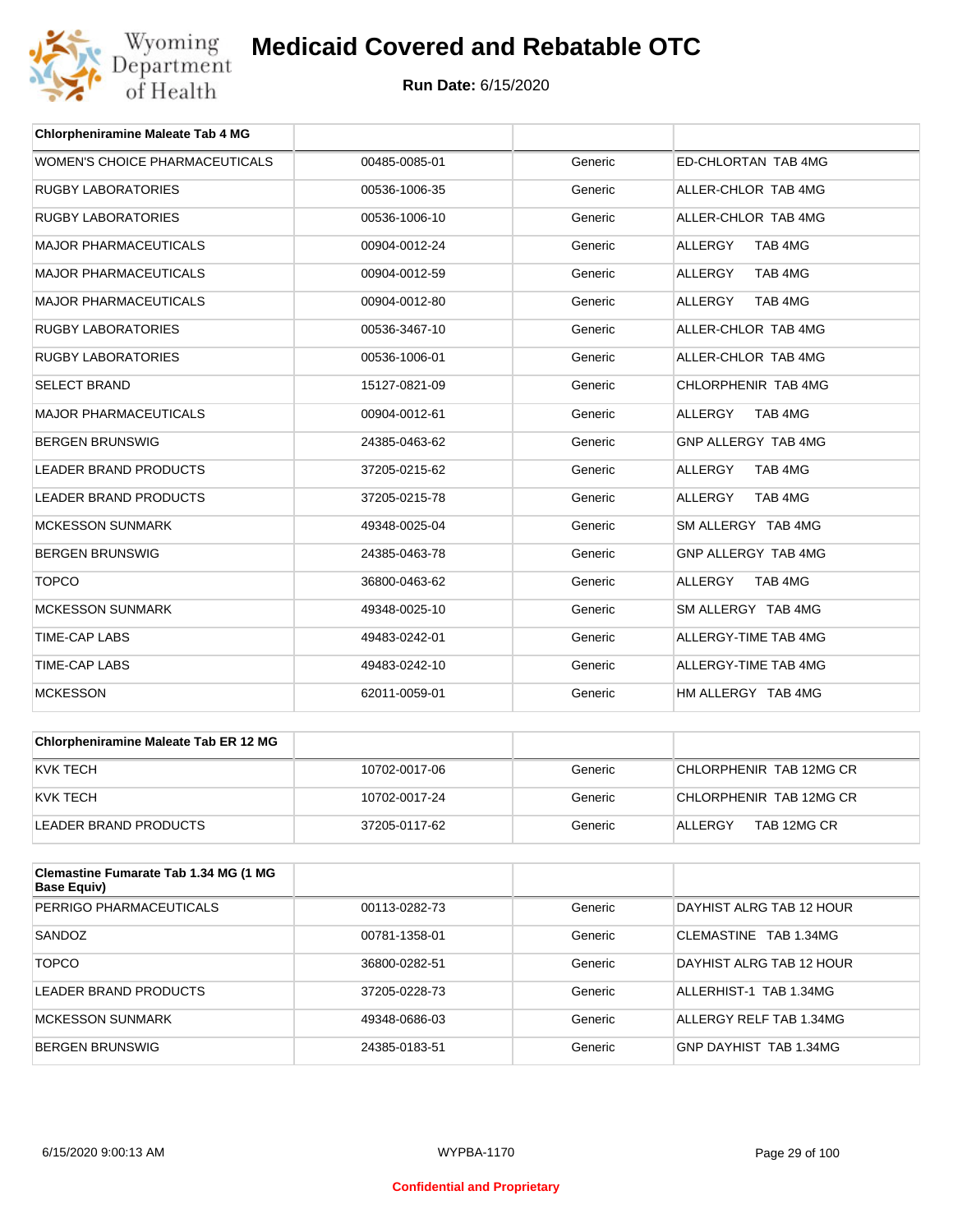

| Dexbrompheniramine Maleate Tab 2 MG |               |              |                       |
|-------------------------------------|---------------|--------------|-----------------------|
| POLY PHARMACEUTICALS                | 50991-0783-60 | <b>Brand</b> | ALA-HIST IR TAB 2MG   |
|                                     |               |              |                       |
| Diphenhydramine HCI Cap 25 MG       |               |              |                       |
| SANDOZ                              | 00185-0648-10 | Generic      | DIPHENHYDRAM CAP 25MG |
| RUGBY LABORATORIES                  | 00536-1010-01 | Generic      | DIPHENHIST CAP 25MG   |
| <b>GEISS DESTIN &amp; DUNN</b>      | 00113-0462-62 | Generic      | ALLERGY RELF CAP 25MG |
| PAR PHARMACEUTICALS                 | 00603-3339-21 | Generic      | DIPHENHYDRAM CAP 25MG |
| PAR PHARMACEUTICALS                 | 00603-3339-32 | Generic      | DIPHENHYDRAM CAP 25MG |
| MAJOR PHARMACEUTICALS               | 00904-2035-24 | Generic      | BANOPHEN<br>CAP 25MG  |
| PAR PHARMACEUTICAL                  | 00603-0241-18 | Generic      | Q-DRYL<br>CAP 25MG    |
| MAJOR PHARMACEUTICALS               | 00904-5306-61 | Generic      | DIPHENHYDRAM CAP 25MG |
| MAJOR PHARMACEUTICALS               | 00904-5306-80 | Generic      | BANOPHEN<br>CAP 25MG  |
| SANDOZ                              | 00185-0648-01 | Generic      | DIPHENHYDRAM CAP 25MG |
| CONTRACT PHARMACAL CORPORATION      | 10267-0835-01 | Generic      | DIPHENHYDRAM CAP 25MG |
| PHARBEST PHARMACEUTICALS            | 16103-0348-08 | Generic      | PHARBEDRYL CAP 25MG   |
| PHARBEST PHARMACEUTICALS            | 16103-0348-11 | Generic      | PHARBEDRYL CAP 25MG   |
| <b>SELECT BRAND</b>                 | 15127-0283-24 | Generic      | ALLERGY<br>CAP 25MG   |
| MAJOR PHARMACEUTICALS               | 00904-5306-60 | Generic      | BANOPHEN<br>CAP 25MG  |
| <b>TOPCO</b>                        | 36800-0462-78 | Generic      | ALLERGY<br>CAP 25MG   |
| CONTRACT PHARMACAL CORPORATION      | 10267-0835-04 | Generic      | DIPHENHYDRAM CAP 25MG |
| SELECT BRAND                        | 15127-0283-48 | Generic      | ALLERGY<br>CAP 25MG   |
| PHARBEST PHARMACEUTICALS            | 16103-0348-03 | Generic      | PHARBEDRYL CAP 25MG   |
| <b>TOPCO</b>                        | 36800-0462-62 | Generic      | ALLERGY<br>CAP 25MG   |
| BERGEN BRUNSWIG                     | 24385-0462-62 | Generic      | GNP ALLERGY CAP 25MG  |
| BERGEN BRUNSWIG                     | 24385-0462-78 | Generic      | GNP ALLERGY CAP 25MG  |
| <b>MCKESSON SUNMARK</b>             | 49348-0971-10 | Generic      | ALLERGY RELF CAP 25MG |
| <b>TOPCO</b>                        | 36800-0462-67 | Generic      | CAP 25MG<br>ALLERGY   |
| <b>MCKESSON</b>                     | 62011-0056-03 | Generic      | CAP 25MG<br>ALLERGY   |
| SDA LABORATORIES INC                | 66424-0020-01 | Generic      | DIPHENHYDRAM CAP 25MG |
| SDA LABORATORIES INC                | 66424-0020-10 | Generic      | DIPHENHYDRAM CAP 25MG |
| <b>MCKESSON</b>                     | 62011-0056-01 | Generic      | CAP 25MG<br>ALLERGY   |
| CHAIN DRUG MARKETING ASSOC          | 63868-0087-01 | Generic      | COMP ALLERGY CAP 25MG |
| CHAIN DRUG MARKETING ASSOC          | 63868-0087-24 | Generic      | COMP ALLERGY CAP 25MG |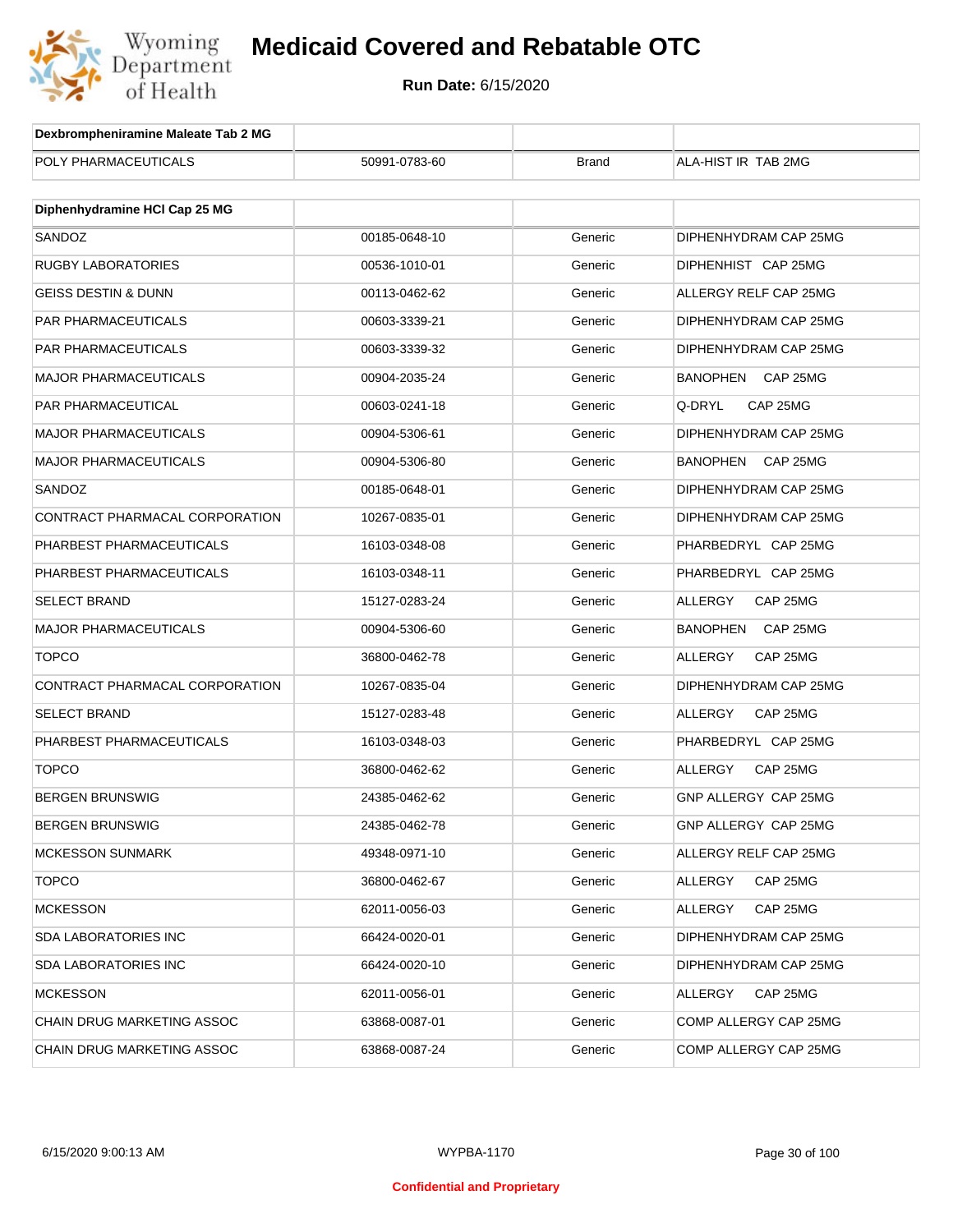

**Diphenhydramine HCl Cap 50 MG**

## **Medicaid Covered and Rebatable OTC**

| SANDOZ                                 | 00185-0649-10 | Generic | DIPHENHYDRAM CAP 50MG     |
|----------------------------------------|---------------|---------|---------------------------|
| MAJOR PHARMACEUTICALS                  | 00904-2056-61 | Generic | DIPHENHYDRAM CAP 50MG     |
| PAR PHARMACEUTICALS                    | 00603-3340-32 | Generic | DIPHENHYDRAM CAP 50MG     |
| MAJOR PHARMACEUTICALS                  | 00904-5307-60 | Generic | CAP 50MG<br>BANOPHEN      |
| <b>MAJOR PHARMACEUTICALS</b>           | 00904-5307-80 | Generic | BANOPHEN<br>CAP 50MG      |
| SANDOZ                                 | 00185-0649-01 | Generic | DIPHENHYDRAM CAP 50MG     |
| PAR PHARMACEUTICALS                    | 00603-3340-21 | Generic | DIPHENHYDRAM CAP 50MG     |
| PHARBEST PHARMACEUTICALS               | 16103-0347-11 | Generic | PHARBEDRYL CAP 50MG       |
| <b>SDA LABORATORIES INC</b>            | 66424-0021-10 | Generic | DIPHENHYDRAM CAP 50MG     |
| <b>SDA LABORATORIES INC</b>            | 66424-0021-01 | Generic | DIPHENHYDRAM CAP 50MG     |
| Diphenhydramine HCI Liquid 12.5 MG/5ML |               |         |                           |
| <b>GEISS DESTIN &amp; DUNN</b>         | 00113-0379-26 | Generic | ALLERGY RELF LIQ 12.5/5ML |
| <b>RUGBY LABORATORIES</b>              | 00536-0770-85 | Generic | DIPHENHIST LIQ 12.5/5ML   |
| <b>RUGBY LABORATORIES</b>              | 00536-0770-97 | Generic | DIPHENHIST LIQ 12.5/5ML   |
| PAR PHARMACEUTICALS                    | 00603-0823-94 | Generic | Q-DRYL<br>LIQ 12.5/5ML    |
| <b>MAJOR PHARMACEUTICALS</b>           | 00904-1228-00 | Generic | BANOPHEN<br>LIQ 12.5/5ML  |
| <b>MAJOR PHARMACEUTICALS</b>           | 00904-1228-20 | Generic | BANOPHEN<br>LIQ 12.5/5ML  |
| PAR PHARMACEUTICALS                    | 00603-0823-58 | Generic | Q-DRYL<br>LIQ 12.5/5ML    |
| <b>MAJOR PHARMACEUTICALS</b>           | 00904-5174-16 | Generic | BANOPHEN<br>LIQ 12.5/5ML  |
| PAR PHARMACEUTICALS                    | 00603-0823-54 | Generic | Q-DRYL<br>LIQ 12.5/5ML    |
| PAR PHARMACEUTICALS                    | 00603-0823-81 | Generic | Q-DRYL<br>LIQ 12.5/5ML    |
| LEADER BRAND PRODUCTS                  | 37205-0565-34 | Generic | ALLERGY<br>LIQ 12.5/5ML   |
| <b>BERGEN BRUNSWIG</b>                 | 24385-0379-26 | Generic | CHLD ALLERGY LIQ 12.5/5ML |
| <b>TOPCO</b>                           | 36800-0379-26 | Generic | ALLERGY RELF LIQ 12.5/5ML |
| <b>TOPCO</b>                           | 36800-0379-34 | Generic | ALLERGY RELF LIQ 12.5/5ML |
| <b>MCKESSON SUNMARK</b>                | 49348-0045-37 | Generic | ALLERGY RELF LIQ 12.5/5ML |
| LEADER BRAND PRODUCTS                  | 37205-0565-26 | Generic | LIQ 12.5/5ML<br>ALLERGY   |
| <b>MCKESSON SUNMARK</b>                | 49348-0045-34 | Generic | ALLERGY RELF LIQ 12.5/5ML |
| <b>SILARX</b>                          | 54838-0135-40 | Generic | SILADRYL ALR LIQ 12.5/5ML |
| <b>SILARX</b>                          | 54838-0135-70 | Generic | SILADRYL ALR LIQ 12.5/5ML |
| <b>SILARX</b>                          | 54838-0135-80 | Generic | SILADRYL ALR LIQ 12.5/5ML |
| <b>MCKESSON</b>                        | 62011-0057-01 | Generic | ALLERGY CHLD LIQ 12.5/5ML |
| CHAIN DRUG MARKETING ASSOC             | 63868-0823-54 | Generic | ALLERGY CHLD LIQ 12.5/5ML |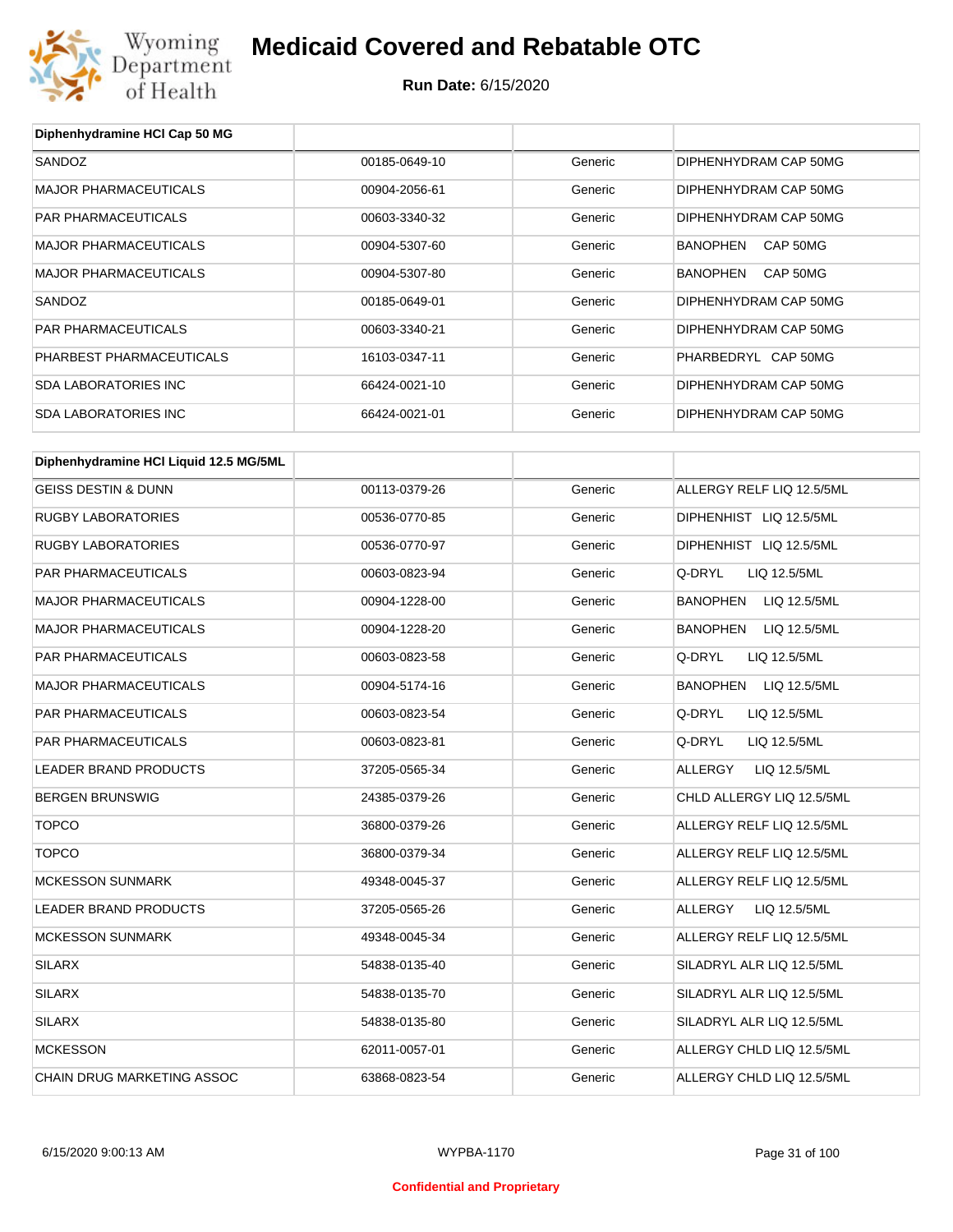

| Diphenhydramine HCI Syrup 12.5 MG/5ML |               |              |                             |
|---------------------------------------|---------------|--------------|-----------------------------|
| <b>PAR PHARMACEUTICALS</b>            | 00603-0860-54 | Generic      | SYP 12.5/5ML<br>QUENALIN    |
| <b>SILARX</b>                         | 54838-0154-40 | <b>Brand</b> | SILPHEN COUG SYP 12.5/5ML   |
| <b>SILARX</b>                         | 54838-0154-80 | <b>Brand</b> | SILPHEN COUG SYP 12.5/5ML   |
| <b>SILARX</b>                         | 54838-0154-70 | <b>Brand</b> | SILPHEN COUG SYP 12.5/5ML   |
| Diphenhydramine HCI Tab 25 MG         |               |              |                             |
| <b>GEISS DESTIN &amp; DUNN</b>        | 00113-0479-62 | Generic      | ALLERGY RELF TAB 25MG       |
| <b>GEISS DESTIN &amp; DUNN</b>        | 00113-0479-78 | Generic      | ALLERGY RELF TAB 25MG       |
| <b>RUGBY LABORATORIES</b>             | 00536-1016-01 | Generic      | DIPHENHIST TAB 25MG         |
| <b>MAJOR PHARMACEUTICALS</b>          | 00904-5551-59 | Generic      | <b>BANOPHEN</b><br>TAB 25MG |
| <b>MAJOR PHARMACEUTICALS</b>          | 00904-5551-24 | Generic      | <b>BANOPHEN</b><br>TAB 25MG |
| <b>SELECT BRAND</b>                   | 15127-0018-01 | Generic      | SB ALLERGY TAB 25MG MED     |
| <b>BERGEN BRUNSWIG</b>                | 24385-0479-78 | Generic      | GNP ALLERGY TAB 25MG        |
| <b>TOPCO</b>                          | 36800-0479-62 | Generic      | TAB 25MG<br><b>ALLERGY</b>  |
| <b>TOPCO</b>                          | 36800-0479-67 | Generic      | TAB 25MG<br><b>ALLERGY</b>  |
| <b>TOPCO</b>                          | 36800-0479-78 | Generic      | TAB 25MG<br>ALLERGY         |
| <b>TOPCO</b>                          | 36800-0479-79 | Generic      | TAB 25MG<br>ALLERGY         |
| <b>BERGEN BRUNSWIG</b>                | 24385-0479-62 | Generic      | GNP ALLERGY TAB 25MG        |
| TIME-CAP LABS                         | 49483-0061-01 | Generic      | DIPHENHYDRAM TAB 25MG       |
| <b>TIME-CAP LABS</b>                  | 49483-0061-10 | Generic      | DIPHENHYDRAM TAB 25MG       |
| <b>MCKESSON SUNMARK</b>               | 49348-0983-10 | Generic      | SM ALLERGY TAB 25MG RLF     |
| <b>MCKESSON</b>                       | 62011-0058-01 | Generic      | HM ALLERGY TAB 25MG         |
| <b>MCKESSON</b>                       | 62011-0058-03 | Generic      | HM ALLERGY TAB 25MG         |
| Fexofenadine HCI Susp 30 MG/5ML (6    |               |              |                             |
| MG/ML)<br><b>ACTAVIS MID ATLANTIC</b> | 00472-0527-94 | Generic      | FEXOFENADINE SUS 30MG/5ML   |
| <b>RUGBY LABORATORIES</b>             | 00536-1005-97 | Generic      | FEXOFENADINE SUS 30MG/5ML   |
|                                       |               |              |                             |
| Fexofenadine HCI Tab 180 MG           |               |              |                             |
| <b>MYLAN</b>                          | 00378-0782-05 | Generic      | FEXOFENADINE TAB 180MG      |
| <b>MYLAN</b>                          | 00378-0782-93 | Generic      | FEXOFENADINE TAB 180MG      |
| <b>RUGBY LABORATORIES</b>             | 00536-1066-15 | Generic      | FEXOFENADINE TAB 180MG      |
| <b>MAJOR PHARMACEUTICALS</b>          | 00904-6214-52 | Generic      | FEXOFENADINE TAB 180MG      |
| <b>MAJOR PHARMACEUTICALS</b>          | 00904-6214-89 | Generic      | FEXOFENADINE TAB 180MG      |
| <b>MAJOR PHARMACEUTICALS</b>          | 00904-6214-18 | Generic      | FEXOFENADINE TAB 180MG      |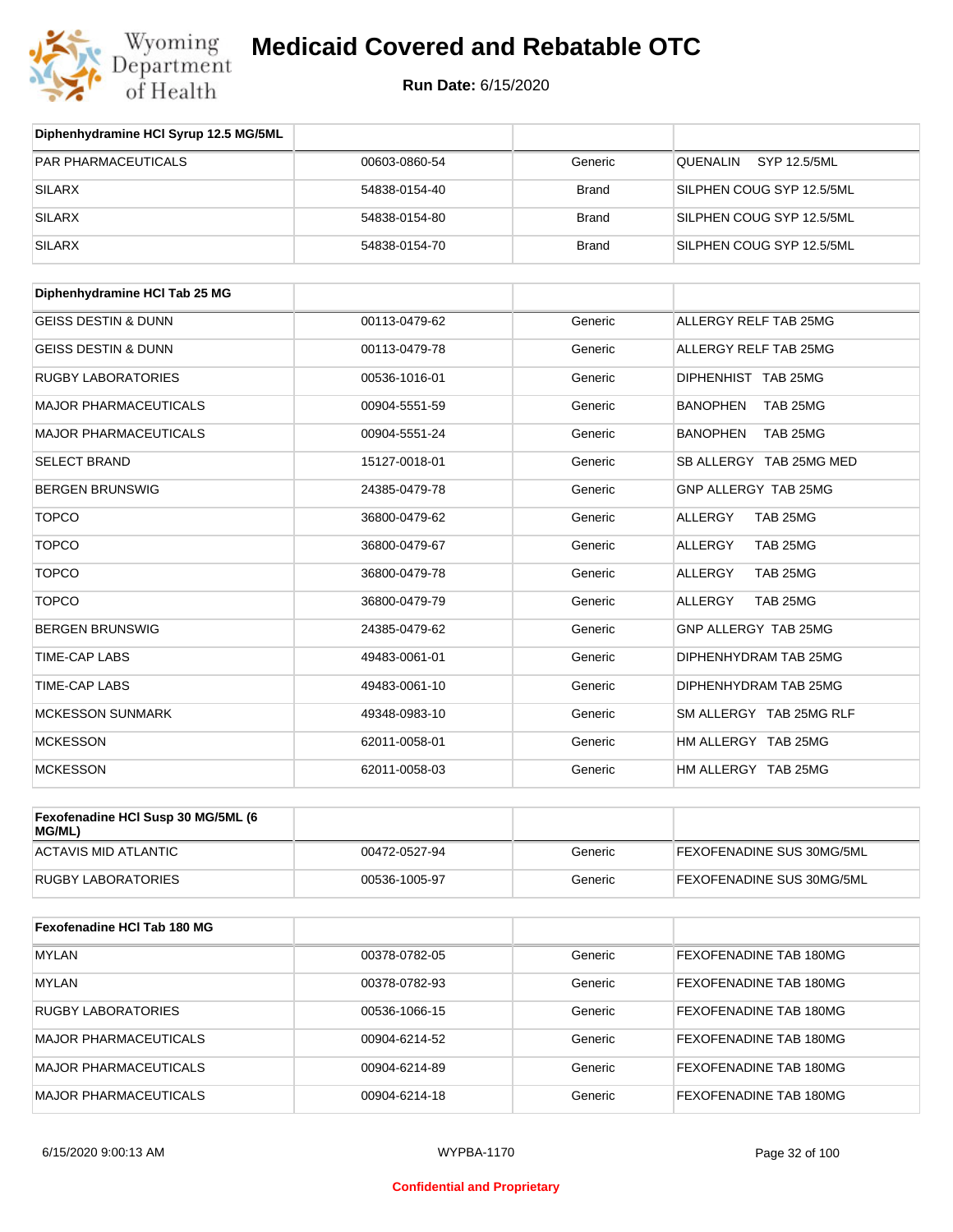#### **Run Date:** 6/15/2020

| Wyoming<br>Department                   | <b>Medicaid Covered and Rebatable OTC</b> |         |                              |  |  |
|-----------------------------------------|-------------------------------------------|---------|------------------------------|--|--|
| <b>Run Date: 6/15/2020</b><br>of Health |                                           |         |                              |  |  |
| <b>MAJOR PHARMACEUTICALS</b>            | 00904-6214-48                             | Generic | FEXOFENADINE TAB 180MG       |  |  |
| <b>MAJOR PHARMACEUTICALS</b>            | 00904-6214-46                             | Generic | FEXOFENADINE TAB 180MG       |  |  |
| <b>LEADER BRAND PRODUCTS</b>            | 37205-0650-65                             | Generic | ALLER-EASE TAB 180MG         |  |  |
| <b>LEADER BRAND PRODUCTS</b>            | 37205-0650-88                             | Generic | ALLER-EASE TAB 180MG         |  |  |
| AMERISOURCE BERGEN DRUGS                | 46122-0040-22                             | Generic | GNP ALLERGY TAB 180MG        |  |  |
| AMERISOURCE BERGEN DRUGS                | 46122-0040-65                             | Generic | GNP ALLERGY TAB 180MG        |  |  |
| PERRIGO PHARMACEUTICALS                 | 45802-0571-78                             | Generic | FEXOFENADINE TAB 180MG       |  |  |
| AMERISOURCE BERGEN DRUGS                | 46122-0040-75                             | Generic | GNP ALLERGY TAB 180MG        |  |  |
| <b>MCKESSON SUNMARK</b>                 | 49348-0968-56                             | Generic | FEXOFENADINE TAB 180MG       |  |  |
| <b>MYLAN INSTITUTIONAL</b>              | 51079-0548-20                             | Generic | FEXOFENADINE TAB 180MG       |  |  |
| AMERISOURCE BERGEN DRUGS                | 46122-0040-61                             | Generic | GNP ALLERGY TAB 180MG        |  |  |
| <b>MCKESSON SUNMARK</b>                 | 49348-0968-44                             | Generic | FEXOFENADINE TAB 180MG       |  |  |
| <b>MCKESSON SUNMARK</b>                 | 49348-0968-57                             | Generic | FEXOFENADINE TAB 180MG       |  |  |
| <b>MYLAN INSTITUTIONAL</b>              | 51079-0548-01                             | Generic | FEXOFENADINE TAB 180MG       |  |  |
| DR.REDDY'S LABORATORIES, INC.           | 55111-0784-30                             | Generic | FEXOFENADINE TAB 180MG       |  |  |
| <b>MCKESSON</b>                         | 62011-0067-01                             | Generic | FEXOFENADINE TAB 180MG       |  |  |
| <b>MCKESSON</b>                         | 62011-0233-01                             | Generic | FEXOFENADINE TAB 180MG       |  |  |
| <b>RECKITT BENCKISER</b>                | 63824-0926-05                             | Generic | MUCINEX ALLR TAB 180MG       |  |  |
| RECKITT BENCKISER                       | 63824-0926-30                             | Generic | MUCINEX ALLR TAB 180MG       |  |  |
| <b>MCKESSON</b>                         | 62011-0067-02                             | Generic | FEXOFENADINE TAB 180MG       |  |  |
| RECKITT BENCKISER                       | 63824-0926-40                             | Generic | MUCINEX ALLR TAB 180MG       |  |  |
| <b>RECKITT BENCKISER</b>                | 63824-0926-10                             | Generic | MUCINEX ALLR TAB 180MG       |  |  |
|                                         |                                           |         |                              |  |  |
| <b>Fexofenadine HCI Tab 60 MG</b>       |                                           |         |                              |  |  |
| <b>PERRIGO</b>                          | 00113-0425-53                             | Generic | ALLER-EASE TAB 60MG          |  |  |
| MYLAN                                   | 00378-0781-05                             | Generic | <b>FEXOFENADINE TAB 60MG</b> |  |  |

| $1.11$ LAI                     | <u>uuaro-uro i-ua</u> | <b>UCHCIL</b> | I LAVI LIJADIIJE TAD UVIJIJ |
|--------------------------------|-----------------------|---------------|-----------------------------|
| MYLAN                          | 00378-0781-91         | Generic       | FEXOFENADINE TAB 60MG       |
| MCKESSON SUNMARK               | 49348-0970-02         | Generic       | FEXOFENADINE TAB 60MG       |
| <b>MYLAN INSTITUTIONAL</b>     | 51079-0547-20         | Generic       | FEXOFENADINE TAB 60MG       |
| <b>PERRIGO PHARMACEUTICALS</b> | 45802-0425-78         | Generic       | FEXOFENADINE TAB 60MG       |
| MYLAN INSTITUTIONAL            | 51079-0547-01         | Generic       | FEXOFENADINE TAB 60MG       |
| <b>MCKESSON</b>                | 62011-0068-01         | Generic       | FEXOFENADINE TAB 60MG       |

| Loratadine Rapidly-Disintegrating Tab 10<br>MG |               |         |                       |
|------------------------------------------------|---------------|---------|-----------------------|
| MAJOR PHARMACEUTICALS                          | 00904-5806-15 | Generic | TAB 10MG<br>ALLERGY   |
| BERGEN BRUNSWIG                                | 24385-0161-52 | Generic | ALLERGY RELF TAB 10MG |
| AMERISOURCE BERGEN DRUGS                       | 46122-0140-52 | Generic | ALLERGY RELF TAB 10MG |

#### **Confidential and Proprietary**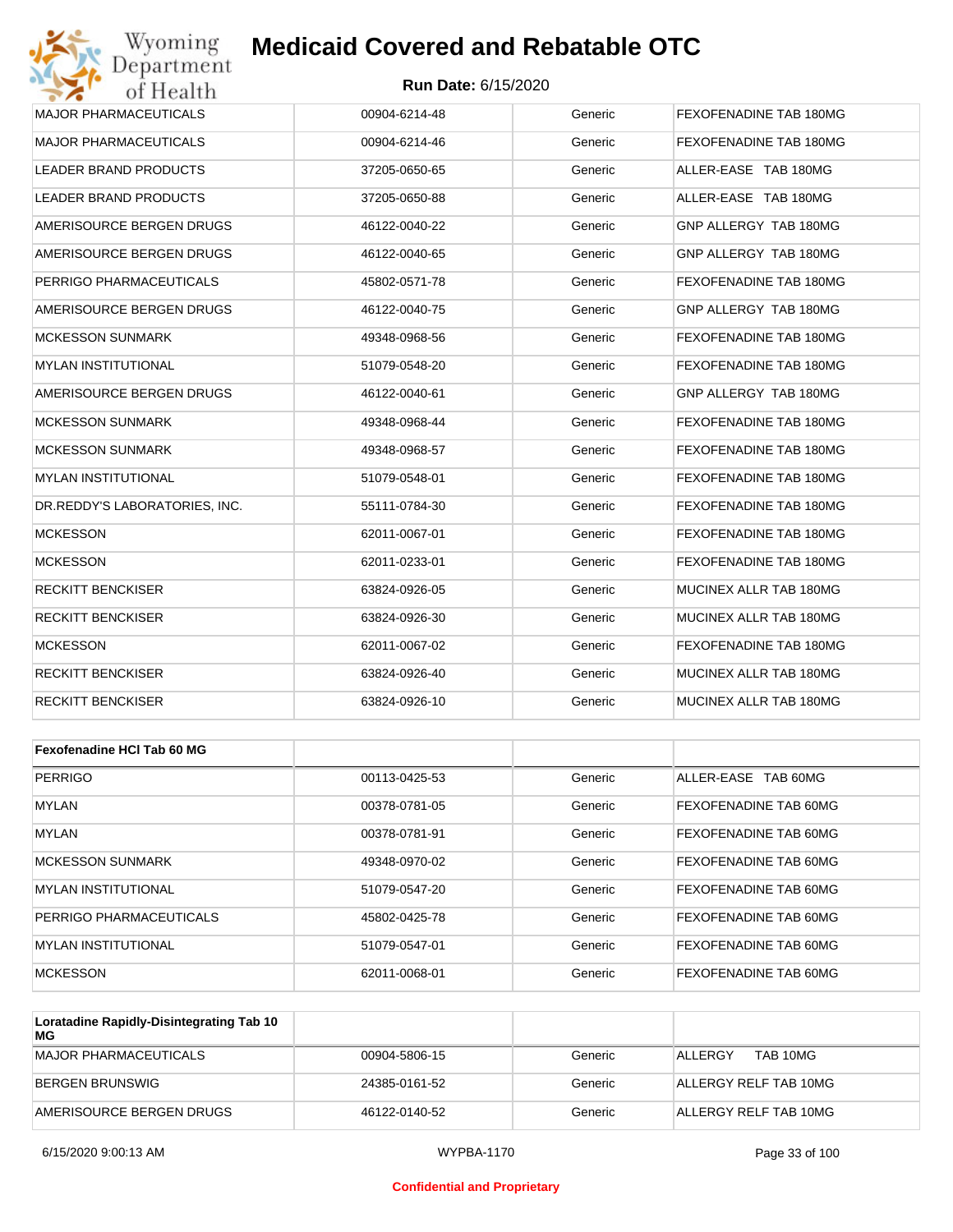# Wyoming<br>Department<br>of Health

## **Medicaid Covered and Rebatable OTC**

| LEADER BRAND PRODUCTS      | 37205-0745-65 | Generic | ALLERGY RELF TAB 10MG |
|----------------------------|---------------|---------|-----------------------|
| MCKESSON SUNMARK           | 49348-0930-01 | Generic | LORATADINE TAB 10MG   |
| MCKESSON SUNMARK           | 49348-0930-44 | Generic | LORATADINE TAB 10MG   |
| <b>BERGEN BRUNSWIG</b>     | 24385-0540-53 | Generic | ALLERGY RELF TAB 10MG |
| OHM LABS                   | 51660-0527-31 | Generic | ALLERGY RELF TAB 10MG |
| <b>MCKESSON</b>            | 62011-0073-01 | Generic | ALLERGY RELF TAB 10MG |
| CHAIN DRUG MARKETING ASSOC | 63868-0157-10 | Generic | ALLERGY RELF TAB 10MG |

| Loratadine Syrup 5 MG/5ML    |               |         |                          |
|------------------------------|---------------|---------|--------------------------|
| <b>MAJOR PHARMACEUTICALS</b> | 00904-6234-20 | Generic | LORATADINE SOL 5MG/5ML   |
| <b>MCKESSON SUNMARK</b>      | 49348-0333-34 | Generic | LORATADINE SYP 5MG/5ML   |
| <b>MCKESSON SUNMARK</b>      | 49348-0636-34 | Generic | LORATADINE SYP 5MG/5ML   |
| AMERISOURCE BERGEN DRUGS     | 46122-0164-26 | Generic | LORATADINE SYP 5MG/5ML   |
| <b>BERGEN BRUNSWIG</b>       | 24385-0531-26 | Generic | LORATADINE SYP 5MG/5ML   |
| <b>LEADER BRAND PRODUCTS</b> | 37205-0378-26 | Generic | ALLERGY RELF SYP 5MG/5ML |
| <b>TARO</b>                  | 51672-2073-08 | Generic | LORATADINE SYP 5MG/5ML   |
| <b>SILARX</b>                | 54838-0554-40 | Generic | LORATADINE SOL 5MG/5ML   |
| <b>TARO</b>                  | 51672-2092-08 | Generic | LORATADINE SOL 5MG/5ML   |
| <b>MCKESSON</b>              | 62011-0072-01 | Generic | LORATADINE SYP 5MG/5ML   |
| <b>TARO</b>                  | 51672-2085-08 | Generic | LORATADINE SYP 5MG/5ML   |
| <b>MCKESSON</b>              | 62011-0181-01 | Generic | LORATADINE SYP 5MG/5ML   |
| <b>SILARX</b>                | 54838-0558-40 | Generic | LORATADINE SOL 5MG/5ML   |

| <b>Loratadine Tab 10 MG</b>    |               |         |                               |
|--------------------------------|---------------|---------|-------------------------------|
| <b>GEISS DESTIN &amp; DUNN</b> | 00113-0612-65 | Generic | ALLERGY RELF TAB 10MG         |
| <b>GEISS DESTIN &amp; DUNN</b> | 00113-0612-39 | Generic | ALLERGY RELF TAB 10MG         |
| <b>GEISS DESTIN &amp; DUNN</b> | 00113-0612-60 | Generic | ALLERGY RELF TAB 10MG         |
| SANDOZ                         | 00781-5077-01 | Generic | LORATADINE TAB 10MG           |
| <b>MAJOR PHARMACEUTICALS</b>   | 00904-5728-89 | Generic | TAB 10MG<br>ALLERGY           |
| <b>GEISS DESTIN &amp; DUNN</b> | 00113-0612-46 | Generic | ALLERGY RELF TAB 10MG         |
| <b>MAJOR PHARMACEUTICALS</b>   | 00904-5728-87 | Generic | ALLERGY<br>TAB 10MG           |
| <b>MAJOR PHARMACEUTICALS</b>   | 00904-6074-46 | Generic | TAB 10MG<br>ALLERGY           |
| <b>MAJOR PHARMACEUTICALS</b>   | 00904-6074-60 | Generic | TAB 10MG<br>ALLERGY           |
| <b>MAJOR PHARMACEUTICALS</b>   | 00904-6074-61 | Generic | LORATADINE TAB 10MG           |
| <b>MAJOR PHARMACEUTICALS</b>   | 00904-6074-89 | Generic | TAB 10MG<br>ALLERGY           |
| <b>SELECT BRAND</b>            | 15127-0715-10 | Generic | LORATADINE TAB 10MG           |
| <b>SELECT BRAND</b>            | 15127-0715-30 | Generic | <b>LORATADINE</b><br>TAB 10MG |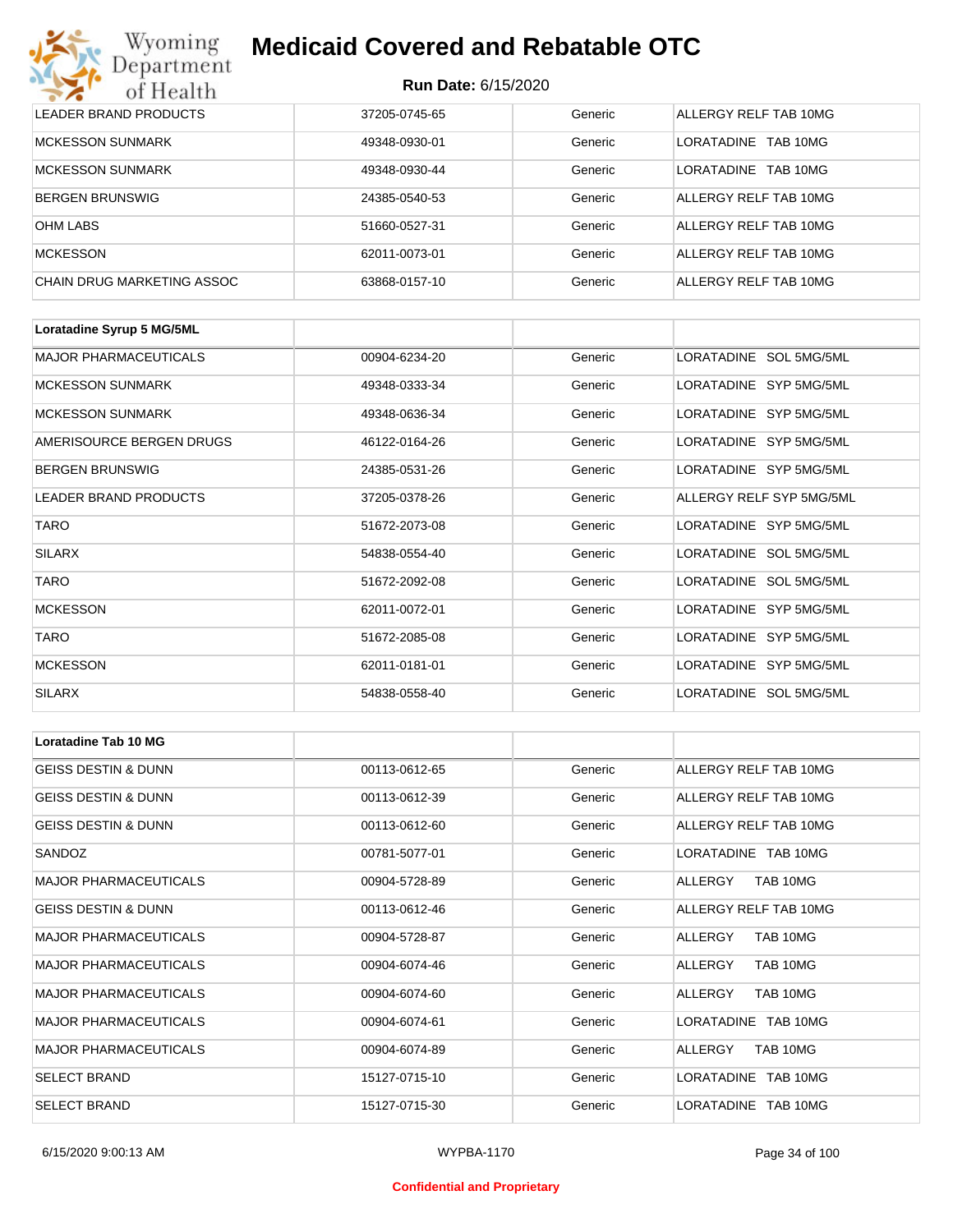

| <b>BERGEN BRUNSWIG</b>              | 24385-0471-78 | Generic      | LORATADINE TAB 10MG          |  |  |
|-------------------------------------|---------------|--------------|------------------------------|--|--|
| BERGEN BRUNSWIG                     | 24385-0471-52 | Generic      | LORATADINE TAB 10MG          |  |  |
| <b>TOPCO</b>                        | 36800-0612-65 | Generic      | ALLERGY RELF TAB 10MG        |  |  |
| <b>TOPCO</b>                        | 36800-0612-72 | Generic      | ALLERGY RELF TAB 10MG        |  |  |
| <b>TOPCO</b>                        | 36800-0612-76 | Generic      | ALLERGY RELF TAB 10MG        |  |  |
| <b>TOPCO</b>                        | 36800-0612-87 | Generic      | ALLERGY RELF TAB 10MG        |  |  |
| LEADER BRAND PRODUCTS               | 37205-0346-72 | Generic      | LORATADINE TAB 10MG          |  |  |
| PERRIGO PHARMACEUTICALS             | 45802-0650-78 | Generic      | LORATADINE TAB 10MG          |  |  |
| PERRIGO PHARMACEUTICALS             | 45802-0650-87 | Generic      | LORATADINE TAB 10MG          |  |  |
| AMERISOURCE BERGEN DRUGS            | 46122-0158-65 | Generic      | LORATADINE TAB 10MG          |  |  |
| MCKESSON SUNMARK                    | 49348-0818-01 | Generic      | SM LORATADIN TAB 10MG        |  |  |
| MCKESSON SUNMARK                    | 49348-0818-13 | Generic      | SM LORATADIN TAB 10MG        |  |  |
| BERGEN BRUNSWIG                     | 24385-0471-99 | Generic      | LORATADINE TAB 10MG          |  |  |
| <b>TOPCO</b>                        | 36800-0612-46 | Generic      | ALLERGY RELF TAB 10MG        |  |  |
| <b>MCKESSON SUNMARK</b>             | 49348-0818-44 | Generic      | SM LORATADIN TAB 10MG        |  |  |
| OHM LABS                            | 51660-0526-01 | Generic      | ALLERGY RELF TAB 10MG        |  |  |
| PERRIGO PHARMACEUTICALS             | 45802-0650-65 | Generic      | LORATADINE TAB 10MG          |  |  |
| MYLAN INSTITUTIONAL                 | 51079-0246-01 | Generic      | LORATADINE TAB 10MG          |  |  |
| MYLAN INSTITUTIONAL                 | 51079-0246-20 | Generic      | LORATADINE TAB 10MG          |  |  |
| OHM LABS                            | 51660-0526-05 | Generic      | ALLERGY RELF TAB 10MG        |  |  |
| OHM LABS                            | 51660-0526-31 | Generic      | ALLERGY RELF TAB 10MG        |  |  |
| <b>APOTEX</b>                       | 60505-0147-01 | Generic      | LORATADINE TAB 10MG          |  |  |
| CHAIN DRUG MARKETING ASSOC          | 63868-0151-01 | Generic      | LORATADINE TAB 10MG          |  |  |
| CHAIN DRUG MARKETING ASSOC          | 63868-0151-10 | Generic      | LORATADINE TAB 10MG          |  |  |
| CHAIN DRUG MARKETING ASSOC          | 63868-0151-30 | Generic      | LORATADINE TAB 10MG          |  |  |
| <b>APOTEX</b>                       | 60505-0147-08 | Generic      | LORATADINE TAB 10MG          |  |  |
| AMERICAN HEALTH PACKAGING           | 68084-0248-01 | Generic      | LORATADINE TAB 10MG          |  |  |
| AMERICAN HEALTH PACKAGING           | 68084-0248-11 | Generic      | LORATADINE TAB 10MG          |  |  |
| Triprolidine HCI Drops 0.938 MG/ML  |               |              |                              |  |  |
| ALLEGIS PHARMACEUTICALS             | 28595-0801-30 | <b>Brand</b> | DRO 0.938MG<br>HISTEX PD     |  |  |
| Triprolidine HCI Liquid 0.625 MG/ML |               |              |                              |  |  |
| <b>GM PHARMACEUTICALS</b>           | 58809-0501-30 | <b>Brand</b> | VANAHIST PD LIQ 0.625MG      |  |  |
|                                     |               |              |                              |  |  |
| Triprolidine HCI Syrup 2.5 MG/5ML   |               |              |                              |  |  |
| ALLEGIS PHARMACEUTICALS             | 28595-0802-08 | <b>Brand</b> | <b>HISTEX</b><br>SYP 2.5MG/5 |  |  |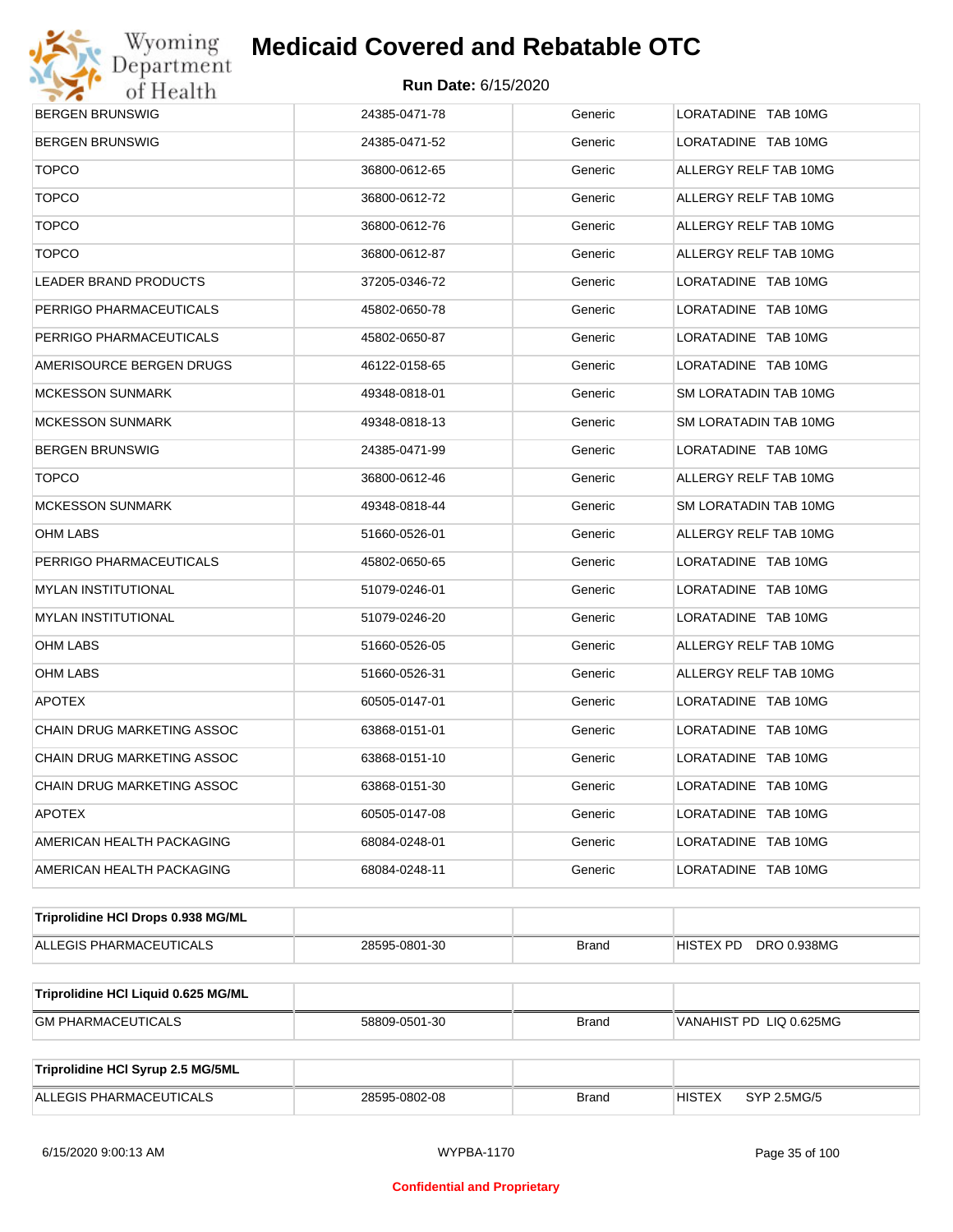

| Levonorgestrel Tab 1.5 MG      |               |              |                                    |
|--------------------------------|---------------|--------------|------------------------------------|
| LUPIN PHARMACEUTICALS          | 43386-0622-30 | Generic      | MY WAY<br><b>TAB 1.5MG</b>         |
| <b>AFAXYS</b>                  | 50102-0111-01 | Generic      | ECONTRA EZ TAB 1.5MG               |
| <b>AFAXYS</b>                  | 50102-0111-12 | Generic      | FCONTRA FZ TAB 1.5MG               |
| FOUNDATION CONSUMER HEALTHCARE | 51285-0100-88 | Generic      | TAKE ACTION TAB 1.5MG              |
| FOUNDATION CONSUMER HEALTHCARE | 51285-0103-88 | Generic      | AFTERA<br><b>TAB 1.5MG</b>         |
| <b>TEVA/WOMENS HEALTH</b>      | 51285-0943-88 | <b>Brand</b> | PLAN B<br><b>TAB 1.5MG</b>         |
| FOUNDATION CONSUMER HEALTHCARE | 51285-0146-19 | <b>Brand</b> | PLAN B<br><b>TAB 1.5MG</b>         |
| FOUNDATION CONSUMER HEALTHCARE | 51285-0162-88 | <b>Brand</b> | PLAN B<br><b>TAB 1.5MG</b>         |
| PHARMACIST PHARMACEUTICAL LLC  | 63704-0010-01 | Generic      | LEVONORGESTR TAB 1.5MG             |
| <b>SUN PHARMACEUTICALS</b>     | 62756-0718-60 | Generic      | <b>OPCICON</b><br><b>TAB 1.5MG</b> |
| <b>ACTAVIS PHARMA</b>          | 52544-0065-54 | Generic      | NEXT CHOICE TAB 1.5MG              |
| <b>LUPIN PHARMACEUTICALS</b>   | 68180-0853-13 | Generic      | FALLBACK<br>TAB 1.5MG              |
| <b>COUGH/COLD/ALLERGY</b>      |               |              |                                    |

| *Camphor-Eucalyptus-Menthol - Oint*** |               |         |                   |
|---------------------------------------|---------------|---------|-------------------|
| AMERISOURCE BERGEN DRUGS              | 46122-0157-54 | Generic | GNP CHEST OIN RUB |
| <b>IMCKESSON</b>                      | 62011-0075-01 | Generic | HM CHEST RUB OIN  |

| *Camphor-Eucalyptus-Menthol-Turp Oil-<br><b>White Pet -Oint***</b> |               |         |                                   |
|--------------------------------------------------------------------|---------------|---------|-----------------------------------|
| MCKESSON SUNMARK                                                   | 49348-0398-96 | Generic | <b>ISM MEDICATED MIS CHST RUB</b> |

| *DM-GG-PE Tab & APAP-Diphenhyd-PE<br>Tab Therapy Pack*** |               |       |                           |
|----------------------------------------------------------|---------------|-------|---------------------------|
| <b>RECKITT BENCKISER</b>                                 | 63824-0555-30 | Brand | MUCINEX FAST MIS MX DAY/N |

| *PE-DM-GG Ligd & Diphenhyd-PE-APAP<br>Ligd Therapy Pack*** |               |       |                           |
|------------------------------------------------------------|---------------|-------|---------------------------|
| RECKITT BENCKISER                                          | 63824-0287-22 | Brand | MUCINEX CHLD MIS DAY/NITE |

| *PE-DM-GG-APAP Ligd & PE-Diphenhyd-<br><b>APAP Ligd Therapy Pack***</b> |               |       |                             |
|-------------------------------------------------------------------------|---------------|-------|-----------------------------|
| RECKITT BENCKISER                                                       | 63824-0526-22 | Brand | I MUCINEX FAST MIS DAY/NGHT |

| *PE-DM-GG-APAP Pack & PE-Diphenhyd-<br><b>APAP Pack Therapy Pack***</b> |               |              |                |              |
|-------------------------------------------------------------------------|---------------|--------------|----------------|--------------|
| <b>RECKITT BENCKISER</b>                                                | 63824-0234-44 | <b>Brand</b> | <b>MUCINEX</b> | MIS DAY/NGHT |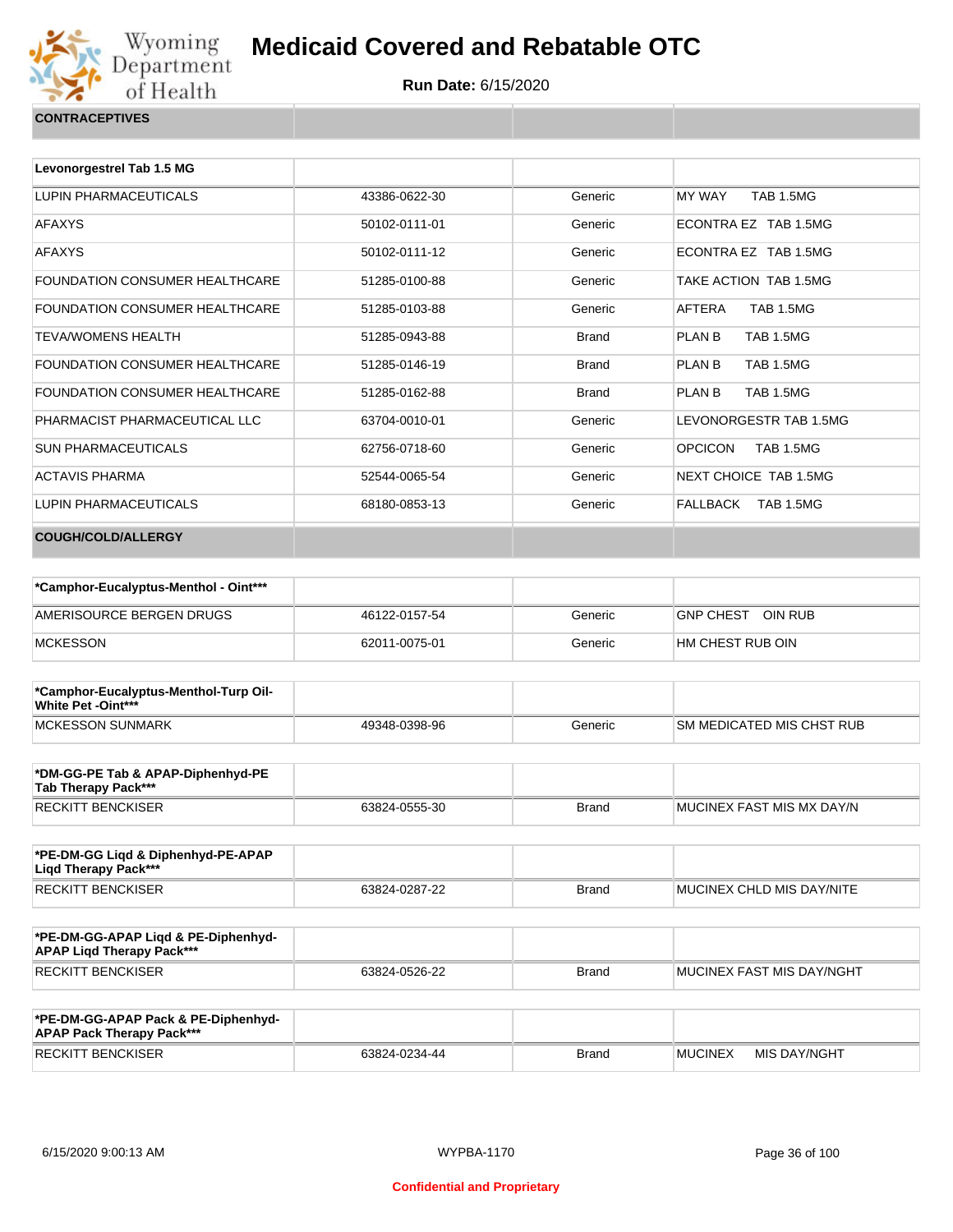

| *PE-DM-GG-APAP Tab & PE-Diphenhyd-<br><b>APAP Tab Therapy Pack***</b> |               |              |                                         |
|-----------------------------------------------------------------------|---------------|--------------|-----------------------------------------|
| <b>RECKITT BENCKISER</b>                                              | 63824-0551-30 | Generic      | MUCINEX FAST PAK DAY/NGHT               |
| Acetaminophen w/ DM Liq 1000-30<br>MG/30ML                            |               |              |                                         |
| <b>TOPCO</b>                                                          | 36800-0698-34 | Generic      | <b>COUGH &amp; SORE LIQ THRT DAY</b>    |
| Acetaminophen w/ DM Susp 160-5 MG/5ML                                 |               |              |                                         |
| <b>GLAXO CONSUMER HEALTHCARE L.P.</b>                                 | 00067-8115-04 | <b>Brand</b> | TRIAMINIC<br>SUS CGH/ST                 |
| Brompheniramine & Phenylephrine Elixir 1<br>-2.5 MG/5ML               |               |              |                                         |
| <b>PERRIGO</b>                                                        | 00113-0906-26 | Generic      | COLD/ALLERGY ELX CHILDREN               |
| <b>MAJOR PHARMACEUTICALS</b>                                          | 00904-5781-20 | Generic      | <b>ELX CHILDREN</b><br><b>DIMAPHEN</b>  |
| WOMEN'S CHOICE PHARMACEUTICALS                                        | 00485-0202-16 | Generic      | RYNEX PE<br><b>ELX</b>                  |
| <b>TOPCO</b>                                                          | 36800-0906-26 | Generic      | COLD/ALLERGY ELX CHILDREN               |
| <b>BERGEN BRUNSWIG</b>                                                | 24385-0517-26 | Generic      | <b>GNP CLD/ALLE ELX CHILDREN</b>        |
| <b>BERGEN BRUNSWIG</b>                                                | 24385-0517-34 | Generic      | <b>GNP CLD/ALLE ELX CHILDREN</b>        |
| <b>LEADER BRAND PRODUCTS</b>                                          | 37205-0931-26 | Generic      | COLD/ALLERGY ELX CHILDREN               |
| <b>TOPCO</b>                                                          | 36800-0906-34 | Generic      | COLD/ALLERGY ELX CHILDREN               |
| <b>MCKESSON SUNMARK</b>                                               | 49348-0777-37 | Generic      | SM CLD/ALRGY ELX CHILDREN               |
| <b>MCKESSON SUNMARK</b>                                               | 49348-0777-34 | Generic      | SM CLD/ALRGY ELX CHILDREN               |
| <b>MCKESSON</b>                                                       | 62011-0062-01 | Generic      | COLD/ALLERGY ELX CHILDREN               |
| Brompheniramine & Phenylephrine Syrup<br>1-2.5 MG/5ML                 |               |              |                                         |
| GLAXO CONSUMER HEALTHCARE L.P.                                        | 00067-8117-04 | <b>Brand</b> | <b>TRIAMINIC</b><br><b>SYP CLD/ALRG</b> |
| Brompheniramine & Phenylephrine Tab 4-<br><b>10 MG</b>                |               |              |                                         |
| ALLEGIS PHARMACEUTICALS                                               | 28595-0900-60 | <b>Brand</b> | RU-HIST D TAB 4-10MG                    |
| Brompheniramine & Pseudoephedrine Cap<br>4-60 MG                      |               |              |                                         |
| <b>BAUSCH HEALTH</b>                                                  | 00095-0860-06 | <b>Brand</b> | LODRANE D CAP 4-60MG                    |
| Brompheniramine & Pseudoephedrine<br>Elixir 1-15 MG/5ML               |               |              |                                         |
| <b>WOMEN'S CHOICE PHARMACEUTICALS</b>                                 | 00485-0206-16 | Generic      | RYNEX PSE LIQ                           |
| PAR PHARMACEUTICALS                                                   | 00603-0851-94 | Generic      | Q-TAPP<br>ELX 1-15/5ML                  |
| <b>SILARX</b>                                                         | 54838-0125-40 | Generic      | LIQ<br>BROTAPP                          |
| <b>SILARX</b>                                                         | 54838-0125-80 | Generic      | LIQ<br>BROTAPP                          |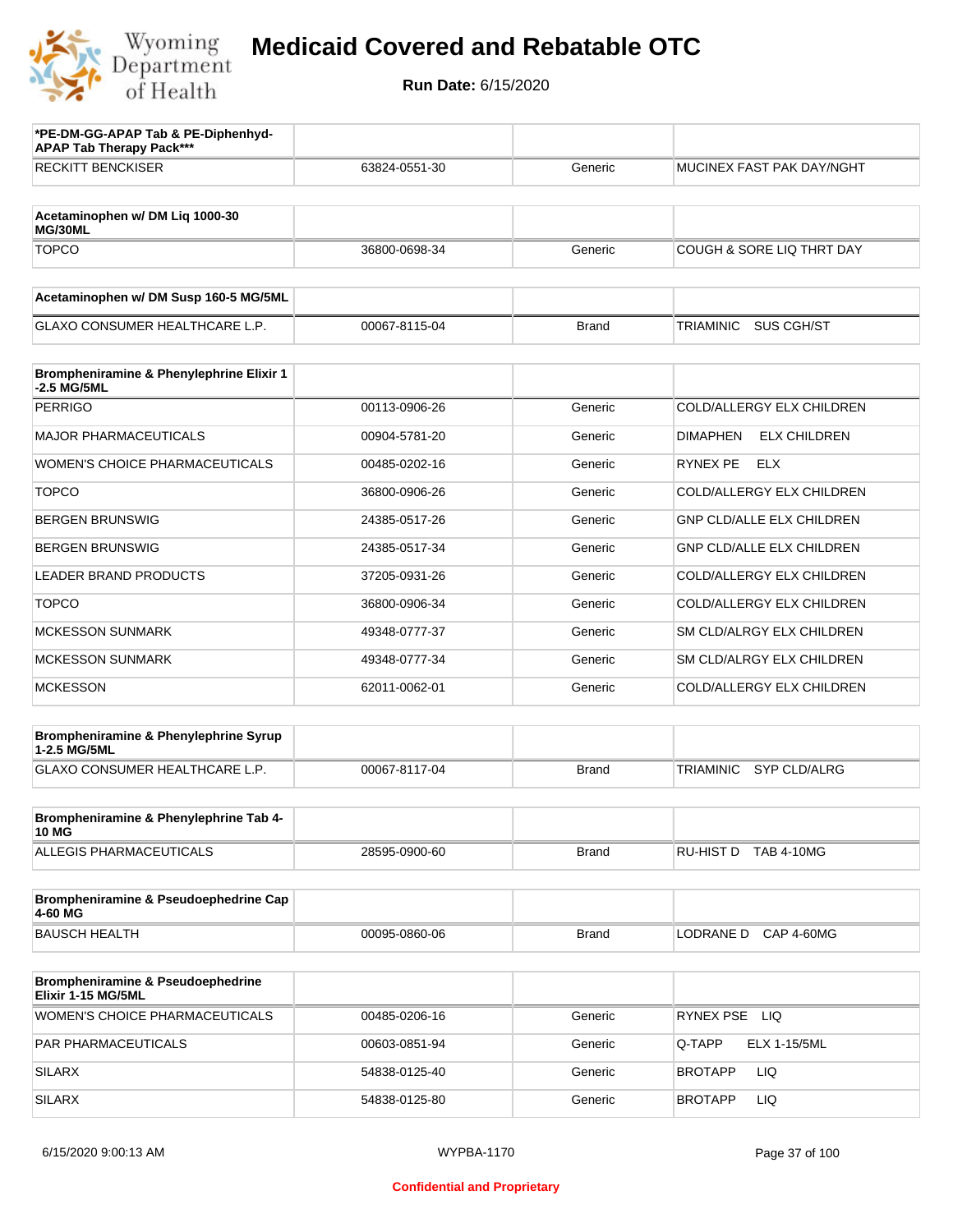

| .                                                            |               |              |                                      |
|--------------------------------------------------------------|---------------|--------------|--------------------------------------|
| <b>SILARX</b>                                                | 54838-0125-70 | Generic      | <b>BROTAPP</b><br>LIQ                |
| Brompheniramine & Pseudoephedrine<br>Liquid 1-7.5 MG/ML      |               |              |                                      |
| JAYMAC PHARMACEUTICAL LLC                                    | 64661-0032-30 | <b>Brand</b> | J-TAN D PD DRO 1-7.5MG               |
| Brompheniramine-Acetaminophen Tab 2-<br>250 MG               |               |              |                                      |
| MAGNA PHARMACEUTICALS, INC                                   | 58407-0225-01 | <b>Brand</b> | <b>TAB 2-250MG</b><br><b>STAFLEX</b> |
| Cetirizine-Pseudoephedrine Tab ER 12HR                       |               |              |                                      |
| 5-120 MG<br><b>GEISS DESTIN &amp; DUNN</b>                   | 00113-0176-53 | Generic      | ALLERGY-D TAB 5-120MG                |
| <b>GEISS DESTIN &amp; DUNN</b>                               | 00113-0176-62 | Generic      | ALLERGY-D TAB 5-120MG                |
| <b>PERRIGO</b>                                               | 00113-2176-53 | Generic      | ALLERGY-D TAB 5-120MG                |
| <b>PERRIGO</b>                                               | 00113-2176-62 | Generic      | ALLERGY-D TAB 5-120MG                |
| <b>BERGEN BRUNSWIG</b>                                       | 24385-0175-53 | Generic      | ALLERGY-D TAB 5-120MG                |
| <b>BERGEN BRUNSWIG</b>                                       | 24385-0175-62 | Generic      | ALLERGY-D TAB 5-120MG                |
| <b>MAJOR PHARMACEUTICALS</b>                                 | 00904-5831-12 | Generic      | ALLERGY-D TAB 5-120MG                |
| <b>TOPCO</b>                                                 | 36800-0176-62 | Generic      | ALLERGY D TAB 5-120MG                |
| PERRIGO PHARMACEUTICALS                                      | 45802-0721-53 | Generic      | CETIRIZ/PSE TAB 5-120MG              |
| PERRIGO PHARMACEUTICALS                                      | 45802-0721-62 | Generic      | CETIRIZ/PSE TAB 5-120MG              |
| <b>MCKESSON SUNMARK</b>                                      | 49348-0851-04 | Generic      | ALLERGY-D TAB 5-120MG                |
| <b>TOPCO</b>                                                 | 36800-0176-53 | Generic      | ALLERGY D TAB 5-120MG                |
| <b>MCKESSON</b>                                              | 62011-0055-01 | Generic      | ALLGY COMP-D TAB 5-120MG             |
|                                                              |               |              |                                      |
| Chlophedianol-Dexbrompheniramine Soln<br>12.5-1 MG/5ML       |               |              |                                      |
| <b>RAMCNEIL</b>                                              | 12830-0864-16 | <b>Brand</b> | CHLO HIST SOL                        |
| Chlophedianol-Guaifenesin Liquid 12.5-100<br>MG/5ML          |               |              |                                      |
| <b>RAMCNEIL</b>                                              | 12830-0767-16 | <b>Brand</b> | CHLO TUSS EX LIQ 12.5-100            |
| Chlophedianol-Pyrilamine Liquid 12.5-12.5<br>MG/5ML          |               |              |                                      |
| <b>CENTURION LABS</b>                                        | 23359-0032-16 | <b>Brand</b> | <b>NINJACOF</b><br>LIQ               |
| Chlophedianol-Pyrilamine Liquid 25-50<br>MG/15ML             |               |              |                                      |
| <b>GM PHARMACEUTICALS</b>                                    | 58809-0350-04 | <b>Brand</b> | VANACOF-8 LIQ 25-50/15               |
| Chlophedianol-Pyrilamine-APAP Liquid<br>12.5-12.5-160 MG/5ML |               |              |                                      |
| <b>CENTURION LABS</b>                                        | 23359-0033-16 | <b>Brand</b> | NINJACOF-A LIQ                       |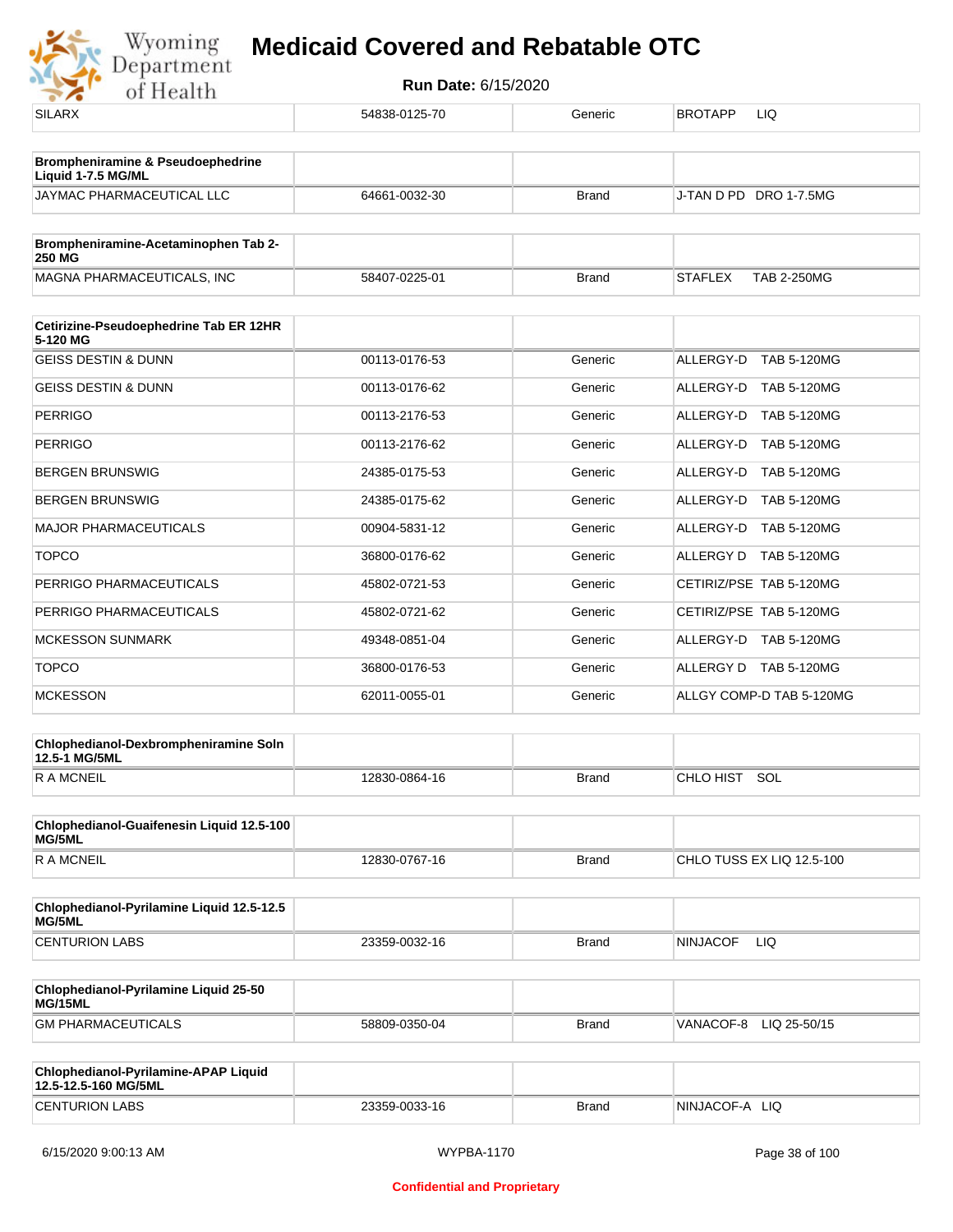

| <b>Chlorcyclizine &amp; Pseudoephedrine Liquid</b><br>25-60 MG/5ML  |               |              |                                       |
|---------------------------------------------------------------------|---------------|--------------|---------------------------------------|
| MAGNA PHARMACEUTICALS, INC                                          | 58407-0624-04 | <b>Brand</b> | STAHIST AD LIQ                        |
| Chlorcyclizine & Pseudoephedrine Tab 25-<br>60 MG                   |               |              |                                       |
| MAGNA PHARMACEUTICALS, INC                                          | 58407-0625-30 | <b>Brand</b> | STAHIST AD TAB 25-60MG                |
| Chlorpheniramine & Phenylephrine Liquid<br>1-2.5 MG/ML              |               |              |                                       |
| <b>LASER PHARMACEUTICALS</b>                                        | 16477-0121-30 | <b>Brand</b> | <b>DALLERGY</b><br><b>DRO 1-2.5MG</b> |
| Chlorpheniramine & Phenylephrine Liquid<br>1-3.5 MG/ML              |               |              |                                       |
| <b>VIRTUS PHARMACEUTICALS OPCO</b>                                  | 76439-0319-30 | Generic      | <b>VIRDEC</b><br><b>DRO</b>           |
| Chlorpheniramine & Phenylephrine Liquid<br>2-5 MG/ML                |               |              |                                       |
| <b>WOMEN'S CHOICE PHARMACEUTICALS</b>                               | 00485-0096-02 | <b>Brand</b> | ED CHLORPED DRO D                     |
| <b>Chlorpheniramine &amp; Phenylephrine Liquid</b><br>4-10 MG/5ML   |               |              |                                       |
| WOMEN'S CHOICE PHARMACEUTICALS                                      | 00485-0155-16 | <b>Brand</b> | ED A-HIST<br>LIQ 4-10/5ML             |
| LARKEN LABORATORIES, INC.                                           | 68047-0185-16 | Generic      | NOHIST-LQ LIQ 4-10/5ML                |
| Chlorpheniramine & Phenylephrine Tab 4-<br><b>10 MG</b>             |               |              |                                       |
| <b>WOMEN'S CHOICE PHARMACEUTICALS</b>                               | 00485-0254-01 | Generic      | ED A-HIST TAB 4-10MG                  |
| <b>SELECT BRAND</b>                                                 | 15127-0082-24 | Generic      | SINUS/ALERGY TAB MAX ST               |
| <b>TOPCO</b>                                                        | 36800-0358-62 | Generic      | SINUS/ALERGY TAB PE MAX               |
| <b>TOPCO</b>                                                        | 36800-0139-62 | Generic      | COLD/ALLERGY TAB 4-10MG               |
| AMERISOURCE BERGEN DRUGS                                            | 46122-0181-62 | Generic      | COLD/ALLERGY TAB 4-10MG               |
| <b>BERGEN BRUNSWIG</b>                                              | 24385-0961-62 | Generic      | SINUS/ALLERG TAB 4-10MG               |
| <b>Chlorpheniramine &amp; Pseudoephedrine</b><br>Liquid 2-30 MG/5ML |               |              |                                       |
| LARKEN LABORATORIES, INC.                                           | 68047-0120-16 | <b>Brand</b> | LOHIST-D<br>LIQ                       |
| Chlorpheniramine & Pseudoephedrine Tab<br>4-60 MG                   |               |              |                                       |
| <b>MAJOR PHARMACEUTICALS</b>                                        | 00904-5351-24 | Generic      | <b>SUDOGEST</b><br><b>TAB 4-60MG</b>  |
| <b>MAJOR PHARMACEUTICALS</b>                                        | 00904-5351-96 | Generic      | <b>SUDOGEST</b><br><b>TAB 4-60MG</b>  |
| Chlorpheniramine w/ Codeine Liquid 2-9<br>MG/5ML                    |               |              |                                       |
| MAGNA PHARMACEUTICALS, INC                                          | 58407-0920-16 | <b>Brand</b> | Z-TUSS AC<br>LIQ 2-9/5ML              |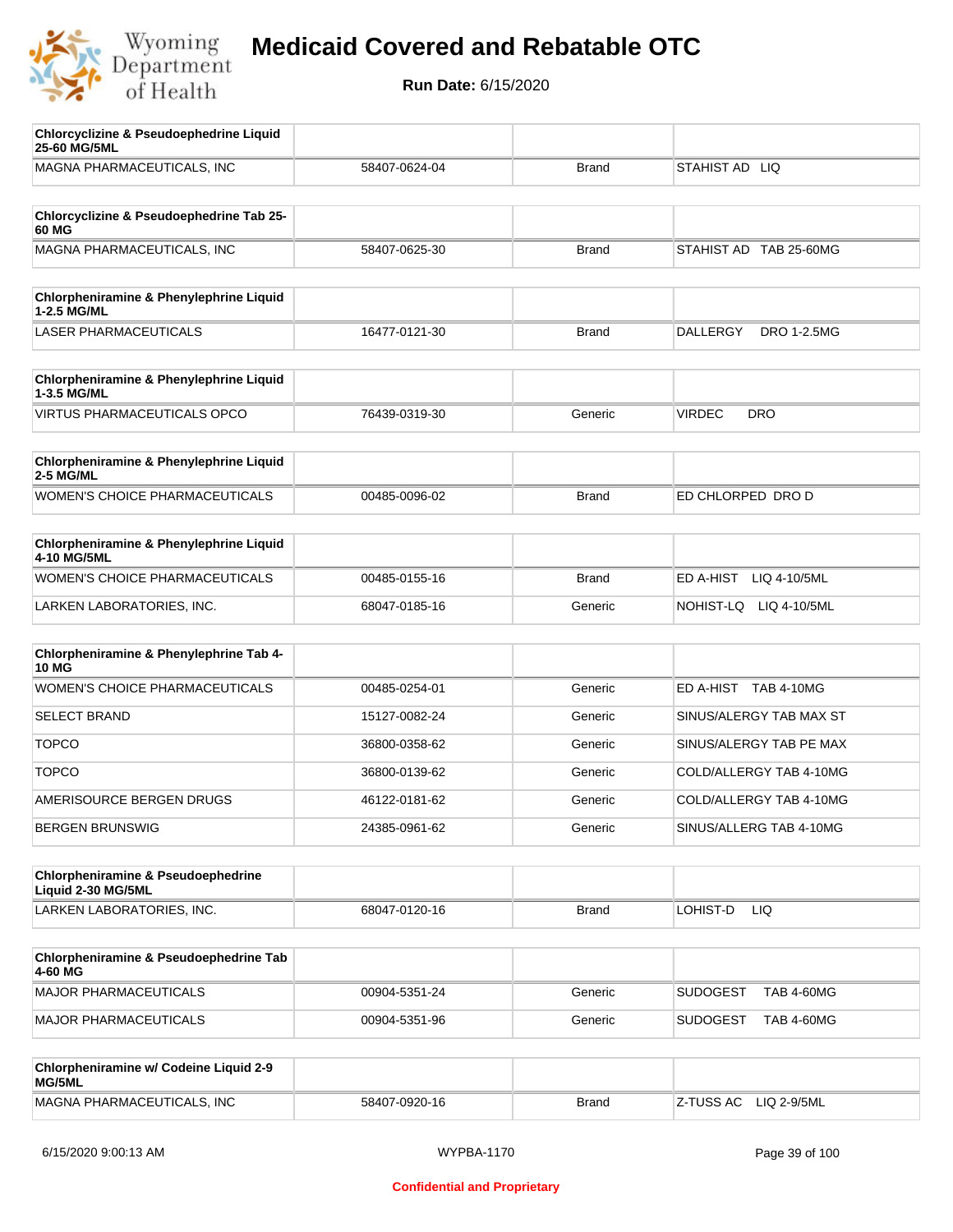

# **Medicaid Covered and Rebatable OTC**

**Run Date:** 6/15/2020

| Chlorpheniramine-DM Tab 4-30 MG                                  |               |              |                                       |
|------------------------------------------------------------------|---------------|--------------|---------------------------------------|
| <b>MAJOR PHARMACEUTICALS</b>                                     | 00904-5817-44 | Generic      | <b>COUGH &amp; COLD TAB</b>           |
| <b>SELECT BRAND</b>                                              | 15127-0268-16 | Generic      | SB COLD/CGH TAB HBP                   |
|                                                                  |               |              |                                       |
| Chlorpheniramine-Phenylephrine-ASA<br>Effer Tab 2-7.8-325 MG     |               |              |                                       |
| CHAIN DRUG MARKETING ASSOC                                       | 63868-0228-20 | Generic      | COLD RELIEF TAB PLUS                  |
| Chlorphen-PE-APAP Tab 2-5-325 MG & PE-<br>APAP Tab 5-325 MG Pack |               |              |                                       |
| <b>SELECT BRAND</b>                                              | 15127-0933-24 | Generic      | SB SINUS CNG PAK / PAIN               |
| AMERISOURCE BERGEN DRUGS                                         | 46122-0075-60 | Generic      | SINUS RELIEF PAK CNG/PAIN             |
| Chlorphen-Phenylephrine w/ APAP Tab 2-5<br>$-325$ MG             |               |              |                                       |
| <b>GEISS DESTIN &amp; DUNN</b>                                   | 00113-0476-62 | Generic      | <b>ALLERGY</b><br><b>TAB MULTI-SY</b> |
| <b>SELECT BRAND</b>                                              | 15127-0966-24 | Generic      | SB SINUS CNG TAB / PAIN               |
| <b>SELECT BRAND</b>                                              | 15127-0967-24 | Generic      | SB ALLERGY TAB MULTI-SY               |
| <b>BERGEN BRUNSWIG</b>                                           | 24385-0147-62 | Generic      | <b>GNP ALLERGY TAB MULTI-SY</b>       |
| <b>TOPCO</b>                                                     | 36800-0476-62 | Generic      | <b>ALLERGY</b><br>TAB MULTI-SY        |
| <b>TOPCO</b>                                                     | 36800-0476-67 | Generic      | ALLERGY<br>TAB MULTI-SY               |
| <b>LEADER BRAND PRODUCTS</b>                                     | 37205-0940-62 | Generic      | <b>ALLERGY</b><br>TAB MULTI-SY        |
| AMERISOURCE BERGEN DRUGS                                         | 46122-0074-62 | Generic      | GNP SINUS TAB CNG/PAIN                |
| <b>TOPCO</b>                                                     | 36800-0935-62 | Generic      | NIGHT TIME TAB SINUS                  |
| <b>MCKESSON SUNMARK</b>                                          | 49348-0778-04 | Generic      | SM ALLERGY TAB MULTI-SY               |
| CHAIN DRUG MARKETING ASSOC                                       | 63868-0981-24 | Generic      | QC ALLERGY TAB RELIEF                 |
| Chlorphen-Phenylephrine w/ APAP Tab 4-<br>10-325 MG              |               |              |                                       |
| U S PHARMACEUTICAL                                               | 52747-0475-70 | <b>Brand</b> | NOREL AD<br>TAB 4-10-325              |
|                                                                  |               |              |                                       |
| Dexbrompheniramine & Pseudoephedrine<br>Soln 1-30 MG/5ML         |               |              |                                       |
| LLORENS PHARMACEUTICAL                                           | 54859-0802-04 | <b>Brand</b> | <b>CONEX</b><br><b>SOL CLD/ALRG</b>   |
| Dexbrompheniramine & Pseudoephedrine<br><b>Tab 2-60 MG</b>       |               |              |                                       |
| <b>LLORENS PHARMACEUTICAL</b>                                    | 54859-0702-60 | <b>Brand</b> | CONEX<br><b>TAB 2-60MG</b>            |
|                                                                  |               |              |                                       |
| Dexbrompheniramine-Phenylephrine<br>Syrup 1-5 MG/5ML             |               |              |                                       |
| <b>LASER PHARMACEUTICALS</b>                                     | 16477-0822-01 | <b>Brand</b> | DALLERGY<br>SYP                       |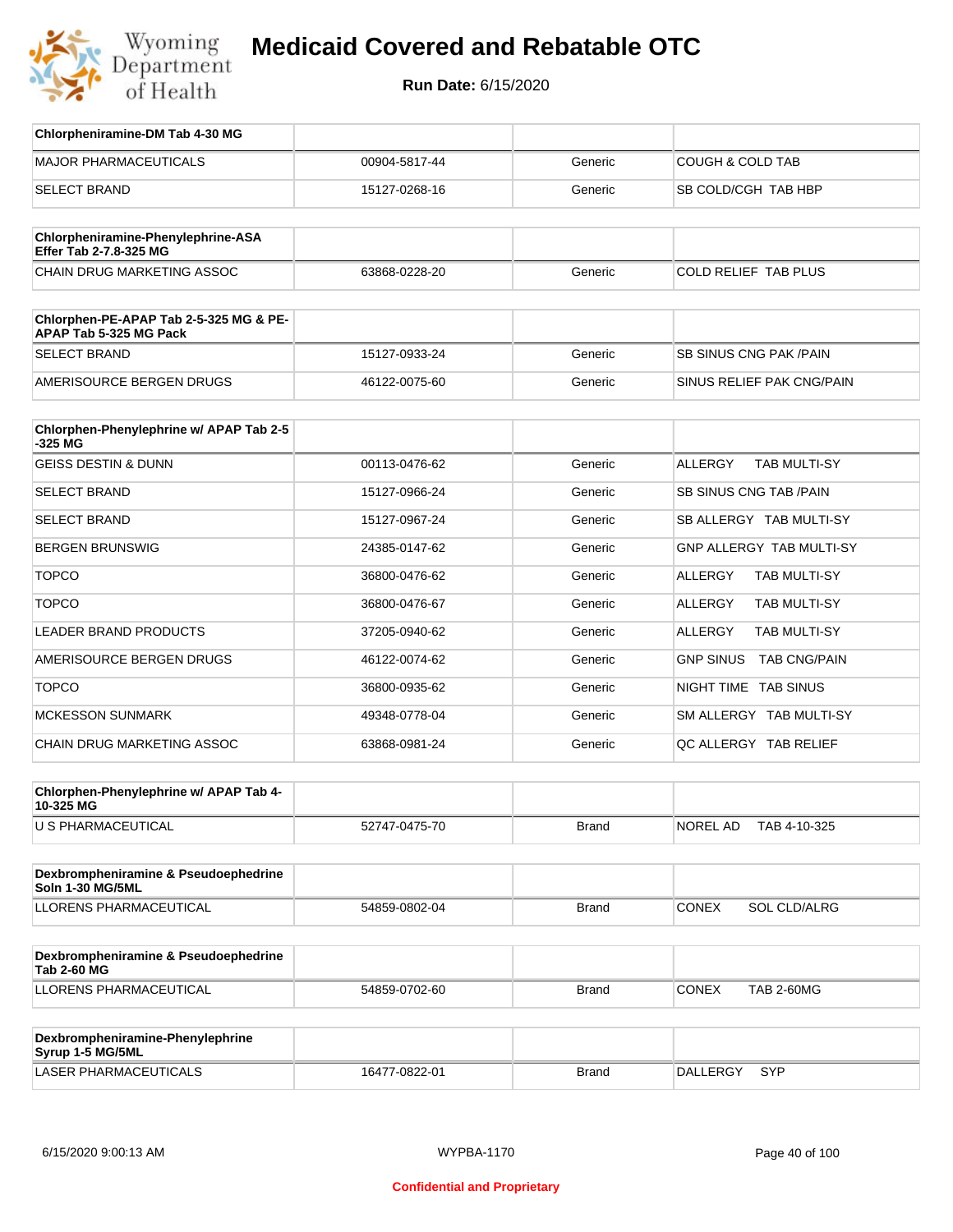

| Dexbrompheniramine-Phenylephrine Tab 1<br>-5 MG                |               |              |                                    |
|----------------------------------------------------------------|---------------|--------------|------------------------------------|
| <b>LASER PHARMACEUTICALS</b>                                   | 16477-0161-01 | <b>Brand</b> | TAB 1-5MG<br>DALLERGY              |
| Dexbrompheniramine-Phenylephrine Tab 2<br>-10 MG               |               |              |                                    |
| POLY PHARMACEUTICALS                                           | 50991-0782-60 | <b>Brand</b> | ALA-HIST PE TAB 2-10MG             |
| Dexchlorpheniramine & Pseudoephedrine<br><b>Tab 2-60 MG</b>    |               |              |                                    |
| CAPELLON PHARMACEUTICALS                                       | 64543-0097-90 | <b>Brand</b> | <b>RESCON</b><br><b>TAB 2-60MG</b> |
| Dexchlorpheniramine-Phenylephrine Tab 2<br>-10 MG              |               |              |                                    |
| <b>WOMEN'S CHOICE PHARMACEUTICALS</b>                          | 00485-0080-01 | <b>Brand</b> | <b>RYMED</b><br><b>TAB 2-10MG</b>  |
| Dextromethorphan HBr Cap 15 MG                                 |               |              |                                    |
| <b>RUGBY LABORATORIES</b>                                      | 00536-1068-34 | Generic      | ROBAFEN CGH CAP 15MG               |
| <b>MAJOR PHARMACEUTICALS</b>                                   | 00904-5752-95 | Generic      | ROBAFEN CGH CAP 15MG               |
| <b>SELECT BRAND</b>                                            | 15127-0984-20 | Generic      | SB CGH CONTR CAP 15MG              |
| Dextromethorphan HBr Liquid 15 MG/15ML                         |               |              |                                    |
| <b>TOPCO</b>                                                   | 36800-0473-38 | Generic      | DAY TIME<br>LIQ COUGH              |
| Dextromethorphan HBr Liquid 15 MG/5ML                          |               |              |                                    |
| <b>SELECT BRAND</b>                                            | 15127-0925-04 | Generic      | SB CGH RELF LIQ 15MG/5ML           |
| <b>BERGEN BRUNSWIG</b>                                         | 24385-0263-26 | Generic      | GNP CGH RELF LIQ 15MG/5ML          |
| <b>BERGEN BRUNSWIG</b>                                         | 24385-0262-26 | Generic      | GNP CGH RELF LIQ 15MG/5ML          |
| CHAIN DRUG MARKETING ASSOC                                     | 63868-0070-04 | Generic      | QC CGH RELF LIQ 15MG/5ML           |
| Dextromethorphan HBr Syrup 15 MG/5ML                           |               |              |                                    |
| <b>TOPCO</b>                                                   | 36800-0300-26 | Generic      | TUSSIN COUGH SYP 15MG/5ML          |
| <b>BERGEN BRUNSWIG</b>                                         | 24385-0493-26 | Generic      | TUSSIN COUGH SYP 15MG/5ML          |
| Dextromethorphan Polistirex Extended<br>Release Susp 30 MG/5ML |               |              |                                    |
| <b>MAJOR PHARMACEUTICALS</b>                                   | 00904-6312-56 | Generic      | COUGH DM<br>SUS 30MG/5ML           |
| PERRIGO PHARMACEUTICALS                                        | 45802-0433-21 | Generic      | DEXTROMETHOR SUS 30MG/5ML          |
| AMERISOURCE BERGEN DRUGS                                       | 46122-0141-25 | Generic      | GNP COUGH DM SUS 30MG/5ML          |
| LEADER BRAND PRODUCTS                                          | 37205-0697-21 | Generic      | COUGH DM<br>SUS 30MG/5ML           |
| AMERISOURCE BERGEN DRUGS                                       | 46122-0141-21 | Generic      | GNP COUGH DM SUS 30MG/5ML          |
| AMERISOURCE BERGEN DRUGS                                       | 46122-0142-21 | Generic      | GNP COUGH DM SUS 30MG/5ML          |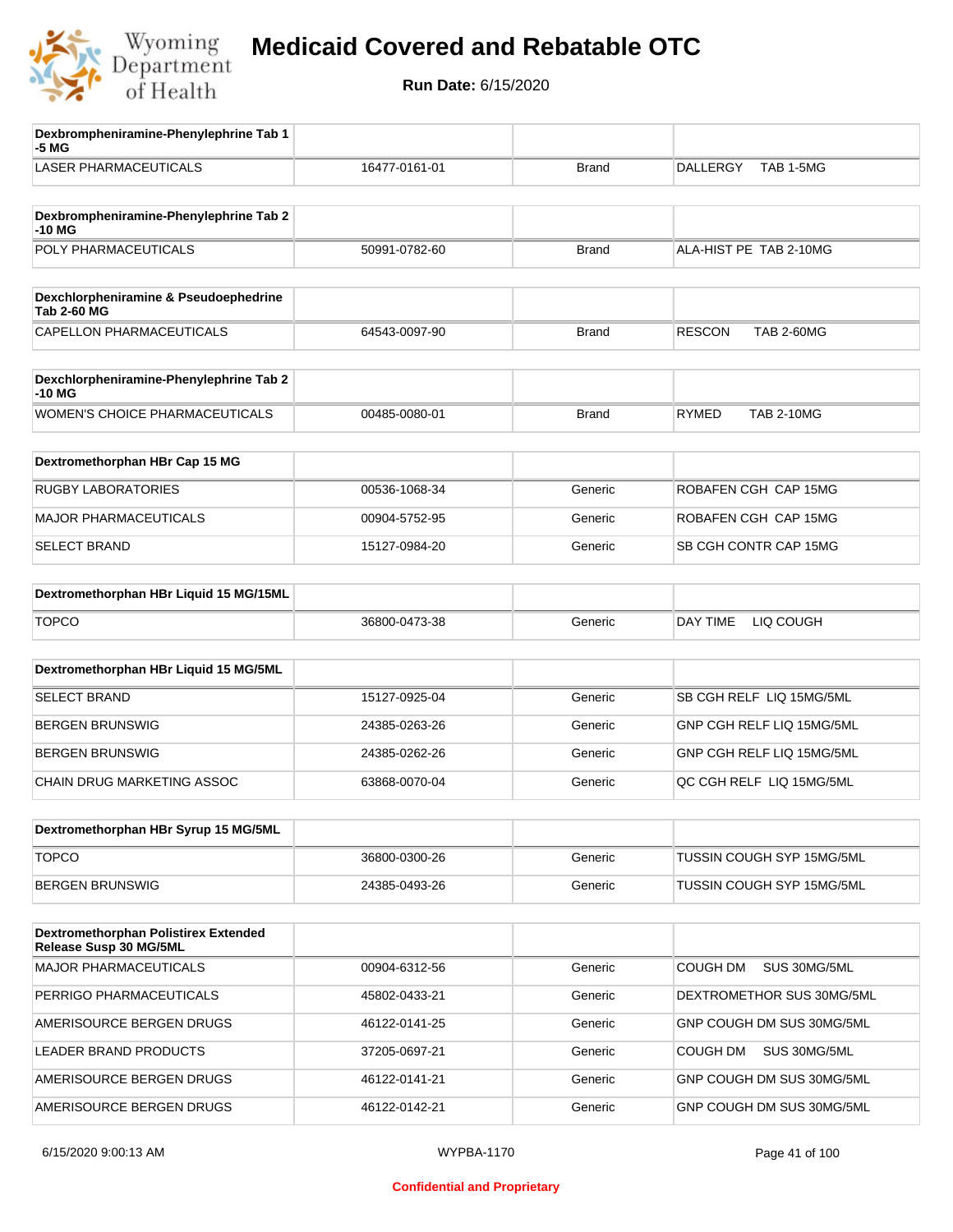

| <b>RECKITT BENCKISER</b> | 63824-0172-63 | <b>Brand</b> | <b>DELSYM</b><br>SUS 30MG/5ML |
|--------------------------|---------------|--------------|-------------------------------|
| <b>RECKITT BENCKISER</b> | 63824-0172-65 | <b>Brand</b> | <b>DELSYM</b><br>SUS 30MG/5ML |
| <b>RECKITT BENCKISER</b> | 63824-0173-63 | <b>Brand</b> | DELSYM CHILD SUS 30MG/5ML     |
| <b>RECKITT BENCKISER</b> | 63824-0176-65 | <b>Brand</b> | <b>DELSYM</b><br>SUS 30MG/5ML |
| <b>RECKITT BENCKISER</b> | 63824-0177-63 | <b>Brand</b> | DELSYM CHILD SUS 30MG/5ML     |
| <b>RECKITT BENCKISER</b> | 63824-0177-65 | <b>Brand</b> | DELSYM CHILD SUS 30MG/5ML     |
| <b>MCKESSON</b>          | 62011-0198-01 | Generic      | HM COUGH DM SUS 30MG/5ML      |
| <b>RECKITT BENCKISER</b> | 63824-0171-65 | <b>Brand</b> | <b>DELSYM</b><br>SUS 30MG/5ML |
| <b>RECKITT BENCKISER</b> | 63824-0173-65 | <b>Brand</b> | DELSYM CHILD SUS 30MG/5ML     |
| <b>RECKITT BENCKISER</b> | 63824-0175-63 | <b>Brand</b> | <b>DELSYM</b><br>SUS 30MG/5ML |
| <b>RECKITT BENCKISER</b> | 63824-0176-63 | <b>Brand</b> | <b>DELSYM</b><br>SUS 30MG/5ML |
| <b>MCKESSON</b>          | 62011-0176-01 | Generic      | HM COUGH DM SUS 30MG/5ML      |
| <b>RECKITT BENCKISER</b> | 63824-0171-63 | <b>Brand</b> | <b>DELSYM</b><br>SUS 30MG/5ML |
| <b>RECKITT BENCKISER</b> | 63824-0175-65 | <b>Brand</b> | <b>DELSYM</b><br>SUS 30MG/5ML |

| Dextromethorphan-Doxylamine-APAP Cap<br>15-6.25-325 MG |               |         |                           |
|--------------------------------------------------------|---------------|---------|---------------------------|
| <b>SELECT BRAND</b>                                    | 15127-0985-12 | Generic | NIGHT TIME CAP COLD/FLU   |
| <b>MAJOR PHARMACEUTICALS</b>                           | 00904-5764-44 | Generic | NIGHT TIME CAP COLD/FLU   |
| <b>TOPCO</b>                                           | 36800-0977-53 | Generic | CAP COLD/FLU<br>NITE TIME |
| LEADER BRAND PRODUCTS                                  | 37205-0707-62 | Generic | NITE-TIME<br>CAP COLD/FLU |
| AMERISOURCE BERGEN DRUGS                               | 46122-0183-73 | Generic | NIGHT TIME CAP COLD/FLU   |
| AMERISOURCE BERGEN DRUGS                               | 46122-0245-62 | Generic | NIGHT TIME CAP COLD/FLU   |
| <b>MCKESSON SUNMARK</b>                                | 49348-0741-03 | Generic | SM NITE TIME CAP COLD/FLU |
| <b>TOPCO</b>                                           | 36800-0977-60 | Generic | NITE TIME<br>CAP COLD/FLU |
| <b>MCKESSON</b>                                        | 62011-0084-02 | Generic | NIGHT TIME CAP COLD/FLU   |

| Dextromethorphan-Doxylamine-APAP<br>Liquid 15-6.25-325 MG/15ML |               |         |                            |
|----------------------------------------------------------------|---------------|---------|----------------------------|
| <b>MAJOR PHARMACEUTICALS</b>                                   | 00904-5777-09 | Generic | LIQ COLD/FLU<br>ALL-NITE   |
| AMERISOURCE BERGEN DRUGS                                       | 46122-0136-34 | Generic | NIGHT TIME<br>LIQ COLD/FLU |
| AMERISOURCE BERGEN DRUGS                                       | 46122-0198-34 | Generic | NIGHT TIME<br>LIQ COLD/FLU |
| AMERISOURCE BERGEN DRUGS                                       | 46122-0198-40 | Generic | NIGHT TIME<br>LIQ COLD/FLU |
| <b>MCKESSON SUNMARK</b>                                        | 49348-0975-37 | Generic | SM NITE TIME LIQ CLD/FLU   |
| AMERISOURCE BERGEN DRUGS                                       | 46122-0136-40 | Generic | NIGHT TIME<br>LIQ COLD/FLU |
| <b>MCKESSON SUNMARK</b>                                        | 49348-0975-39 | Generic | SM NITE TIME LIQ CLD/FLU   |
| <b>MCKESSON</b>                                                | 62011-0082-02 | Generic | LIQ CLD/FLU<br>NIGHT TIME  |
| <b>MCKESSON</b>                                                | 62011-0083-02 | Generic | NIGHT TIME<br>LIQ CLD/FLU  |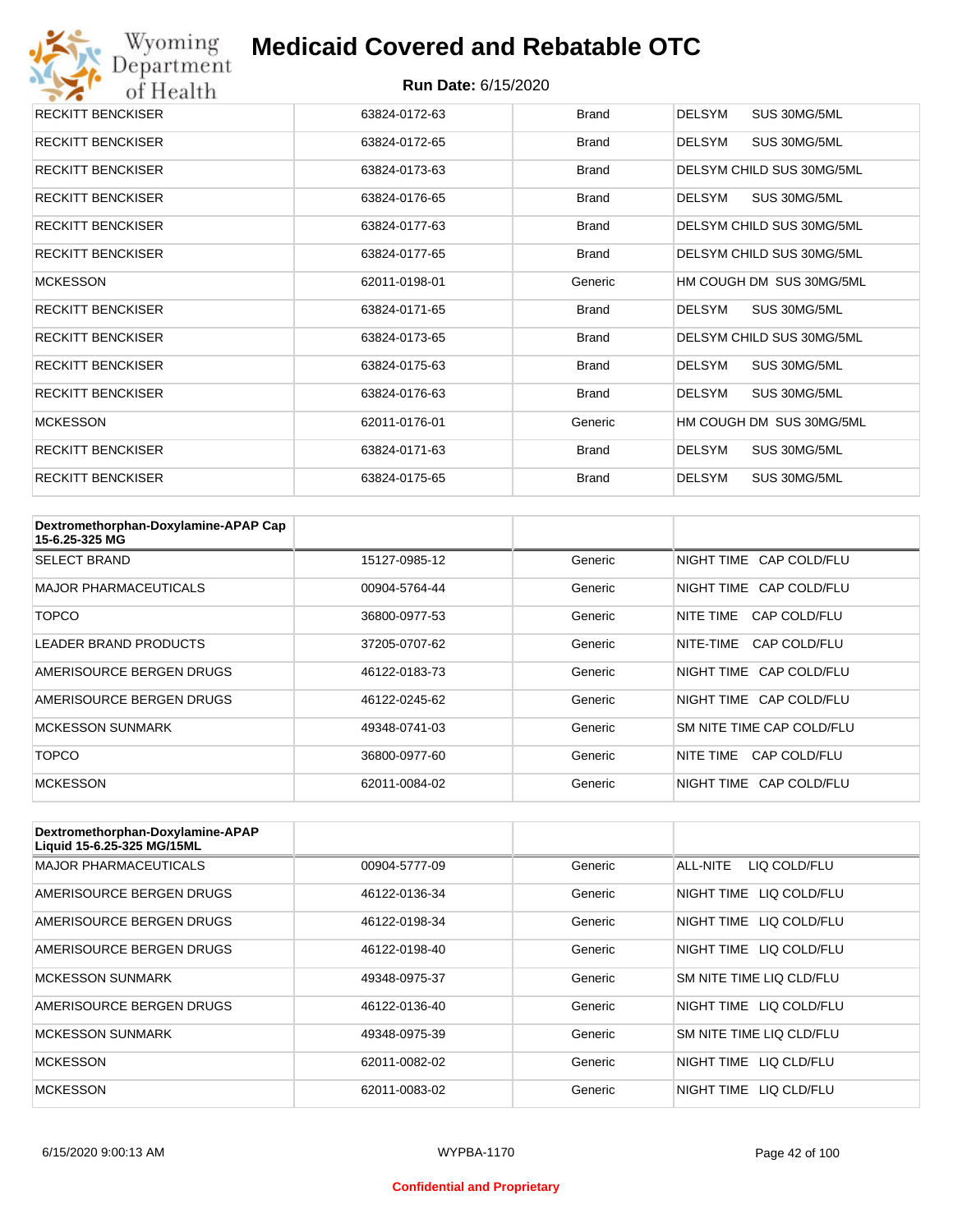

| Dextromethorphan-Doxylamine-APAP<br>Liquid 30-12.5-1000 MG/30ML |               |         |                            |
|-----------------------------------------------------------------|---------------|---------|----------------------------|
| <b>SELECT BRAND</b>                                             | 15127-0987-10 | Generic | NIGHT TIME<br>LIQ COLD/FLU |
| <b>TOPCO</b>                                                    | 36800-0908-30 | Generic | NITE TIME<br>LIQ COLD/FLU  |
| <b>SELECT BRAND</b>                                             | 15127-0987-06 | Generic | NIGHT TIME<br>LIQ COLD/FLU |
| <b>TOPCO</b>                                                    | 36800-0666-34 | Generic | COUGH & SORE LIQ NGT TIME  |
| <b>TOPCO</b>                                                    | 36800-0908-38 | Generic | NITE TIME<br>LIQ COLD/FLU  |
| <b>TOPCO</b>                                                    | 36800-0041-30 | Generic | LIQ COLD/FLU<br>NITE-TIME  |
| <b>TOPCO</b>                                                    | 36800-0990-38 | Generic | NITE TIME<br>LIQ COLD/FLU  |
| <b>TOPCO</b>                                                    | 36800-0041-38 | Generic | NITE-TIME<br>LIQ COLD/FLU  |
| CHAIN DRUG MARKETING ASSOC                                      | 63868-0065-08 | Generic | LIQ SORE THR<br>QC COUGH   |

| Dextromethorphan-Guaifenesin Granules<br>Packet 5-100 MG |               |              |                         |
|----------------------------------------------------------|---------------|--------------|-------------------------|
| <b>RECKITT BENCKISER</b>                                 | 63824-0256-12 | <b>Brand</b> | MUCINEX CGH GRA 5-100MG |

| Dextromethorphan-Guaifenesin Liquid 10-<br><b>100 MG/5ML</b> |               |         |                                  |
|--------------------------------------------------------------|---------------|---------|----------------------------------|
| <b>PERRIGO</b>                                               | 00113-0578-26 | Generic | TUSSIN DM LIQ                    |
| <b>PAR PHARMACEUTICALS</b>                                   | 00603-1330-58 | Generic | IOPHEN DM-NR LIQ 100-10/5        |
| <b>BERGEN BRUNSWIG</b>                                       | 24385-0359-26 | Generic | <b>GNP TUSSIN LIQ DM</b>         |
| <b>TOPCO</b>                                                 | 36800-0359-34 | Generic | <b>TUSSIN DM</b><br>LIQ 100-10/5 |
| <b>BERGEN BRUNSWIG</b>                                       | 24385-0359-34 | Generic | <b>GNP TUSSIN LIQ DM</b>         |
| <b>TOPCO</b>                                                 | 36800-0578-26 | Generic | <b>TUSSIN DM</b><br>LIQ 100-10/5 |
| <b>LEADER BRAND PRODUCTS</b>                                 | 37205-0712-26 | Generic | <b>TUSSIN DM</b><br>LIQ CLEAR    |
| <b>BERGEN BRUNSWIG</b>                                       | 24385-0578-26 | Generic | GNP TUSSIN LIQ DM COUGH          |
| <b>TOPCO</b>                                                 | 36800-0359-26 | Generic | <b>TUSSIN DM</b><br>LIQ 100-10/5 |
| <b>TOPCO</b>                                                 | 36800-0359-40 | Generic | TUSSIN DM<br>LIQ 100-10/5        |
| <b>HI-TECH</b>                                               | 50383-0062-07 | Generic | DM/GG<br>SOL 10-100/5            |
| <b>HI-TECH</b>                                               | 50383-0062-12 | Generic | SOL<br>DM/GG                     |
| <b>SILARX</b>                                                | 54838-0133-40 | Generic | SILTUSSIN DM LIQ DAS             |
| <b>HI-TECH</b>                                               | 50383-0062-11 | Generic | SOL<br>DM/GG                     |
| HI-TECH                                                      | 50383-0062-06 | Generic | DM/GG<br>SOL 10-100/5            |
| <b>SILARX</b>                                                | 54838-0139-40 | Generic | SILTUSSIN-DM LIQ DIABETIC        |
| <b>LLORENS PHARMACEUTICAL</b>                                | 54859-0505-16 | Generic | TUSNEL DIABT LIQ 10-100/5        |
| <b>MCKESSON</b>                                              | 62011-0091-01 | Generic | HM TUSSIN LIQ ADLT DM            |
| <b>MCKESSON</b>                                              | 62011-0092-01 | Generic | TUSSIN ADULT LIQ CGH/CONG        |
| <b>LLORENS PHARMACEUTICAL</b>                                | 54859-0505-04 | Generic | TUSNEL DIABT LIQ 10-100/5        |
| <b>MCKESSON</b>                                              | 62011-0091-02 | Generic | HM TUSSIN LIQ ADLT DM            |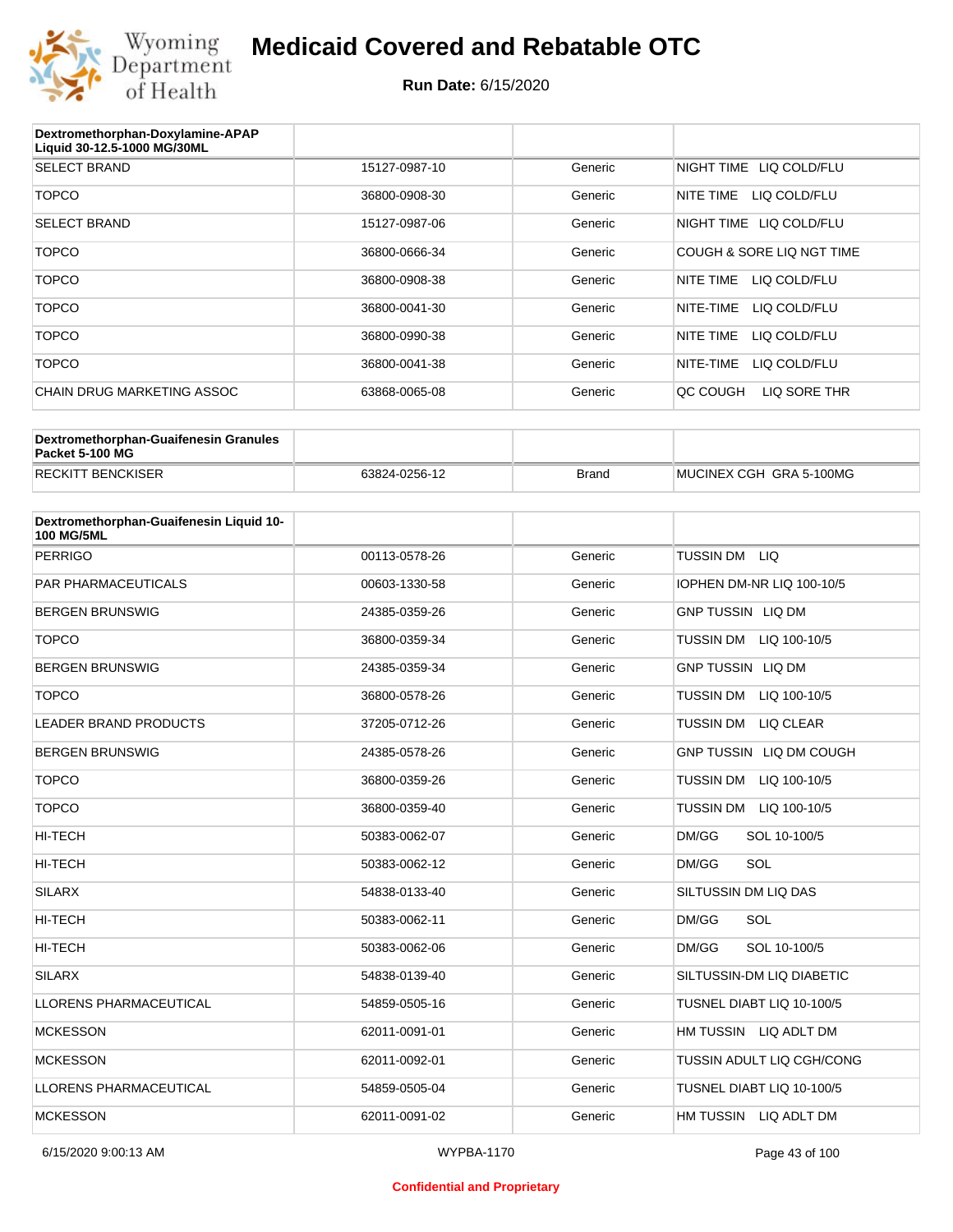

#### **Run Date:** 6/15/2020

| <b>MCKESSON</b>                                              | 62011-0092-02 | Generic | TUSSIN ADULT LIQ CGH/CONG |
|--------------------------------------------------------------|---------------|---------|---------------------------|
|                                                              |               |         |                           |
| Dextromethorphan-Guaifenesin Liquid 10-<br><b>200 MG/5ML</b> |               |         |                           |
| <b>PERRIGO</b>                                               | 00113-0799-26 | Generic | TUSSIN DM MX LIQ 10-200/5 |
| <b>TOPCO</b>                                                 | 36800-0799-34 | Generic | LIQ MAX<br>TUSSIN DM      |
| LEADER BRAND PRODUCTS                                        | 37205-0629-26 | Generic | TUSSIN DM MX LIQ 10-200/5 |
| AMERISOURCE BERGEN DRUGS                                     | 46122-0139-26 | Generic | TUSSIN DM<br>LIQ 10-200/5 |
| AMERISOURCE BERGEN DRUGS                                     | 46122-0139-34 | Generic | TUSSIN DM<br>LIQ 10-200/5 |
| AMERISOURCE BERGEN DRUGS                                     | 46122-0017-26 | Generic | GNP TUSSIN LIQ DM MAX     |
| AMERISOURCE BERGEN DRUGS                                     | 46122-0017-34 | Generic | GNP TUSSIN LIQ DM MAX     |
| <b>TOPCO</b>                                                 | 36800-0799-26 | Generic | TUSSIN DM<br>LIQ MAX      |
| <b>LEADER BRAND PRODUCTS</b>                                 | 37205-0629-34 | Generic | TUSSIN DM MX LIQ 10-200/5 |
| <b>SILARX</b>                                                | 54838-0140-40 | Generic | SILTUSSIN-DM LIQ MAX ST   |
| <b>MCKESSON</b>                                              | 62011-0211-01 | Generic | HM TUSSIN<br>LIQ DM MAX   |

| Dextromethorphan-Guaifenesin Liquid 5-<br><b>100 MG/5ML</b> |               |         |                                 |
|-------------------------------------------------------------|---------------|---------|---------------------------------|
| <b>GEISS DESTIN &amp; DUNN</b>                              | 00113-0419-26 | Generic | MUCUS RELIEF LIO 5-100MG        |
| <b>BERGEN BRUNSWIG</b>                                      | 24385-0985-26 | Generic | MUCUS RELIEF LIQ 5-100MG        |
| TOPCO                                                       | 36800-0419-26 | Generic | MUCUS RELIEF LIQ 5-100MG        |
| <b>MCKESSON SUNMARK</b>                                     | 49348-0828-34 | Generic | MUCUS RELIEF LIQ 5-100MG        |
| <b>LEADER BRAND PRODUCTS</b>                                | 37205-0993-26 | Generic | MUCUS RELIEF LIO 5-100MG        |
| <b>RECKITT BENCKISER</b>                                    | 63824-0213-66 | Generic | DELSYM COUGH LIQ CONGS DM       |
| <b>RECKITT BENCKISER</b>                                    | 63824-0214-66 | Generic | DELSYM COUGH LIQ CONGS DM       |
| <b>RECKITT BENCKISER</b>                                    | 63824-0019-66 | Generic | LIQ 20-400<br><b>MUCINEX DM</b> |
| <b>RECKITT BENCKISER</b>                                    | 63824-0286-64 | Generic | MUCINEX CGH LIQ 5-100MG         |

| Dextromethorphan-Guaifenesin Syrup 10-<br><b>100 MG/5ML</b> |               |         |                           |
|-------------------------------------------------------------|---------------|---------|---------------------------|
| PHARMACEUTICAL ASSOCIATES                                   | 00121-0638-05 | Generic | <b>GUAIFENESIN SYP DM</b> |
| <b>PERRIGO</b>                                              | 00113-0359-26 | Generic | TUSSIN DM SYP 100-10/5    |
| PHARMACEUTICAL ASSOCIATES                                   | 00121-0638-10 | Generic | <b>GUAIFENESIN SYP DM</b> |
| <b>RUGBY LABORATORIES</b>                                   | 00536-0970-97 | Generic | EXTRA ACTION SYP 100-10/5 |
| <b>PERRIGO</b>                                              | 00113-0359-34 | Generic | TUSSIN DM SYP 100-10/5    |
| <b>PAR PHARMACEUTICALS</b>                                  | 00603-0855-94 | Generic | Q-TUSSIN DM SYP 100-10/5  |
| <b>MAJOR PHARMACEUTICALS</b>                                | 00904-0053-00 | Generic | ROBAFEN DM SYP 100-10/5   |
| <b>MAJOR PHARMACEUTICALS</b>                                | 00904-0053-09 | Generic | ROBAFEN DM SYP 100-10/5   |
| <b>MAJOR PHARMACEUTICALS</b>                                | 00904-0053-16 | Generic | ROBAFEN DM SYP 100-10/5   |
| <b>MAJOR PHARMACEUTICALS</b>                                | 00904-0053-20 | Generic | ROBAFEN DM SYP 100-10/5   |

#### **Confidential and Proprietary**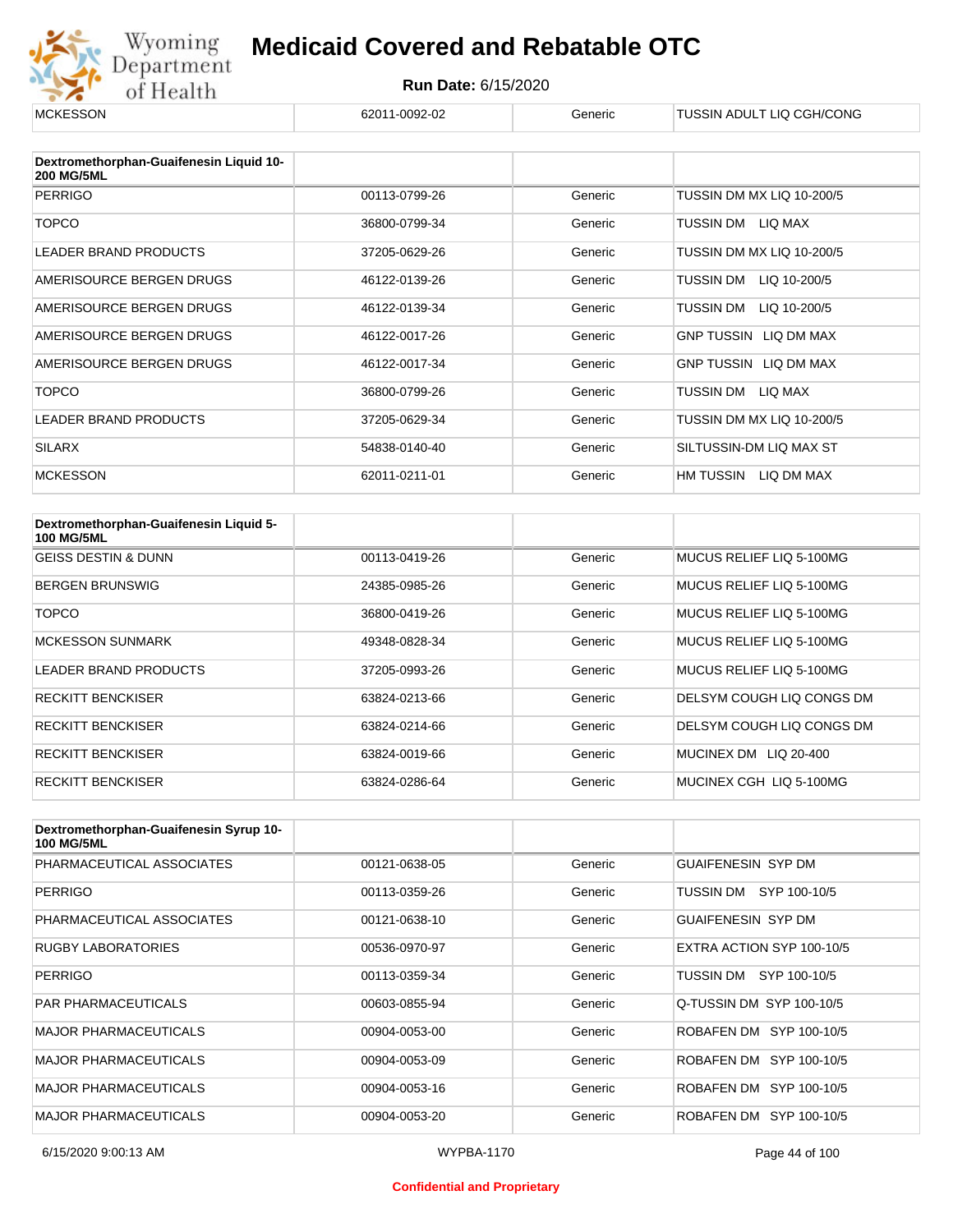| Wyoming<br>Department        | <b>Medicaid Covered and Rebatable OTC</b> |         |                           |  |  |  |
|------------------------------|-------------------------------------------|---------|---------------------------|--|--|--|
| of Health                    | <b>Run Date: 6/15/2020</b>                |         |                           |  |  |  |
| <b>RUGBY LABORATORIES</b>    | 00536-0970-85                             | Generic | EXTRA ACTION SYP 100-10/5 |  |  |  |
| <b>MAJOR PHARMACEUTICALS</b> | 00904-6306-20                             | Generic | ROBAFEN DM SYP 100-10/5   |  |  |  |
| <b>PAR PHARMACEUTICALS</b>   | 00603-0855-58                             | Generic | Q-TUSSIN DM SYP 100-10/5  |  |  |  |
| <b>PAR PHARMACEUTICALS</b>   | 00603-0855-81                             | Generic | Q-TUSSIN DM SYP 100-10/5  |  |  |  |
| <b>LEADER BRAND PRODUCTS</b> | 37205-0970-26                             | Generic | SYP 100-10/5<br>TUSSIN DM |  |  |  |
| <b>LEADER BRAND PRODUCTS</b> | 37205-0970-34                             | Generic | TUSSIN DM<br>SYP 100-10/5 |  |  |  |
| <b>MCKESSON SUNMARK</b>      | 49348-0861-34                             | Generic | SM TUSSIN SYP DM          |  |  |  |
| <b>MCKESSON SUNMARK</b>      | 49348-0017-34                             | Generic | SM TUSSIN DM SYP 100-10/5 |  |  |  |
| <b>MCKESSON SUNMARK</b>      | 49348-0017-39                             | Generic | SM TUSSIN DM SYP 100-10/5 |  |  |  |
| <b>MCKESSON SUNMARK</b>      | 49348-0017-37                             | Generic | SM TUSSIN DM SYP 100-10/5 |  |  |  |
| <b>MCKESSON SUNMARK</b>      | 49348-0861-37                             | Generic | SM TUSSIN SYP DM          |  |  |  |
| <b>SILARX</b>                | 54838-0209-40                             | Generic | SILTUSSIN-DM SYP ALC FREE |  |  |  |
| <b>SILARX</b>                | 54838-0209-70                             | Generic | SILTUSSIN-DM SYP ALC FREE |  |  |  |
| <b>SILARX</b>                | 54838-0209-80                             | Generic | SILTUSSIN-DM SYP ALC FREE |  |  |  |

| Dextromethorphan-Guaifenesin Syrup 5-<br><b>100 MG/5ML</b> |               |       |                       |
|------------------------------------------------------------|---------------|-------|-----------------------|
| <b>GLAXO CONSUMER HEALTHCARE L.P.</b>                      | 00067-8118-04 | Brand | TRIAMINIC SYP CGH/CNG |

| Dextromethorphan-Guaifenesin Tab 20-400<br>MG |               |         |                            |
|-----------------------------------------------|---------------|---------|----------------------------|
| <b>MAJOR PHARMACEUTICALS</b>                  | 00904-6233-46 | Generic | <b>MUCUS RELIEF TAB DM</b> |
| <b>MAJOR PHARMACEUTICALS</b>                  | 00904-6233-52 | Generic | <b>MUCUS RELIEF TAB DM</b> |
| <b>BERGEN BRUNSWIG</b>                        | 24385-0026-71 | Generic | <b>MUCUS RELIEF TAB DM</b> |
| LEADER BRAND PRODUCTS                         | 37205-0538-71 | Generic | CHEST CONGES TAB 20-400MG  |
| <b>LEADER BRAND PRODUCTS</b>                  | 37205-0675-62 | Generic | TABTUSSIN DM TAB 20-400MG  |
| <b>MCKESSON SUNMARK</b>                       | 49348-0728-09 | Generic | CHEST CONGES TAB 20-400MG  |
| AMERISOURCE BERGEN DRUGS                      | 46122-0058-62 | Generic | TAB TUSSIN TAB DM          |
| TIME-CAP LABS                                 | 49483-0280-06 | Generic | MUCOSA DM<br>TAB 20-400MG  |
| CHAIN DRUG MARKETING ASSOC                    | 63868-0753-50 | Generic | OC MEDIFIN TAB DM          |
| <b>MCKESSON</b>                               | 62011-0061-01 | Generic | CHEST CONGES TAB RELF DM   |

| Dextromethorphan-Guaifenesin Tab ER<br>12HR 30-600 MG |               |              |                         |
|-------------------------------------------------------|---------------|--------------|-------------------------|
| RECKITT BENCKISER                                     | 63824-0056-32 | Brand        | MUCINEX DM TAB 30-600ER |
| RECKITT BENCKISER                                     | 63824-0056-69 | <b>Brand</b> | MUCINEX DM TAB 30-600ER |
| RECKITT BENCKISER                                     | 63824-0056-34 | <b>Brand</b> | MUCINEX DM TAB 30-600ER |

| Dextromethorphan-Guaifenesin Tab ER<br>12HR 60-1200 MG |               |       |                        |
|--------------------------------------------------------|---------------|-------|------------------------|
| <b>RECKITT BENCKISER</b>                               | 63824-0072-36 | Brand | MUCINEX DM TAB 60-1200 |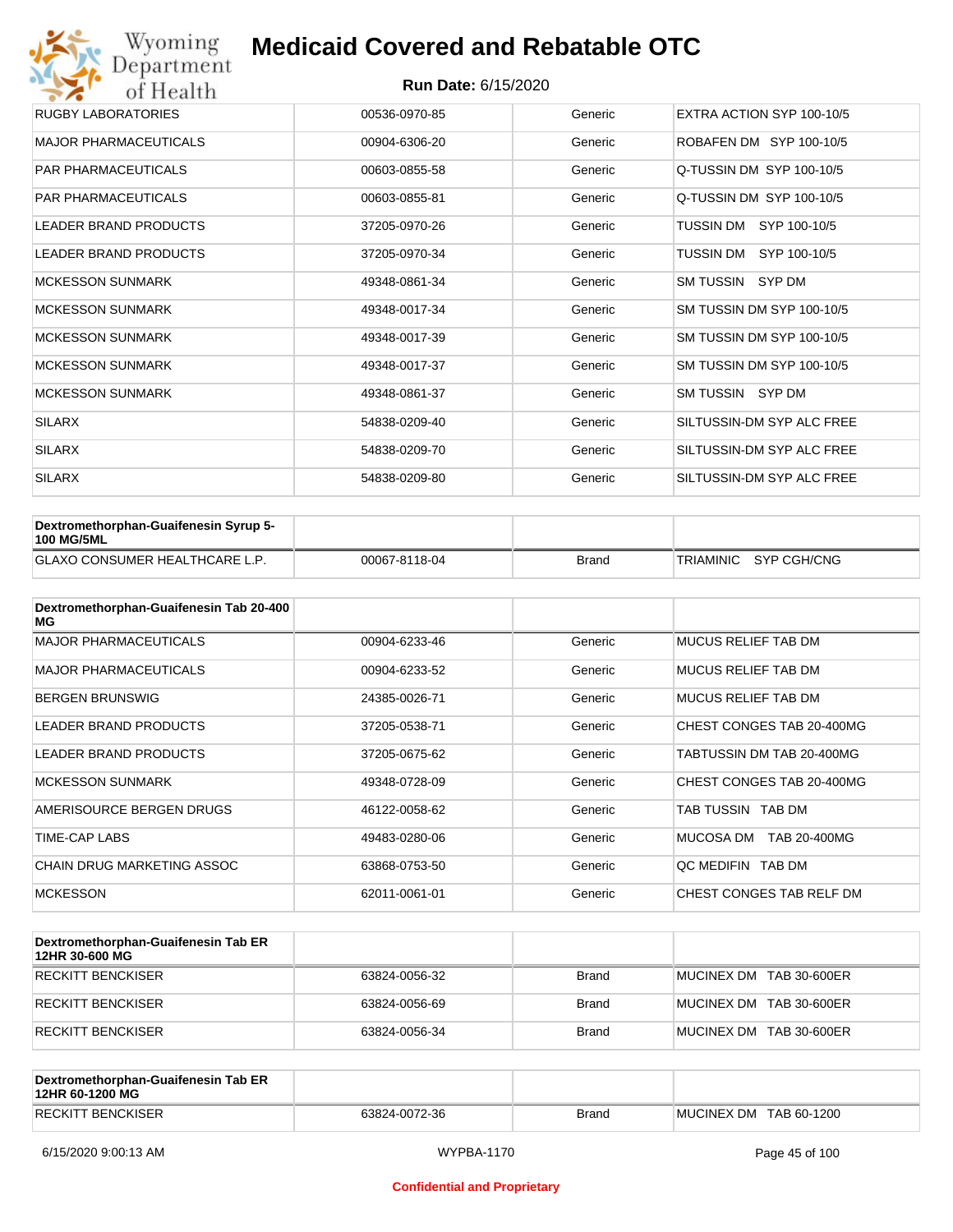# Wyoming<br>Department<br>of Health

## **Medicaid Covered and Rebatable OTC**

| <b>RECKITT BENCKISER</b> | 63824-0072-46 | <b>Brand</b> | MUCINEX DM TAB 60-1200 |
|--------------------------|---------------|--------------|------------------------|
| <b>RECKITT BENCKISER</b> | 63824-0072-35 | <b>Brand</b> | MUCINEX DM TAB 60-1200 |

| Dextromethorphan-Phenylephrine-APAP<br>Cap 10-5-325 MG |               |              |                                  |
|--------------------------------------------------------|---------------|--------------|----------------------------------|
| <b>MAJOR PHARMACEUTICALS</b>                           | 00904-5763-44 | <b>Brand</b> | DAY TIME<br>CAP COLD/FLU         |
| <b>SELECT BRAND</b>                                    | 15127-0989-12 | Generic      | SB DAY TIME CAP COLD/FLU         |
| <b>TOPCO</b>                                           | 36800-0215-53 | Generic      | DAYTIME PE CAP COLD/FLU          |
| <b>TOPCO</b>                                           | 36800-0215-60 | Generic      | DAYTIME PE CAP COLD/FLU          |
| <b>MCKESSON SUNMARK</b>                                | 49348-0738-04 | Generic      | SM DAY TIME CAP PE               |
| AMERISOURCE BERGEN DRUGS                               | 46122-0184-73 | Generic      | DAY COLD/FLU CAP 10-5-325        |
| <b>BERGEN BRUNSWIG</b>                                 | 24385-0036-62 | Generic      | <b>GNP DAY TIME CAP COLD/FLU</b> |
| <b>MCKESSON</b>                                        | 62011-0066-02 | Generic      | HM DAY TIME CAP                  |

| Dextromethorphan-Phenylephrine-APAP<br>Ligd 10-5-325 MG/15ML |               |         |                                  |
|--------------------------------------------------------------|---------------|---------|----------------------------------|
| <b>BERGEN BRUNSWIG</b>                                       | 24385-0005-34 | Generic | <b>GNP DAY TIME LIQ COLD/FLU</b> |
| <b>TOPCO</b>                                                 | 36800-0656-38 | Generic | LIQ COLD/FLU<br>DAY TIME         |
| <b>TOPCO</b>                                                 | 36800-0656-30 | Generic | DAY TIME<br>LIQ COLD/FLU         |
| <b>MCKESSON SUNMARK</b>                                      | 49348-0753-37 | Generic | SM DAY TIME LIQ COLD/FLU         |
| AMERISOURCE BERGEN DRUGS                                     | 46122-0015-33 | Generic | <b>GNP FLU RELF LIQ DAYTIME</b>  |
| <b>MCKESSON</b>                                              | 62011-0065-02 | Generic | HM DAYTIME LIQ COLD/FLU          |
| CHAIN DRUG MARKETING ASSOC                                   | 63868-0067-08 | Generic | OC FLU RELF LIO DAYTIME          |

| Dextromethorphan-Phenylephrine-APAP<br><b>Powd Pack 20-10-500 MG</b> |               |              |          |              |
|----------------------------------------------------------------------|---------------|--------------|----------|--------------|
| <b>GLAXO CONSUMER HEALTHCARE L.P.</b>                                | 00067-6426-06 | <b>Brand</b> | THERAFLU | PAK SEV COLD |
|                                                                      |               |              |          |              |

| Dextromethorphan-Phenylephrine-APAP<br><b>Powd Pack 20-10-650 MG</b> |               |         |                                 |
|----------------------------------------------------------------------|---------------|---------|---------------------------------|
| PERRIGO PHARMACEUTICALS                                              | 00113-0096-91 | Generic | <b>FLU/COLD/CGH POW DAYTIME</b> |
| CHAIN DRUG MARKETING ASSOC                                           | 63868-0763-06 | Generic | <b>OC COLD/CGH POW DAYTIME</b>  |

| Dextromethorphan-Phenylephrine-APAP<br>Tab 10-5-325 MG |               |         |                                  |
|--------------------------------------------------------|---------------|---------|----------------------------------|
| <b>MAJOR PHARMACEUTICALS</b>                           | 00904-5786-24 | Generic | MAPAP COLD TAB 10-5-325          |
| <b>TOPCO</b>                                           | 36800-0371-62 | Generic | COLD MULT-SY TAB DAYTIME         |
| <b>TOPCO</b>                                           | 36800-0402-62 | Generic | COLD HEAD<br><b>TAB CONGESTI</b> |
| AMERISOURCE BERGEN DRUGS                               | 46122-0073-62 | Generic | <b>COLD RELIEF TAB MULTI-S</b>   |

| Dextromethorphan-Pyrilamine Liquid 7.5-<br>7.5 MG/5ML |               |       |                  |
|-------------------------------------------------------|---------------|-------|------------------|
| CAPITAL PHARMACEUTICAL                                | 29978-0127-16 | Brand | LIQ<br>CAPRON DM |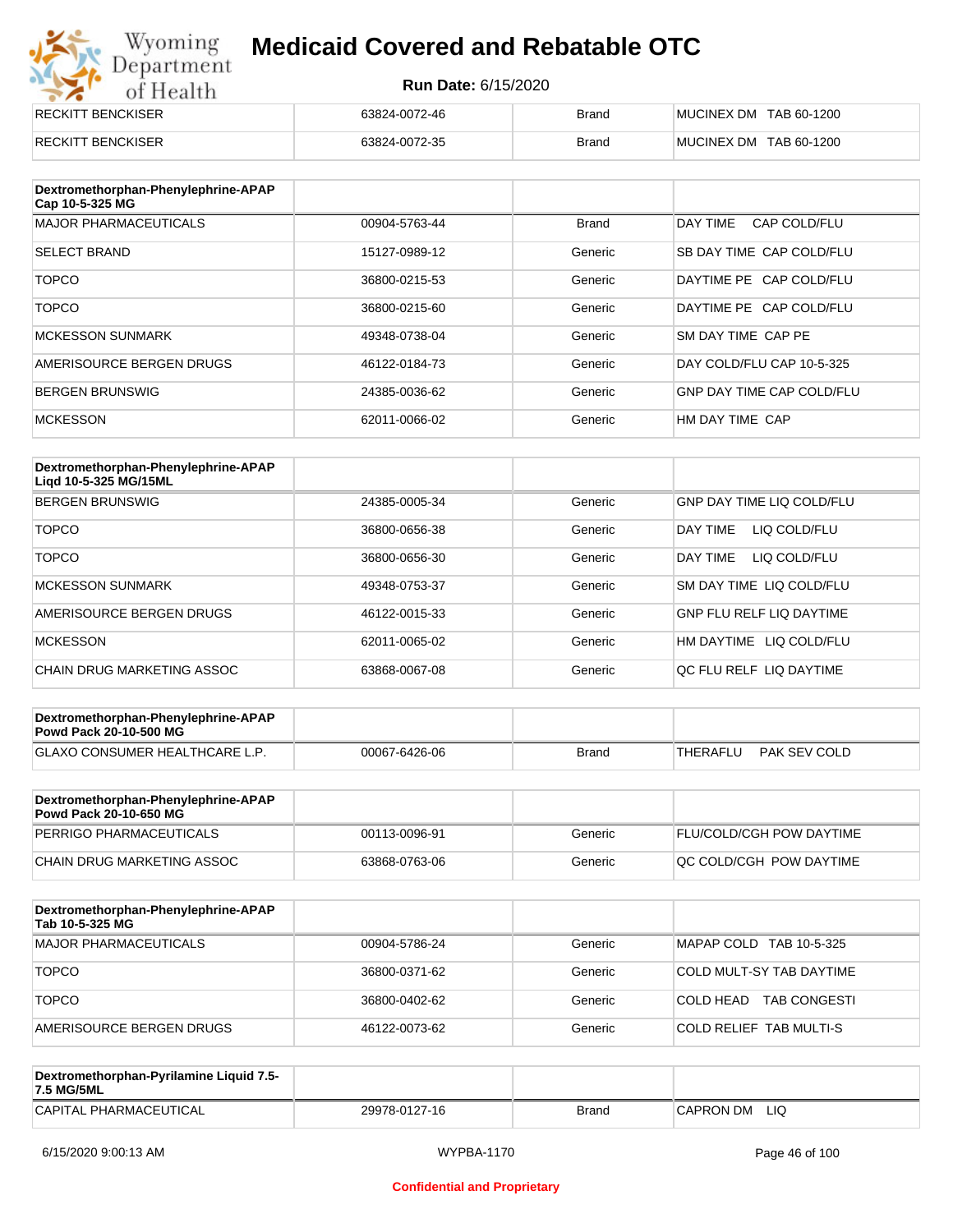

**12.5-325 MG**

**Diphenhydramine-Acetaminophen Tab** 

# **Medicaid Covered and Rebatable OTC**

| <b>RUGBY LABORATORIES</b>                                    | 00536-1003-01 | Generic      | ACETA-GESIC TAB 12.5-325              |
|--------------------------------------------------------------|---------------|--------------|---------------------------------------|
|                                                              |               |              |                                       |
| Diphenhydramine-Phenylephrine Lig 6.25-<br>2.5 MG/5ML        |               |              |                                       |
| <b>TOPCO</b>                                                 | 36800-0913-26 | Generic      | TRIACTING NT LIQ COLD/CGH             |
| Diphenhydramine-Phenylephrine Syrup<br>6.25-2.5 MG/5ML       |               |              |                                       |
| GLAXO CONSUMER HEALTHCARE L.P.                               | 00067-8106-04 | Brand        | <b>TRIAMINIC</b><br>SYP COLD/CGH      |
| Diphenhydramine-Phenylephrine-APAP<br>Liq 12.5-5-325 MG/10ML |               |              |                                       |
| <b>RECKITT BENCKISER</b>                                     | 63824-0211-66 | Generic      | DELSYM NIGHT LIQ CGH+CLD              |
| <b>RECKITT BENCKISER</b>                                     | 63824-0212-66 | Generic      | DELSYM NIGHT LIQ CGH+CLD              |
| <b>RECKITT BENCKISER</b>                                     | 63824-0500-66 | Generic      | MUCINEX FAST LIQ COLD FLU             |
| <b>RECKITT BENCKISER</b>                                     | 63824-0262-66 | Generic      | <b>MUCINEX</b><br>LIQ                 |
| <b>RECKITT BENCKISER</b>                                     | 63824-0600-64 | Generic      | MUCINEX MS LIQ COLD NGH               |
| Diphenhydramine-Phenylephrine-APAP<br>Liq 12.5-5-325 MG/15ML |               |              |                                       |
| AMERISOURCE BERGEN DRUGS                                     | 46122-0016-33 | Generic      | <b>GNP FLU RELF LIQ NIGHTIME</b>      |
| CHAIN DRUG MARKETING ASSOC                                   | 63868-0068-08 | Generic      | QC FLU RELF LIQ NIGHTIME              |
| Diphenhydramine-Phenylephrine-APAP<br>Packet 25-10-650 MG    |               |              |                                       |
| <b>GLAXO CONSUMER HEALTHCARE L.P.</b>                        | 00067-7918-06 | <b>Brand</b> | THERAFLU SEV POW COLD/CGH             |
| <b>RECKITT BENCKISER</b>                                     | 63824-0233-04 | Generic      | <b>MUCINEX</b><br><b>PAK FAST-MAX</b> |
| <b>CHAIN DRUG MARKETING ASSOC</b>                            | 63868-0764-06 | Generic      | QC COLD/CGH POW NIGHTTIM              |
| Diphenhydramine-Phenylephrine-APAP<br>Tab 12.5-5-325 MG      |               |              |                                       |
| <b>SELECT BRAND</b>                                          | 15127-0973-24 | Generic      | SB ALLERGY/ TAB COLD PE               |
| <b>SELECT BRAND</b>                                          | 15127-0974-12 | Generic      | SB SEVERE TAB COLD PE                 |
| AMERISOURCE BERGEN DRUGS                                     | 46122-0052-62 | Generic      | ALLERGY PLUS TAB SINUS                |
| CHAIN DRUG MARKETING ASSOC                                   | 63868-0985-24 | Generic      | QC ALLERGY/ TAB SINUS                 |
| Diphenhydramine-Phenylephrine-APAP<br>Tab 25-5-325 MG        |               |              |                                       |
| AMERISOURCE BERGEN DRUGS                                     | 46122-0053-60 | Generic      | ALLERGY PLUS TAB SEV/SINU             |
| <b>RECKITT BENCKISER</b>                                     | 63824-0550-20 | Generic      | MUCINEX FAST TAB 25-5-325             |
|                                                              |               |              |                                       |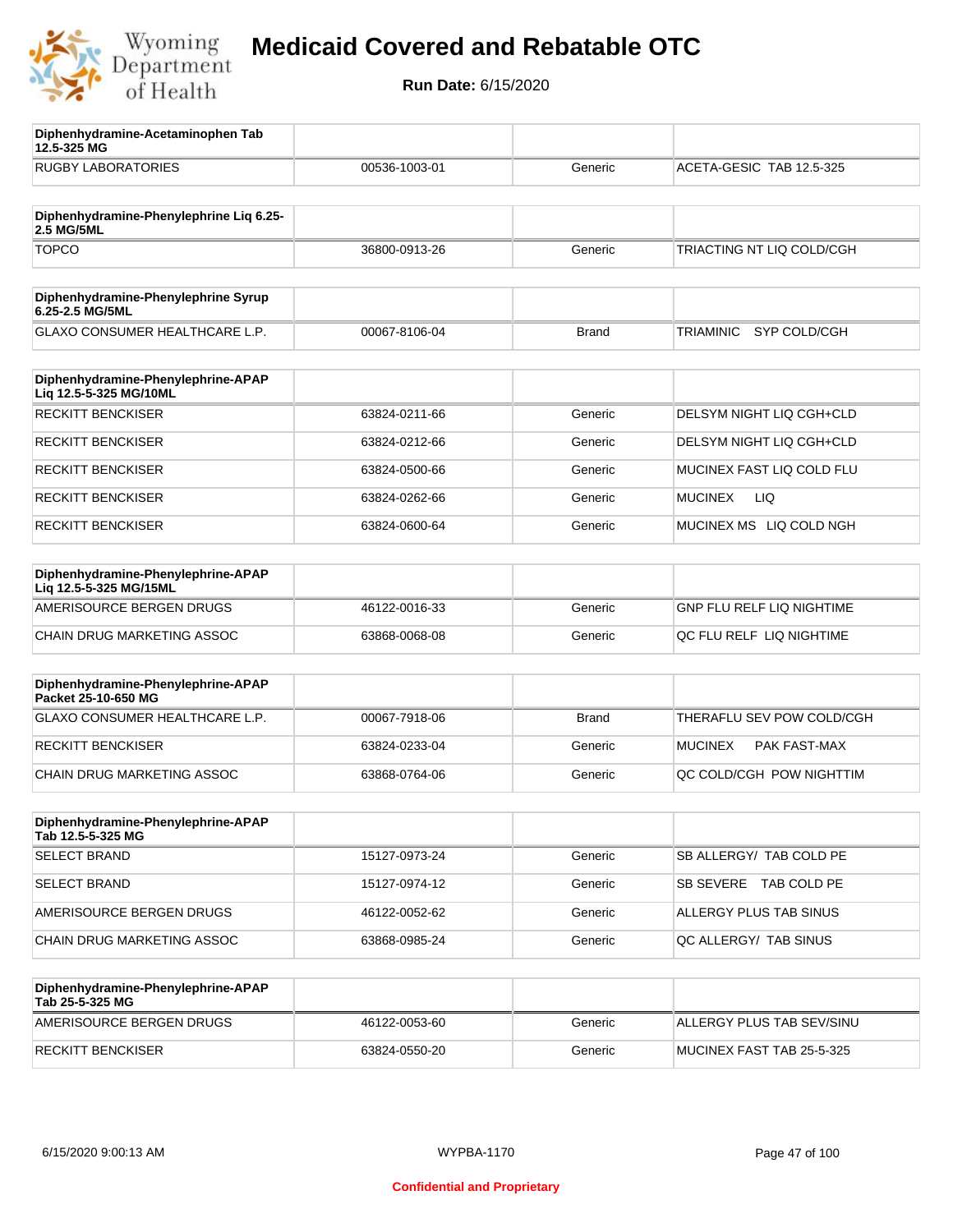

| Doxylamine-DM Liquid 6.25-15 MG/15ML                        |               |              |                                 |
|-------------------------------------------------------------|---------------|--------------|---------------------------------|
| <b>BERGEN BRUNSWIG</b>                                      | 24385-0461-34 | Generic      | NIGHT TIME LIQ COUGH            |
| <b>TOPCO</b>                                                | 36800-0668-38 | Generic      | NITE TIME LIQ COUGH             |
| <b>BERGEN BRUNSWIG</b>                                      | 24385-0461-40 | Generic      | NIGHT TIME LIQ COUGH            |
| Doxylamine-Phenylephrine Tab 7.5-10 MG                      |               |              |                                 |
| POLY PHARMACEUTICALS                                        | 50991-0216-01 | <b>Brand</b> | POLY HIST TAB 7.5-10MG          |
|                                                             |               |              |                                 |
| Doxylamine-Pseudoephedrine Liquid 6.25-<br><b>30 MG/5ML</b> |               |              |                                 |
| <b>SALLUS LABORATORIES</b>                                  | 69036-0110-16 | <b>Brand</b> | LORTUSS LQ LIQ                  |
| Fexofenadine-Pseudoephedrine Tab ER<br>24HR 180-240 MG      |               |              |                                 |
| DR.REDDY'S LABORATORIES, INC.                               | 55111-0557-35 | Generic      | FEXOFEN/PSE TAB 180-240         |
| <b>Guaifenesin Granules Packet 100 MG</b>                   |               |              |                                 |
| <b>RECKITT BENCKISER</b>                                    | 63824-0254-12 | <b>Brand</b> | MUCINEX/KIDS GRA 100MG          |
| Guaifenesin Liquid 100 MG/5ML                               |               |              |                                 |
| PHARMACEUTICAL ASSOCIATES                                   | 00121-1744-05 | Generic      | GUAIFENESIN SOL 100/5ML         |
| PHARMACEUTICAL ASSOCIATES                                   | 00121-1744-15 | Generic      | GUAIFENESIN SOL 100/5ML         |
| PERRIGO PHARMACEUTICALS                                     | 00113-0288-26 | Generic      | MUCUS RELIEF LIQ 100/5ML        |
| PHARMACEUTICAL ASSOCIATES                                   | 00121-1744-10 | Generic      | GUAIFENESIN SOL 100/5ML         |
| PAR PHARMACEUTICALS                                         | 00603-0857-94 | Generic      | Q-TUSSIN<br><b>SOL 100/5ML</b>  |
| PAR PHARMACEUTICALS                                         | 00603-0857-58 | Generic      | Q-TUSSIN<br><b>SOL 100/5ML</b>  |
| PAR PHARMACEUTICALS                                         | 00603-0857-81 | Generic      | Q-TUSSIN<br><b>SOL 100/5ML</b>  |
| PAR PHARMACEUTICALS                                         | 00603-1328-58 | Generic      | <b>IOPHEN-NR</b><br>LIQ 100/5ML |
| <b>BERGEN BRUNSWIG</b>                                      | 24385-0982-26 | Generic      | MUCUS RELIEF LIQ 100/5ML        |
| <b>TOPCO</b>                                                | 36800-0288-26 | Generic      | MUCUS RELIEF LIQ 100/5ML        |
| HI-TECH                                                     | 50383-0063-07 | Generic      | GUAIFENESIN SOL 100/5ML         |
| HI-TECH                                                     | 50383-0063-11 | Generic      | GUAIFENESIN SOL 200/10ML        |
| HI-TECH                                                     | 50383-0063-12 | Generic      | GUAIFENESIN SOL 200/10ML        |
| HI-TECH                                                     | 50383-0063-17 | Generic      | GUAIFENESIN SOL 300/15ML        |
| HI-TECH                                                     | 50383-0063-06 | Generic      | GUAIFENESIN SOL 100/5ML         |
| HI-TECH                                                     | 50383-0063-18 | Generic      | GUAIFENESIN SOL 300/15ML        |
| <b>MCKESSON</b>                                             | 62011-0089-01 | Generic      | TUSSIN ADULT LIQ 100/5ML        |
| <b>MCKESSON</b>                                             | 62011-0089-02 | Generic      | TUSSIN ADULT LIQ 100/5ML        |
| <b>RECKITT BENCKISER</b>                                    | 63824-0285-64 | Generic      | MUCINEX CHLD LIQ 100/5ML        |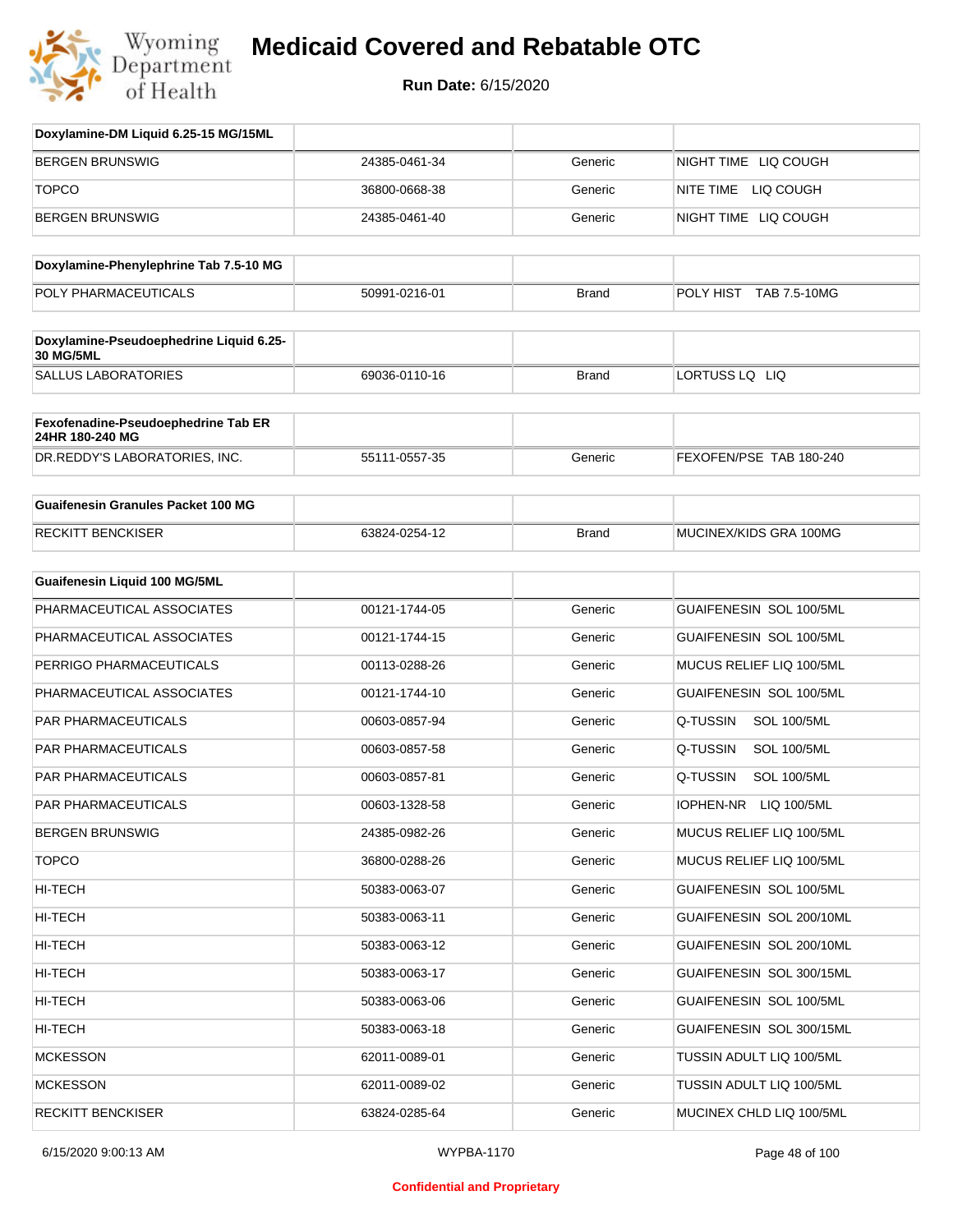

| <b>SILARX</b>                 | 54838-0138-40 | Generic | SILTUSS DAS LIQ 100/5ML              |
|-------------------------------|---------------|---------|--------------------------------------|
|                               |               |         |                                      |
| Guaifenesin Syrup 100 MG/5ML  |               |         |                                      |
| <b>PERRIGO</b>                | 00113-0061-34 | Generic | TUSSIN CHEST SYP 100/5ML             |
| <b>RUGBY LABORATORIES</b>     | 00536-0825-85 | Generic | <b>SYP 100/5ML</b><br><b>COUGH</b>   |
| <b>PERRIGO</b>                | 00113-0061-26 | Generic | TUSSIN CHEST SYP 100/5ML             |
| <b>MAJOR PHARMACEUTICALS</b>  | 00904-0061-16 | Generic | <b>ROBAFEN</b><br><b>SYP 100/5ML</b> |
| <b>MAJOR PHARMACEUTICALS</b>  | 00904-0061-00 | Generic | <b>ROBAFEN</b><br><b>SYP 100/5ML</b> |
| <b>RUGBY LABORATORIES</b>     | 00536-0825-97 | Generic | <b>COUGH</b><br><b>SYP 100/5ML</b>   |
| <b>BERGEN BRUNSWIG</b>        | 24385-0310-34 | Generic | GNP TUSSIN SYP 100/5ML               |
| <b>SELECT BRAND</b>           | 15127-0940-44 | Generic | SB CGH CONTR SYP 100/5ML             |
| <b>SELECT BRAND</b>           | 15127-0940-48 | Generic | SB CGH CONTR SYP 100/5ML             |
| <b>MAJOR PHARMACEUTICALS</b>  | 00904-0061-09 | Generic | <b>ROBAFEN</b><br><b>SYP 100/5ML</b> |
| <b>TOPCO</b>                  | 36800-0310-26 | Generic | TUSSIN CHEST SYP 100/5ML             |
| <b>MCKESSON SUNMARK</b>       | 49348-0278-34 | Generic | SM TUSSIN SYP 100/5ML                |
| <b>MCKESSON SUNMARK</b>       | 49348-0278-37 | Generic | SM TUSSIN SYP 100/5ML                |
| <b>SILARX</b>                 | 54838-0117-40 | Generic | SILTUSSIN SA SYP 100/5ML             |
| <b>SILARX</b>                 | 54838-0117-80 | Generic | SILTUSSIN SA SYP 100/5ML             |
| <b>SILARX</b>                 | 54838-0117-70 | Generic | SILTUSSIN SA SYP 100/5ML             |
|                               |               |         |                                      |
| <b>Guaifenesin Tab 200 MG</b> |               |         |                                      |

| <b>GUALLELIESIII TAU ZUU MG</b> |               |         |                                     |
|---------------------------------|---------------|---------|-------------------------------------|
| <b>PAR PHARMACEUTICALS</b>      | 00603-4886-21 | Generic | ORGAN-INR TAB 200MG                 |
| PAR PHARMACEUTICALS             | 00603-4890-21 | Generic | ORGAN-INR TAB 200MG                 |
| <b>SELECT BRAND</b>             | 15127-0129-60 | Generic | SB COUGHTAB TAB 200MG               |
| MAJOR PHARMACEUTICALS           | 00904-5154-60 | Generic | <b>GUAIFENESIN TAB 200MG</b>        |
| LEADER BRAND PRODUCTS           | 37205-0466-72 | Generic | <b>TAB 200MG</b><br><b>COUGHTAB</b> |

| Guaifenesin Tab 400 MG       |               |         |                                   |
|------------------------------|---------------|---------|-----------------------------------|
| <b>MAJOR PHARMACEUTICALS</b> | 00904-6232-52 | Generic | MUCUS RELIEF TAB 400MG            |
| <b>BERGEN BRUNSWIG</b>       | 24385-0602-71 | Generic | MUCUS RELIEF TAB 400MG            |
| <b>MAJOR PHARMACEUTICALS</b> | 00904-6232-46 | Generic | MUCUS RELIEF TAB 400MG            |
| LEADER BRAND PRODUCTS        | 37205-0674-62 | Generic | <b>TAB 400MG</b><br>TABTUSSIN     |
| AMERISOURCE BERGEN DRUGS     | 46122-0057-62 | Generic | TAB TUSSIN TAB 400MG              |
| <b>LEADER BRAND PRODUCTS</b> | 37205-0476-71 | Generic | CHEST CONGES TAB 400MG            |
| <b>MCKESSON SUNMARK</b>      | 49348-0729-09 | Generic | CHEST CONGES TAB 400MG            |
| TIME-CAP LABS                | 49483-0272-06 | Generic | <b>MUCOSA</b><br><b>TAB 400MG</b> |
| <b>MCKESSON</b>              | 62011-0060-01 | Generic | CHEST CONGES TAB 400MG            |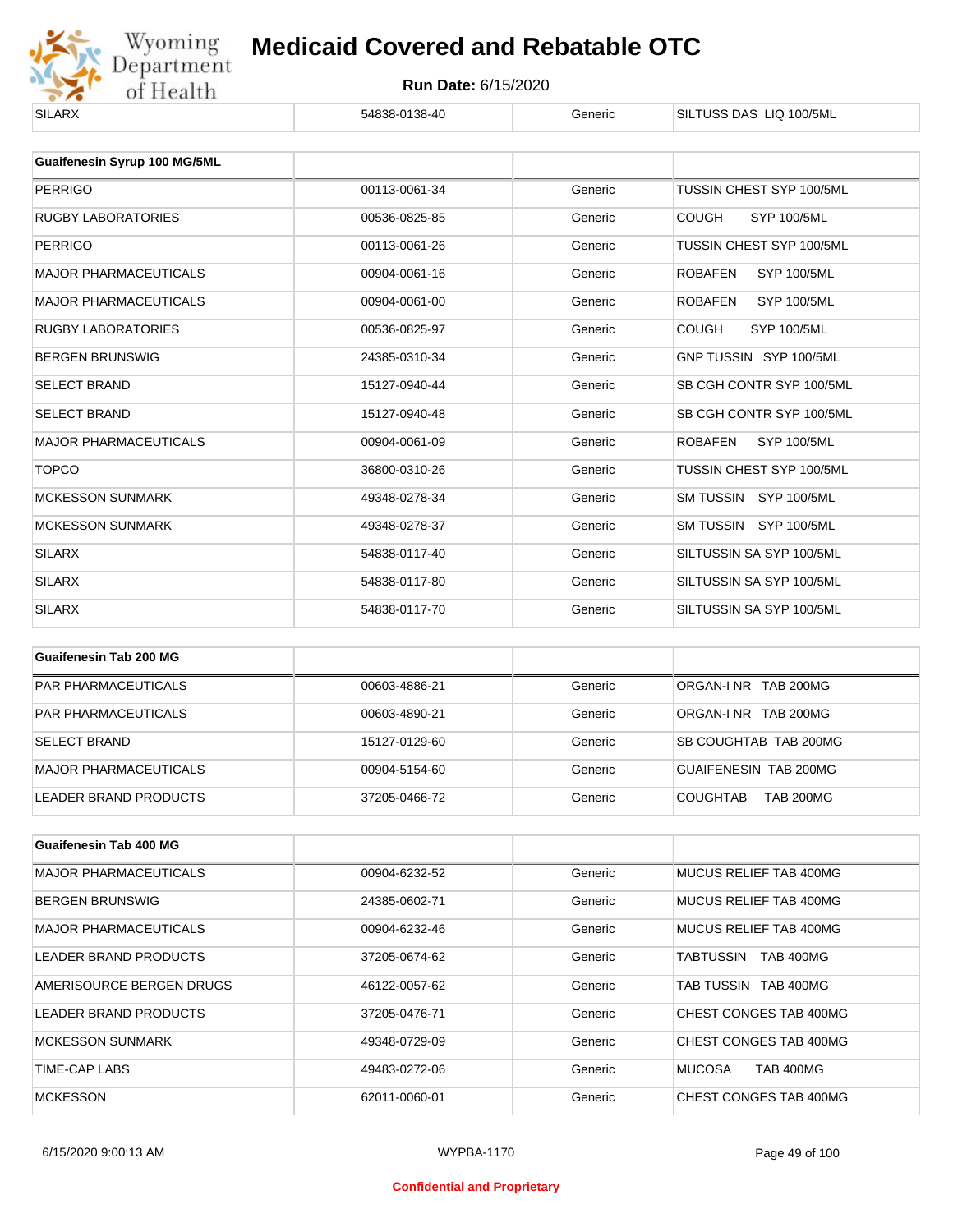

| <b>CHAIN DRUG MARKETING ASSOC</b>            | 63868-0998-50 | Generic      | MEDIFIN 400 TAB 400MG               |
|----------------------------------------------|---------------|--------------|-------------------------------------|
| Guaifenesin Tab ER 12HR 1200 MG              |               |              |                                     |
| RECKITT BENCKISER                            | 63824-0023-35 | <b>Brand</b> | <b>TAB 1200MG</b><br><b>MUCINEX</b> |
| RECKITT BENCKISER                            | 63824-0023-36 | <b>Brand</b> | <b>MUCINEX</b><br><b>TAB 1200MG</b> |
| <b>RECKITT BENCKISER</b>                     | 63824-0023-46 | <b>Brand</b> | <b>MUCINEX</b><br><b>TAB 1200MG</b> |
| RECKITT BENCKISER                            | 63824-0023-48 | <b>Brand</b> | <b>MUCINEX</b><br><b>TAB 1200MG</b> |
| Guaifenesin Tab ER 12HR 600 MG               |               |              |                                     |
|                                              |               |              |                                     |
| <b>RUGBY LABORATORIES</b>                    | 00536-1026-37 | Generic      | MUCUS-ER TAB 600MG                  |
| LEADER BRAND PRODUCTS                        | 37205-0628-58 | Generic      | MUCUS-ER TAB 600MG                  |
| PERRIGO PHARMACEUTICALS                      | 45802-0498-60 | Generic      | GUAIFENESIN TAB 600MG ER            |
| AMERISOURCE BERGEN DRUGS                     | 46122-0028-60 | Generic      | GNP MUCUS-ER TAB 600MG              |
| AMERISOURCE BERGEN DRUGS                     | 46122-0028-58 | Generic      | GNP MUCUS-ER TAB 600MG              |
| <b>MCKESSON SUNMARK</b>                      | 49348-0905-47 | Generic      | SM MUCUS ER TAB 600MG               |
| <b>MCKESSON SUNMARK</b>                      | 49348-0905-59 | Generic      | SM MUCUS ER TAB 600MG               |
| PERRIGO PHARMACEUTICALS                      | 45802-0498-58 | Generic      | GUAIFENESIN TAB 600MG ER            |
| PERRIGO PHARMACEUTICALS                      | 45802-0498-78 | Generic      | GUAIFENESIN TAB 600MG ER            |
| RECKITT BENCKISER                            | 63824-0008-15 | <b>Brand</b> | <b>MUCINEX</b><br>TAB 600MG ER      |
| RECKITT BENCKISER                            | 63824-0008-50 | <b>Brand</b> | <b>MUCINEX</b><br>TAB 600MG ER      |
| <b>RECKITT BENCKISER</b>                     | 63824-0008-61 | <b>Brand</b> | <b>MUCINEX</b><br>TAB 600MG ER      |
| MCKESSON                                     | 62011-0076-01 | Generic      | HM MUCUS ER TAB 600MG               |
| <b>RECKITT BENCKISER</b>                     | 63824-0008-27 | <b>Brand</b> | <b>MUCINEX</b><br>TAB 600MG ER      |
| RECKITT BENCKISER                            | 63824-0008-34 | <b>Brand</b> | <b>MUCINEX</b><br>TAB 600MG ER      |
| <b>MCKESSON</b>                              | 62011-0076-02 | Generic      | HM MUCUS ER TAB 600MG               |
| RECKITT BENCKISER                            | 63824-0008-32 | <b>Brand</b> | <b>MUCINEX</b><br>TAB 600MG ER      |
| <b>RECKITT BENCKISER</b>                     | 63824-0008-36 | <b>Brand</b> | <b>MUCINEX</b><br>TAB 600MG ER      |
| <b>RECKITT BENCKISER</b>                     | 63824-0008-69 | <b>Brand</b> | <b>MUCINEX</b><br>TAB 600MG ER      |
| Guaifenesin-Codeine Liquid 200-8 MG/5ML      |               |              |                                     |
| <b>CENTURION LABS</b>                        | 23359-0040-16 | <b>Brand</b> | NINJACOF-XG LIQ 200-8/5             |
|                                              |               |              |                                     |
| Guaifenesin-Codeine Liquid 225-7.5<br>MG/5ML |               |              |                                     |
| ALLEGIS PHARMACEUTICALS                      | 00682-0475-16 | <b>Brand</b> | MAR-COF CG LIQ 225-7.5              |
|                                              |               |              |                                     |

| Guaifenesin-Codeine Soln 100-10 MG/5ML |               |         |                         |
|----------------------------------------|---------------|---------|-------------------------|
| PHARMACEUTICAL ASSOCIATES              | 00121-0775-04 | Generic | GG/CODEINE SOL 100-10/5 |
| PHARMACEUTICAL ASSOCIATES              | 00121-0775-16 | Generic | GG/CODEINE SOL 100-10/5 |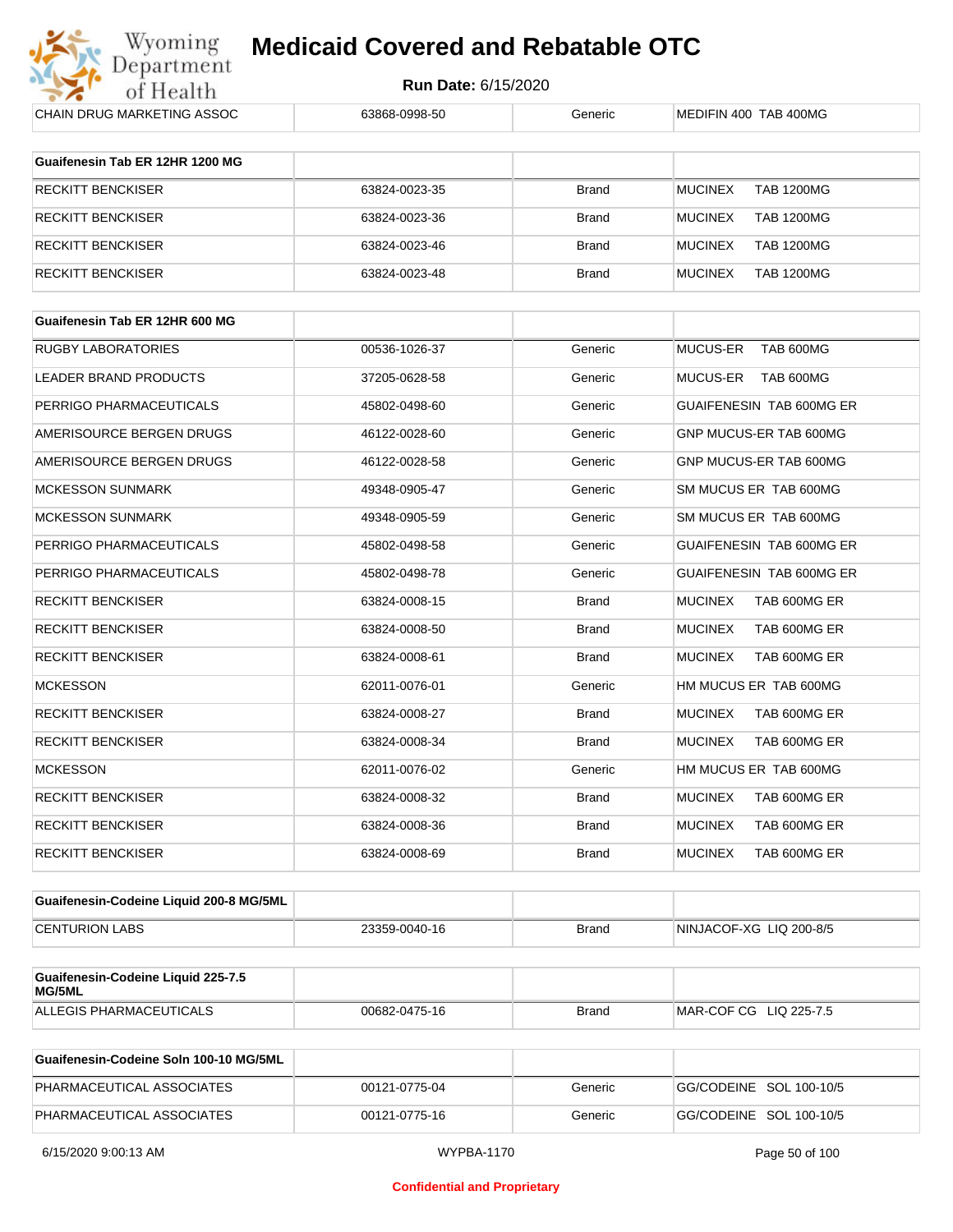

| Wyoming<br><b>Medicaid Covered and Rebatable OTC</b><br>Department |                            |         |                           |  |
|--------------------------------------------------------------------|----------------------------|---------|---------------------------|--|
| of Health                                                          | <b>Run Date: 6/15/2020</b> |         |                           |  |
| PHARMACEUTICAL ASSOCIATES                                          | 00121-1775-05              | Generic | GG/CODEINE SOL 100-10/5   |  |
| PHARMACEUTICAL ASSOCIATES                                          | 00121-1775-10              | Generic | GG/CODEINE SOL 100-10/5   |  |
| <b>PAR PHARMACEUTICALS</b>                                         | 00603-1075-58              | Generic | CHERATUSSIN SYP AC        |  |
| <b>PAR PHARMACEUTICALS</b>                                         | 00603-1075-56              | Generic | CHERATUSSIN SYP AC        |  |
| PACK PHARMACEUTICALS, LLC                                          | 16571-0302-16              | Generic | GUAIFENESIN SYP 100-10/5  |  |
| <b>PAR PHARMACEUTICALS</b>                                         | 00603-1075-54              | Generic | CHERATUSSIN SYP AC        |  |
| <b>PAR PHARMACEUTICALS</b>                                         | 00603-1329-58              | Generic | IOPHEN C-NR LIQ 100-10/5  |  |
| HI-TECH                                                            | 50383-0087-12              | Generic | GUAIATUSS AC SYP 100-10/5 |  |
| HI-TECH                                                            | 50383-0087-10              | Generic | GUAIATUSS AC SYP 100-10/5 |  |
| HI-TECH                                                            | 50383-0087-16              | Generic | GUAIATUSS AC SYP 100-10/5 |  |
| <b>METHOD PHARMACEUTICALS</b>                                      | 58657-0500-04              | Generic | CODEINE/GG SOL 10-100/5   |  |
| <b>METHOD PHARMACEUTICALS</b>                                      | 58657-0500-16              | Generic | CODEINE/GG SOL 10-100/5   |  |
| HI-TECH                                                            | 50383-0087-04              | Generic | GUAIATUSS AC SYP 100-10/5 |  |
| HI-TECH                                                            | 50383-0087-05              | Generic | GUAIATUSS AC SYP 100-10/5 |  |
| HI-TECH                                                            | 50383-0087-07              | Generic | GUAIATUSS AC SYP 100-10/5 |  |
| VIRTUS PHARMACEUTICALS OPCO                                        | 76439-0252-04              | Generic | VIRTUSSIN AC SOL 100-10/5 |  |
| <b>VIRTUS PHARMACEUTICALS OPCO</b>                                 | 76439-0252-16              | Generic | VIRTUSSIN AC SOL 100-10/5 |  |

| Guaifenesin-Codeine Soln 100-6.3 MG/5ML |               |         |                        |
|-----------------------------------------|---------------|---------|------------------------|
| R A MCNEIL                              | 12830-0717-16 | Brand   | M-CLEAR WC LIQ 100-6.3 |
| BUREL PHARMACEUTICALS                   | 35573-0006-16 | Generic | RELCOFC SOL 100-6.3    |

| Loratadine & Pseudoephedrine Tab ER<br>12HR 5-120 MG |               |         |                          |
|------------------------------------------------------|---------------|---------|--------------------------|
| <b>PERRIGO</b>                                       | 00113-2013-60 | Generic | ALLERGY/CONG TAB 5-120MG |
| <b>PERRIGO</b>                                       | 00113-2013-39 | Generic | ALLERGY/CONG TAB 5-120MG |
| <b>PERRIGO</b>                                       | 00113-2013-52 | Generic | ALLERGY/CONG TAB 5-120MG |
| PERRIGO PHARMACEUTICALS                              | 45802-0106-39 | Generic | LORATADINE-D TAB 5-120MG |
| PERRIGO PHARMACEUTICALS                              | 45802-0106-52 | Generic | LORATADINE-D TAB 5-120MG |
| PERRIGO PHARMACEUTICALS                              | 45802-0106-60 | Generic | LORATADINE-D TAB 5-120MG |
| AMERISOURCE BERGEN DRUGS                             | 46122-0109-52 | Generic | LORATADINE-D TAB 5-120MG |
| <b>MCKESSON SUNMARK</b>                              | 49348-0183-47 | Generic | LORATADINE D TAB 5-120MG |
| <b>MCKESSON</b>                                      | 62011-0120-01 | Generic | ALLERGY/CONG TAB 5-120MG |

| Loratadine & Pseudoephedrine Tab ER<br>24HR 10-240 MG |               |         |                           |
|-------------------------------------------------------|---------------|---------|---------------------------|
| PERRIGO                                               | 00113-0165-22 | Generic | ALLERGY/CONG TAB RELIEF   |
| PERRIGO                                               | 00113-0165-52 | Generic | ALLERGY/CONG TAB RELIEF   |
| MAJOR PHARMACEUTICALS                                 | 00904-5833-15 | Generic | LORATADINE-D TAB 10-240MG |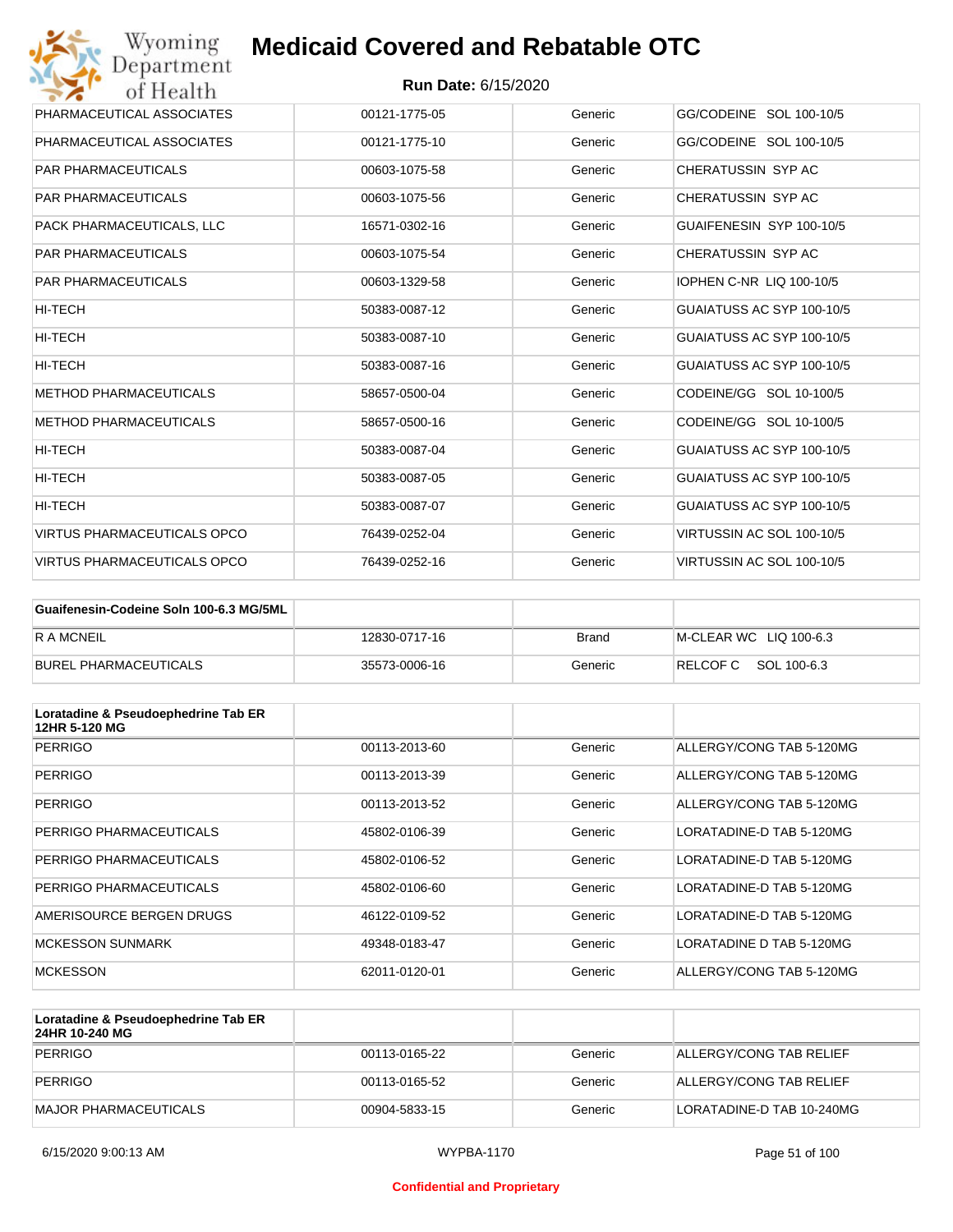| Wyoming<br><b>Medicaid Covered and Rebatable OTC</b> |                                          |         |                               |  |  |  |
|------------------------------------------------------|------------------------------------------|---------|-------------------------------|--|--|--|
| of Health                                            | Department<br><b>Run Date: 6/15/2020</b> |         |                               |  |  |  |
| <b>MAJOR PHARMACEUTICALS</b>                         | 00904-5833-48                            | Generic | LORATADINE-D TAB 10-240MG     |  |  |  |
| <b>LEADER BRAND PRODUCTS</b>                         | 37205-0348-88                            | Generic | ALLERGY RELF TAB D-24         |  |  |  |
| PERRIGO PHARMACEUTICALS                              | 45802-0008-52                            | Generic | LORATADINE-D TAB 10-240MG     |  |  |  |
| AMERISOURCE BERGEN DRUGS                             | 46122-0167-52                            | Generic | ALLER/CONGES TAB 10-240MG     |  |  |  |
| PERRIGO PHARMACEUTICALS                              | 45802-0008-22                            | Generic | LORATADINE-D TAB 10-240MG     |  |  |  |
| AMERISOURCE BERGEN DRUGS                             | 46122-0206-22                            | Generic | LORATADINE-D TAB 10-240MG     |  |  |  |
| <b>MCKESSON SUNMARK</b>                              | 49348-0543-01                            | Generic | LORATA-DINE TAB D 24HR        |  |  |  |
| <b>MCKESSON SUNMARK</b>                              | 49348-0543-57                            | Generic | <b>LORATA-DINE TAB D 24HR</b> |  |  |  |
| <b>LEADER BRAND PRODUCTS</b>                         | 37205-0348-52                            | Generic | ALLERGY RELF TAB D-24         |  |  |  |
| <b>OHM LABS</b>                                      | 51660-0724-15                            | Generic | ALLERGY RELF TAB DECONGES     |  |  |  |
| <b>OHM LABS</b>                                      | 51660-0724-69                            | Generic | ALLERGY RELF TAB DECONGES     |  |  |  |
| <b>MCKESSON</b>                                      | 62011-0071-01                            | Generic | ALLERGY REL/ TAB DECONGES     |  |  |  |
| CHAIN DRUG MARKETING ASSOC                           | 63868-0154-10                            | Generic | LORATADINE-D TAB 10-240MG     |  |  |  |

| PE-DM-APAP & PE-CPM-DM-APAP Tab<br>Day/Night Therapy Pack |               |         |                                  |
|-----------------------------------------------------------|---------------|---------|----------------------------------|
| ISELECT BRAND                                             | 15127-0927-24 | Generic | <b>SB COLD MULT PAK DAY/NGHT</b> |
| BERGEN BRUNSWIG                                           | 24385-0963-60 | Generic | COLD HEAD PAK DAY/NGHT           |

| <b>PE-GG-APAP Tab 5-200-325MG &amp;PE-</b><br>Diphenhyd-APAP Tab 5-25-325MG |               |         |                           |
|-----------------------------------------------------------------------------|---------------|---------|---------------------------|
| <b>RECKITT BENCKISER</b>                                                    | 63824-0202-20 | Generic | MIS DAY/NGHT<br>SINUS-MAX |

| Pheniramine-Phenylephrine w/ APAP<br>Powd Pack 20-10-650 MG |               |              |                                  |
|-------------------------------------------------------------|---------------|--------------|----------------------------------|
| GLAXO CONSUMER HEALTHCARE L.P.                              | 00067-7916-06 | Brand        | THERAFLU FLU PAK SORE THR        |
| <b>TOPCO</b>                                                | 36800-0133-91 | <b>Brand</b> | <b>FLU &amp; SORE POW THROAT</b> |

| Phenyleph-Chlorphen-DM w/APAP Susp<br>2.5-1-5-160 MG/5ML |               |         |                          |
|----------------------------------------------------------|---------------|---------|--------------------------|
| GLAXO CONSUMER HEALTHCARE L.P.                           | 00067-8116-04 | Generic | TRIAMINIC<br>SUS FEV&CLD |
| <b>BERGEN BRUNSWIG</b>                                   | 24385-0984-26 | Generic | PAIN RELIEF SUS PLS COLD |
| AMERISOURCE BERGEN DRUGS                                 | 46122-0036-26 | Generic | MULTI-SYMPT SUS PLS COLD |
| MCKESSON SUNMARK                                         | 49348-0879-34 | Generic | SM CHILDRENS SUS MS COLD |
| <b>TOPCO</b>                                             | 36800-0903-26 | Generic | PAIN RELIEF SUS PLS COLD |
| CHAIN DRUG MARKETING ASSOC                               | 63868-0063-04 | Generic | OC COLD RELF SUS PLUS MS |

| Phenyleph-Chlorphen-DM w/APAP Tab 5-2-<br>10-325 MG |               |         |                           |
|-----------------------------------------------------|---------------|---------|---------------------------|
| <b>BERGEN BRUNSWIG</b>                              | 24385-0195-62 | Generic | CLD HEAD CNG TAB NIGHTTIM |
| <b>TOPCO</b>                                        | 36800-0014-62 | Generic | COLD MULTI-S TAB NIGHTTIM |
| <b>TOPCO</b>                                        | 36800-0393-62 | Generic | CLD HEAD CNG TAB NIGHTTIM |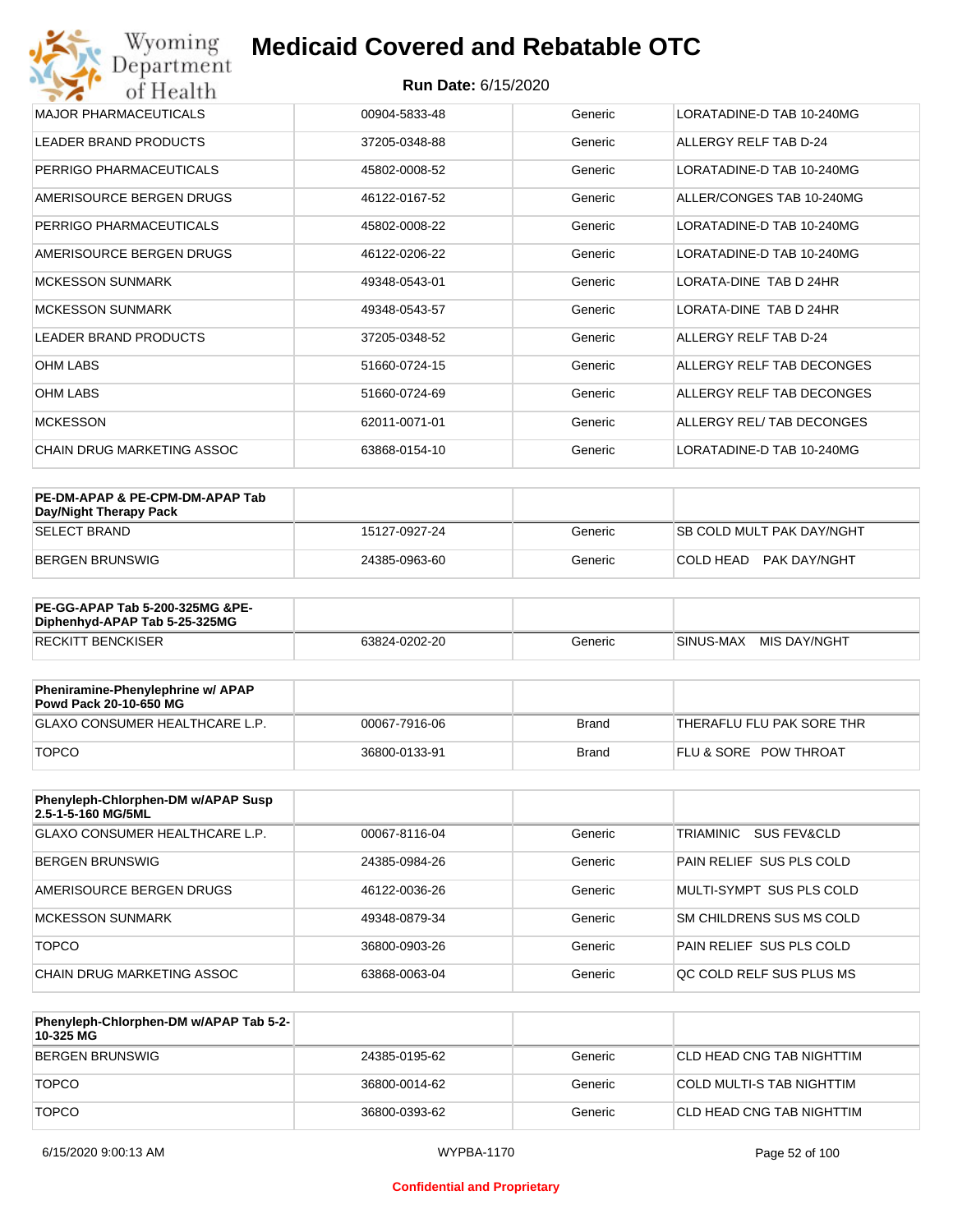#### **Run Date:** 6/15/2020

| Wyoming<br><b>Medicaid Covered and Rebatable OTC</b><br>Department |                            |         |                           |  |
|--------------------------------------------------------------------|----------------------------|---------|---------------------------|--|
| of Health                                                          | <b>Run Date: 6/15/2020</b> |         |                           |  |
| CHAIN DRUG MARKETING ASSOC                                         | 63868-0072-24              | Generic | MULTI-SYMPTM TAB NIGHTTIM |  |
| CHAIN DRUG MARKETING ASSOC                                         | 63868-0074-24              | Generic | QC COLD/HEAD TAB NIGHTTIM |  |

| Phenylephrine w/ Acetaminophen Tab 5-<br>325 MG |               |         |                                         |
|-------------------------------------------------|---------------|---------|-----------------------------------------|
| PERRIGO                                         | 00113-0272-62 | Generic | SINUS CONGST TAB /PAIN DT               |
| <b>MAJOR PHARMACEUTICALS</b>                    | 00904-5783-24 | Generic | MAPAP SINUS TAB MAX ST                  |
| <b>BERGEN BRUNSWIG</b>                          | 24385-0169-62 | Generic | <b>GNP SINUS</b><br><b>TAB CNG/PAIN</b> |
| <b>SELECT BRAND</b>                             | 15127-0965-24 | Generic | <b>SB SINUS CNG TAB /PAIN DT</b>        |
| <b>TOPCO</b>                                    | 36800-0272-62 | Generic | SINUS CONGST TAB /PAIN DT               |
| LEADER BRAND PRODUCTS                           | 37205-0571-62 | Generic | PAIN RLF SIN TAB PE DAY                 |
| CHAIN DRUG MARKETING ASSOC                      | 63868-0984-24 | Generic | OC SINUS PAI TAB RELIEF                 |

| Phenylephrine w/ DM-GG Ligd 10-18-200<br>MG/15ML |               |              |                   |
|--------------------------------------------------|---------------|--------------|-------------------|
| <b>GM PHARMACEUTICALS</b>                        | 58809-0555-08 | <b>Brand</b> | VANACOF DM<br>LIQ |

| Phenylephrine w/ DM-GG Liqd 2.5-5-100<br>MG/5ML |               |              |                           |
|-------------------------------------------------|---------------|--------------|---------------------------|
| <b>MCKESSON SUNMARK</b>                         | 49348-0083-36 | Generic      | SEVERE CONG LIQ COUGH     |
| <b>RECKITT BENCKISER</b>                        | 63824-0014-69 | <b>Brand</b> | MUCINEX CONG LIO COUGH    |
| <b>RECKITT BENCKISER</b>                        | 63824-0282-67 | <b>Brand</b> | MUCINEX COLD LIQ CHILDREN |
| <b>RECKITT BENCKISER</b>                        | 63824-0283-67 | <b>Brand</b> | MUCINEX CONG LIO & COUGH  |
| <b>RECKITT BENCKISER</b>                        | 63824-0014-66 | <b>Brand</b> | MUCINEX CONG LIO COUGH    |
| <b>RECKITT BENCKISER</b>                        | 63824-0282-64 | <b>Brand</b> | MUCINEX COLD LIQ CHILDREN |

| Phenylephrine w/ DM-GG Liqd 5-10-100<br><b>MG/5ML</b> |               |         |                              |
|-------------------------------------------------------|---------------|---------|------------------------------|
| PERRIGO PHARMACEUTICALS                               | 00113-0516-26 | Generic | TUSSIN CF LIQ CGH/COLD       |
| PERRIGO PHARMACEUTICALS                               | 00113-0516-34 | Generic | LIQ CGH/COLD<br>TUSSIN CF    |
| <b>SELECT BRAND</b>                                   | 15127-0943-04 | Generic | SB CGH CONTR LIQ CF          |
| <b>SELECT BRAND</b>                                   | 15127-0943-08 | Generic | SB CGH CONTR LIQ CF          |
| <b>TOPCO</b>                                          | 36800-0516-34 | Generic | TUSSIN CF LIQ                |
| <b>LEADER BRAND PRODUCTS</b>                          | 37205-0709-34 | Generic | <b>TUSSIN CF</b><br>LIQ.     |
| <b>MCKESSON SUNMARK</b>                               | 49348-0737-37 | Generic | <b>SM TUSSIN CF LIQ</b>      |
| <b>MCKESSON SUNMARK</b>                               | 49348-0737-34 | Generic | <b>SM TUSSIN CF LIQ</b>      |
| <b>TOPCO</b>                                          | 36800-0516-26 | Generic | TUSSIN CF LIQ                |
| <b>LEADER BRAND PRODUCTS</b>                          | 37205-0709-26 | Generic | <b>TUSSIN CF</b><br>LIQ.     |
| <b>MCKESSON</b>                                       | 62011-0090-01 | Generic | <b>TUSSIN ADULT LIQ COLD</b> |
| CHAIN DRUG MARKETING ASSOC                            | 63868-0244-04 | Generic | <b>TUSSIN CF</b><br>LIQ.     |
| CHAIN DRUG MARKETING ASSOC                            | 63868-0244-08 | Generic | <b>TUSSIN CF</b><br>LIQ.     |

#### **Confidential and Proprietary**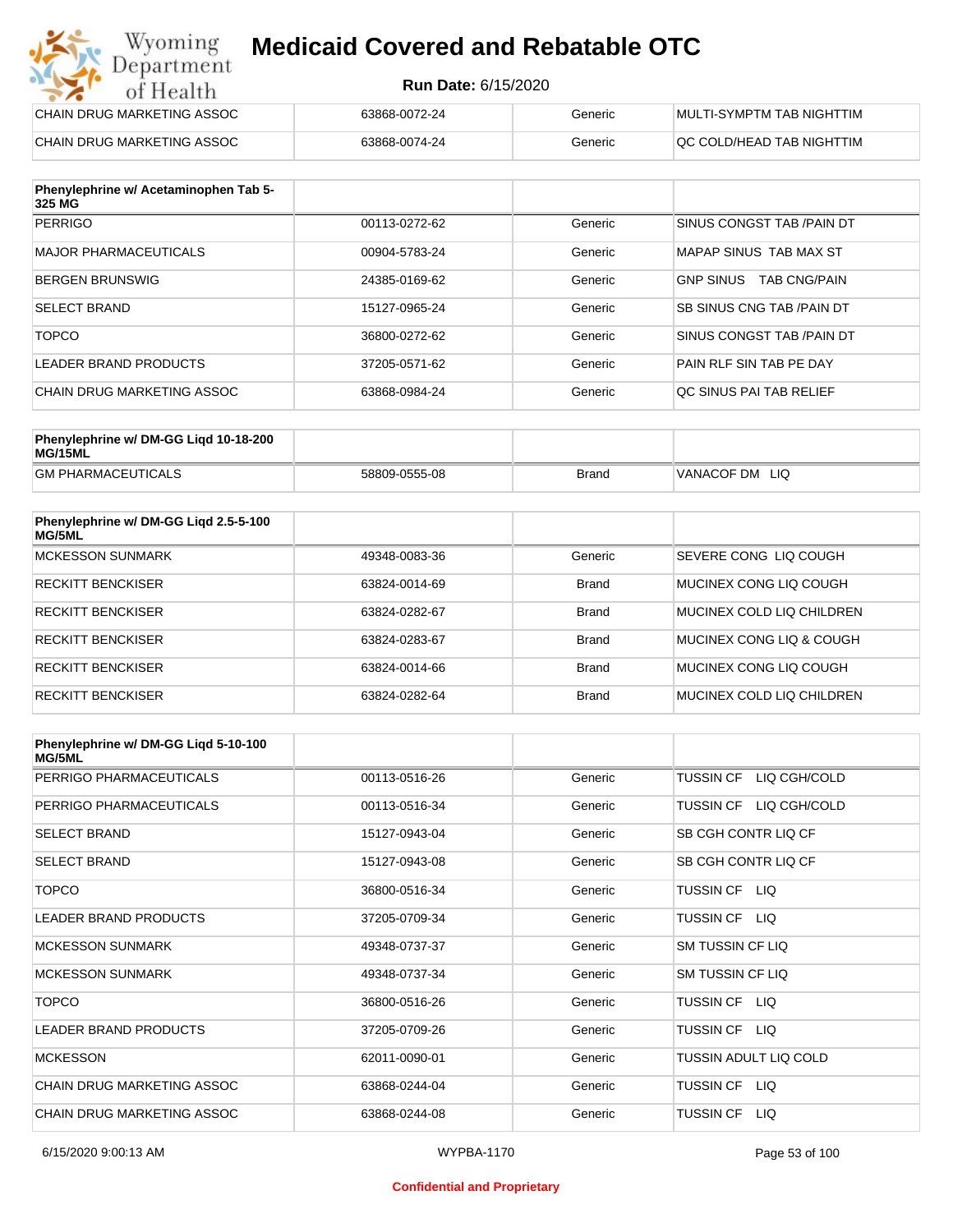

| Phenylephrine w/ DM-GG Ligd 5-10-200<br>MG/5ML |               |         |                                 |
|------------------------------------------------|---------------|---------|---------------------------------|
| AMERISOURCE BERGEN DRUGS                       | 46122-0138-26 | Generic | LIO MAX/M-S<br><b>TUSSIN CF</b> |
| AMERISOURCE BERGEN DRUGS                       | 46122-0138-34 | Generic | LIO MAX/M-S<br>TUSSIN CF        |
|                                                |               |         |                                 |

| Phenylephrine w/ DM-GG Syrup 5-10-100<br>MG/5ML |               |         |                          |
|-------------------------------------------------|---------------|---------|--------------------------|
| MAJOR PHARMACEUTICALS                           | 00904-6309-20 | Generic | ROBAFEN CF SYP CGH/CLD   |
| BERGEN BRUNSWIG                                 | 24385-0904-26 | Generic | <b>GNP TUSSIN SYP CF</b> |
| BERGEN BRUNSWIG                                 | 24385-0904-34 | Generic | GNP TUSSIN SYP CF        |

| Phenylephrine w/ DM-GG Tab 10-15-380<br>MG |               |       |                 |
|--------------------------------------------|---------------|-------|-----------------|
| POLY PHARMACEUTICALS                       | 50991-0730-60 | Brand | DECONEX DMX TAB |
| NIVAGEN PHARMACEUTICALS                    | 75834-0040-60 | Brand | NIVANEX DMX TAB |

| Phenylephrine w/ DM-GG Tab 10-15-395<br>MG |               |       |                 |
|--------------------------------------------|---------------|-------|-----------------|
| ALLEGIS PHARMACEUTICALS                    | 28595-0906-60 | Brand | DURAVENT DM TAB |

| Phenylephrine w/ DM-GG Tab 5-10-200 MG |               |       |                           |
|----------------------------------------|---------------|-------|---------------------------|
| RECKITT BENCKISER                      | 63824-0193-20 | Brand | MUCINEX FAST TAB 5-10-200 |
| RECKITT BENCKISER                      | 63824-0193-30 | Brand | MUCINEX FAST TAB 5-10-200 |

| Phenylephrine-APAP-GG Ligd 10-650-400<br>MG/20ML |               |              |                              |
|--------------------------------------------------|---------------|--------------|------------------------------|
| <b>RECKITT BENCKISER</b>                         | 63824-0016-66 | <b>Brand</b> | MUCINEX COLD LIQ SINUS       |
| <b>RECKITT BENCKISER</b>                         | 63824-0261-66 | Generic      | <b>LIQ</b><br><b>MUCINEX</b> |
| RECKITT BENCKISER                                | 63824-0260-66 | Generic      | <b>LIQ</b><br><b>MUCINEX</b> |

| Phenylephrine-APAP-GG Tab 5-325-200<br>MG |               |         |                                    |
|-------------------------------------------|---------------|---------|------------------------------------|
| <b>SELECT BRAND</b>                       | 15127-0963-24 | Generic | <b>SB SINUS CNG TAB /PAIN</b>      |
| AMERISOURCE BERGEN DRUGS                  | 46122-0194-60 | Generic | <b>MUCUS RELIEF TAB CLD/SINU</b>   |
| <b>RECKITT BENCKISER</b>                  | 63824-0190-20 | Generic | MUCINEX COLD TAB SINUS             |
| <b>RECKITT BENCKISER</b>                  | 63824-0190-30 | Generic | MUCINEX COLD TAB SINUS             |
| <b>RECKITT BENCKISER</b>                  | 63824-0200-20 | Generic | <b>TAB SINUS</b><br><b>MUCINEX</b> |
| <b>RECKITT BENCKISER</b>                  | 63824-0201-20 | Generic | <b>MUCINEX</b><br><b>TAB SINUS</b> |
| CHAIN DRUG MARKETING ASSOC                | 63868-0071-24 | Generic | SINUS CONGST TAB /PAIN             |
| <b>RECKITT BENCKISER</b>                  | 63824-0200-30 | Generic | <b>MUCINEX</b><br><b>TAB SINUS</b> |
| <b>RECKITT BENCKISER</b>                  | 63824-0201-30 | Generic | <b>MUCINEX</b><br><b>TAB SINUS</b> |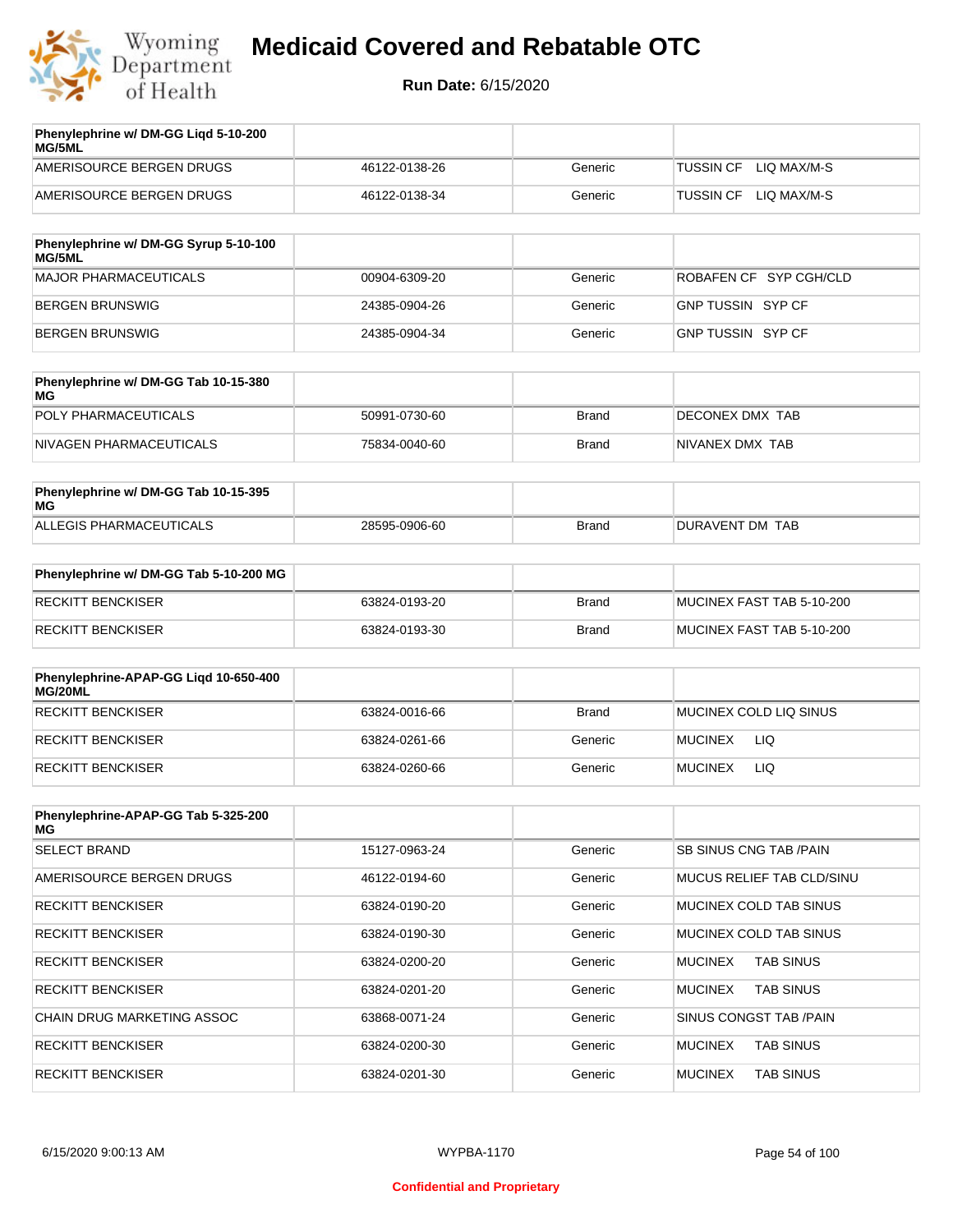

**3.33-1.33-6.33 MG/5ML**

**Phenylephrine-Bromphen w/ Codeine Liqd** 

# **Medicaid Covered and Rebatable OTC**

| <b>RAMCNEIL</b>                                                   | 12830-0754-12 | Brand        | M-END PE<br>LIQ               |
|-------------------------------------------------------------------|---------------|--------------|-------------------------------|
|                                                                   |               |              |                               |
| Phenylephrine-Bromphen w/ Codeine<br><b>Liquid 10-4-10 MG/5ML</b> |               |              |                               |
| POLY PHARMACEUTICALS                                              | 50991-0723-16 | <b>Brand</b> | POLY-TUSSIN LIQ 10-4-10       |
| Phenylephrine-Brompheniramine-DM Elixir<br>2.5-1-5 MG/5ML         |               |              |                               |
| <b>MAJOR PHARMACEUTICALS</b>                                      | 00904-5782-20 | Generic      | DIMAPHEN DM ELX COLD/CGH      |
| <b>LEADER BRAND PRODUCTS</b>                                      | 37205-0969-26 | Generic      | COLD/COUGH ELX DM CHILD       |
|                                                                   |               |              |                               |
| Phenylephrine-Brompheniramine-DM<br>Liquid 2.5-1-5 MG/5ML         |               |              |                               |
| <b>PERRIGO</b>                                                    | 00113-0987-26 | Generic      | COLD/COUGH LIQ CHILD          |
| WOMEN'S CHOICE PHARMACEUTICALS                                    | 00485-0204-04 | Generic      | RYNEX DM<br>LIQ.              |
| WOMEN'S CHOICE PHARMACEUTICALS                                    | 00485-0204-16 | Generic      | <b>LIQ</b><br><b>RYNEX DM</b> |
| <b>TOPCO</b>                                                      | 36800-0987-26 | Generic      | COLD/COUGH LIQ CHILD          |
| <b>BERGEN BRUNSWIG</b>                                            | 24385-0519-26 | Generic      | <b>GNP COLD/CGH LIQ CHILD</b> |
| <b>MCKESSON SUNMARK</b>                                           | 49348-0775-34 | Generic      | SM COLD/CGH LIQ DM CHILD      |
| <b>MCKESSON</b>                                                   | 62011-0063-01 | Generic      | HM COLD/CGH LIQ CHILDREN      |
| LARKEN LABORATORIES, INC.                                         | 68047-0143-16 | Generic      | ENDACOF-DM LIQ 2.5-1-5        |
|                                                                   |               |              |                               |
| Phenylephrine-Brompheniramine-DM<br>Liquid 7.5-4-15 MG/5ML        |               |              |                               |
| <b>ALLEGIS PHARMACEUTICALS</b>                                    | 28595-0800-16 | <b>Brand</b> | AP-HIST DM LIQ 7.5-4-15       |
| POLY PHARMACEUTICALS                                              | 50991-0814-16 | Brand        | ALAHIST DM LIQ 7.5-4-15       |
| NIVAGEN PHARMACEUTICALS                                           | 75834-0060-16 | Generic      | NIVA-HIST DM LIQ 7.5-4-15     |
| Phenylephrine-Brompheniramine-DM                                  |               |              |                               |
| <b>Syrup 5-2-10 MG/5ML</b>                                        |               |              |                               |
| LARKEN LABORATORIES, INC.                                         | 68047-0129-16 | <b>Brand</b> | LOHIST-DM<br>SYP 5-2-10MG     |
| Phenylephrine-Chlorphen w/ Codeine<br><b>Syrup 5-2-10 MG/5ML</b>  |               |              |                               |
| CAPITAL PHARMACEUTICAL                                            | 29978-0420-16 | <b>Brand</b> | <b>CAPCOF</b><br>SYP 5-2-10MG |
|                                                                   |               |              |                               |
| Phenylephrine-Chlorphen-DM Liquid 10-4-<br><b>15 MG/5ML</b>       |               |              |                               |
| WOMEN'S CHOICE PHARMACEUTICALS                                    | 00485-0171-16 | Generic      | ED A-HIST DM LIQ              |
| LARKEN LABORATORIES, INC.                                         | 68047-0186-16 | Generic      | NOHIST-DM LIQ                 |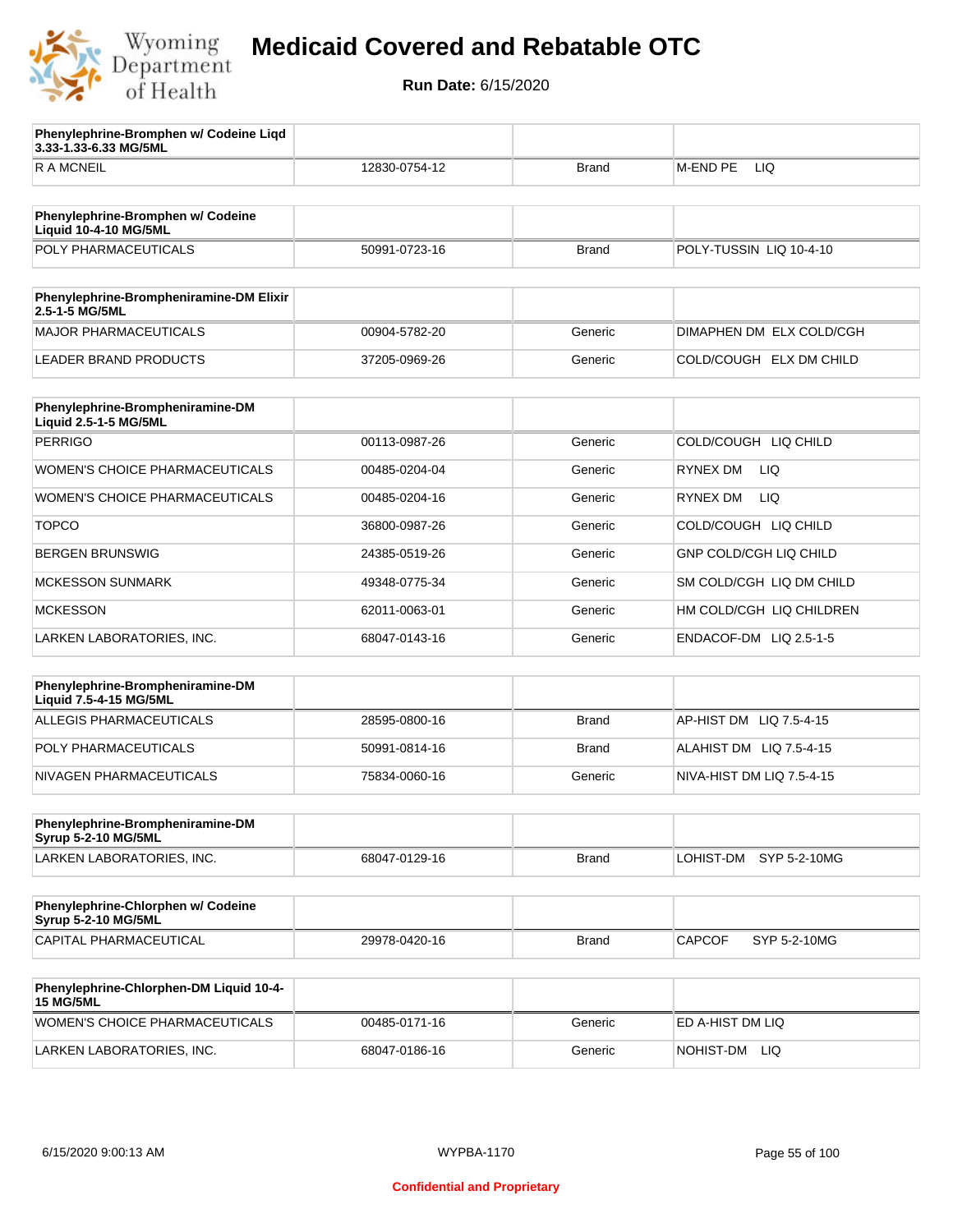

**Run Date:** 6/15/2020

| Phenylephrine-Chlorphen-DM Liquid 3.5-1-<br>3 MG/ML              |               |              |                           |
|------------------------------------------------------------------|---------------|--------------|---------------------------|
| VIRTUS PHARMACEUTICALS OPCO                                      | 76439-0320-30 | Generic      | VIRDEC DM<br>DRO 3.5-1-3  |
|                                                                  |               |              |                           |
| Phenylephrine-Chlorphen-DM Syrup 10-4-<br><b>20 MG/5ML</b>       |               |              |                           |
| <b>LASER PHARMACEUTICALS</b>                                     | 16477-0186-01 | <b>Brand</b> | DONATUSSIN SYP            |
|                                                                  |               |              |                           |
| Phenylephrine-Chlorphen-DM Tab 10-4-10<br><b>MG</b>              |               |              |                           |
| <b>WOMEN'S CHOICE PHARMACEUTICALS</b>                            | 00485-0240-01 | <b>Brand</b> | ED A-HIST DM TAB 10-4-10  |
| Phenylephrine-Dexbromphen-<br>Chlophedianol Liqd 5-1-12.5 MG/5ML |               |              |                           |
| <b>RAMCNEIL</b>                                                  | 12830-0760-16 | <b>Brand</b> | CHLO TUSS<br><b>LIQ</b>   |
|                                                                  |               |              |                           |
| Phenylephrine-Dexchlorphenir-Codeine<br>Syrup 5-1-9 MG/5ML       |               |              |                           |
| <b>PRO-PHARMA LLC</b>                                            | 66594-0499-16 | <b>Brand</b> | PRO-RED AC SYP 5-1-9/5    |
| Phenylephrine-DM Soln 2.5-5 MG/5ML                               |               |              |                           |
|                                                                  |               |              |                           |
| <b>BERGEN BRUNSWIG</b>                                           | 24385-0981-26 | Generic      | TRIACTING DT LIQ COLD/CGH |
| <b>TOPCO</b>                                                     | 36800-0444-26 | Generic      | TRIACTING DT LIQ COLD/CGH |
| Phenylephrine-DM Syrup 2.5-5 MG/5ML                              |               |              |                           |
| GLAXO CONSUMER HEALTHCARE L.P.                                   | 00067-8105-04 | <b>Brand</b> | TRIAMINIC SOL COLD/CGH    |
|                                                                  |               |              |                           |
| Phenylephrine-DM-GG w/ APAP Liq 5-10-<br>200-325 MG/10ML         |               |              |                           |
| <b>RECKITT BENCKISER</b>                                         | 63824-0015-66 | <b>Brand</b> | MUCINEX COLD LIQ FLU&SORE |
| <b>RECKITT BENCKISER</b>                                         | 63824-0015-69 | Brand        | MUCINEX COLD LIQ FLU&SORE |
| <b>RECKITT BENCKISER</b>                                         | 63824-0017-64 | Brand        | MUCINEX CHLD LIQ MULTISYM |
| <b>RECKITT BENCKISER</b>                                         | 63824-0215-66 | Generic      | CGH/COLD DAY LIQ DELSYM   |
| <b>RECKITT BENCKISER</b>                                         | 63824-0020-66 | <b>Brand</b> | MUCINEX FAST LIQ SEV COLD |
| <b>RECKITT BENCKISER</b>                                         | 63824-0278-64 | <b>Brand</b> | MUCINEX COLD LIQ CHILD    |
|                                                                  |               |              |                           |
| Phenylephrine-DM-GG w/ APAP Liq 5-10-<br>200-325 MG/15ML         |               |              |                           |
| <b>PERRIGO</b>                                                   | 00113-0603-34 | Generic      | COLD & FLU LIQ DAY TIME   |
| <b>PERRIGO</b>                                                   | 00113-0603-40 | Generic      | COLD & FLU LIQ DAY TIME   |
|                                                                  |               |              |                           |
| Phenylephrine-DM-GG w/ APAP Packet 10-<br>20-400-650 MG          |               |              |                           |

RECKITT BENCKISER 63824-0232-08 Brand MUCINEX PAK FAST-MAX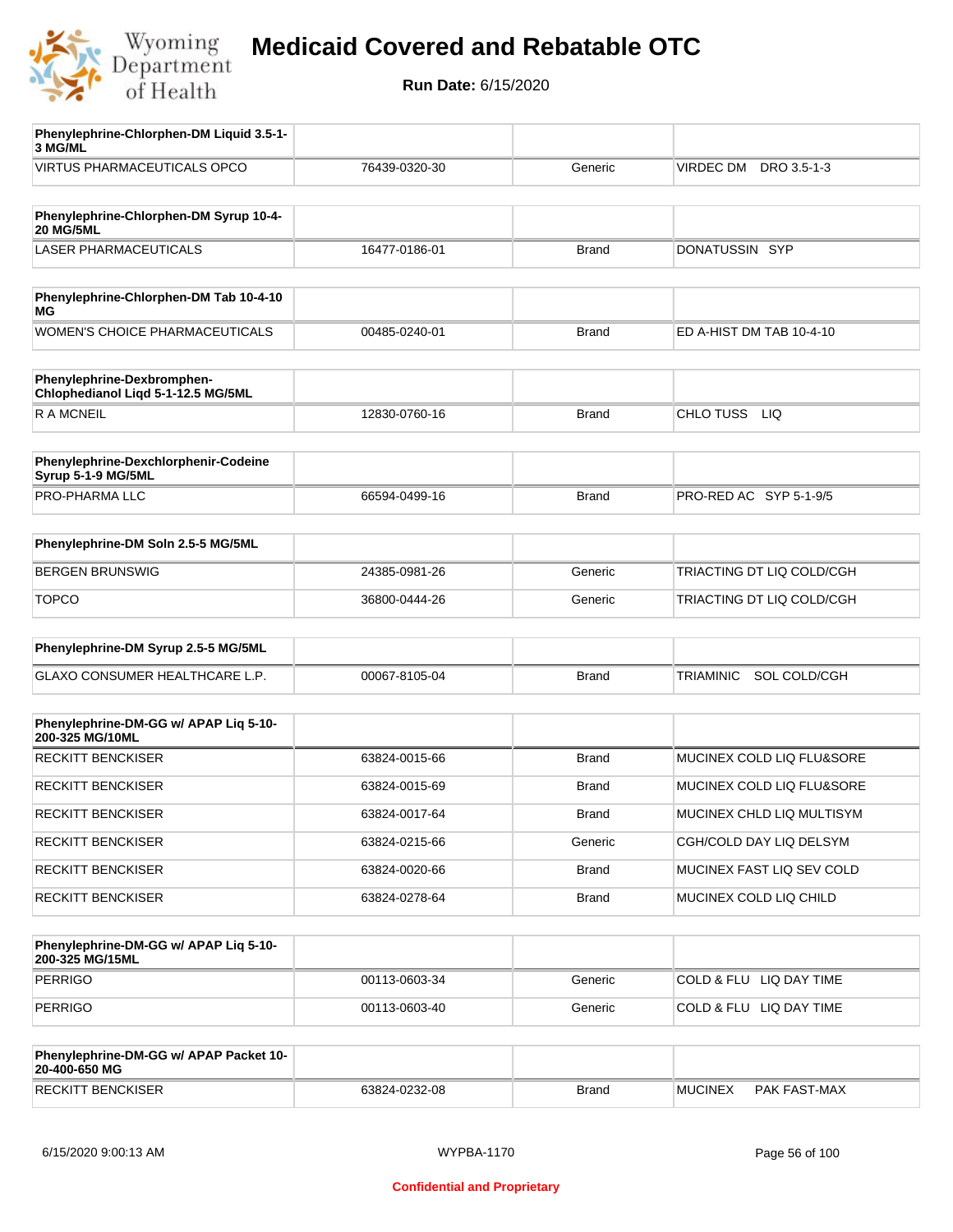

| <b>RECKITT BENCKISER</b>              | 63824-0231-04 | <b>Brand</b> | <b>MUCINEX</b><br>PAK FAST-MAX  |
|---------------------------------------|---------------|--------------|---------------------------------|
| Phenylephrine-DM-GG w/ APAP Tab 5-10- |               |              |                                 |
| 200-325 MG                            |               |              |                                 |
| PERRIGO PHARMACEUTICALS               | 00113-0234-62 | Generic      | COLD HEAD TAB CONG DT           |
| PERRIGO PHARMACEUTICALS               | 00113-0308-62 | Generic      | COLD MULT-SY TAB SEVR DAY       |
| <b>PERRIGO</b>                        | 00113-0548-53 | Generic      | COLD & FLU TAB DAYTIME          |
| <b>PERRIGO</b>                        | 00113-0548-62 | Generic      | COLD & FLU TAB DAYTIME          |
| <b>SELECT BRAND</b>                   | 15127-0962-24 | Generic      | SB COLD MULT TAB SYMP SEV       |
| <b>SELECT BRAND</b>                   | 15127-0964-24 | Generic      | SB COLD HEAD TAB CONGEST        |
| <b>TOPCO</b>                          | 36800-0234-62 | Generic      | COLD HEAD TAB CONG DT           |
| <b>TOPCO</b>                          | 36800-0308-62 | Generic      | COLD MULT-SY TAB SEVR DAY       |
| <b>MCKESSON SUNMARK</b>               | 49348-0104-04 | Generic      | SM COLD&FLU TAB SEVERE          |
| AMERISOURCE BERGEN DRUGS              | 46122-0192-60 | Generic      | MUCUS RELIEF TAB COLD/FLU       |
| AMERISOURCE BERGEN DRUGS              | 46122-0072-62 | Generic      | COLD RELIEF TAB MULTI-SY        |
| <b>MCKESSON SUNMARK</b>               | 49348-0118-04 | Generic      | SM COLD&FLU TAB SEVERE          |
| AMERISOURCE BERGEN DRUGS              | 46122-0126-62 | Generic      | <b>GNP COLD RLF TAB DAYTIME</b> |
| AMERISOURCE BERGEN DRUGS              | 46122-0193-60 | Generic      | MUCUS RELIEF TAB CONG/CLD       |
| <b>MCKESSON</b>                       | 62011-0241-01 | Generic      | HM SEVERE TAB COLD/FLU          |
| <b>RECKITT BENCKISER</b>              | 63824-0196-20 | Generic      | MUCINEX FAST TAB SEV COLD       |
| <b>RECKITT BENCKISER</b>              | 63824-0196-30 | Generic      | MUCINEX FAST TAB SEV COLD       |
| <b>RECKITT BENCKISER</b>              | 63824-0191-30 | Generic      | MUCINEX COLD TAB FLU&SORE       |
| <b>RECKITT BENCKISER</b>              | 63824-0192-30 | Generic      | MUCINEX FAST TAB CONGEST        |
| <b>CHAIN DRUG MARKETING ASSOC</b>     | 63868-0073-24 | Generic      | MULTI-SYMPTM TAB DAYTIME        |
| <b>RECKITT BENCKISER</b>              | 63824-0191-20 | Generic      | MUCINEX COLD TAB FLU&SORE       |
| <b>RECKITT BENCKISER</b>              | 63824-0192-20 | Generic      | MUCINEX FAST TAB CONGEST        |

| <b>Phenylephrine-Doxylamine-DM-APAP Lig 5</b><br>-6.25-10-325 MG/15ML |               |         |                          |
|-----------------------------------------------------------------------|---------------|---------|--------------------------|
| PERRIGO                                                               | 00113-0763-40 | Generic | COLD & FLU LIQ NIGHTTIM  |
| PERRIGO                                                               | 00113-0763-34 | Generic | COLD & FLU LIQ NIGHTTIM  |
| AMERISOURCE BERGEN DRUGS                                              | 46122-0034-34 | Generic | MULTI-SYMPT LIQ CLD NGHT |

| Phenylephrine-Guaifenesin Ligd 2.5-100<br>MG/5ML |               |              |                          |
|--------------------------------------------------|---------------|--------------|--------------------------|
| <b>RECKITT BENCKISER</b>                         | 63824-0284-64 | <b>Brand</b> | MUCINEX COLD LIQ 2.5-100 |

| <b>Phenylephrine-Guaifenesin Ligd 5-100</b><br><b>MG/5ML</b> |               |       |                  |
|--------------------------------------------------------------|---------------|-------|------------------|
| WOMEN'S CHOICE PHARMACEUTICALS                               | 00485-0208-16 | Brand | ED BRON GPLIO    |
| CAPELLON PHARMACEUTICALS                                     | 64543-0044-16 | Brand | RESCON-GG<br>LIQ |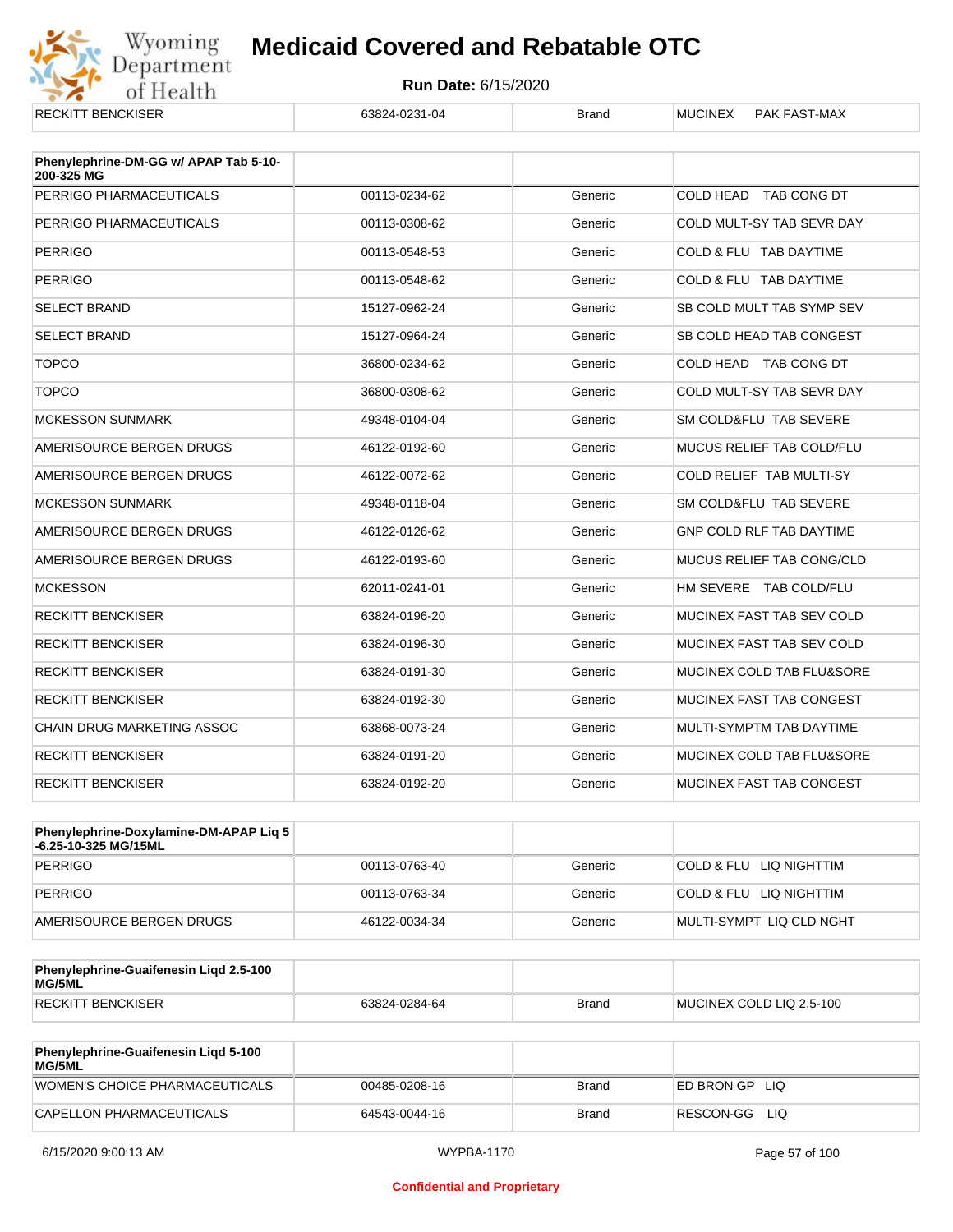| Wyoming<br><b>Medicaid Covered and Rebatable OTC</b><br>Department |                            |              |                                 |  |  |
|--------------------------------------------------------------------|----------------------------|--------------|---------------------------------|--|--|
| of Health                                                          | <b>Run Date: 6/15/2020</b> |              |                                 |  |  |
| CAPELLON PHARMACEUTICALS                                           | 64543-0044-04              | <b>Brand</b> | RESCON-GG LIQ                   |  |  |
| Phenylephrine-Guaifenesin Syrup 5-200<br>MG/5ML                    |                            |              |                                 |  |  |
| JAYMAC PHARMACEUTICAL LLC                                          | 64661-0011-16              | <b>Brand</b> | J-MAX<br>SYP 5-200MG            |  |  |
| Phenylephrine-Guaifenesin Tab 10-380 MG                            |                            |              |                                 |  |  |
| POLY PHARMACEUTICALS                                               | 50991-0716-60              | <b>Brand</b> | DECONEX IR TAB 10-380MG         |  |  |
| Phenylephrine-Guaifenesin Tab 10-400 MG                            |                            |              |                                 |  |  |
| <b>WOMEN'S CHOICE PHARMACEUTICALS</b>                              | 00485-0250-01              | Generic      | <b>MUCAPHED</b><br>TAB 10-400MG |  |  |
| <b>MAJOR PHARMACEUTICALS</b>                                       | 00904-5792-46              | Generic      | MUCUSRELIEF TAB SINUS           |  |  |
| MAJOR PHARMACEUTICALS                                              | 00904-5792-52              | Generic      | MUCUSRELIEF TAB SINUS           |  |  |
| <b>LEADER BRAND PRODUCTS</b>                                       | 37205-0874-71              | Generic      | CHEST CONGST TAB RLF PE         |  |  |
| <b>MCKESSON SUNMARK</b>                                            | 49348-0774-09              | Generic      | CHEST CONGST TAB RLF PE         |  |  |
| <b>BERGEN BRUNSWIG</b>                                             | 24385-0925-71              | Generic      | MUCUS RELIEF TAB PE             |  |  |
| CHAIN DRUG MARKETING ASSOC                                         | 63868-0752-50              | <b>Brand</b> | MEDIFIN PE TAB 10-400MG         |  |  |
| Phenylephrine-Ibuprofen Tab 10-200 MG                              |                            |              |                                 |  |  |
| <b>RUGBY LABORATORIES</b>                                          | 00536-1044-19              | Generic      | CONGESTION TAB 10-200MG         |  |  |
| <b>RUGBY LABORATORIES</b>                                          | 00536-1044-34              | Generic      | CONGESTION TAB 10-200MG         |  |  |
| Phenylephrine-Pyrilamine-DM Syrup 5-8.33<br>-10 MG/5ML             |                            |              |                                 |  |  |
| PAR PHARMACEUTICALS                                                | 00603-0728-54              | <b>Brand</b> | <b>CODITUSS DM SYP</b>          |  |  |
| Phenylephrine-Thonzylamine-DM Liquid 5-<br>25-10 MG/5ML            |                            |              |                                 |  |  |
| POLY PHARMACEUTICALS                                               | 50991-0220-16              | <b>Brand</b> | POLY-HIST DM LIQ 5-25-10        |  |  |

| Phenyleph-Triprolidine-DM Syrup 10-2.5-20<br>MG/5ML |               |       |           |       |
|-----------------------------------------------------|---------------|-------|-----------|-------|
| ALLEGIS PHARMACEUTICALS                             | 28595-0804-16 | Brand | HISTEX-DM | – SYP |

| <b>Pseudoephed-Bromphen-DM Elixir 15-1-5</b><br>MG/5ML |               |         |                         |
|--------------------------------------------------------|---------------|---------|-------------------------|
| <b>PAR PHARMACEUTICALS</b>                             | 00603-0852-94 | Generic | Q-TAPP DM ELX           |
| SILARX                                                 | 54838-0136-70 | Brand   | BROTAPP DM LIQ 15-1-5/5 |
| SILARX                                                 | 54838-0136-40 | Brand   | BROTAPP DM LIQ 15-1-5/5 |

| <b>Pseudoephed-Chlorphen-DM Lig 15-1-5</b><br>MG/5ML |               |         |                           |
|------------------------------------------------------|---------------|---------|---------------------------|
| RUGBY LABORATORIES                                   | 00536-2310-97 | Generic | LIO CGH/COLD<br>KIDKARE   |
| MAJOR PHARMACEUTICALS                                | 00904-5050-20 | Generic | PEDIA RELIEF LIQ CGH/COLD |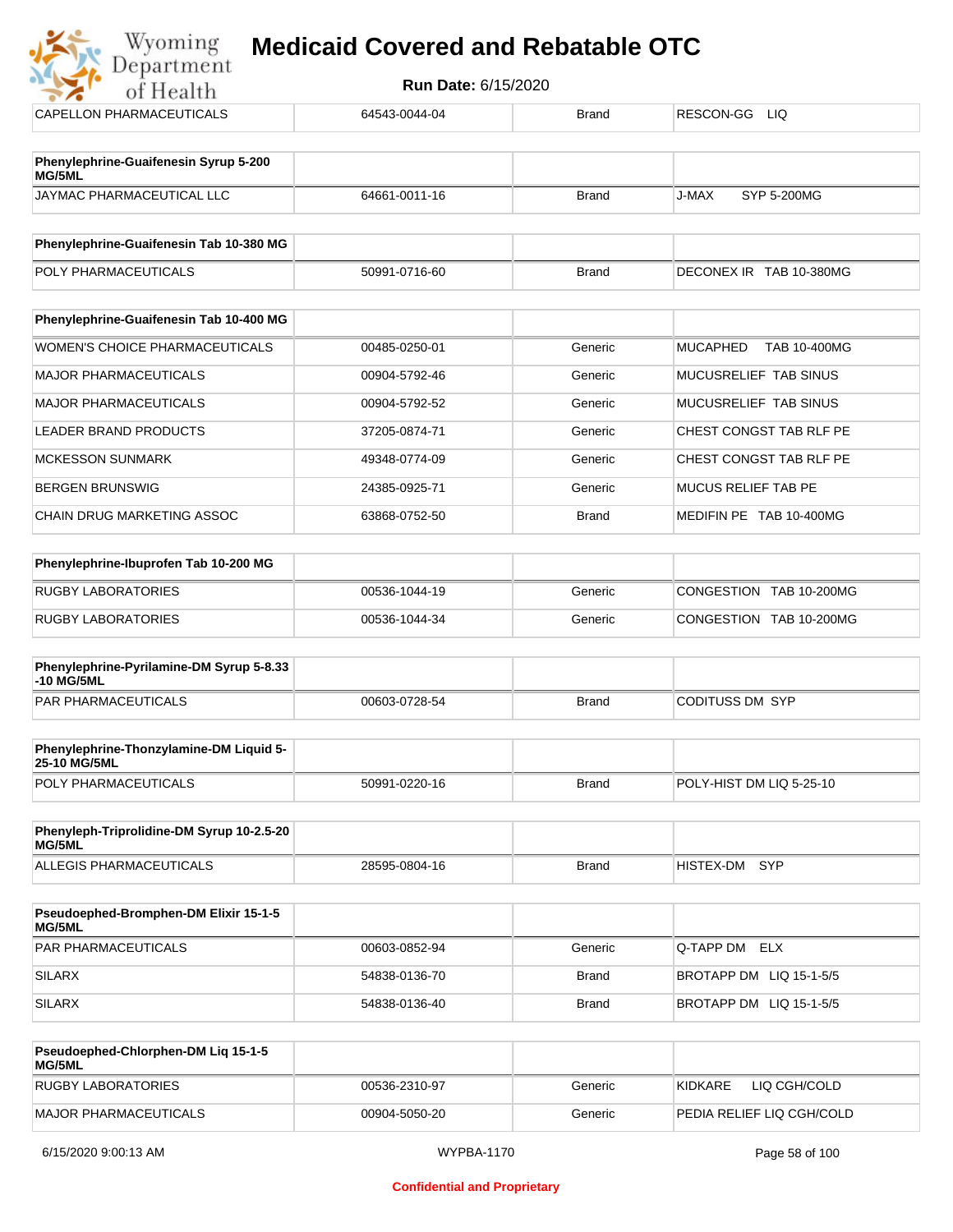Wyoming<br>Department<br>of Health

| .                                                                |               |              |                               |
|------------------------------------------------------------------|---------------|--------------|-------------------------------|
| <b>SILARX</b>                                                    | 54838-0115-40 | <b>Brand</b> | PEDIATRIC LIQ CGH/COLD        |
| Pseudoephed-Chlorphen-DM Liq 15-2-15                             |               |              |                               |
| MG/5ML                                                           |               |              |                               |
| <b>RAMCNEIL</b>                                                  | 12830-0810-16 | Generic      | LIQ<br>M-END DM               |
| Pseudoephed-Chlorphen-DM Syrup 30-2-                             |               |              |                               |
| <b>10 MG/5ML</b>                                                 |               |              |                               |
| CAPELLON PHARMACEUTICALS                                         | 64543-0105-16 | <b>Brand</b> | SYP<br><b>RESCON-DM</b>       |
| CAPELLON PHARMACEUTICALS                                         | 64543-0105-04 | <b>Brand</b> | RESCON-DM<br><b>SYP</b>       |
| Pseudoephed-Dexbromphen-<br>Chlophedianol Liqd 30-1-12.5 MG/5ML  |               |              |                               |
| <b>RAMCNEIL</b>                                                  | 12830-0762-16 | <b>Brand</b> | CHLO TUSS LIQ                 |
| Pseudoephed-Dexbrompheniramine-DM<br>Liqd 20-0.667-10 MG/5ML     |               |              |                               |
| <b>RAMCNEIL</b>                                                  | 12830-0816-16 | <b>Brand</b> | M-END DMX LIQ                 |
| Pseudoephed-Dexchlorphen-<br>Chlophedianol Liqd 30-1-12.5 MG/5ML |               |              |                               |
| <b>GM PHARMACEUTICALS</b>                                        | 58809-0999-01 | <b>Brand</b> | LIQ<br><b>VANACOF</b>         |
| Pseudoephed-Doxylamine-DM Liquid 30-                             |               |              |                               |
| 6.25-15 MG/5ML                                                   |               |              |                               |
| <b>SALLUS LABORATORIES</b>                                       | 69036-0120-16 | <b>Brand</b> | LORTUSS DM LIQ                |
| Pseudoephedrine w/ COD-GG Liquid 30-10<br>-100 MG/5ML            |               |              |                               |
| <b>SALLUS LABORATORIES</b>                                       | 69036-0130-16 | <b>Brand</b> | LORTUSS EX LIQ                |
| Pseudoephedrine w/ COD-GG Soln 30-10-                            |               |              |                               |
| <b>100 MG/5ML</b><br>PAR PHARMACEUTICALS                         | 00603-1078-58 | Generic      | CHERATUSSIN SOL DAC           |
| VIRTUS PHARMACEUTICALS OPCO                                      | 76439-0253-16 | Generic      | VIRTUSSIN SOL DAC             |
|                                                                  |               |              |                               |
| Pseudoephedrine w/ COD-GG Syrup 30-10-<br><b>100 MG/5ML</b>      |               |              |                               |
| <b>LLORENS PHARMACEUTICAL</b>                                    | 54859-0520-16 | <b>Brand</b> | <b>SYP</b><br><b>TUSNEL C</b> |
| Pseudoephedrine w/ DM-GG Liquid 15-5-50<br>MG/5ML                |               |              |                               |
| LLORENS PHARMACEUTICAL                                           | 54859-0544-04 | <b>Brand</b> | TUSNEL PEDI LIQ 15-5-50       |
| Pseudoephedrine w/ DM-GG Liquid 30-15-<br><b>200 MG/5ML</b>      |               |              |                               |
| LLORENS PHARMACEUTICAL                                           | 54859-0502-06 | <b>Brand</b> | <b>TUSNEL</b><br>LIQ.         |
| LLORENS PHARMACEUTICAL                                           | 54859-0502-10 | <b>Brand</b> | <b>TUSNEL</b><br><b>LIQ</b>   |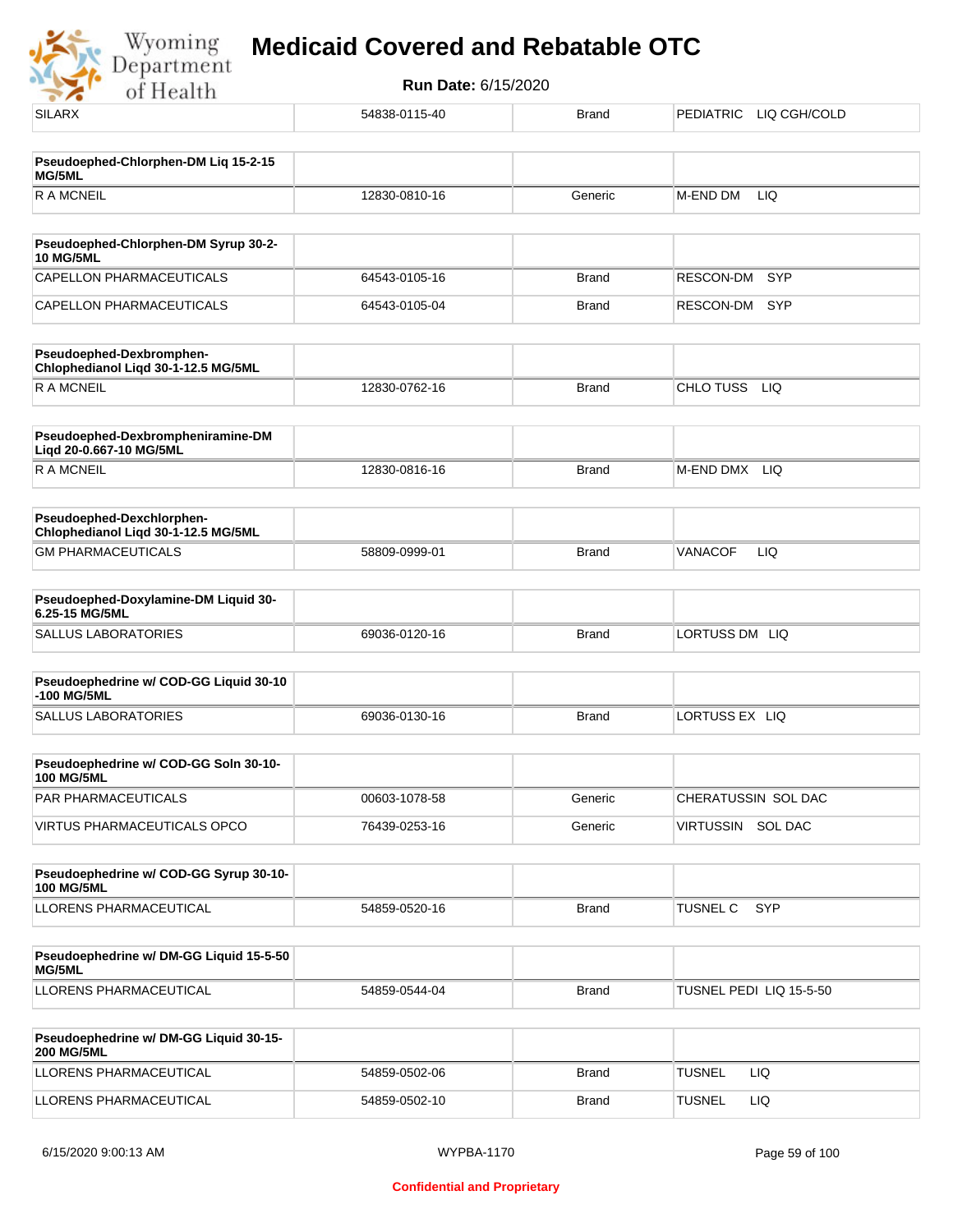#### Wyoming **Medicaid Covered and Rebatable OTC**Department

**Run Date:** 6/15/2020 of Health LLORENS PHARMACEUTICAL 54859-0502-16 Brand TUSNEL LIQ **Pseudoephedrine w/ DM-GG Liquid 7.5-2.5- 25 MG/ML** LLORENS PHARMACEUTICAL 54859-0603-02 Brand TUSNEL-DM DRO PEDIATRC **Pseudoephedrine w/ DM-GG Tab 60-15-400 MG** CAPITAL PHARMACEUTICAL 29978-0601-90 Brand CAPMIST DM TAB **Pseudoephedrine w/ DM-GG Tab 60-20-380 MG** POLY PHARMACEUTICALS 50991-0214-01 Brand POLY-VENT DM TAB **Pseudoephedrine-Bromphen-Codeine Liq 10-1.33-6.33 MG/5ML** CENTURION LABS 23359-0023-16 Brand RYDEX LIQ R A MCNEIL **12830-0735-16** Generic M-END WC LIQ

| <b>Pseudoephedrine-Bromphen-Codeine Ligd</b><br>30-2-7.5 MG/5ML |               |       |                           |
|-----------------------------------------------------------------|---------------|-------|---------------------------|
| ALLEGIS PHARMACEUTICALS                                         | 00682-0480-16 | Brand | $MAR-COF BP$ LIQ 30-2-7.5 |

| <b>Pseudoephedrine-Chlorphen w/ Codeine</b><br>Lig 30-2-10 MG/5ML |               |              |                         |
|-------------------------------------------------------------------|---------------|--------------|-------------------------|
| PAR PHARMACEUTICALS                                               | 00603-1520-54 | Brand        | PHENHIST DH LIQ 30-2-10 |
| PAR PHARMACEUTICALS                                               | 00603-1520-58 | <b>Brand</b> | PHENHIST DH LIQ 30-2-10 |

| Pseudoephedrine-Dexbromphen-Codeine<br>Ligd 20-0.667-6 MG/5ML |               |       |                  |
|---------------------------------------------------------------|---------------|-------|------------------|
| R A MCNEIL                                                    | 12830-0739-16 | Brand | IM-END MAX D LIQ |

| <b>Pseudoephedrine-DM-GG w/ APAP Tab 60-</b><br>20-200-500 MG |               |       |         |     |
|---------------------------------------------------------------|---------------|-------|---------|-----|
| <b>POLY PHARMACEUTICALS</b>                                   | 50991-0510-01 | Brand | DURAFLL | TAB |

| Pseudoephedrine-GG Tab 60-400 MG |               |       |                                  |
|----------------------------------|---------------|-------|----------------------------------|
| B.F. ASCHER                      | 00225-0580-06 | Brand | CONGESTAC<br>TAB 60-400MG        |
| B.F. ASCHER                      | 00225-0580-08 | Brand | <b>CONGESTAC</b><br>TAB 60-400MG |

| Pseudoephedrine-Guaifenesin Cap 30-150<br>MG |               |       |                 |
|----------------------------------------------|---------------|-------|-----------------|
| LASER PHARMACEUTICALS                        | 16477-0306-01 | Brand | RESPAIRE-30 CAP |

| Pseudoephedrine-Guaifenesin Ligd 7.5-50<br><b>MG/ML</b> |               |       |                       |
|---------------------------------------------------------|---------------|-------|-----------------------|
| LLORENS PHARMACEUTICAL                                  | 54859-0602-02 | Brand | TUSNEL PED DRO 7.5-50 |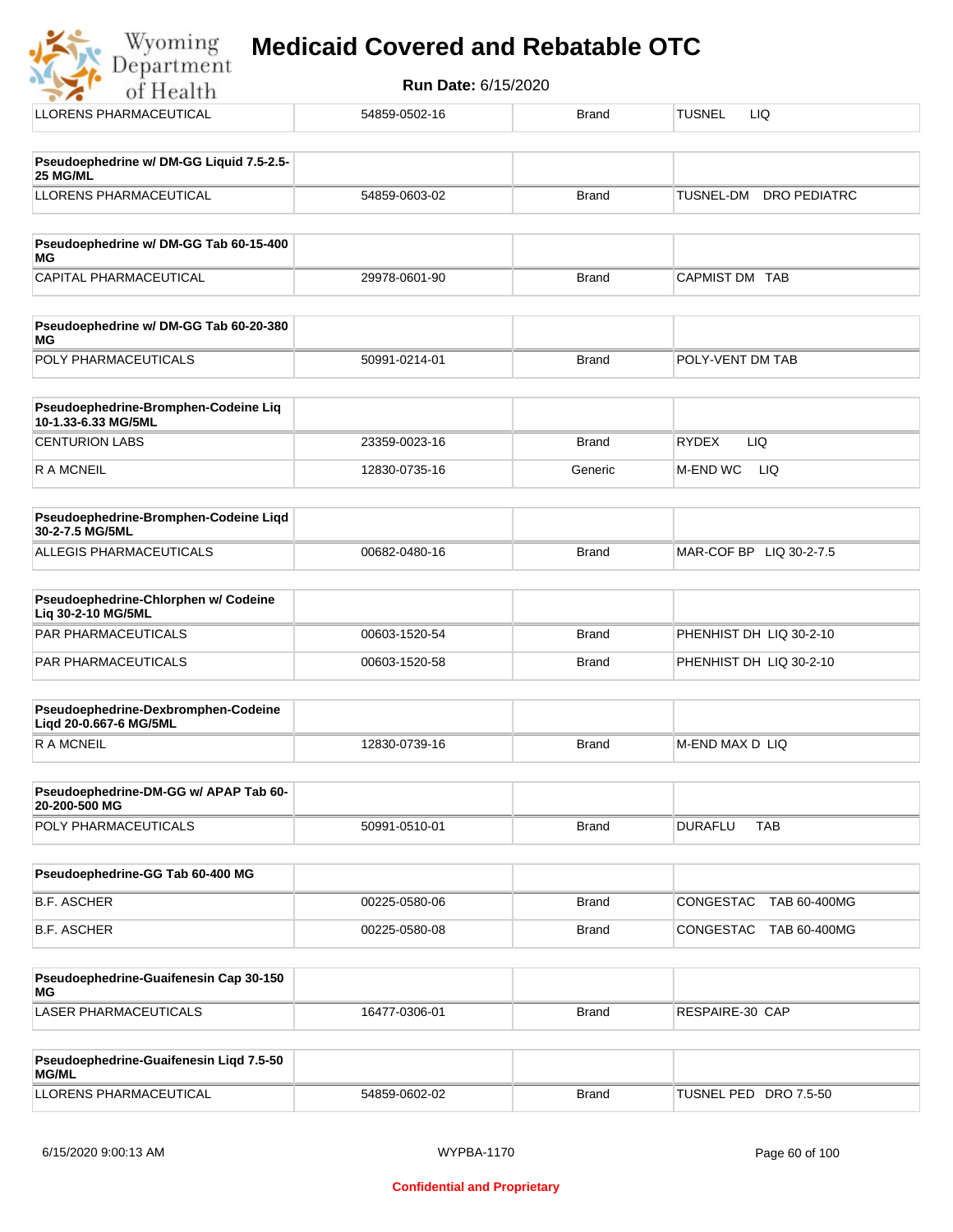

| Pseudoephedrine-Guaifenesin Tab 60-380<br>MG              |               |              |                                    |
|-----------------------------------------------------------|---------------|--------------|------------------------------------|
| POLY PHARMACEUTICALS                                      | 50991-0212-01 | <b>Brand</b> | POLY-VENT IR TAB 60-380MG          |
| Pseudoephedrine-Guaifenesin Tab ER                        |               |              |                                    |
| 12HR 120-1200 MG                                          |               |              |                                    |
| <b>RECKITT BENCKISER</b>                                  | 63824-0041-24 | <b>Brand</b> | <b>MUCINEX D</b><br>TAB 120-1200   |
| <b>RECKITT BENCKISER</b>                                  | 63824-0041-36 | <b>Brand</b> | MUCINEX D TAB 120-1200             |
| Pseudoephedrine-Guaifenesin Tab ER<br>12HR 60-600 MG      |               |              |                                    |
| <b>RECKITT BENCKISER</b>                                  | 63824-0057-18 | <b>Brand</b> | <b>MUCINEX D</b><br>TAB 60-600MG   |
| <b>RECKITT BENCKISER</b>                                  | 63824-0057-36 | <b>Brand</b> | MUCINEX D TAB 60-600MG             |
| Pseudoephedrine-Ibuprofen Tab 30-200<br>МG                |               |              |                                    |
| <b>BERGEN BRUNSWIG</b>                                    | 24385-0465-60 | Generic      | GNP IBUPROFN TAB COLD/SIN          |
| <b>TOPCO</b>                                              | 36800-0083-60 | Generic      | IBUPROFEN TAB COLD/SIN             |
| <b>MCKESSON</b>                                           | 62011-0070-01 | Generic      | <b>COLD &amp; SINUS TAB RELIEF</b> |
| CHAIN DRUG MARKETING ASSOC                                | 63868-0453-20 | Generic      | QC IBUPROFEN TAB COLD/SIN          |
| Pseudoephedrine-Naproxen Sodium Tab<br>ER 12HR 120-220 MG |               |              |                                    |
| <b>PERRIGO</b>                                            | 00113-2417-01 | Generic      | SINUS&COLD-D TAB NON-DRSY          |
| AMERISOURCE BERGEN DRUGS                                  | 46122-0197-52 | Generic      | SINUS/COLD-D TAB 120-220           |
| <b>MCKESSON</b>                                           | 62011-0204-01 | Generic      | SINUS/COLD-D TAB 120-220           |
| Pyrilamine-Phenylephrine Tab 25-10 MG                     |               |              |                                    |
| <b>XSPIRE PHARMA</b>                                      | 42195-0210-10 | Generic      | PYRILAMIN/PE TAB 25-10MG           |
| Pyrilamine-Phenylephrine Tab 30-10 MG                     |               |              |                                    |
| <b>CARWIN ASSOCIATES</b>                                  | 15370-0031-10 | <b>Brand</b> | RU-HIST-D TAB 30-10MG              |
| Thonzylamine-Chlophedianol Liquid 6.25-<br>6.25 MG/ML     |               |              |                                    |
| POLY PHARMACEUTICALS                                      | 50991-0222-45 | <b>Brand</b> | POLY-HIST PD LIQ                   |
|                                                           |               |              |                                    |
| Thonzylamine-Phenylephrine Liquid 50-10<br>MG/15ML        |               |              |                                    |
| <b>GM PHARMACEUTICALS</b>                                 | 58809-0729-04 | <b>Brand</b> | NASOPEN PE LIQ                     |
| Triprolidine & Pseudoephedrine Tab 2.5-60<br>МG           |               |              |                                    |
| WOMEN'S CHOICE PHARMACEUTICALS                            | 00485-0210-01 | Generic      | ED A-HIST TAB 2.5-60MG             |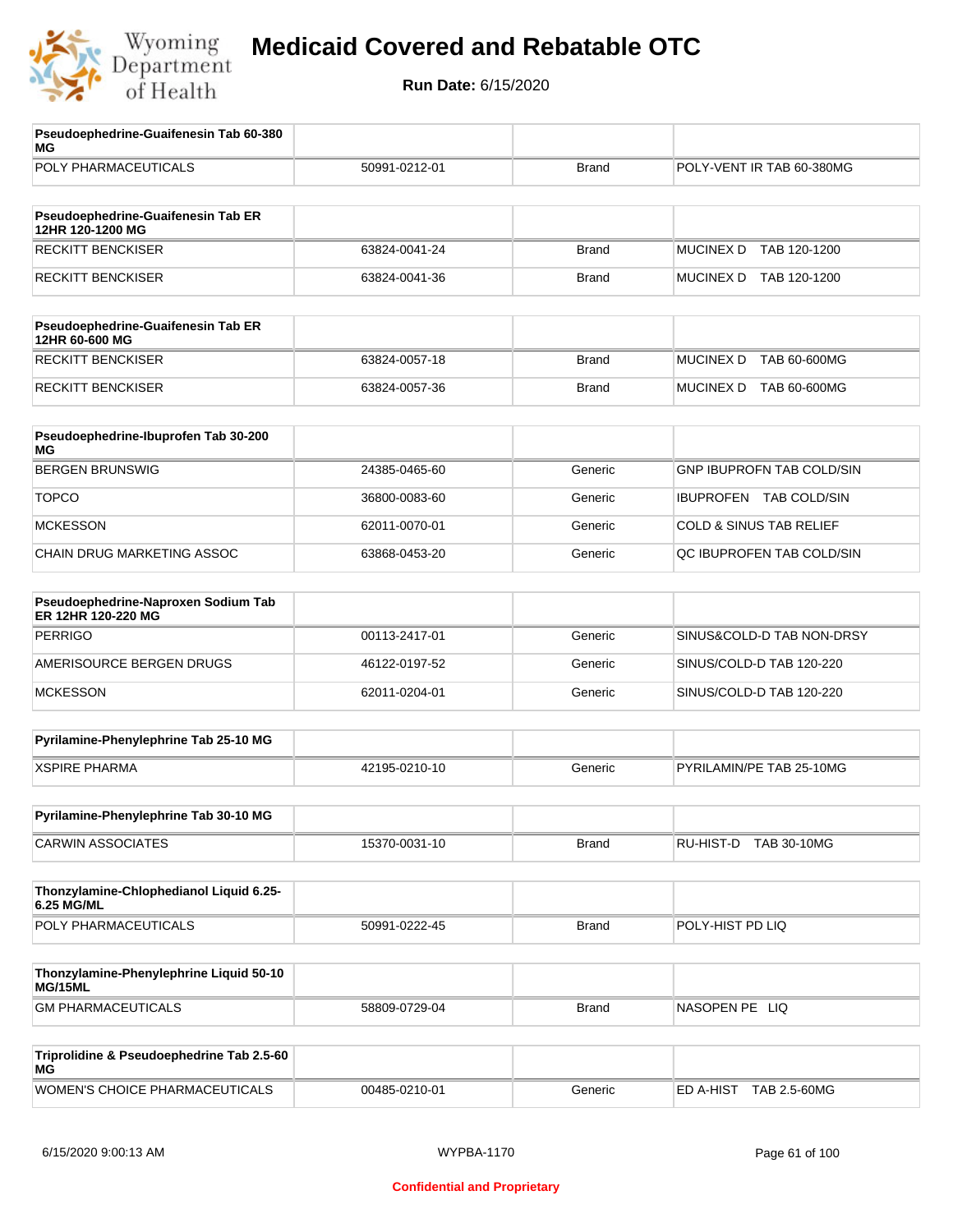#### **Run Date:** 6/15/2020

| Wyoming                                                   | <b>Medicaid Covered and Rebatable OTC</b> |         |                 |              |
|-----------------------------------------------------------|-------------------------------------------|---------|-----------------|--------------|
| Department<br>of Health                                   | <b>Run Date: 6/15/2020</b>                |         |                 |              |
| MAJOR PHARMACEUTICALS                                     | 00904-0250-24                             | Generic | <b>APRODINE</b> | TAB 2.5-60MG |
| MAJOR PHARMACEUTICALS                                     | 00904-0250-59                             | Generic | <b>APRODINE</b> | TAB 2.5-60MG |
| Triprolidine-Phenylephrine Liquid 2.5-10<br><b>MG/5ML</b> |                                           |         |                 |              |

ALLEGIS PHARMACEUTICALS 28595-0803-16 Brand HISTEX-PE SYP 2.5-10/5

| <b>DERMATOLOGICALS</b> |  |
|------------------------|--|

| *Bacitracin-Polymyxin B Oint*** |               |         |                  |
|---------------------------------|---------------|---------|------------------|
| <b>FOUGERA</b>                  | 00168-0021-31 | Generic | DOUBLE ANTIB OIN |
| <b>FOUGERA</b>                  | 00168-0021-09 | Generic | DOUBLE ANTIB OIN |
| <b>FOUGERA</b>                  | 00168-0021-35 | Generic | DOUBLE ANTIB OIN |
| <b>MCKESSON SUNMARK</b>         | 49348-0274-72 | Generic | DOUBLE ANTIB OIN |
| <b>MCKESSON</b>                 | 62011-0097-01 | Generic | DOUBLE ANTIB OIN |

| *Neomycin-Bacitracin-Polymyxin Oint*** |               |         |                         |
|----------------------------------------|---------------|---------|-------------------------|
| PERRIGO PHARMACEUTICALS                | 00113-0067-64 | Generic | <b>TRIPLE ANTIB OIN</b> |
| <b>ACTAVIS MID ATLANTIC</b>            | 00472-0179-34 | Generic | <b>TRIPLE ANTIB OIN</b> |
| <b>ACTAVIS MID ATLANTIC</b>            | 00472-0179-56 | Generic | TRIPLE ANTIB OIN        |
| <b>FOUGERA</b>                         | 00168-0012-31 | Generic | BAC/NEO/POLY OIN        |
| PAR PHARMACEUTICAL                     | 00603-0644-50 | Generic | <b>TRIPLE ANTIB OIN</b> |
| <b>MAJOR PHARMACEUTICALS</b>           | 00904-0734-31 | Generic | TRIPLE ANTIB OIN        |
| <b>MAJOR PHARMACEUTICALS</b>           | 00904-0734-36 | Generic | <b>TRIPLE ANTIB OIN</b> |
| <b>FOUGERA</b>                         | 00168-0012-09 | Generic | BAC/NEO/POLY OIN        |
| <b>FOUGERA</b>                         | 00168-0012-35 | Generic | BAC/NEO/POLY OIN        |
| <b>BERGEN BRUNSWIG</b>                 | 24385-0061-01 | Generic | GNP TRIPLE OIN ANTIBIOT |
| <b>BERGEN BRUNSWIG</b>                 | 24385-0061-03 | Generic | GNP TRIPLE OIN ANTIBIOT |
| <b>COSETTE PHARMACEUTICALS</b>         | 00713-0268-31 | Generic | <b>TRIPLE ANTIB OIN</b> |
| <b>LEADER BRAND PRODUCTS</b>           | 37205-0273-10 | Generic | <b>TRIPLE ANTIB OIN</b> |
| <b>PERRIGO</b>                         | 45802-0061-01 | Generic | TRIPLE ANTIB OIN        |
| <b>PERRIGO</b>                         | 45802-0061-70 | Generic | <b>TRIPLE ANTIB OIN</b> |
| PERRIGO PHARMACEUTICALS                | 45802-0143-01 | Generic | <b>TRIPLE ANTIB OIN</b> |
| PERRIGO PHARMACEUTICALS                | 45802-0143-03 | Generic | TRIPLE ANTIB OIN        |
| PERRIGO PHARMACEUTICALS                | 45802-0143-70 | Generic | <b>TRIPLE ANTIB OIN</b> |
| <b>MCKESSON SUNMARK</b>                | 49348-0029-72 | Generic | SM TRIPLE OIN ANTIBIOT  |
| <b>PERRIGO</b>                         | 45802-0061-03 | Generic | TRIPLE ANTIB OIN        |
| <b>TARO</b>                            | 51672-2016-01 | Generic | TRIPLE ANTIB OIN        |
| <b>TARO</b>                            | 51672-2016-02 | Generic | <b>TRIPLE ANTIB OIN</b> |

#### **Confidential and Proprietary**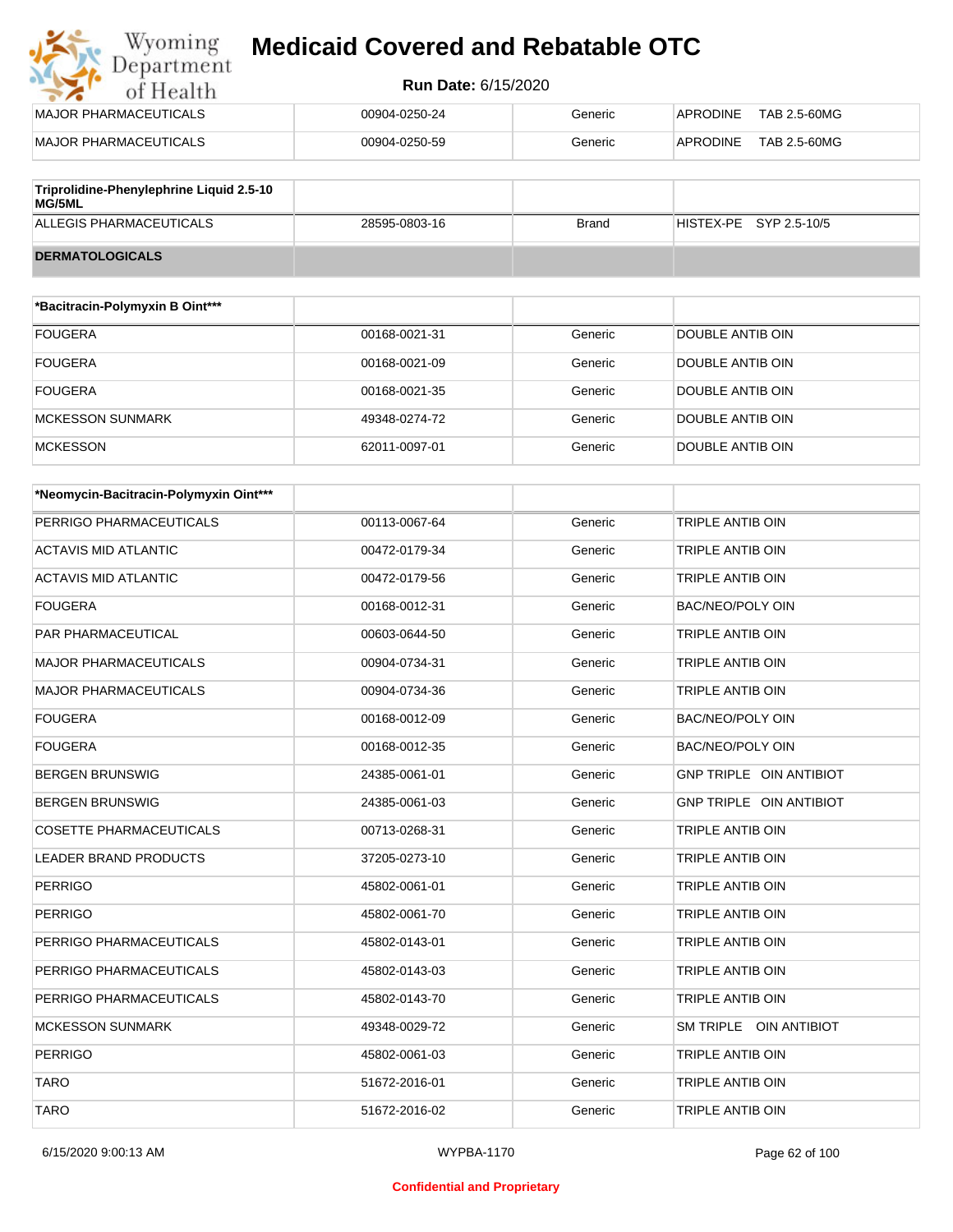

| <b>MCKESSON</b>                         | 62011-0098-01 | Generic | HM TRIPLE OIN ANTIBIOT     |
|-----------------------------------------|---------------|---------|----------------------------|
|                                         |               |         |                            |
| Bacitracin Oint 500 Unit/GM             |               |         |                            |
| <b>COSETTE PHARMACEUTICALS</b>          | 00713-0280-31 | Generic | BACITRACIN OIN 500/GM      |
| <b>LEADER BRAND PRODUCTS</b>            | 37205-0275-10 | Generic | BACITRACIN OIN 500/GM      |
| PERRIGO PHARMACEUTICALS                 | 45802-0060-01 | Generic | BACITRACIN OIN 500/GM      |
| PERRIGO PHARMACEUTICALS                 | 45802-0060-03 | Generic | BACITRACIN OIN 500/GM      |
| PERRIGO PHARMACEUTICALS                 | 45802-0060-70 | Generic | BACITRACIN OIN 500/GM      |
|                                         |               |         |                            |
| <b>Bacitracin Zinc Oint 500 Unit/GM</b> |               |         |                            |
| <b>ACTAVIS MID ATLANTIC</b>             | 00472-1105-34 | Generic | BACITR ZINC OIN 500/GM     |
| ACTAVIS MID ATLANTIC                    | 00472-1105-56 | Generic | BACITR ZINC OIN 500/GM     |
| <b>FOUGERA</b>                          | 00168-0011-04 | Generic | BACITR ZINC OIN 500/GM     |
| <b>FOUGERA</b>                          | 00168-0011-16 | Generic | BACITR ZINC OIN 500/GM     |
| <b>FOUGERA</b>                          | 00168-0011-31 | Generic | BACITR ZINC OIN 500/GM     |
| <b>FOUGERA</b>                          | 00168-0011-35 | Generic | BACITR ZINC OIN 500/GM     |
| <b>FOUGERA</b>                          | 00168-0111-09 | Generic | BACITR ZINC OIN 500/GM     |
| PAR PHARMACEUTICAL                      | 00603-0441-50 | Generic | BACITR ZINC OIN 500/GM     |
| <b>BERGEN BRUNSWIG</b>                  | 24385-0060-03 | Generic | BACITR ZINC OIN 500/GM     |
| <b>MCKESSON SUNMARK</b>                 | 49348-0154-72 | Generic | SM ANTIBIOTI OIN 500/GM    |
| <b>TARO</b>                             | 51672-2075-01 | Generic | BACITR ZINC OIN 500/GM     |
| <b>MCKESSON</b>                         | 62011-0094-01 | Generic | BACITRACIN OIN 500/GM      |
| <b>TARO</b>                             | 51672-2075-02 | Generic | BACITR ZINC OIN 500/GM     |
|                                         |               |         |                            |
| <b>Castellani Paint</b>                 |               |         |                            |
| <b>BAUSCH HEALTH</b>                    | 00884-2993-01 | Generic | CASTELLANI LIQ PAINT/CL    |
| <b>BAUSCH HEALTH</b>                    | 00884-2893-01 | Generic | CASTELLANI LIQ PAINT       |
| <b>Clotrimazole Cream 1%</b>            |               |         |                            |
| <b>MAJOR PHARMACEUTICALS</b>            | 00904-7822-36 | Generic | <b>CLOTRIMAZOLE CRE 1%</b> |
| <b>BERGEN BRUNSWIG</b>                  |               |         | ATHLETE FOOT CRE 1%        |
|                                         | 24385-0205-01 | Generic |                            |
| <b>MAJOR PHARMACEUTICALS</b>            | 00904-7822-31 | Generic | <b>CLOTRIMAZOLE CRE 1%</b> |
| <b>BERGEN BRUNSWIG</b>                  | 24385-0205-03 | Generic | ATHLETE FOOT CRE 1%        |
| <b>PERRIGO</b>                          | 45802-0434-11 | Generic | <b>CLOTRIMAZOLE CRE 1%</b> |
| <b>MCKESSON SUNMARK</b>                 | 49348-0279-72 | Generic | <b>CLOTRIMAZOLE CRE 1%</b> |
| <b>TARO</b>                             | 51672-2002-01 | Generic | <b>CLOTRIMAZOLE CRE 1%</b> |
| <b>PERRIGO</b>                          | 45802-0434-01 | Generic | <b>CLOTRIMAZOLE CRE 1%</b> |
| <b>TARO</b>                             | 51672-2002-02 | Generic | <b>CLOTRIMAZOLE CRE 1%</b> |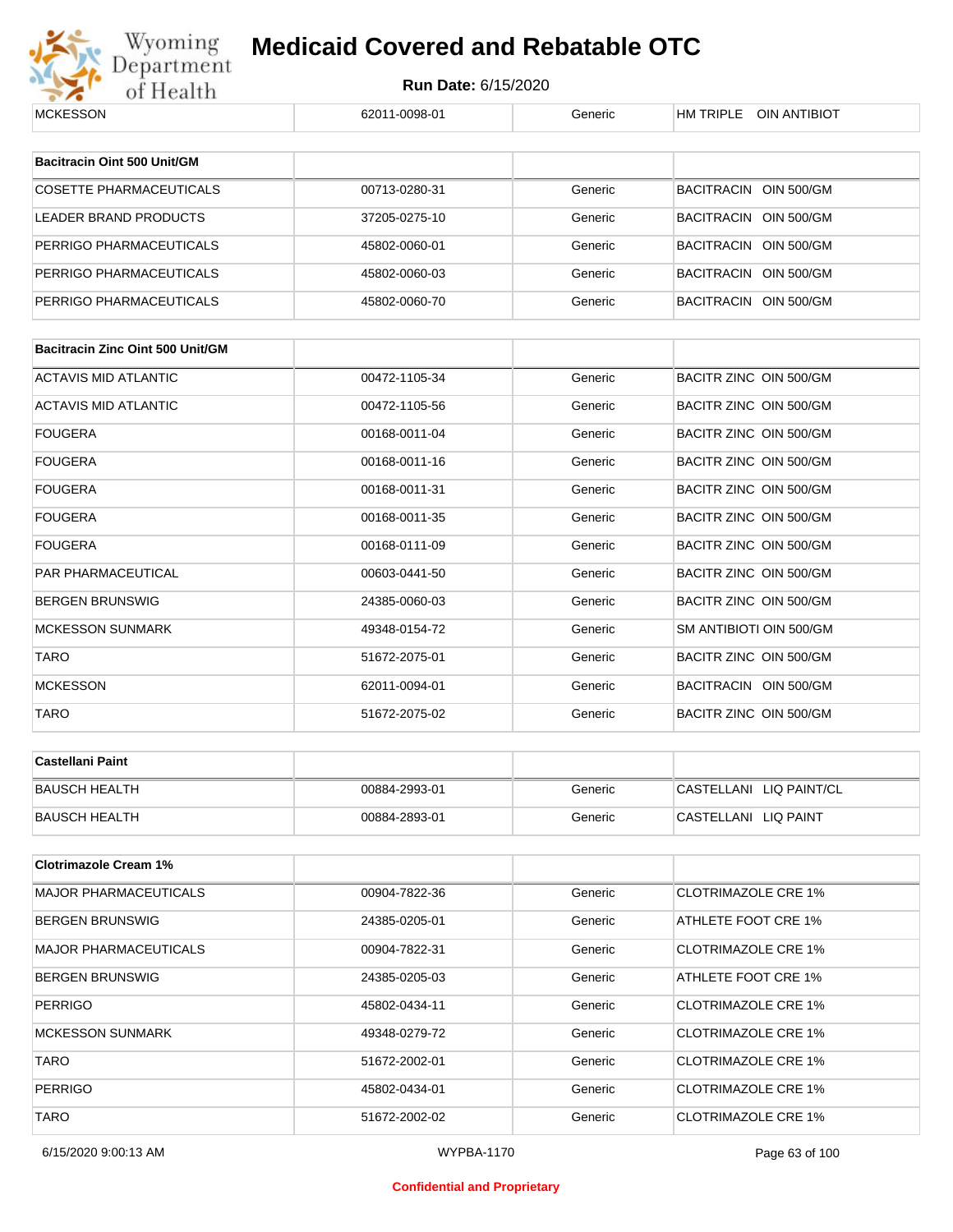

| CAPITAL PHARMACEUTICAL<br><b>OIN 1%</b><br>29978-0918-60<br>ALEVAZOL<br><b>Brand</b><br><b>Clotrimazole Soln 1%</b><br><b>TARO</b><br>51672-2037-01<br><b>CLOTRIMAZOLE SOL 1%</b><br>Generic<br><b>Hydrocortisone Cream 0.5%</b><br><b>FOUGERA</b><br>HYDROCORT CRE 0.5%<br>00168-0014-31<br>Generic |
|------------------------------------------------------------------------------------------------------------------------------------------------------------------------------------------------------------------------------------------------------------------------------------------------------|
|                                                                                                                                                                                                                                                                                                      |
|                                                                                                                                                                                                                                                                                                      |
|                                                                                                                                                                                                                                                                                                      |
|                                                                                                                                                                                                                                                                                                      |
|                                                                                                                                                                                                                                                                                                      |
|                                                                                                                                                                                                                                                                                                      |
|                                                                                                                                                                                                                                                                                                      |
| <b>BERGEN BRUNSWIG</b><br>HYDROCORT CRE 0.5%<br>24385-0190-03<br>Generic                                                                                                                                                                                                                             |
| <b>Hydrocortisone Cream 1%</b>                                                                                                                                                                                                                                                                       |
| PERRIGO PHARMACEUTICALS<br>ANTI-ITCH CRE 1%<br>00113-0973-64<br>Generic                                                                                                                                                                                                                              |
| PERRIGO PHARMACEUTICALS<br>00113-0541-64<br>ANTI-ITCH CRE 1%<br>Generic                                                                                                                                                                                                                              |
| <b>FOUGERA</b><br>00168-0154-08<br>Generic<br>HYDROCORT CRE 1%                                                                                                                                                                                                                                       |
| <b>FOUGERA</b><br>HYDROCORT CRE 1%<br>00168-0154-31<br>Generic                                                                                                                                                                                                                                       |
| <b>RUGBY LABORATORIES</b><br>00536-5108-95<br>Generic<br>HYDROSKIN<br><b>CRE 1%</b>                                                                                                                                                                                                                  |
| <b>ACTAVIS MID ATLANTIC</b><br>00472-0343-56<br>HYDROCORT CRE 1%<br>Generic                                                                                                                                                                                                                          |
| <b>BERGEN BRUNSWIG</b><br>24385-0021-03<br>Generic<br>GNP HYDROCOR CRE 1% PLUS                                                                                                                                                                                                                       |
| PAR PHARMACEUTICAL<br>HYDROCORT CRE 1%<br>00603-0535-50<br>Generic                                                                                                                                                                                                                                   |
| <b>MAJOR PHARMACEUTICALS</b><br>00904-7623-31<br>Generic<br>HYDROCORT CRE 1%                                                                                                                                                                                                                         |
| <b>SELECT BRAND</b><br>SB HYDROCORT CRE 1%<br>15127-0127-01<br>Generic                                                                                                                                                                                                                               |
| LEADER BRAND PRODUCTS<br>37205-0162-10<br>Generic<br>HYDROCORT CRE 1%                                                                                                                                                                                                                                |
| <b>MCKESSON SUNMARK</b><br>SM HYDROCORT CRE 1%<br>49348-0521-72<br>Generic                                                                                                                                                                                                                           |
| <b>PERRIGO</b><br>45802-0438-03<br>Generic<br>HYDROCORT CRE 1%                                                                                                                                                                                                                                       |
| <b>PERRIGO</b><br>HYDROCORT CRE 1%<br>45802-0438-05<br>Generic                                                                                                                                                                                                                                       |
| <b>TARO</b><br>51672-2013-02<br>HYDROCORT CRE 1%<br>Generic                                                                                                                                                                                                                                          |
| <b>TARO</b><br>51672-2013-01<br>Generic<br>HYDROCORT CRE 1%                                                                                                                                                                                                                                          |
| <b>TARO</b><br>51672-2063-02<br>Generic<br>HYDROCORT CRE 1%                                                                                                                                                                                                                                          |
| <b>TARO</b><br>51672-2069-02<br>Generic<br>HYDROCORT CRE 1%                                                                                                                                                                                                                                          |
|                                                                                                                                                                                                                                                                                                      |
| <b>Hydrocortisone Lotion 1%</b>                                                                                                                                                                                                                                                                      |
| <b>RUGBY LABORATORIES</b><br>HYDRO SKIN LOT 1%<br>00536-5105-97<br>Generic                                                                                                                                                                                                                           |
| <b>BERGEN BRUNSWIG</b><br>HYDRO-LOTION LOT 1%<br>24385-0283-06<br>Generic                                                                                                                                                                                                                            |
| <b>Hydrocortisone Oint 0.5%</b>                                                                                                                                                                                                                                                                      |
| <b>FOUGERA</b><br>00168-0016-31<br>Generic<br>HYDROCORT OIN 0.5%                                                                                                                                                                                                                                     |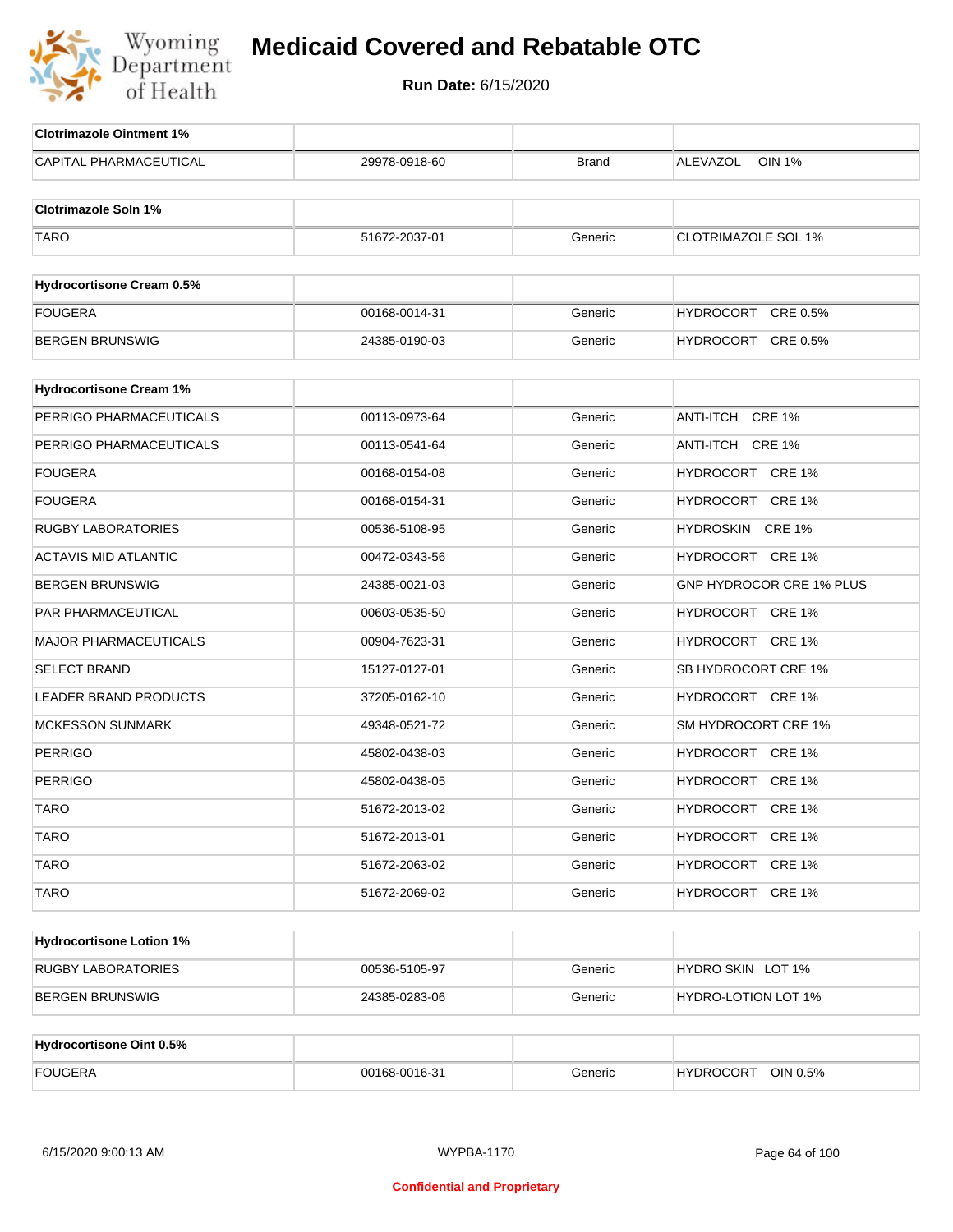

## **Medicaid Covered and Rebatable OTC**

**Run Date:** 6/15/2020

 $\top$ 

| <b>Hydrocortisone Oint 1%</b>        |               |         |                                   |
|--------------------------------------|---------------|---------|-----------------------------------|
| <b>FOUGERA</b>                       | 00168-0181-31 | Generic | <b>HYDROCORT</b><br><b>OIN 1%</b> |
| <b>ACTAVIS MID ATLANTIC</b>          | 00472-0345-56 | Generic | HYDROCORT OIN 1%                  |
| <b>SELECT BRAND</b>                  | 15127-0128-01 | Generic | SB HYDROCORT OIN 1%               |
| <b>BERGEN BRUNSWIG</b>               | 24385-0276-03 | Generic | HYDROCORT OIN 1%                  |
| <b>MCKESSON SUNMARK</b>              | 49348-0522-72 | Generic | SM HYDROCORT OIN 1%               |
| <b>TARO</b>                          | 51672-2018-02 | Generic | HYDROCORT OIN 1%                  |
| PERRIGO PHARMACEUTICALS              | 45802-0276-03 | Generic | HYDROCORT OIN 1%                  |
|                                      |               |         |                                   |
| <b>Hydrocortisone Soln 1%</b>        |               |         |                                   |
| <b>RECKITT BENCKISER</b>             | 63824-0850-15 | Generic | SCALPICIN SOL 1%                  |
| Hydrocortisone-Aloe Vera Cream 0.5%  |               |         |                                   |
|                                      |               |         |                                   |
| <b>TARO</b>                          | 51672-2010-02 | Generic | CRE 0.5%<br><b>HC/ALOE</b>        |
| Hydrocortisone-Aloe Vera Cream 1%    |               |         |                                   |
| <b>ACTAVIS MID ATLANTIC</b>          | 00472-0339-56 | Generic | HYDROCORT/ CRE ALOE 1%            |
| <b>BERGEN BRUNSWIG</b>               | 24385-0274-03 | Generic | HYDROCORT/ CRE ALOE 1%            |
| LEADER BRAND PRODUCTS                | 37205-0272-10 | Generic | HYDROCORT/ CRE ALOE 1%            |
| <b>MCKESSON SUNMARK</b>              | 49348-0441-72 | Generic | SM HYDROCORT CRE 1% PLUS          |
| <b>MCKESSON</b>                      | 62011-0095-01 | Generic | HYDROCORT/ CRE ALOE 1%            |
| <b>MCKESSON</b>                      | 62011-0096-01 | Generic | HM HYDROCORT CRE 1% PLUS          |
|                                      |               |         |                                   |
| <b>Miconazole Nitrate Aerosol 2%</b> |               |         |                                   |
| GLAXO CONSUMER HEALTHCARE L.P.       | 00067-0969-46 | Generic | <b>DESENEX SPRY AER LIQUID</b>    |
|                                      |               |         |                                   |
| Miconazole Nitrate Aerosol Pow 2%    |               |         |                                   |
| GLAXO CONSUMER HEALTHCARE L.P.       | 00067-0959-40 | Generic | <b>DESENEX</b><br><b>AER 2%</b>   |
| LEADER BRAND PRODUCTS                | 37205-0998-66 | Generic | <b>MICATIN</b><br><b>AER 2%</b>   |
| <b>Miconazole Nitrate Cream 2%</b>   |               |         |                                   |
|                                      |               |         |                                   |
| <b>ACTAVIS MID ATLANTIC</b>          | 00472-0735-56 | Generic | ANTIFUNGAL CRE 2%                 |
| ACTAVIS MID ATLANTIC                 | 00472-0735-14 | Generic | ANTIFUNGAL CRE 2%                 |
| PAR PHARMACEUTICAL                   | 00603-7805-50 | Generic | MICONAZOLE CRE 2%                 |
| ACTAVIS MID ATLANTIC                 | 00472-0735-42 | Generic | ANTIFUNGAL CRE 2%                 |
| COLOPLAST                            | 11701-0045-22 | Generic | <b>BAZA ANTIFUN CRE 2%</b>        |
| COLOPLAST                            | 11701-0045-23 | Generic | <b>BAZA ANTIFUN CRE 2%</b>        |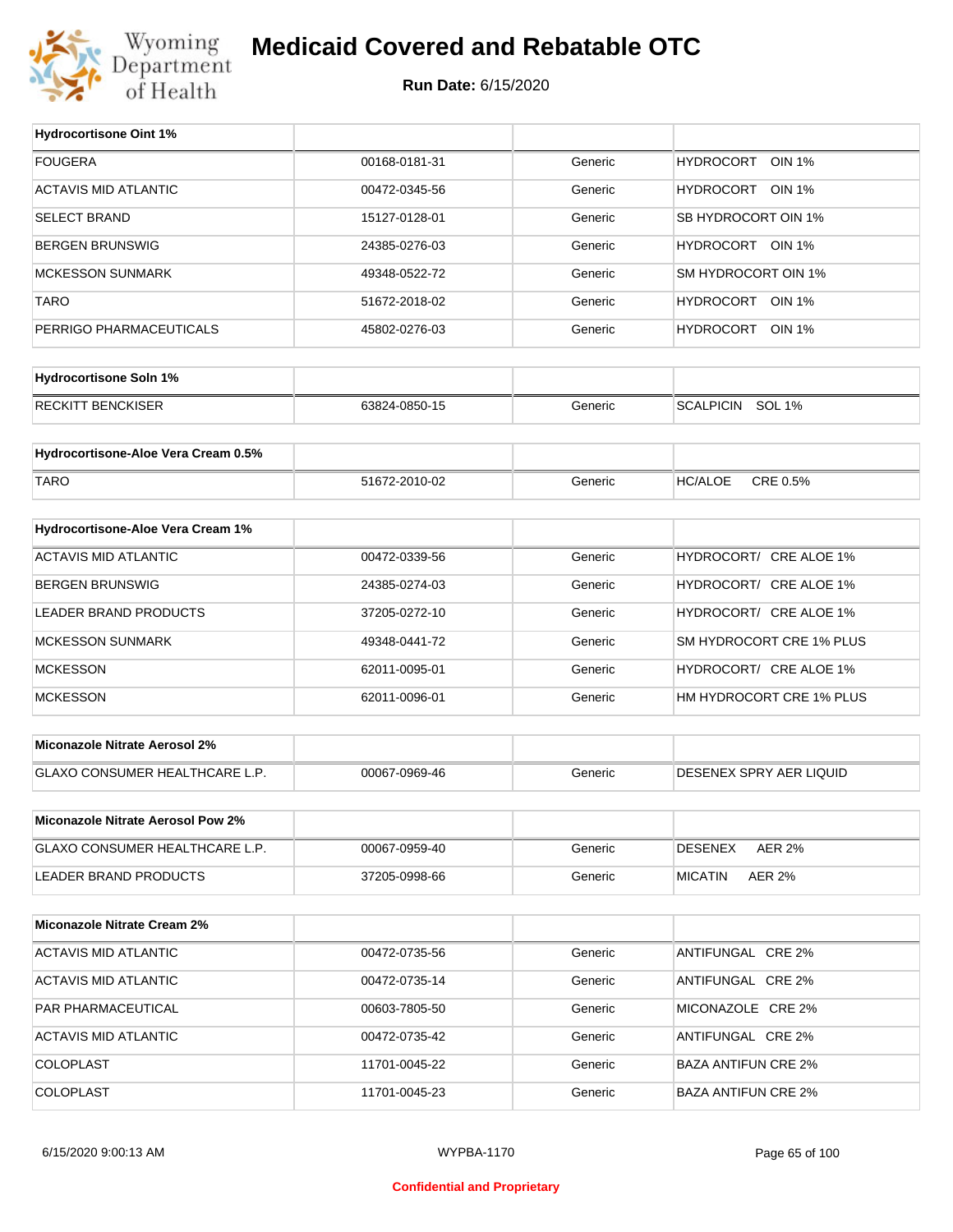# Wyoming<br>Department<br>of Health

# **Medicaid Covered and Rebatable OTC**

| COLOPLAST                 | 11701-0045-14 | Generic | BAZA ANTIFUN CRE 2%           |
|---------------------------|---------------|---------|-------------------------------|
| <b>MCKESSON SUNMARK</b>   | 49348-0689-72 | Generic | SM ANTIFUNGL CRE 2%           |
| SMITH & NEPHEW UNITED     | 50484-0328-00 | Generic | ANTIFUNGAL CRE 2%             |
| <b>TARO</b>               | 51672-2001-01 | Generic | MICONAZOLE CRE 2%             |
| MEDLINE/DERMAL MANAGEMENT | 53329-0162-04 | Generic | <b>CRE ANTIFUNG</b><br>REMEDY |
| SMITH & NEPHEW UNITED     | 50484-0329-00 | Generic | ANTIFUNGAL CRE 2%             |
| <b>TARO</b>               | 51672-2001-02 | Generic | MICONAZOLE CRE 2%             |
| MEDLINE/DERMAL MANAGEMENT | 53329-0079-64 | Generic | ANTIFUNGAL CRE 2%             |
| MEDLINE/DERMAL MANAGEMENT | 53329-0080-57 | Generic | SOOTHE&COOL CRE INZO 2%       |
| MEDLINE/DERMAL MANAGEMENT | 53329-0080-58 | Generic | SOOTHE&COOL CRE INZO 2%       |

| Miconazole Nitrate Kit 2% |               |              |                         |
|---------------------------|---------------|--------------|-------------------------|
| BAUSCH HEALTH             | 00884-5493-01 | <b>Brand</b> | <b>FUNGOID TINC KIT</b> |

| Miconazole Nitrate Ointment 2% |               |         |                   |
|--------------------------------|---------------|---------|-------------------|
| <b>COLOPLAST</b>               | 11701-0067-14 | Generic | CRITIC-AID OIN 2% |
| <b>COLOPLAST</b>               | 11701-0067-23 | Generic | CRITIC-AID OIN 2% |
| <b>COLOPLAST</b>               | 11701-0067-22 | Generic | CRITIC-AID OIN 2% |

| Miconazole Nitrate Powder 2%          |               |         |                            |
|---------------------------------------|---------------|---------|----------------------------|
| GLAXO CONSUMER HEALTHCARE L.P.        | 00067-0949-15 | Generic | <b>DESENEX SHAK POW 2%</b> |
| <b>GLAXO CONSUMER HEALTHCARE L.P.</b> | 00145-1506-05 | Generic | ZEASORB-AF POW 2%          |
| GLAXO CONSUMER HEALTHCARE L.P.        | 00145-1501-03 | Generic | ZEASORB-AF POW 2%          |
| GLAXO CONSUMER HEALTHCARE L.P.        | 00067-0949-30 | Generic | <b>DESENEX SHAK POW 2%</b> |
| COLOPLAST                             | 11701-0038-16 | Generic | MICRO GUARD POW 2%         |
| LEADER BRAND PRODUCTS                 | 37205-0653-18 | Generic | MICONAZORB<br>POW AF 2%    |
| AMERISOURCE BERGEN DRUGS              | 46122-0039-27 | Generic | MICONAZORB POW AF 2%       |

| Miconazole Nitrate Soln 2% |               |       |                     |
|----------------------------|---------------|-------|---------------------|
| BAUSCH HEALTH              | 00884-0293-01 | Brand | FUNGOID TINC SOL 2% |

| Neomycin-Bacitracin-Polymyxin-<br><b>Pramoxine Oint 1%</b> |               |         |                         |
|------------------------------------------------------------|---------------|---------|-------------------------|
| COSETTE PHARMACEUTICALS                                    | 00713-0622-31 | Generic | TRIPLE ANTIB OIN PLUS   |
| LEADER BRAND PRODUCTS                                      | 37205-0266-10 | Generic | TRIPLE ANTIB OIN PLUS   |
| <b>MCKESSON SUNMARK</b>                                    | 49348-0600-72 | Generic | TRIPLE ANTIB OIN MAX ST |
| <b>BERGEN BRUNSWIG</b>                                     | 24385-0143-03 | Generic | TRIPLE ANTIB OIN PLUS   |
| <b>TARO</b>                                                | 51672-2027-01 | Generic | TRIPLE ANTIB OIN PLUS   |
| TARO                                                       | 51672-2027-02 | Generic | TRIPLE ANTIB OIN PLUS   |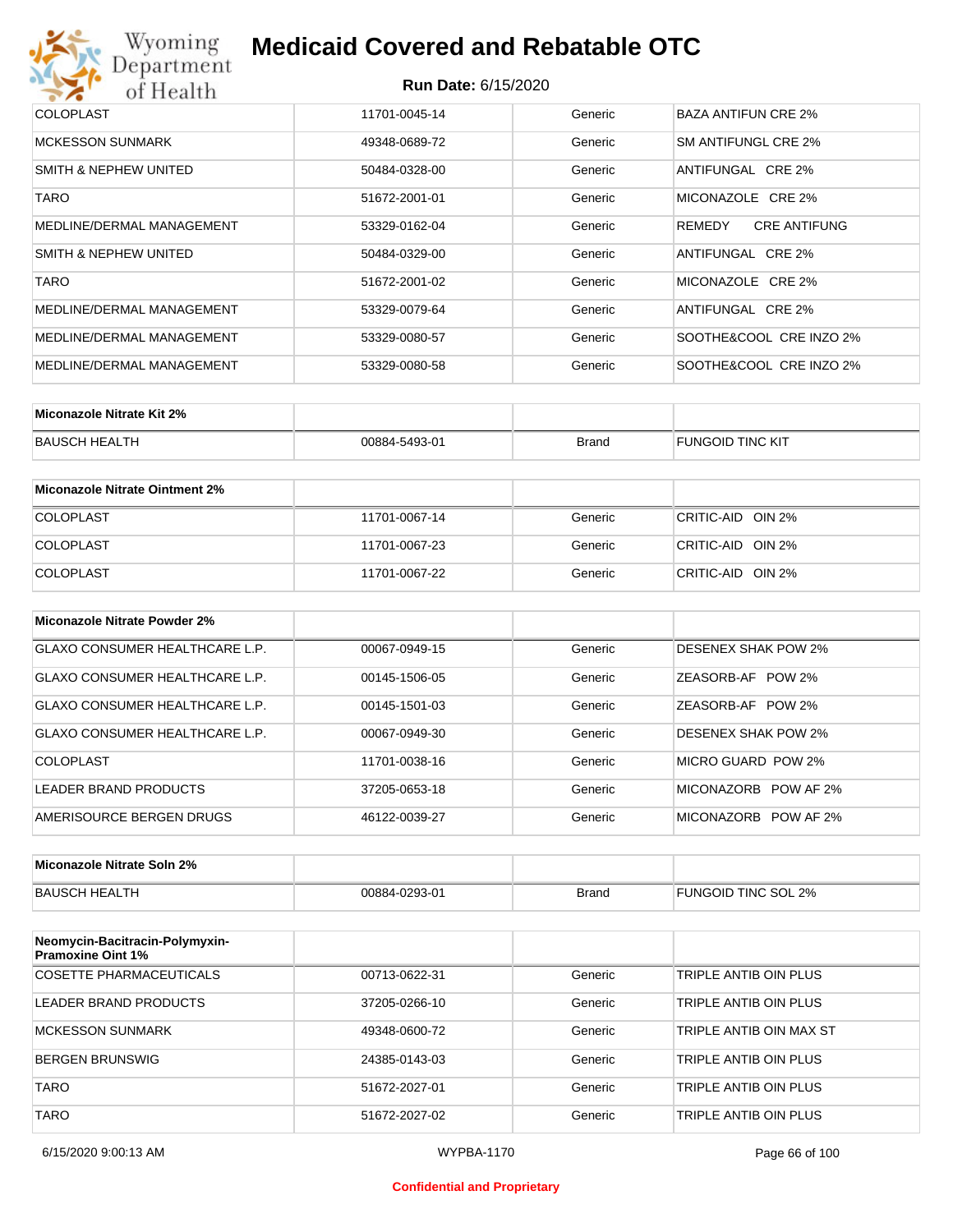

| <b>MCKESSON</b>                                                 | 62011-0099-01 | Generic      | TRIPLE ANTIB OIN MAX ST        |  |
|-----------------------------------------------------------------|---------------|--------------|--------------------------------|--|
| Neomycin-Polymyxin w/ Pramoxine Cream                           |               |              |                                |  |
| 1%<br><b>MCKESSON SUNMARK</b>                                   | 49348-0690-69 | Generic      | SM ANTIBIOTI CRE PLUS          |  |
|                                                                 |               |              |                                |  |
| <b>Permethrin Creme Rinse 1%</b>                                |               |              |                                |  |
| AMERISOURCE BERGEN DRUGS                                        | 46122-0108-46 | Generic      | LICE TRTMNT LIQ 1%             |  |
| <b>Permethrin Lotion 1%</b>                                     |               |              |                                |  |
| <b>ACTAVIS MID ATLANTIC</b>                                     | 00472-5242-67 | Generic      | PERMETHRIN LOT 1%              |  |
| <b>ACTAVIS MID ATLANTIC</b>                                     | 00472-5242-69 | Generic      | PERMETHRIN LOT 1%              |  |
| <b>MCKESSON SUNMARK</b>                                         | 49348-0460-30 | Generic      | <b>SM LICE</b><br>LOT TREATMNT |  |
| <b>MCKESSON SUNMARK</b>                                         | 49348-0460-34 | Generic      | <b>SM LICE</b><br>LOT TREATMNT |  |
| <b>MCKESSON</b>                                                 | 62011-0112-01 | Generic      | LICE TREATME LOT 1%            |  |
|                                                                 |               |              |                                |  |
| Pyreth-Piperonyl Butox Sham-Permeth<br>Aero-Nit Remover Gel Kit |               |              |                                |  |
| <b>BERGEN BRUNSWIG</b>                                          | 24385-0634-23 | Generic      | <b>GNP LICE</b><br>KIT         |  |
| LEADER BRAND PRODUCTS                                           | 37205-0519-02 | Generic      | LICE SOLN KIT                  |  |
| Pyrethrins-Piperonyl Butoxide Liq 0.33-4%                       |               |              |                                |  |
| <b>LEADER BRAND PRODUCTS</b>                                    | 37205-0285-16 | Generic      | LICE TRTMNT LIQ CRM RNSE       |  |
| Pyrethrins-Piperonyl Butoxide Shampoo                           |               |              |                                |  |
| $0.33 - 4%$<br>PERRIGO PHARMACEUTICALS                          | 00113-0866-26 | Generic      | LICE KILLING SHA 0.33-4%       |  |
| <b>MAJOR PHARMACEUTICALS</b>                                    |               | Generic      | LICE KILLING SHA 0.33-4%       |  |
| <b>BERGEN BRUNSWIG</b>                                          | 00904-2528-20 |              |                                |  |
|                                                                 | 24385-0116-03 | Generic      | LICE TREATMT SHA 0.33-4%       |  |
| LEADER BRAND PRODUCTS                                           | 37205-0165-26 | Generic      | LICE KILLING SHA 0.33-4%       |  |
| <b>MCKESSON SUNMARK</b>                                         | 49348-0443-34 | Generic      | LICE KILLING SHA 0.33-4%       |  |
| <b>MCKESSON</b>                                                 | 62011-0119-02 | Generic      | LICE KILLING SHA 0.33-4%       |  |
| <b>Terbinafine Gel 1%</b>                                       |               |              |                                |  |
| GLAXO CONSUMER HEALTHCARE L.P.                                  | 00067-6239-42 | <b>Brand</b> | LAMISIL ADV GEL 1%             |  |
| <b>Terbinafine HCI Cream 1%</b>                                 |               |              |                                |  |
| GLAXO CONSUMER HEALTHCARE L.P.                                  | 00067-3998-42 | <b>Brand</b> | LAMISIL AT CRE 1%              |  |
| GLAXO CONSUMER HEALTHCARE L.P.                                  | 00067-8114-12 | <b>Brand</b> | LAMISIL AT CRE 1%              |  |
| GLAXO CONSUMER HEALTHCARE L.P.                                  | 00067-8100-30 | <b>Brand</b> | LAMISIL AT CRE 1%              |  |
| GLAXO CONSUMER HEALTHCARE L.P.                                  | 00067-8100-12 | <b>Brand</b> | LAMISIL AT CRE 1%              |  |
|                                                                 |               |              |                                |  |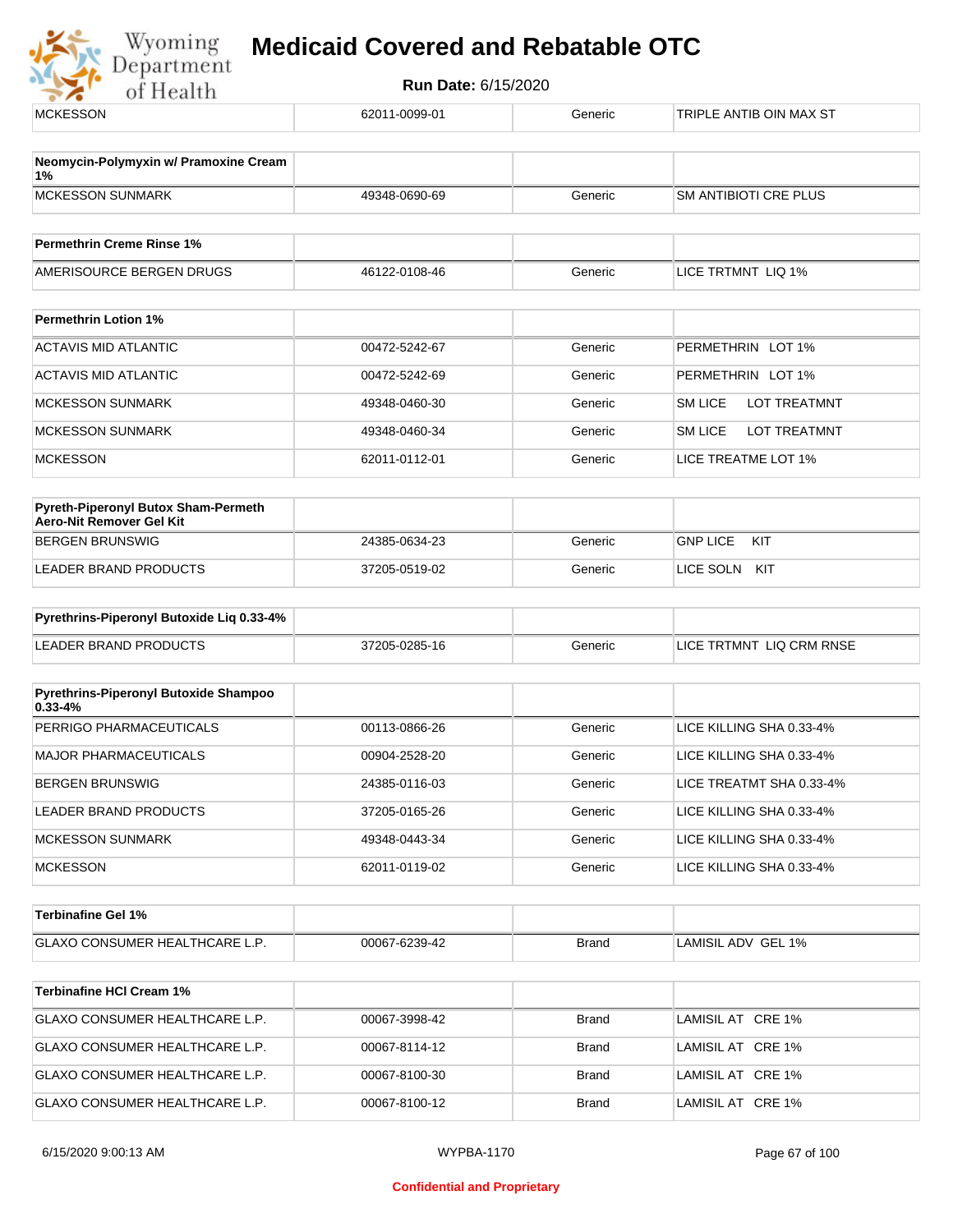# Wyoming<br>Department

# **Medicaid Covered and Rebatable OTC**

| マズ<br>of Health                       | NUIL DALG. OF I JIZUZU |              |                           |
|---------------------------------------|------------------------|--------------|---------------------------|
| BERGEN BRUNSWIG                       | 24385-0524-03          | Generic      | <b>TERBINAFINE CRE 1%</b> |
| <b>BERGEN BRUNSWIG</b>                | 24385-0524-05          | Generic      | TERBINAFINE CRE 1%        |
| <b>MCKESSON SUNMARK</b>               | 49348-0790-72          | Generic      | ATHLETE FOOT CRE 1%       |
| LEADER BRAND PRODUCTS                 | 37205-0941-99          | Generic      | ATHLETE FOOT CRE AF       |
| <b>TARO</b>                           | 51672-2080-01          | Generic      | TERBINAFINE CRE 1%        |
| TARO                                  | 51672-2080-02          | Generic      | TERBINAFINE CRE 1%        |
|                                       |                        |              |                           |
| Terbinafine HCI Soln 1%               |                        |              |                           |
| GLAXO CONSUMER HEALTHCARE L.P.        | 00067-6292-83          | <b>Brand</b> | LAMISIL AT SPR 1%         |
| GLAXO CONSUMER HEALTHCARE L.P.        | 00067-6293-83          | <b>Brand</b> | LAMISIL AT SPR 1%         |
| <b>Tolnaftate Aerosol 1%</b>          |                        |              |                           |
| PERRIGO PHARMACEUTICALS               | 00113-0154-73          | Generic      | ATH FOOT SPR AER 1%       |
| LEADER BRAND PRODUCTS                 | 37205-0344-66          | Generic      | ANTIFUNGAL AER 1%         |
|                                       |                        |              |                           |
| <b>Tolnaftate Aerosol Pow 1%</b>      |                        |              |                           |
| <b>GLAXO CONSUMER HEALTHCARE L.P.</b> | 00067-6114-46          | Generic      | LAMISIL AF AER 1%         |
| PERRIGO PHARMACEUTICALS               | 00113-0695-90          | Generic      | JOCK ITCH AER 1%          |
| <b>Tolnaftate Cream 1%</b>            |                        |              |                           |
|                                       |                        |              |                           |
| <b>MAJOR PHARMACEUTICALS</b>          | 00904-0722-36          | Generic      | ANTIFUNGAL CRE 1%         |
| BERGEN BRUNSWIG                       | 24385-0032-03          | Generic      | TOLNAFTATE CRE 1%         |
| LEADER BRAND PRODUCTS                 | 37205-0197-10          | Generic      | ANTIFUNGAL CRE 1%         |
| <b>PERRIGO</b>                        | 45802-0032-01          | Generic      | TOLNAFTATE CRE 1%         |
| <b>PERRIGO</b>                        | 45802-0032-03          | Generic      | TOLNAFTATE CRE 1%         |
| <b>MCKESSON SUNMARK</b>               | 49348-0155-29          | Generic      | SM ANTIFUNGL CRE 1%       |
| <b>TARO</b>                           | 51672-2020-02          | Generic      | TOLNAFTATE CRE 1%         |
| <b>TARO</b>                           | 51672-2020-01          | Generic      | TOLNAFTATE CRE 1%         |
| CHAIN DRUG MARKETING ASSOC            | 63868-0104-46          | Generic      | TOLNAFTATE CRE 1%         |
| <b>Tolnaftate Powder 1%</b>           |                        |              |                           |
| <b>RUGBY LABORATORIES</b>             | 00536-5150-26          | Generic      | ANTI-FUNGAL POW 1%        |
| <b>MAJOR PHARMACEUTICALS</b>          | 00904-0726-45          | Generic      | TOLNAFTATE POW 1%         |
|                                       |                        |              |                           |
| <b>Tolnaftate Soln 1%</b>             |                        |              |                           |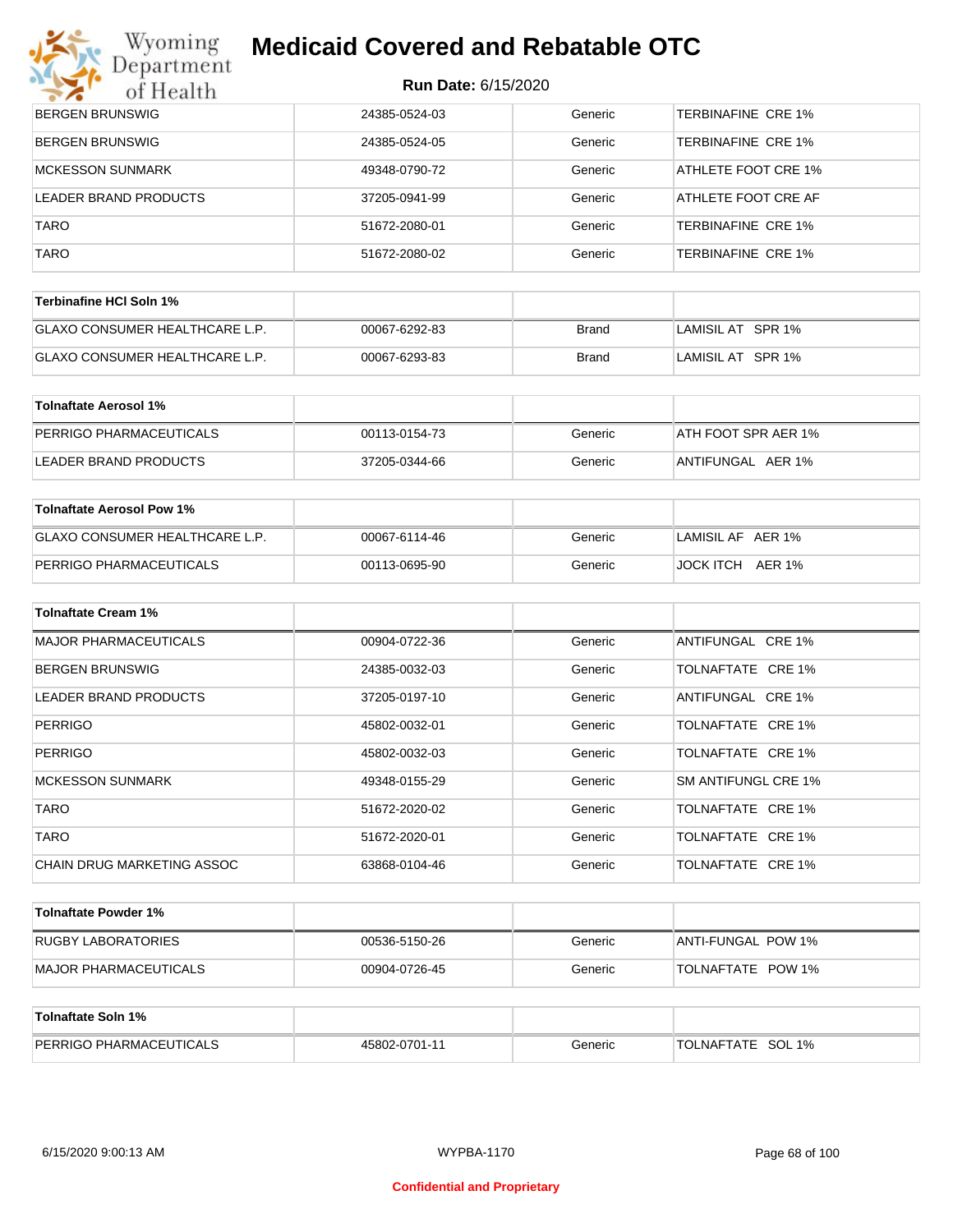**Run Date:** 6/15/2020

**GASTROINTESTINAL AGENTS - MISC.**

Wyoming<br>Department

of Health

| Calcium Acetate (Phosphate Binder) Tab<br>667 MG |               |         |                              |
|--------------------------------------------------|---------------|---------|------------------------------|
| NEPHRO-TECH                                      | 59528-0331-02 | Generic | CALPHRON<br><b>TAB 667MG</b> |
| Simethicone Cap 125 MG                           |               |         |                              |
| GLAXO CONSUMER HEALTHCARE L.P.                   | 00067-6275-50 | Generic | GAS-X<br><b>CAP 125MG</b>    |
| <b>GLAXO CONSUMER HEALTHCARE L.P.</b>            | 00067-6275-72 | Generic | GAS-X<br><b>CAP 125MG</b>    |
| <b>GLAXO CONSUMER HEALTHCARE L.P.</b>            | 00067-6275-82 | Generic | GAS-X<br>CAP 125MG           |
| <b>PERRIGO</b>                                   | 00113-0428-60 | Generic | GAS RELIEF CAP 125MG         |
| GLAXO CONSUMER HEALTHCARE L.P.                   | 00067-6275-20 | Generic | <b>CAP 125MG</b><br>GAS-X    |
| GLAXO CONSUMER HEALTHCARE L.P.                   | 00067-6275-10 | Generic | GAS-X<br><b>CAP 125MG</b>    |
| <b>MAJOR PHARMACEUTICALS</b>                     | 00904-5458-46 | Generic | <b>CAP 125MG</b><br>GAS FREE |
| <b>BERGEN BRUNSWIG</b>                           | 24385-0428-65 | Generic | GAS RELIEF CAP 125MG         |
| <b>TOPCO</b>                                     | 36800-0428-71 | Generic | GAS RELIEF CAP 125MG         |
| <b>TOPCO</b>                                     | 36800-0428-60 | Generic | GAS RELIEF CAP 125MG         |
| <b>LEADER BRAND PRODUCTS</b>                     | 37205-0295-65 | Generic | GAS RELIEF CAP 125MG         |
| <b>MCKESSON</b>                                  | 62011-0160-01 | Generic | GAS RELIEF CAP 125MG         |
|                                                  |               |         |                              |
| Simethicone Cap 180 MG                           |               |         |                              |
| PERRIGO PHARMACEUTICALS                          | 00113-0657-72 | Generic | GAS RELIEF CAP 180MG         |
| <b>GLAXO CONSUMER HEALTHCARE L.P.</b>            | 00067-6274-50 | Generic | GAS-X<br>CAP 180MG           |
| <b>RUGBY LABORATORIES</b>                        | 00536-3604-08 | Generic | SIMETHICONE CAP 180MG        |
| <b>GLAXO CONSUMER HEALTHCARE L.P.</b>            | 00067-6274-18 | Generic | CAP 180MG<br>GAS-X           |
| <b>MAJOR PHARMACEUTICALS</b>                     | 00904-5572-52 | Generic | GAS RELIEF CAP 180MG         |
| <b>BERGEN BRUNSWIG</b>                           | 24385-0460-72 | Generic | ANTI-GAS<br>CAP 180MG        |
| <b>LEADER BRAND PRODUCTS</b>                     | 37205-0292-72 | Generic | GAS RELIEF CAP 180MG         |
| <b>MCKESSON SUNMARK</b>                          | 49348-0489-12 | Generic | GAS RELIEF CAP 180MG         |
|                                                  |               |         |                              |

| Simethicone Chew Tab 125 MG           |               |              |                        |
|---------------------------------------|---------------|--------------|------------------------|
| <b>GLAXO CONSUMER HEALTHCARE L.P.</b> | 00067-0129-18 | <b>Brand</b> | GAS-X EX-STR CHW 125MG |
| GLAXO CONSUMER HEALTHCARE L.P.        | 00067-0117-18 | <b>Brand</b> | GAS-X EX-STR CHW 125MG |
| <b>GLAXO CONSUMER HEALTHCARE L.P.</b> | 00067-0117-48 | <b>Brand</b> | GAS-X EX-STR CHW 125MG |
| <b>RUGBY LABORATORIES</b>             | 00536-1020-08 | Generic      | GAS RELIEF CHW 125MG   |
| <b>PAR PHARMACEUTICAL</b>             | 00603-0211-20 | Generic      | MYTAB GAS CHW 125MG    |
| <b>SELECT BRAND</b>                   | 15127-0157-08 | Generic      | SB GAS RELF CHW 125MG  |
| <b>BERGEN BRUNSWIG</b>                | 24385-0307-89 | Generic      | GNP GAS RELF CHW 125MG |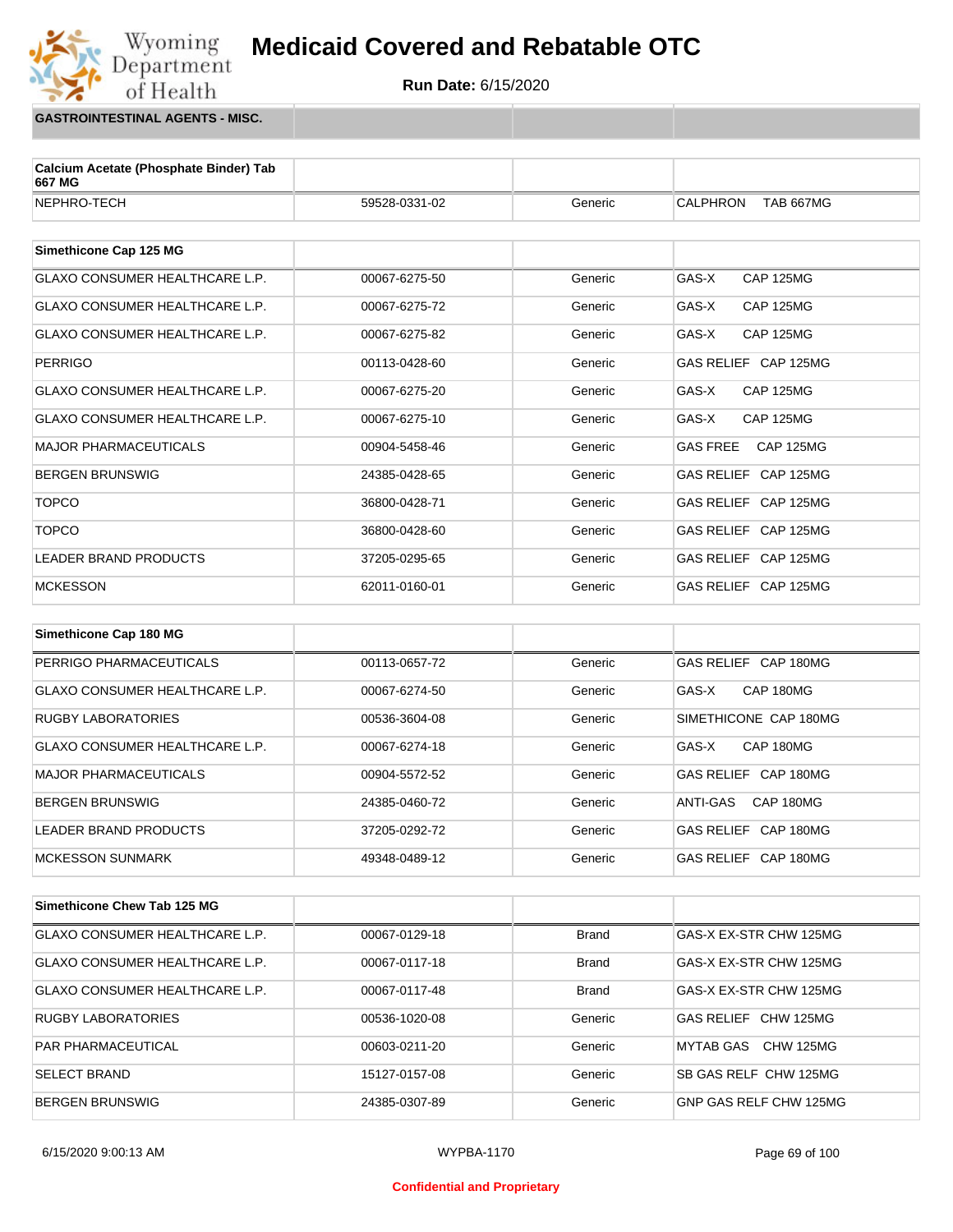| Wyoming<br>Department | <b>Medicaid Covered and Rebatable OTC</b> |         |                       |  |  |
|-----------------------|-------------------------------------------|---------|-----------------------|--|--|
| of Health             | <b>Run Date: 6/15/2020</b>                |         |                       |  |  |
| MCKESSON SUNMARK      | 49348-0863-48                             | Generic | SM GAS REL CHW 125MG  |  |  |
| <b>MCKESSON</b>       | 62011-0189-01                             | Generic | HM GAS RELF CHW 125MG |  |  |

| Simethicone Chew Tab 80 MG            |               |         |                       |
|---------------------------------------|---------------|---------|-----------------------|
| <b>GLAXO CONSUMER HEALTHCARE L.P.</b> | 00067-0113-36 | Brand   | GAS-X<br>CHW 80MG     |
| GLAXO CONSUMER HEALTHCARE L.P.        | 00067-0116-36 | Brand   | GAS-X<br>CHW 80MG     |
| <b>RUGBY LABORATORIES</b>             | 00536-1019-01 | Generic | GAS RELIEF CHW 80MG   |
| <b>PAR PHARMACEUTICAL</b>             | 00603-0210-21 | Generic | MYTAB GAS CHW 80MG    |
| <b>MAJOR PHARMACEUTICALS</b>          | 00904-5068-60 | Generic | MI-ACID GAS CHW 80MG  |
| <b>BERGEN BRUNSWIG</b>                | 24385-0118-78 | Generic | GNP GAS RELF CHW 80MG |
| <b>MCKESSON SUNMARK</b>               | 49348-0509-07 | Generic | SM GAS RELF CHW 80MG  |
| LEADER BRAND PRODUCTS                 | 37205-0112-78 | Generic | GAS RELIEF CHW 80MG   |
| <b>MCKESSON</b>                       | 62011-0138-01 | Generic | HM GAS RELF CHW 80MG  |

| Simethicone Susp 40 MG/0.6ML |               |         |                          |
|------------------------------|---------------|---------|--------------------------|
| PERRIGO PHARMACEUTICALS      | 00113-0882-10 | Generic | SIMETHICONE DRO 20/0.3ML |
| <b>RUGBY LABORATORIES</b>    | 00536-2220-75 | Generic | GAS RELIEF DRO 20/0.3ML  |
| <b>PAR PHARMACEUTICALS</b>   | 00603-0894-50 | Generic | SIMETHICONE DRO 40/0.6ML |
| <b>MAJOR PHARMACEUTICALS</b> | 00904-5894-30 | Generic | GAS RELIEF DRO 20/0.3ML  |
| <b>SELECT BRAND</b>          | 15127-0042-17 | Generic | GAS RELIEF DRO 40/0.6ML  |
| <b>TOPCO</b>                 | 36800-0882-10 | Generic | GAS RELIEF DRO 40/0.6ML  |
| <b>LEADER BRAND PRODUCTS</b> | 37205-0119-10 | Generic | SIMETHICONE DRO 40/0.6ML |
| <b>MCKESSON SUNMARK</b>      | 49348-0740-27 | Generic | GAS RELIEF DRO 20/0.3ML  |
| AMERISOURCE BERGEN DRUGS     | 46122-0051-03 | Generic | GAS RELIEF DRO 20/0.3ML  |
| <b>MCKESSON</b>              | 62011-0139-01 | Generic | GAS RELIEF DRO 40/0.6ML  |
| <b>MCKESSON</b>              | 62011-0187-01 | Generic | GAS RELIEF DRO 20/0.3ML  |
| <b>HEMATOPOIETIC AGENTS</b>  |               |         |                          |

| Carbonyl Iron Susp 15 MG/1.25ML<br>(Elemental Iron) |               |         |                 |             |
|-----------------------------------------------------|---------------|---------|-----------------|-------------|
| <b>CENTURION LABS</b>                               | 23359-0012-04 | Generic | <b>WEE CARE</b> | SUS 15/1.25 |

| <b>Polysaccharide Iron Complex Cap 150 MG</b><br>(Iron Equivalent) |               |         |                |
|--------------------------------------------------------------------|---------------|---------|----------------|
| NNODUM CORPORATION                                                 | 63044-0203-61 | Generic | IFEREX 150 CAP |
| NNODUM CORPORATION                                                 | 63044-0203-01 | Generic | IFEREX 150 CAP |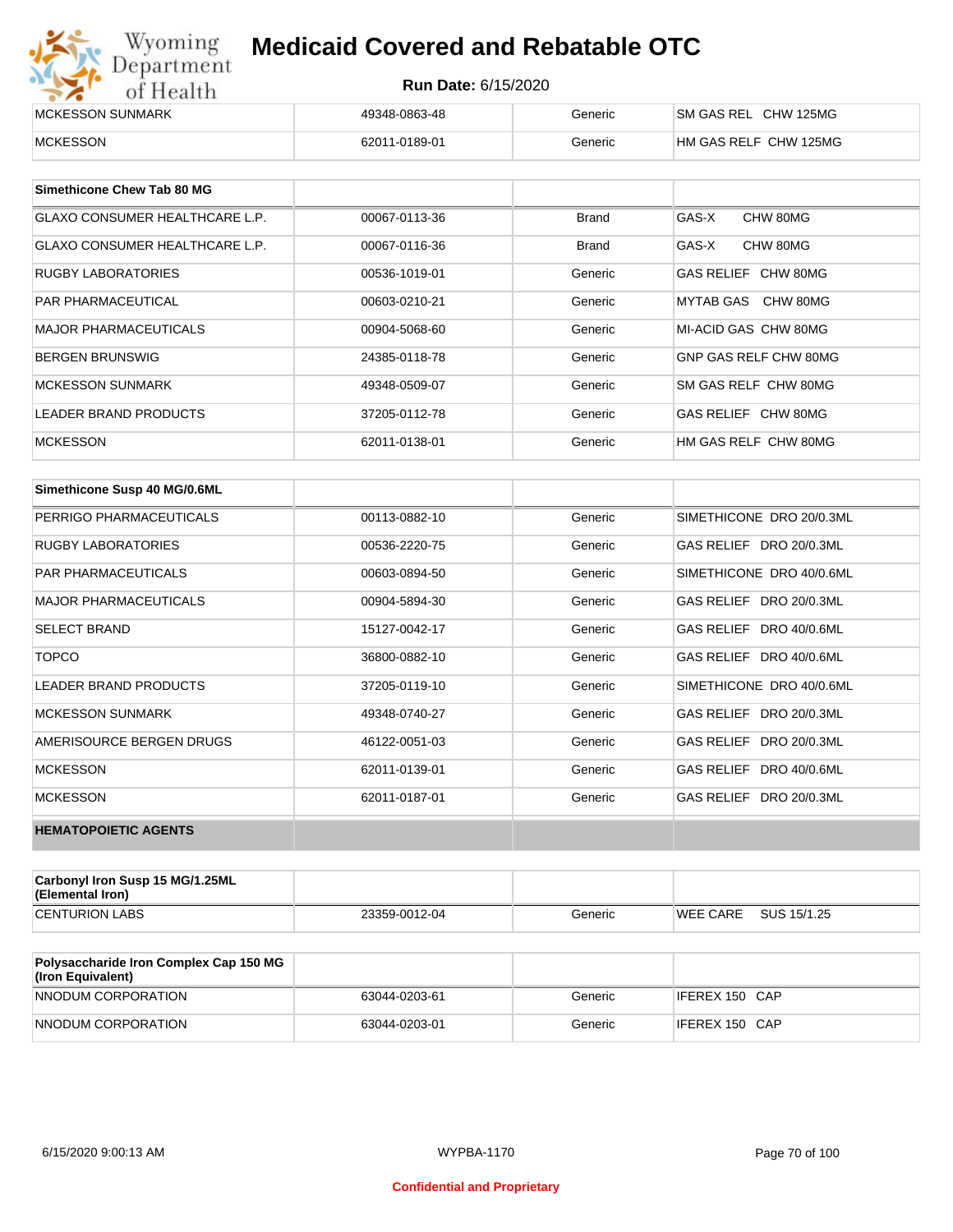

**\*Sodium Phosphates - Enema (Pediatric)\*\*\***

| FLEET PHARMACEUTICALS                                              | 00132-0202-20 | <b>Brand</b> | <b>FLEET</b><br>ENE PED           |
|--------------------------------------------------------------------|---------------|--------------|-----------------------------------|
|                                                                    |               |              |                                   |
| *Sodium Phosphates - Enema***                                      |               |              |                                   |
| FLEET PHARMACEUTICALS                                              | 00132-0201-40 | <b>Brand</b> | <b>ENE</b><br><b>FLEET</b>        |
| FLEET PHARMACEUTICALS                                              | 00132-0201-45 | <b>Brand</b> | <b>FLEET</b><br><b>ENE</b>        |
| RUGBY LABORATORIES                                                 | 00536-7415-51 | Generic      | ENEMA READY- ENE -TO-USE          |
| FLEET PHARMACEUTICALS                                              | 00132-0201-42 | <b>Brand</b> | <b>FLEET</b><br><b>ENE</b>        |
| <b>MAJOR PHARMACEUTICALS</b>                                       | 00904-6320-78 | Generic      | ENEMA READY- ENE -TO-USE          |
| <b>BERGEN BRUNSWIG</b>                                             | 24385-0039-36 | Generic      | GNP ENEMA ENE                     |
| <b>TOPCO</b>                                                       | 36800-0002-36 | Generic      | <b>ENEMA</b><br><b>ENE SINGLE</b> |
| AMERISOURCE BERGEN DRUGS                                           | 46122-0161-28 | Generic      | GNP ENEMA ENE                     |
| <b>TOPCO</b>                                                       | 36800-0002-02 | Generic      | <b>ENEMA</b><br><b>ENE SINGLE</b> |
| AMERISOURCE BERGEN DRUGS                                           | 46122-0161-36 | Generic      | GNP ENEMA ENE                     |
| <b>MCKESSON SUNMARK</b>                                            | 49348-0864-20 | Generic      | SM ENEMA<br><b>ENE</b>            |
| <b>MCKESSON</b>                                                    | 62011-0154-01 | Generic      | HM ENEMA<br><b>ENE</b>            |
| <b>MCKESSON</b>                                                    | 62011-0191-02 | Generic      | HM ENEMA<br>ENE R-T-U             |
| <b>MCKESSON</b>                                                    | 62011-0191-01 | Generic      | HM ENEMA<br>ENE R-T-U             |
|                                                                    |               |              |                                   |
| <b>Benzocaine-Docusate Sodium Rectal</b><br><b>Enema 20-283 MG</b> |               |              |                                   |
| ENEMEEZ                                                            | 17433-9877-03 | <b>Brand</b> | ENEMEEZ PLUS ENE 20-283           |
| ENEMEEZ                                                            | 17433-9883-05 | <b>Brand</b> | DOCUSOL PLUS ENE 20-283           |
|                                                                    |               |              |                                   |
| <b>Bisacodyl Enema 10 MG/30ML</b>                                  |               |              |                                   |
| FLEET PHARMACEUTICALS                                              | 00132-0703-36 | <b>Brand</b> | FLEET BISACO ENE 10/30ML          |
|                                                                    |               |              |                                   |
| <b>Bisacodyl Suppos 10 MG</b>                                      |               |              |                                   |
| <b>PERRIGO</b>                                                     | 00574-7050-12 | Generic      | BISACODYL SUP 10MG                |
| <b>PERRIGO</b>                                                     | 00574-7050-50 | Generic      | BISACODYL SUP 10MG                |
| <b>COSETTE PHARMACEUTICALS</b>                                     | 00713-0109-01 | Generic      | BISAC-EVAC SUP 10MG               |
| <b>RUGBY LABORATORIES</b>                                          | 00536-1355-01 | Generic      | LAXATIVE<br>SUP 10MG              |
| <b>COSETTE PHARMACEUTICALS</b>                                     | 00713-0109-10 | Generic      | BISAC-EVAC SUP 10MG               |
| <b>COSETTE PHARMACEUTICALS</b>                                     | 00713-0109-12 | Generic      | BISAC-EVAC SUP 10MG               |
| COSETTE PHARMACEUTICALS                                            | 00713-0109-50 | Generic      | BISAC-EVAC SUP 10MG               |
| <b>MAJOR PHARMACEUTICALS</b>                                       | 00904-5058-12 | Generic      | BISCOLAX<br>SUP 10MG              |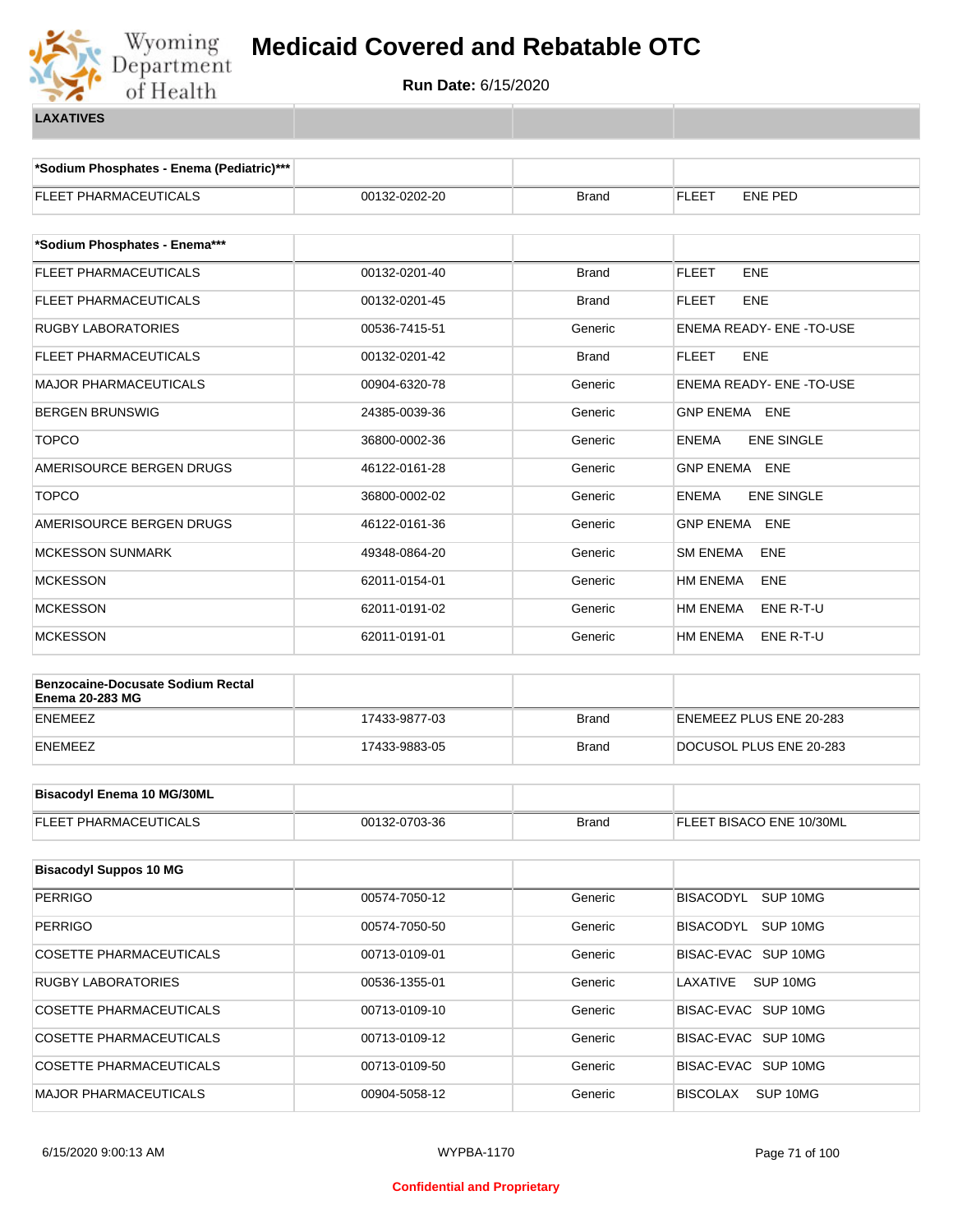#### Wyoming<br>Department **Medicaid Covered and Rebatable OTC**

#### **Run Date:** 6/15/2020

| $\sim$ $\sim$ $\sim$<br>of Health         | <b>Run Date: 6/15/2020</b> |         |                                |  |  |
|-------------------------------------------|----------------------------|---------|--------------------------------|--|--|
| <b>MAJOR PHARMACEUTICALS</b>              | 00904-5058-60              | Generic | BISCOLAX<br>SUP 10MG           |  |  |
| RUGBY LABORATORIES                        | 00536-1355-12              | Generic | LAXATIVE<br>SUP 10MG           |  |  |
| COSETTE PHARMACEUTICALS                   | 00713-0109-05              | Generic | BISAC-EVAC SUP 10MG            |  |  |
| COSETTE PHARMACEUTICALS                   | 00713-0109-08              | Generic | BISAC-EVAC SUP 10MG            |  |  |
| CHAIN DRUG MARKETING ASSOC                | 63868-0328-08              | Generic | QC LAXATIVE SUP 10MG           |  |  |
| <b>Bisacodyl Tab Delayed Release 5 MG</b> |                            |         |                                |  |  |
| FLEET PHARMACEUTICALS                     | 00132-0704-02              | Generic | FLEET LAXATI TAB 5MG EC        |  |  |
| RUGBY LABORATORIES                        | 00536-3381-10              | Generic | STIM LAXAT TAB 5MG EC          |  |  |
| <b>MAJOR PHARMACEUTICALS</b>              | 00904-7927-17              | Generic | BISACODYL TAB 5MG EC           |  |  |
| <b>MAJOR PHARMACEUTICALS</b>              | 00904-7927-60              | Generic | BISACODYL TAB 5MG EC           |  |  |
| <b>MAJOR PHARMACEUTICALS</b>              | 00904-7927-80              | Generic | BISACODYL TAB 5MG EC           |  |  |
| <b>SELECT BRAND</b>                       |                            |         | SB BISACODYL TAB 5MG EC        |  |  |
|                                           | 15127-0178-07              | Generic |                                |  |  |
| <b>BERGEN BRUNSWIG</b>                    | 24385-0903-63              | Generic | <b>GNP LAXATIVE TAB 5MG EC</b> |  |  |
| RUGBY LABORATORIES                        | 00536-3381-01              | Generic | STIM LAXAT TAB 5MG EC          |  |  |
| <b>PAR PHARMACEUTICALS</b>                | 00603-2483-21              | Generic | BISACODYL TAB 5MG EC           |  |  |
| <b>MAJOR PHARMACEUTICALS</b>              | 00904-6407-61              | Generic | BISACODYL TAB 5MG EC           |  |  |
| <b>TOPCO</b>                              | 36800-0174-65              | Generic | WOMANS LAXAT TAB 5MG EC        |  |  |
| <b>LEADER BRAND PRODUCTS</b>              | 37205-0128-63              | Generic | BISACODYL TAB 5MG EC           |  |  |
| <b>MCKESSON SUNMARK</b>                   | 49348-0920-44              | Generic | WOMENS LAXAT TAB 5MG EC        |  |  |
| <b>BERGEN BRUNSWIG</b>                    | 24385-0193-65              | Generic | GNP LAXATIVE TAB 5MG EC        |  |  |
| <b>BERGEN BRUNSWIG</b>                    | 24385-0903-78              | Generic | GNP BISA-LAX TAB 5MG EC        |  |  |
| <b>TOPCO</b>                              | 36800-0086-63              | Generic | LAXATIVE TAB 5MG EC            |  |  |
| <b>LEADER BRAND PRODUCTS</b>              | 37205-0298-65              | Generic | FEMININE LAX TAB 5MG EC        |  |  |
| TIME-CAP LABS                             | 49483-0003-10              | Generic | BISACODYL TAB 5MG EC           |  |  |
| <b>MCKESSON SUNMARK</b>                   | 49348-0599-05              | Generic | SM LAXATIVE TAB 5MG EC         |  |  |
| <b>TIME-CAP LABS</b>                      | 49483-0003-01              | Generic | BISACODYL TAB 5MG EC           |  |  |
| <b>MCKESSON</b>                           | 62011-0159-01              | Generic | HM LAXATIVE TAB 5MG EC         |  |  |
| AUBURN PHARMACEUTICAL                     | 62107-0030-01              | Generic | <b>DUCODYL</b><br>TAB 5MG EC   |  |  |
| AUBURN PHARMACEUTICAL                     | 62107-0030-10              | Generic | <b>DUCODYL</b><br>TAB 5MG EC   |  |  |
|                                           |                            |         |                                |  |  |
| Calcium Polycarbophil Tab 625 MG          |                            |         |                                |  |  |

| <b>Udicialli I Ulycal Duplill Tab ULJ INU</b> |               |         |                               |
|-----------------------------------------------|---------------|---------|-------------------------------|
| KONSYL PHARMACEUTICAL                         | 00224-0500-80 | Generic | KONSYL FIBER TAB 625MG        |
| <b>RUGBY LABORATORIES</b>                     | 00536-4306-05 | Generic | <b>TAB 625MG</b><br>FIBER-LAX |
| PERRIGO PHARMACEUTICALS                       | 00113-0477-75 | Generic | FIBER LAXATV TAB 625MG        |
| RUGBY LABORATORIES                            | 00536-4306-08 | Generic | <b>TAB 625MG</b><br>FIBER-LAX |
| RUGBY LABORATORIES                            | 00536-4306-11 | Generic | <b>TAB 625MG</b><br>FIBER-LAX |

6/15/2020 9:00:13 AM WYPBA-1170 Page 72 of 100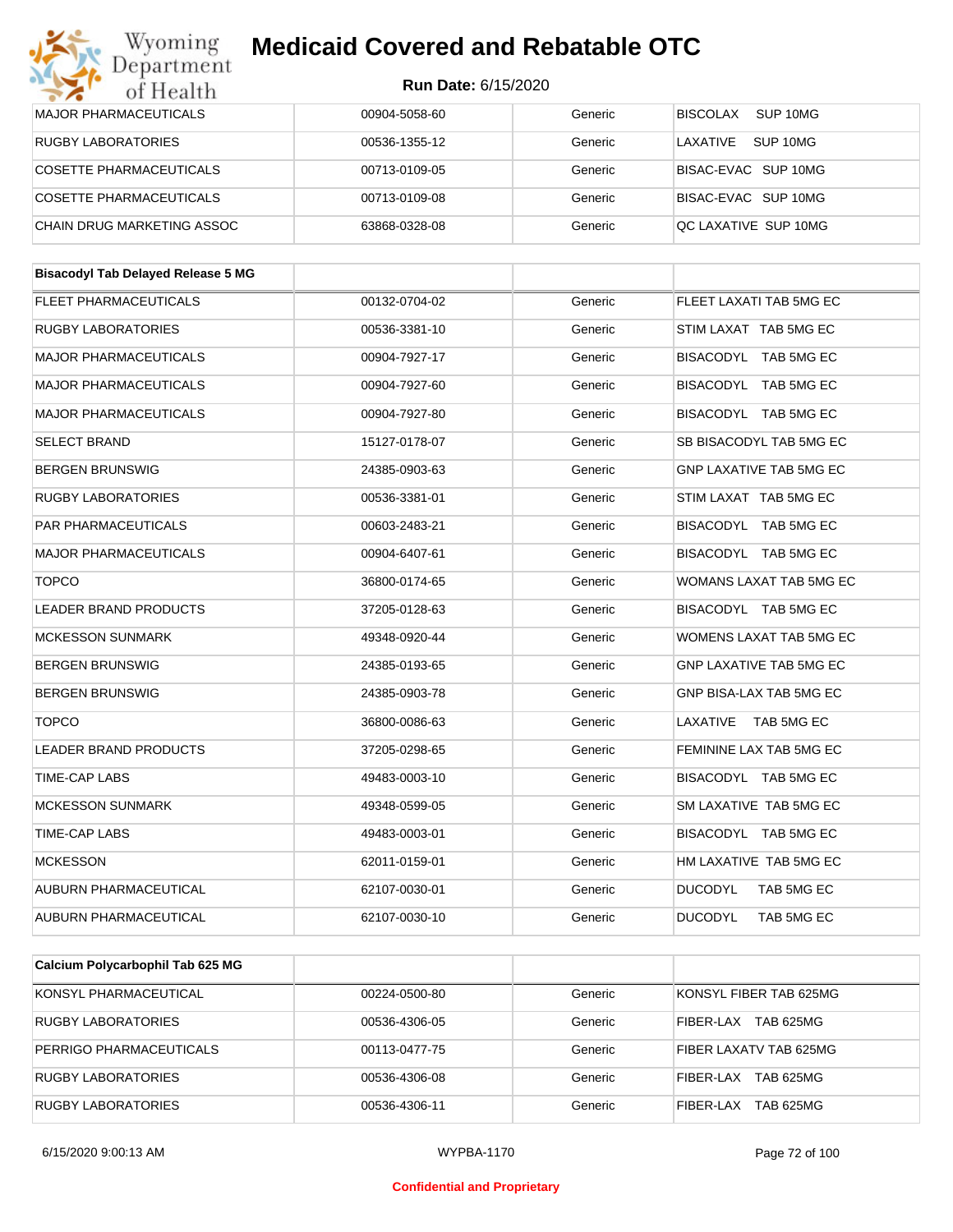| Wyoming<br><b>Medicaid Covered and Rebatable OTC</b><br>Department |                            |         |                                |  |  |
|--------------------------------------------------------------------|----------------------------|---------|--------------------------------|--|--|
| of Health                                                          | <b>Run Date: 6/15/2020</b> |         |                                |  |  |
| <b>MAJOR PHARMACEUTICALS</b>                                       | 00904-2500-91              | Generic | <b>FIBER</b><br>TAB 625MG      |  |  |
| KONSYL PHARMACEUTICAL                                              | 00224-0500-90              | Generic | KONSYL FIBER TAB 625MG         |  |  |
| <b>BERGEN BRUNSWIG</b>                                             | 24385-0125-76              | Generic | FIBER-CAPS<br><b>TAB 625MG</b> |  |  |
| <b>TOPCO</b>                                                       | 36800-0477-92              | Generic | FIBER LAXATV TAB 625MG         |  |  |
| LEADER BRAND PRODUCTS                                              | 37205-0213-75              | Generic | FIBER LAXATV TAB 625MG         |  |  |
| <b>TOPCO</b>                                                       | 36800-0477-75              | Generic | FIBER LAXATV TAB 625MG         |  |  |
| <b>MCKESSON SUNMARK</b>                                            | 49348-0759-13              | Generic | FIBER LAXATV TAB 625MG         |  |  |

| Castor Oil 100%                    |               |         |                                 |
|------------------------------------|---------------|---------|---------------------------------|
| <b>SUNMARK</b><br><b>IMCKESSON</b> | 49348-0016-36 | Beneric | OIL<br><b>SM CASTOR</b><br>100% |

| Docusate Calcium Cap 240 MG  |               |         |                             |
|------------------------------|---------------|---------|-----------------------------|
| RUGBY LABORATORIES           | 00536-1065-01 | Generic | STOOL SOFTNR CAP 240MG      |
| RUGBY LABORATORIES           | 00536-1065-05 | Generic | STOOL SOFTNR CAP 240MG      |
| <b>MAJOR PHARMACEUTICALS</b> | 00904-6459-59 | Generic | <b>CAP 240MG</b><br>KAO-TIN |
| <b>MAJOR PHARMACEUTICALS</b> | 00904-5779-40 | Generic | KAO-TIN<br><b>CAP 240MG</b> |
| <b>RUGBY LABORATORIES</b>    | 00536-3755-01 | Generic | STOOL SOFTNR CAP 240MG      |
| <b>RUGBY LABORATORIES</b>    | 00536-3755-05 | Generic | STOOL SOFTNR CAP 240MG      |
| RUGBY LABORATORIES           | 00536-3755-10 | Generic | STOOL SOFTNR CAP 240MG      |
| <b>MAJOR PHARMACEUTICALS</b> | 00904-5779-60 | Generic | KAO-TIN<br><b>CAP 240MG</b> |
| <b>BERGEN BRUNSWIG</b>       | 24385-0435-78 | Generic | DOCUSATE CAL CAP 240MG      |
| <b>MCKESSON SUNMARK</b>      | 49348-0280-10 | Generic | DOCUSATE CAL CAP 240MG      |

| Docusate Sodium Cap 100 MG   |               |         |                              |
|------------------------------|---------------|---------|------------------------------|
| FLEET PHARMACEUTICALS        | 00132-0751-60 | Generic | CAP 100MG<br>SOF-LAX         |
| PERRIGO PHARMACEUTICALS      | 00113-0486-72 | Generic | STOOL SOFTNR CAP 100MG       |
| <b>PAR PHARMACEUTICALS</b>   | 00603-0150-21 | Generic | <b>DOCOLACE</b><br>CAP 100MG |
| <b>PAR PHARMACEUTICALS</b>   | 00603-0150-32 | Generic | CAP 100MG<br><b>DOCOLACE</b> |
| <b>MAJOR PHARMACEUTICALS</b> | 00904-6457-80 | Generic | CAP 100MG<br>DOK.            |
| <b>RUGBY LABORATORIES</b>    | 00536-1062-10 | Generic | STOOL SOFTNR CAP 100MG       |
| <b>RUGBY LABORATORIES</b>    | 00536-3756-10 | Generic | STOOL SOFTNR CAP 100MG       |
| <b>RUGBY LABORATORIES</b>    | 00536-3756-01 | Generic | STOOL SOFTNR CAP 100MG       |
| <b>RUGBY LABORATORIES</b>    | 00536-1062-29 | Generic | STOOL SOFTNR CAP 100MG       |
| <b>SELECT BRAND</b>          | 15127-0288-10 | Generic | DOCUSATE SOD CAP 100MG       |
| <b>MAJOR PHARMACEUTICALS</b> | 00904-6457-60 | Generic | DOK.<br>CAP 100MG            |
| <b>MAJOR PHARMACEUTICALS</b> | 00904-7889-59 | Generic | <b>DOK</b><br>CAP 100MG      |
| <b>MAJOR PHARMACEUTICALS</b> | 00904-7889-80 | Generic | DOK.<br>CAP 100MG            |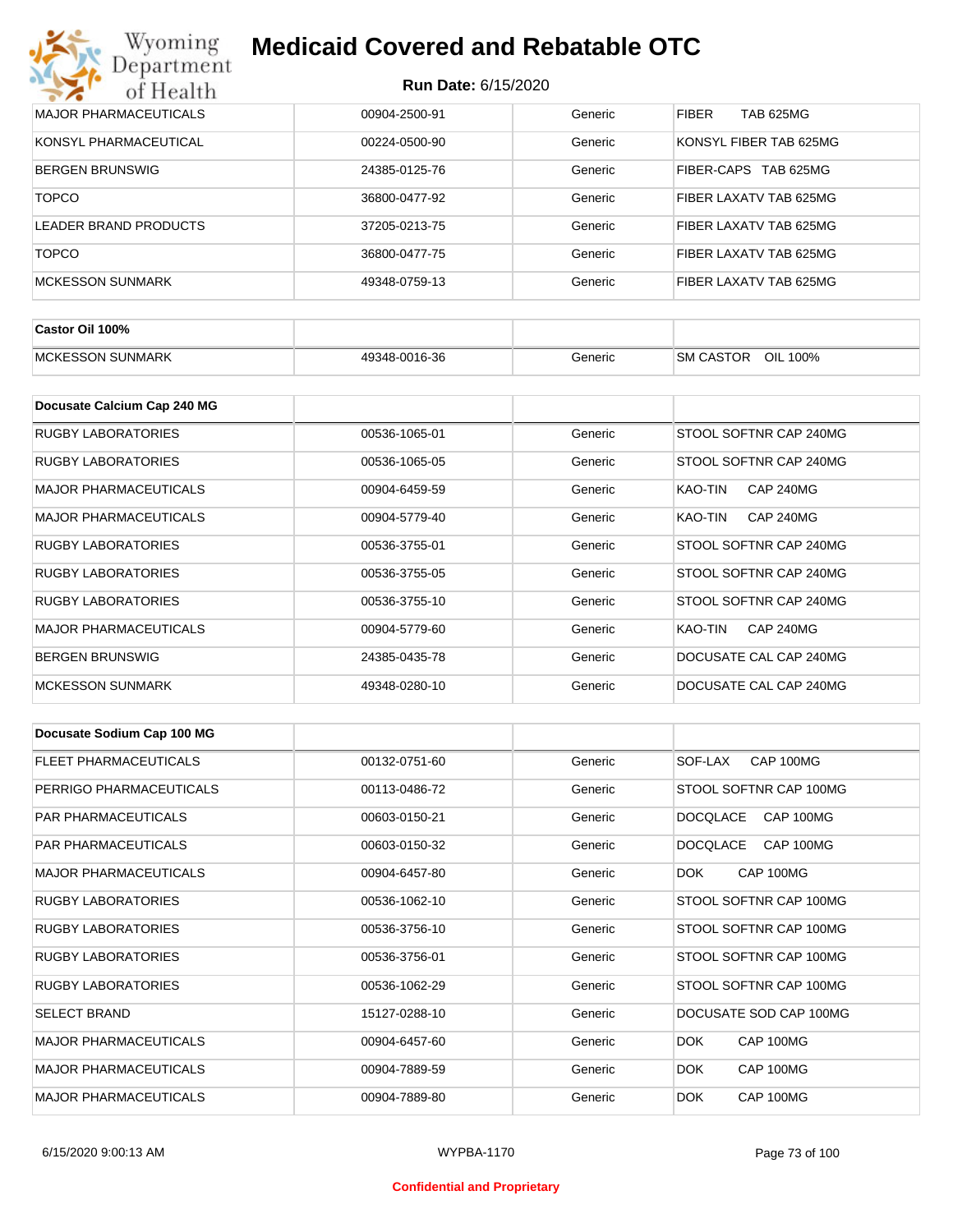

| Wyoming<br>Department                   | <b>Medicaid Covered and Rebatable OTC</b> |         |                             |  |  |
|-----------------------------------------|-------------------------------------------|---------|-----------------------------|--|--|
| <b>Run Date: 6/15/2020</b><br>of Health |                                           |         |                             |  |  |
| PHARBEST PHARMACEUTICALS                | 16103-0384-11                             | Generic | DOCUSATE SOD CAP 100MG      |  |  |
| <b>MAJOR PHARMACEUTICALS</b>            | 00904-2244-61                             | Generic | CAP 100MG<br>DOK.           |  |  |
| <b>MAJOR PHARMACEUTICALS</b>            | 00904-7889-60                             | Generic | CAP 100MG<br>DOK.           |  |  |
| PHARBEST PHARMACEUTICALS                | 16103-0384-08                             | Generic | DOCUSATE SOD CAP 100MG      |  |  |
| <b>TOPCO</b>                            | 36800-0486-72                             | Generic | STOOL SOFTNR CAP 100MG      |  |  |
| <b>TOPCO</b>                            | 36800-0486-78                             | Generic | STOOL SOFTNR CAP 100MG      |  |  |
| <b>MCKESSON SUNMARK</b>                 | 49348-0616-90                             | Generic | STOOL SOFTNR CAP 100MG      |  |  |
| <b>MCKESSON SUNMARK</b>                 | 49348-0058-19                             | Generic | STOOL SOFTNR CAP 100MG      |  |  |
| <b>MCKESSON SUNMARK</b>                 | 49348-0483-90                             | Generic | STOOL SOFTNR CAP 100MG      |  |  |
| PERRIGO PHARMACEUTICALS                 | 45802-0486-78                             | Generic | DOCUSATE SOD CAP 100MG      |  |  |
| AMERISOURCE BERGEN DRUGS                | 46122-0231-72                             | Generic | STOOL SOFTNR CAP 100MG      |  |  |
| AMERISOURCE BERGEN DRUGS                | 46122-0231-78                             | Generic | STOOL SOFTNR CAP 100MG      |  |  |
| <b>MCKESSON SUNMARK</b>                 | 49348-0483-10                             | Generic | STOOL SOFTNR CAP 100MG      |  |  |
| <b>BERGEN BRUNSWIG</b>                  | 24385-0436-78                             | Generic | STOOL SOFTNR CAP 100MG      |  |  |
| <b>MCKESSON SUNMARK</b>                 | 49348-0917-05                             | Generic | STOOL SOFTNR CAP 100MG      |  |  |
| <b>MCKESSON SUNMARK</b>                 | 49348-0483-19                             | Generic | STOOL SOFTNR CAP 100MG      |  |  |
| AUBURN PHARMACEUTICAL                   | 62107-0033-01                             | Generic | <b>DOCUSIL</b><br>CAP 100MG |  |  |
| AUBURN PHARMACEUTICAL                   | 62107-0033-10                             | Generic | <b>DOCUSIL</b><br>CAP 100MG |  |  |
| AMERICAN HEALTH PACKAGING               | 62584-0683-01                             | Generic | DOCUSATE SOD CAP 100MG      |  |  |
| AMERICAN HEALTH PACKAGING               | 62584-0683-11                             | Generic | DOCUSATE SOD CAP 100MG      |  |  |
| <b>SDA LABORATORIES INC</b>             | 66424-0030-10                             | Generic | STOOL SOFTNR CAP 100MG      |  |  |
| PURDUE PRODUCTS LP                      | 67618-0101-10                             | Brand   | <b>COLACE</b><br>CAP 100MG  |  |  |
| PURDUE PRODUCTS LP                      | 67618-0101-52                             | Brand   | <b>COLACE</b><br>CAP 100MG  |  |  |
| <b>MCKESSON</b>                         | 62011-0163-03                             | Generic | STOOL SOFTNR CAP 100MG      |  |  |
| <b>MCKESSON</b>                         | 62011-0224-01                             | Generic | STOOL SOFTNR CAP 100MG      |  |  |
| <b>MCKESSON PACKAGING SERVICES</b>      | 63739-0478-01                             | Generic | DOCUSATE SOD CAP 100MG      |  |  |
| <b>MCKESSON PACKAGING SERVICES</b>      | 63739-0478-10                             | Generic | DOCUSATE SOD CAP 100MG      |  |  |
| PURDUE PRODUCTS LP                      | 67618-0101-30                             | Brand   | <b>COLACE</b><br>CAP 100MG  |  |  |
| PURDUE PRODUCTS LP                      | 67618-0101-60                             | Brand   | <b>COLACE</b><br>CAP 100MG  |  |  |

| Docusate Sodium Cap 250 MG |               |         |                                |
|----------------------------|---------------|---------|--------------------------------|
| MAJOR PHARMACEUTICALS      | 00904-6458-59 | Generic | <b>DOK</b><br><b>CAP 250MG</b> |
| RUGBY LABORATORIES         | 00536-1064-01 | Generic | STOOL SOFTNR CAP 250MG         |
| <b>RUGBY LABORATORIES</b>  | 00536-3757-10 | Generic | STOOL SOFTNR CAP 250MG         |
| RUGBY LABORATORIES         | 00536-1064-10 | Generic | STOOL SOFTNR CAP 250MG         |
| <b>BERGEN BRUNSWIG</b>     | 24385-0443-78 | Generic | STOOL SOFTNR CAP 250MG         |
| <b>RUGBY LABORATORIES</b>  | 00536-3757-01 | Generic | STOOL SOFTNR CAP 250MG         |

6/15/2020 9:00:13 AM WYPBA-1170 Page 74 of 100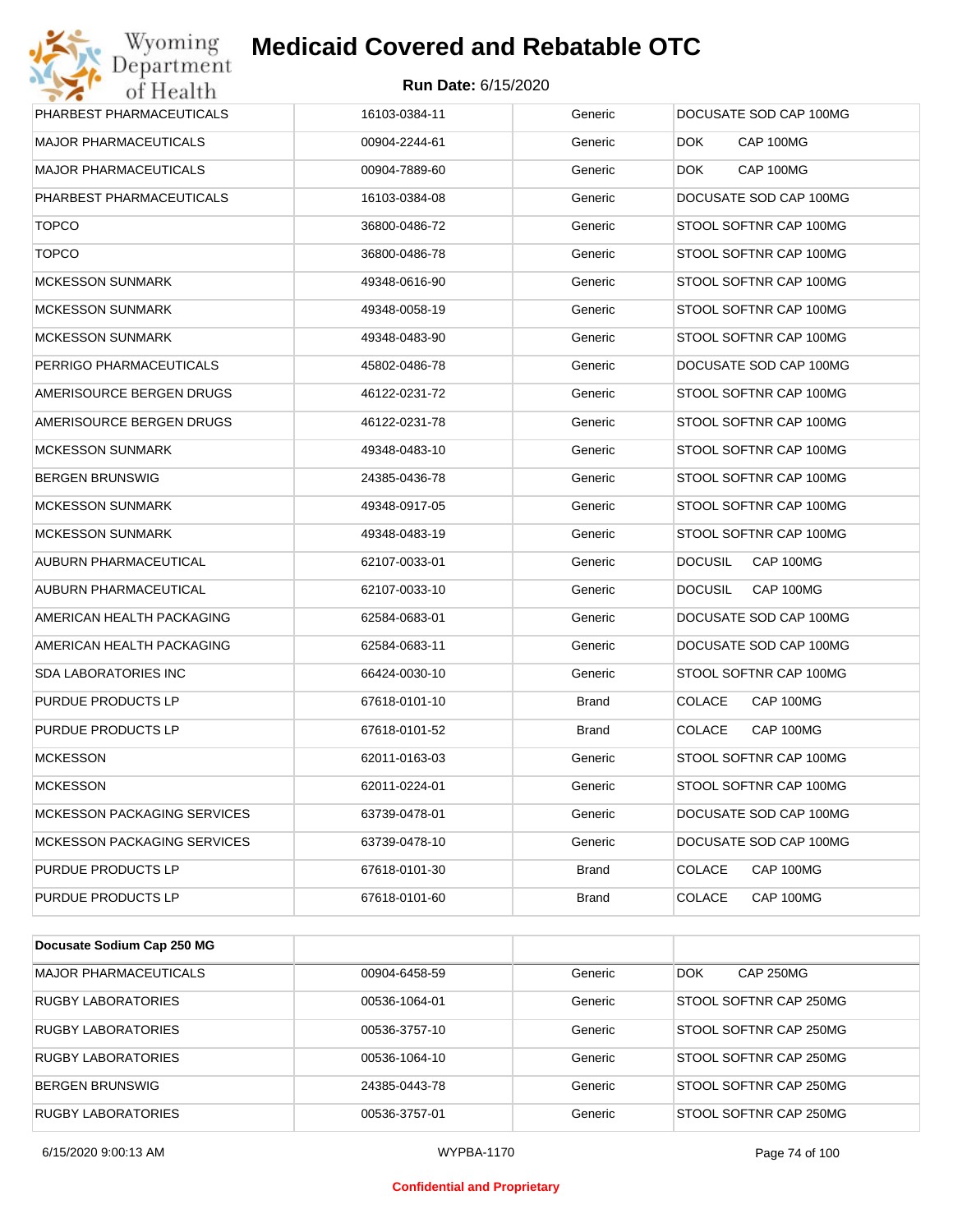| Department<br>of Health                                      | <b>Run Date: 6/15/2020</b> |              |                                |
|--------------------------------------------------------------|----------------------------|--------------|--------------------------------|
| <b>MAJOR PHARMACEUTICALS</b>                                 | 00904-7891-59              | Generic      | <b>CAP 250MG</b><br><b>DOK</b> |
| AMERISOURCE BERGEN DRUGS                                     | 46122-0263-78              | Generic      | STOOL SOFTNR CAP 250MG         |
| <b>MCKESSON SUNMARK</b>                                      | 49348-0714-10              | Generic      | STOOL SOFTNR CAP 250MG         |
| <b>MCKESSON</b>                                              | 62011-0244-01              | Generic      | STOOL SOFTNR CAP 250MG         |
| <b>MCKESSON</b>                                              | 62011-0164-01              | Generic      | STOOL SOFTNR CAP 250MG         |
| Docusate Sodium Cap 50 MG                                    |                            |              |                                |
| PURDUE PRODUCTS LP                                           | 67618-0100-30              | <b>Brand</b> | CAP 50MG<br><b>COLACE</b>      |
| PURDUE PRODUCTS LP                                           | 67618-0100-60              | Brand        | <b>COLACE</b><br>CAP 50MG      |
| PURDUE PRODUCTS LP                                           | 67618-0109-28              | Brand        | COLACE CLEAR CAP 50 MG         |
| Docusate Sodium Enema 100 MG/5ML                             |                            |              |                                |
| ENEMEEZ                                                      | 17433-9884-05              | <b>Brand</b> | DOCUSOL KIDS ENE 100MG/5M      |
| Docusate Sodium Enema 283 MG/5ML                             |                            |              |                                |
| ENEMEEZ                                                      | 17433-9878-05              | Generic      | <b>DOCUSOL MINI ENE</b>        |
| ENEMEEZ                                                      | 17433-9876-03              | Generic      | ENEMEEZ MINI ENE               |
| Docusate Sodium Liquid 150 MG/15ML                           |                            |              |                                |
| PHARMACEUTICAL ASSOCIATES                                    | 00121-0544-10              | Generic      | DOCUSATE SOD LIQ 50MG/5ML      |
| RUGBY LABORATORIES                                           | 00536-0590-85              | Generic      | <b>DIOCTO</b><br>LIQ 50MG/5ML  |
| HI-TECH                                                      | 50383-0771-10              | Generic      | <b>DOCU</b><br>LIQ 50MG/5ML    |
| HI-TECH                                                      | 50383-0771-11              | Generic      | <b>DOCU</b><br>LIQ 50MG/5ML    |
| HI-TECH                                                      | 50383-0771-16              | Generic      | DOCU<br>LIQ 50MG/5ML           |
| <b>SILARX</b>                                                | 54838-0116-80              | Generic      | <b>SILACE</b><br>LIQ 10MG/ML   |
| Docusate Sodium Liquid 50 MG/15ML                            |                            |              |                                |
| FLEET PHARMACEUTICALS                                        | 00132-0106-24              | <b>Brand</b> | PEDIA-LAX LIQ 50MG             |
| Docusate Sodium Syrup 60 MG/15ML                             |                            |              |                                |
| <b>RUGBY LABORATORIES</b>                                    | 00536-1001-85              | Generic      | SYP 60/15ML<br><b>DIOCTO</b>   |
| <b>SILARX</b>                                                | 54838-0107-80              | Generic      | <b>SILACE</b><br>SYP 60/15ML   |
| Docusate Sodium Tab 100 MG                                   |                            |              |                                |
| <b>MAJOR PHARMACEUTICALS</b>                                 | 00904-5869-60              | Generic      | <b>DOK</b><br>TAB 100MG        |
| Glycerin Enema Adult 5.4 GM/Average<br><b>Delivered Dose</b> |                            |              |                                |
| FLEET PHARMACEUTICALS                                        | 00132-0185-82              | <b>Brand</b> | FLEET LIQUID ENE GLYCERIN      |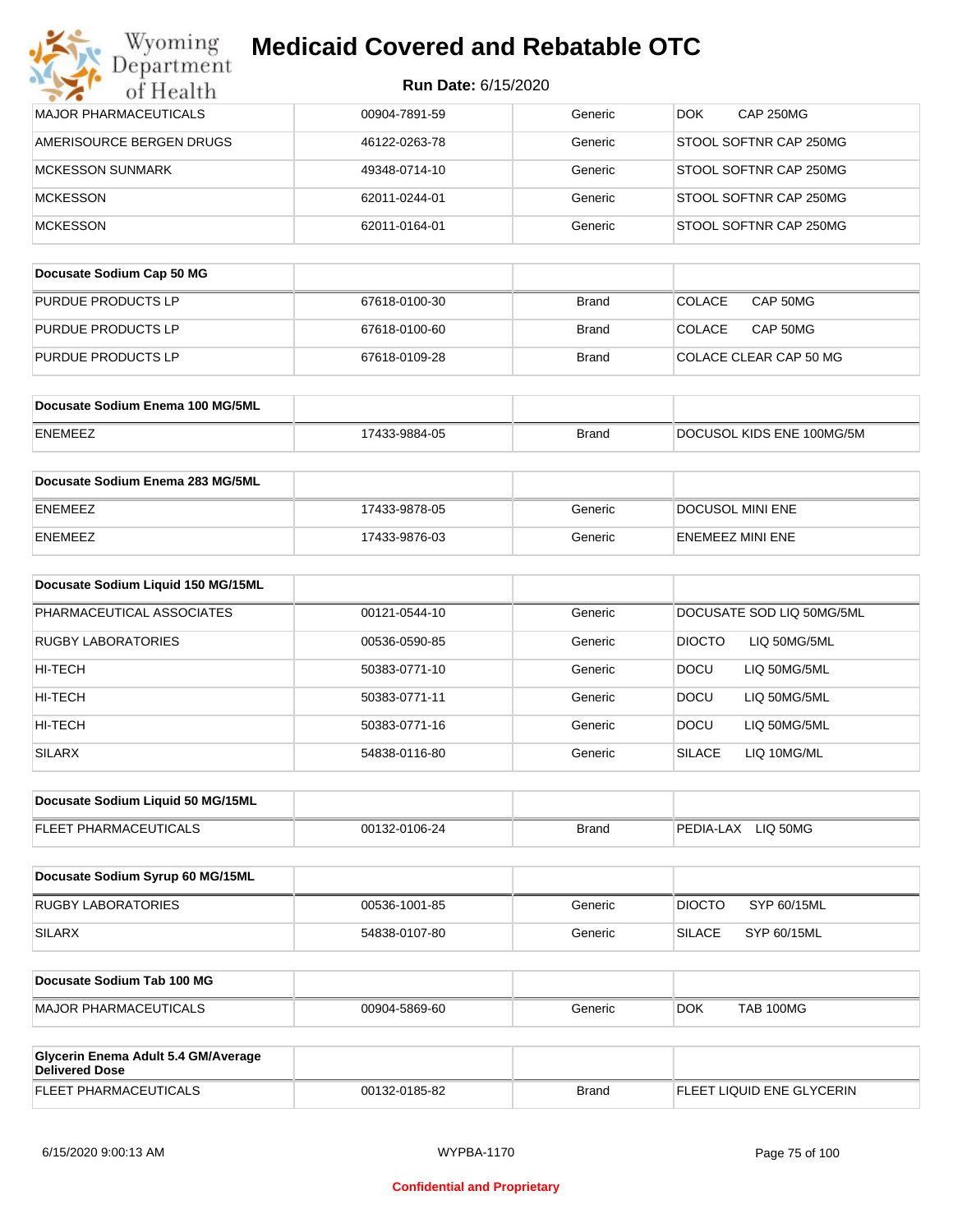

# **Medicaid Covered and Rebatable OTC**

**Run Date:** 6/15/2020

| Glycerin Liquid Suppos 2.8 GM (2.7 ML) |               |              |                                       |
|----------------------------------------|---------------|--------------|---------------------------------------|
| <b>FLEET PHARMACEUTICALS</b>           | 00132-0190-12 | <b>Brand</b> | PEDIA-LAX SUP 2.8GM                   |
| <b>Glycerin Suppos 1 GM</b>            |               |              |                                       |
| <b>FLEET PHARMACEUTICALS</b>           | 00132-0081-12 | <b>Brand</b> | PEDIA-LAX SUP 1GM                     |
| <b>Glycerin Suppos 1.2 GM</b>          |               |              |                                       |
| G & W LABS                             | 00713-0102-26 | Generic      | GLYCERIN PED SUP 1.2GM                |
|                                        |               |              |                                       |
| <b>COSETTE PHARMACEUTICALS</b>         | 00713-0102-09 | Generic      | SANI-SUPP SUP PEDIATRI                |
| <b>COSETTE PHARMACEUTICALS</b>         | 00713-0102-25 | Generic      | SANI-SUPP SUP PEDIATRI                |
| G & W LABS                             | 00713-0102-13 | Generic      | GLYCERIN PED SUP 1.2GM                |
| <b>Glycerin Suppos 2 GM</b>            |               |              |                                       |
| <b>FLEET PHARMACEUTICALS</b>           | 00132-0079-12 | Generic      | <b>GLYCERIN</b><br>SUP <sub>2GM</sub> |
| <b>FLEET PHARMACEUTICALS</b>           | 00132-0079-24 | Generic      | SUP <sub>2GM</sub><br><b>GLYCERIN</b> |
| FLEET PHARMACEUTICALS                  | 00132-0079-50 | Generic      | <b>GLYCERIN</b><br>SUP <sub>2GM</sub> |
| <b>COSETTE PHARMACEUTICALS</b>         | 00713-0101-25 | Generic      | SANI-SUPP<br><b>SUP ADULT</b>         |
| <b>COSETTE PHARMACEUTICALS</b>         | 00713-0101-09 | Generic      | SANI-SUPP<br><b>SUP ADULT</b>         |
| <b>Glycerin Suppos 2.1 GM</b>          |               |              |                                       |
| G & W LABS                             | 00713-0101-02 | Generic      | <b>GLYCERIN</b><br><b>SUP 2.1GM</b>   |
| G & W LABS                             | 00713-0101-13 | Generic      | <b>GLYCERIN</b><br><b>SUP 2.1GM</b>   |
| G & W LABS                             | 00713-0101-26 | Generic      | <b>GLYCERIN</b><br><b>SUP 2.1GM</b>   |
| G & W LABS                             | 00713-0101-51 | Generic      | <b>GLYCERIN</b><br><b>SUP 2.1GM</b>   |
| <b>Magnesium Citrate Soln</b>          |               |              |                                       |
| MAJOR PHARMACEUTICALS                  | 00904-6304-77 | Generic      | MAG CITRATE SOL LEMON                 |
| <b>BERGEN BRUNSWIG</b>                 | 24385-0675-10 | Generic      | MAG CITRATE SOL LEMON                 |
| <b>BERGEN BRUNSWIG</b>                 | 24385-0910-10 | Generic      | MAG CITRATE SOL CHERRY                |
| <b>MCKESSON SUNMARK</b>                | 49348-0696-49 | Generic      | MAG CITRATE SOL LEMON                 |
| <b>MCKESSON SUNMARK</b>                | 49348-0504-49 | Generic      | MAG CITRATE SOL CHERRY                |
| <b>MCKESSON</b>                        |               |              |                                       |
|                                        | 62011-0166-01 | Generic      | MAG CITRATE SOL LEMON                 |
| CHAIN DRUG MARKETING ASSOC             | 63868-0934-10 | Generic      | MAG CITRATE SOL CHERRY                |
| CHAIN DRUG MARKETING ASSOC             | 63868-0935-10 | Generic      | MAG CITRATE SOL LEMON                 |
| Magnesium Hydroxide Chew Tab 400 MG    |               |              |                                       |
|                                        |               |              |                                       |

| FI FFT<br><b>FUTICALL</b><br>$T$ T PHARMAUL L<br>--- | 00132-0655-01 | Brand | ' 400MG<br>CHW<br><b>PEDIA-L</b><br>-LAX |
|------------------------------------------------------|---------------|-------|------------------------------------------|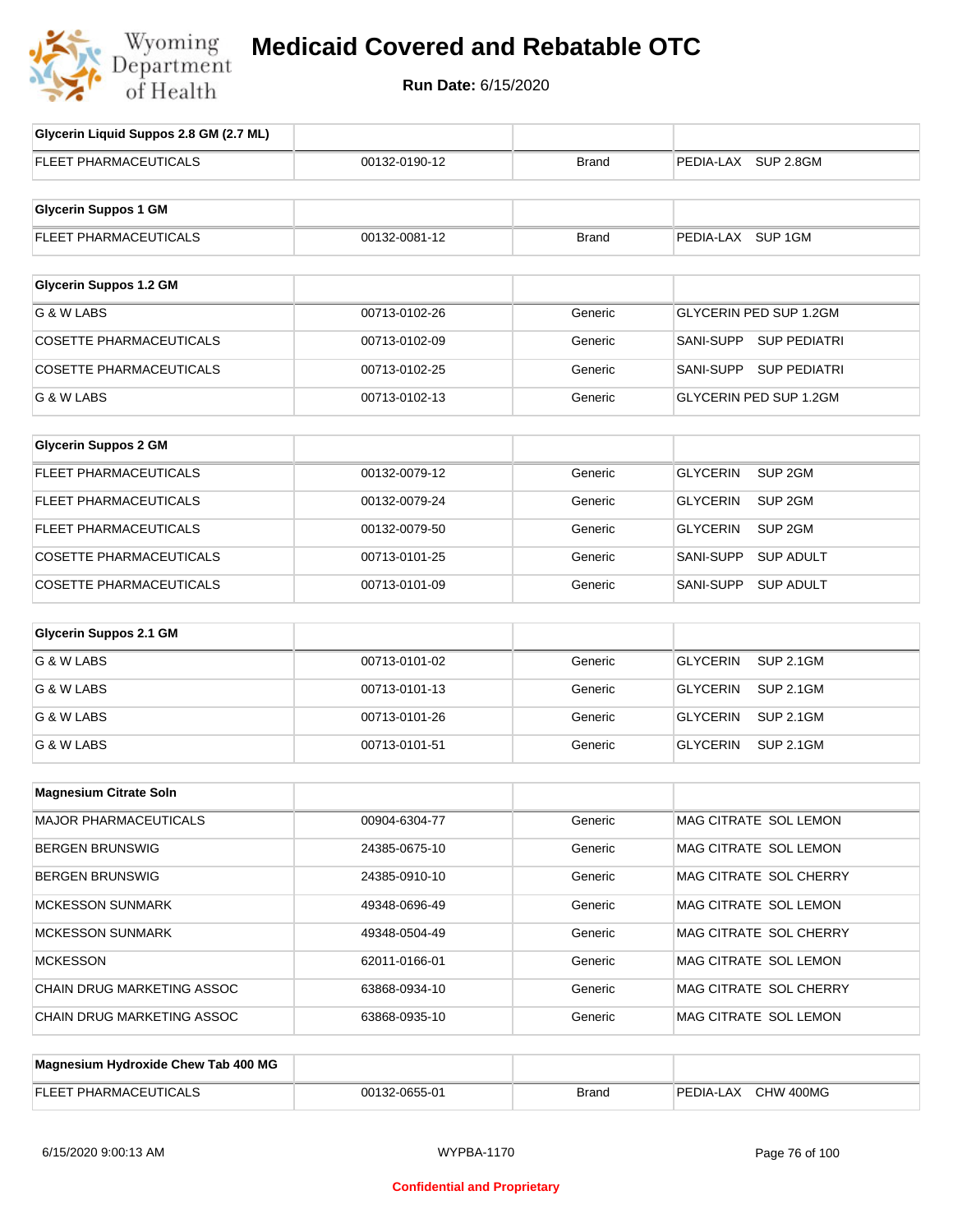

| <b>PERRIGO</b><br>PHARMACEUTICAL ASSOCIATES<br><b>PERRIGO</b> | 00113-0396-40<br>00121-0431-30<br>00113-0332-40 | Generic<br>Generic | <b>MILK OF MAGN SUS</b><br><b>MILK OF MAGN SUS</b> |
|---------------------------------------------------------------|-------------------------------------------------|--------------------|----------------------------------------------------|
|                                                               |                                                 |                    |                                                    |
|                                                               |                                                 |                    |                                                    |
|                                                               |                                                 | Generic            | MILK OF MAGN SUS FRSH MNT                          |
| <b>RUGBY LABORATORIES</b>                                     | 00536-2470-85                                   | Generic            | MILK OF MAGN SUS                                   |
| <b>MAJOR PHARMACEUTICALS</b>                                  | 00904-0788-14                                   | Generic            | MILK OF MAGN SUS 1200/15                           |
| <b>MAJOR PHARMACEUTICALS</b>                                  | 00904-0788-16                                   | Generic            | MILK OF MAGN SUS 1200/15                           |
| <b>MAJOR PHARMACEUTICALS</b>                                  | 00904-0789-14                                   | Generic            | MILK OF MAGN SUS MINT                              |
| <b>SELECT BRAND</b>                                           | 15127-0835-73                                   | Generic            | <b>SB MILK MAGN SUS MINT</b>                       |
| <b>SELECT BRAND</b>                                           | 15127-0833-73                                   | Generic            | <b>SB MILK MAGN SUS</b>                            |
| <b>BERGEN BRUNSWIG</b>                                        | 24385-0332-40                                   | Generic            | <b>GNP MILK MAG SUS</b>                            |
| <b>RUGBY LABORATORIES</b>                                     | 00536-2470-83                                   | Generic            | MILK OF MAGN SUS                                   |
| LEADER BRAND PRODUCTS                                         | 37205-0834-40                                   | Generic            | MILK OF MAGN SUS MINT                              |
| <b>BERGEN BRUNSWIG</b>                                        | 24385-0396-40                                   | Generic            | <b>GNP MILK MAG SUS</b>                            |
| <b>BERGEN BRUNSWIG</b>                                        | 24385-0608-40                                   | Generic            | <b>GNP MILK MAG SUS</b>                            |
| <b>TOPCO</b>                                                  | 36800-0396-40                                   | Generic            | MILK OF MAGN SUS                                   |
| <b>TOPCO</b>                                                  | 36800-0332-40                                   | Generic            | MILK OF MAGN SUS 1200/15                           |
| <b>TOPCO</b>                                                  | 36800-0949-40                                   | Generic            | MILK OF MAGN SUS CHERRY                            |
| <b>LEADER BRAND PRODUCTS</b>                                  | 37205-0833-40                                   | Generic            | MILK OF MAGN SUS 400/5ML                           |
| <b>MCKESSON SUNMARK</b>                                       | 49348-0307-39                                   | Generic            | MILK OF MAGN SUS 1200/15                           |
| CHAIN DRUG MARKETING ASSOC                                    | 63868-0310-12                                   | Generic            | MILK OF MAGN SUS 400/5ML                           |
| <b>CHAIN DRUG MARKETING ASSOC</b>                             | 63868-0788-57                                   | Generic            | MILK OF MAGN SUS 400/5ML                           |
| <b>MCKESSON</b>                                               | 62011-0124-01                                   | Generic            | MILK OF MAGN SUS 400/5ML                           |
| <b>CHAIN DRUG MARKETING ASSOC</b>                             | 63868-0787-57                                   | Generic            | MILK OF MAGN SUS 400/5ML                           |
| <b>MCKESSON</b>                                               | 62011-0123-01                                   | Generic            | MILK OF MAGN SUS 400/5ML                           |

| Magnesium Hydroxide Susp Concentrate<br>2400 MG/10ML |               |         |                         |
|------------------------------------------------------|---------------|---------|-------------------------|
| PHARMACEUTICAL ASSOCIATES                            | 00121-0527-10 | Generic | MILK OF MAGN SUS 2400MG |
| <b>HIKMA</b>                                         | 00054-3567-49 | Generic | MILK OF MAGN SUS 2400MG |
| <b>HIKMA</b>                                         | 00054-3567-61 | Generic | MILK OF MAGN SUS 2400MG |

| <b>Magnesium Sulfate Oral Granules</b> |               |         |                                     |
|----------------------------------------|---------------|---------|-------------------------------------|
| BERGEN BRUNSWIG                        | 24385-0807-01 | Generic | GRA SALT<br>GNP EPSOM               |
| <b>IMCKESSON SUNMARK</b>               | 49348-0018-75 | Generic | <b>GRA SALT</b><br><b>SM EPSOM</b>  |
| BERGEN BRUNSWIG                        | 24385-0807-04 | Generic | <b>GRA SALT</b><br><b>GNP EPSOM</b> |
| <b>IMCKESSON SUNMARK</b>               | 49348-0018-63 | Generic | <b>GRA SALT</b><br><b>SM EPSOM</b>  |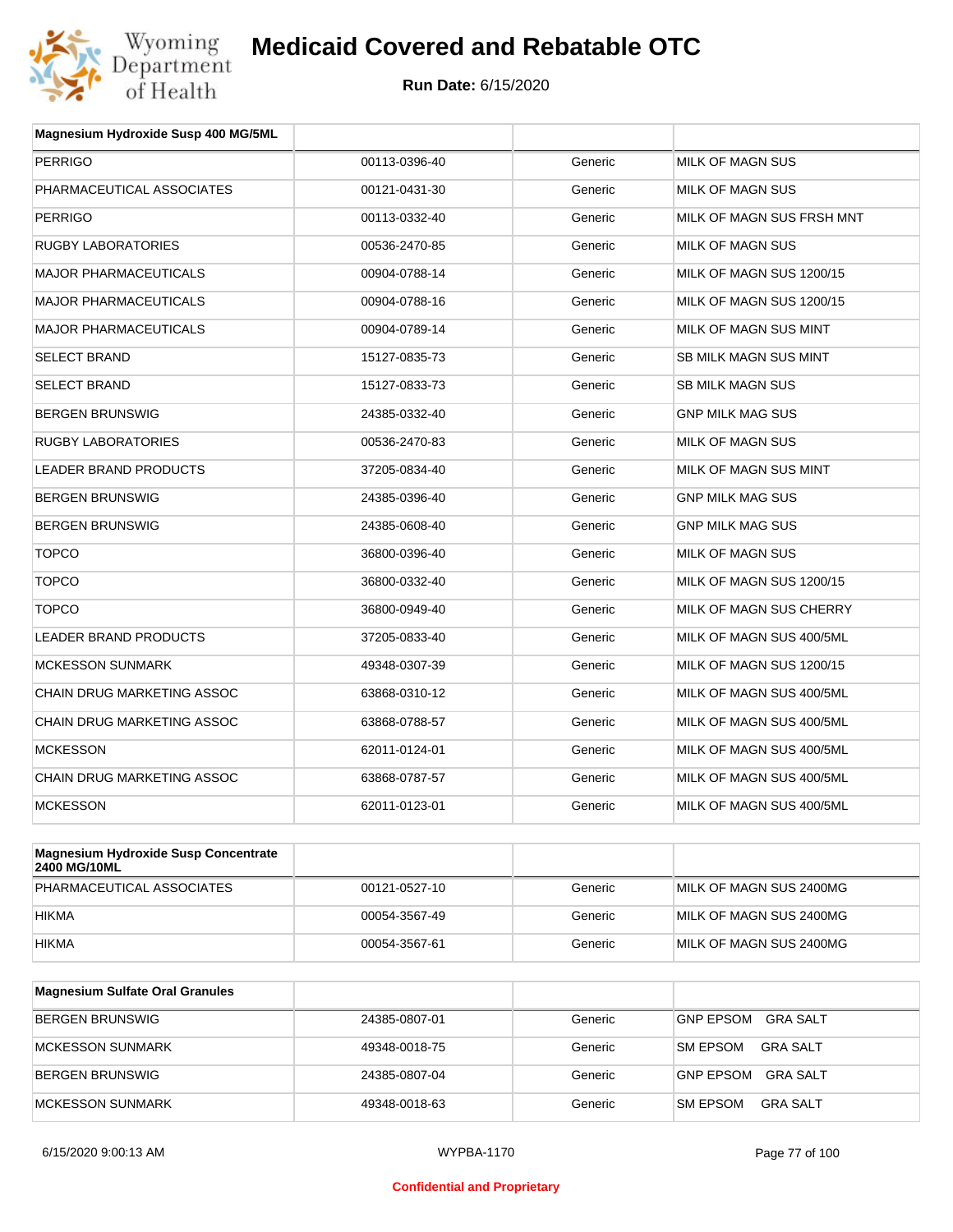

| <b>Methylcellulose Powder Laxative</b>        |               |              |                                      |  |
|-----------------------------------------------|---------------|--------------|--------------------------------------|--|
| GLAXO CONSUMER HEALTHCARE L.P.                | 00135-0090-70 | <b>Brand</b> | POW SF ORANG<br><b>CITRUCEL</b>      |  |
| GLAXO CONSUMER HEALTHCARE L.P.                | 00135-0090-74 | Brand        | <b>CITRUCEL</b><br>POW SF ORANG      |  |
| GLAXO CONSUMER HEALTHCARE L.P.                | 00135-0090-75 | <b>Brand</b> | <b>CITRUCEL</b><br>POW SF ORANG      |  |
| GLAXO CONSUMER HEALTHCARE L.P.                | 00135-0089-69 | Brand        | <b>CITRUCEL</b><br><b>POW ORANGE</b> |  |
| <b>MAJOR PHARMACEUTICALS</b>                  | 00904-5675-16 | Generic      | SOLUBLE FIB POW THERAPY              |  |
| GLAXO CONSUMER HEALTHCARE L.P.                | 00135-0089-71 | Brand        | <b>CITRUCEL</b><br><b>POW ORANGE</b> |  |
|                                               |               |              |                                      |  |
| Methylcellulose Tab 500 MG                    |               |              |                                      |  |
| GLAXO CONSUMER HEALTHCARE L.P.                | 00135-0199-02 | <b>Brand</b> | <b>CITRUCEL</b><br>TAB 500MG         |  |
| GLAXO CONSUMER HEALTHCARE L.P.                | 00135-0199-07 | <b>Brand</b> | <b>CITRUCEL</b><br><b>TAB 500MG</b>  |  |
| GLAXO CONSUMER HEALTHCARE L.P.                | 00135-0199-01 | <b>Brand</b> | <b>CITRUCEL</b><br>TAB 500MG         |  |
| <b>MCKESSON SUNMARK</b>                       | 49348-0541-10 | Generic      | SM FIBER LAX TAB 500MG               |  |
| <b>BERGEN BRUNSWIG</b>                        | 24385-0466-78 | Generic      | FIBER THERAP TAB 500MG               |  |
| <b>MCKESSON</b>                               | 62011-0134-01 | Generic      | HM FIBER<br><b>TAB 500MG</b>         |  |
|                                               |               |              |                                      |  |
| <b>Mineral Oil</b>                            |               |              |                                      |  |
| <b>PERRIGO</b>                                | 00574-0618-16 | Generic      | <b>MINERAL</b><br>OIL                |  |
| <b>BERGEN BRUNSWIG</b>                        | 24385-0685-16 | Generic      | <b>GNP MINERAL OIL HEAVY</b>         |  |
| <b>MCKESSON SUNMARK</b>                       | 49348-0804-38 | Generic      | SM MINERAL OIL                       |  |
| CHAIN DRUG MARKETING ASSOC                    | 63868-0938-16 | Generic      | QC MINERAL OIL HEAVY                 |  |
|                                               |               |              |                                      |  |
| <b>Mineral Oil Enema</b>                      |               |              |                                      |  |
| FLEET PHARMACEUTICALS                         | 00132-0301-40 | <b>Brand</b> | FLEET OIL ENE                        |  |
| <b>MCKESSON</b>                               | 62011-0190-01 | Generic      | MINERAL OIL ENE                      |  |
|                                               |               |              |                                      |  |
| Polyethylene Glycol 3350 Oral Packet 17<br>GМ |               |              |                                      |  |
| MAJOR PHARMACEUTICALS                         | 00904-6422-86 | Generic      | PEG 3350<br><b>POW</b>               |  |
| <b>MAJOR PHARMACEUTICALS</b>                  | 00904-6025-61 | Generic      | PEG 3350<br><b>POW</b>               |  |
| <b>MAJOR PHARMACEUTICALS</b>                  | 00904-6422-81 | Generic      | PEG 3350<br><b>POW</b>               |  |
| <b>TOPCO</b>                                  | 36800-0306-52 | Generic      | CLEARLAX<br><b>POW</b>               |  |
| <b>MYLAN INSTITUTIONAL</b>                    | 51079-0306-01 | Generic      | POLYETH GLYC POW 3350 NF             |  |
| <b>MYLAN INSTITUTIONAL</b>                    | 51079-0306-30 | Generic      | POLYETH GLYC POW 3350 NF             |  |
| AMERICAN HEALTH PACKAGING                     | 68084-0430-98 | Generic      | HEALTHYLAX POW                       |  |
| AMERICAN HEALTH PACKAGING                     | 68084-0430-99 | Generic      | HEALTHYLAX POW                       |  |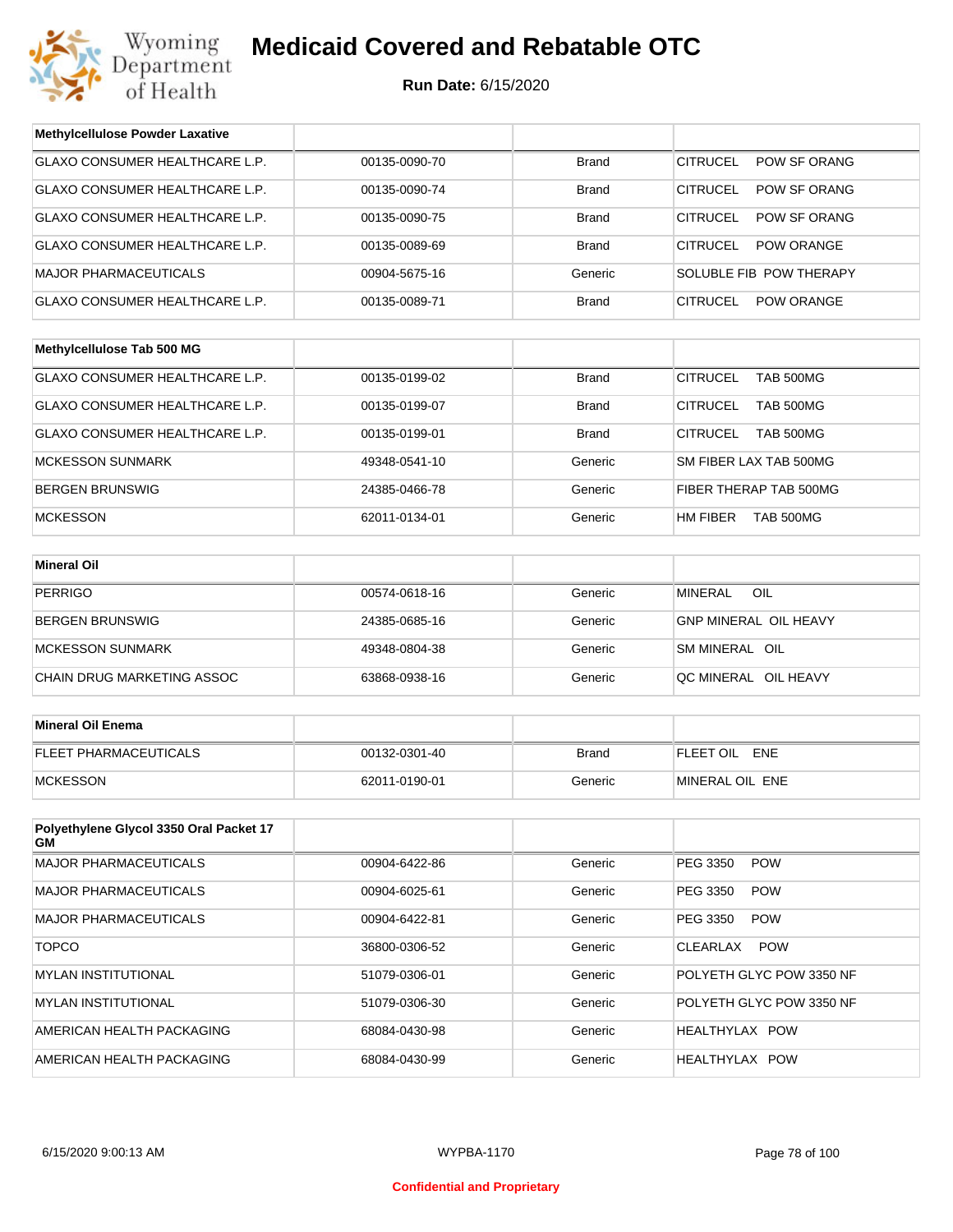

| Polyethylene Glycol 3350 Oral Powder 17<br><b>GM/SCOOP</b> |               |         |                               |
|------------------------------------------------------------|---------------|---------|-------------------------------|
| <b>RUGBY LABORATORIES</b>                                  | 00536-1052-24 | Generic | PEG3350<br><b>POW</b>         |
| <b>RUGBY LABORATORIES</b>                                  | 00536-1052-27 | Generic | PEG3350<br><b>POW</b>         |
| <b>RUGBY LABORATORIES</b>                                  | 00536-1052-84 | Generic | PEG3350<br><b>POW</b>         |
| <b>MAJOR PHARMACEUTICALS</b>                               | 00904-6025-76 | Generic | PEG 3350<br><b>POW</b>        |
| <b>MAJOR PHARMACEUTICALS</b>                               | 00904-6025-84 | Generic | PEG 3350<br><b>POW</b>        |
| <b>MAJOR PHARMACEUTICALS</b>                               | 00904-6025-77 | Generic | PEG 3350<br><b>POW</b>        |
| <b>TOPCO</b>                                               | 36800-0181-04 | Generic | <b>CLEARLAX</b><br><b>POW</b> |
| <b>TOPCO</b>                                               | 36800-0306-01 | Generic | <b>CLEARLAX</b><br><b>POW</b> |
| <b>TOPCO</b>                                               | 36800-0306-02 | Generic | <b>CLEARLAX</b><br><b>POW</b> |
| <b>LEADER BRAND PRODUCTS</b>                               | 37205-0612-71 | Generic | <b>CLEARLAX</b><br><b>POW</b> |
| <b>LEADER BRAND PRODUCTS</b>                               | 37205-0612-72 | Generic | CLEARLAX<br><b>POW</b>        |
| <b>LEADER BRAND PRODUCTS</b>                               | 37205-0612-73 | Generic | <b>CLEARLAX</b><br><b>POW</b> |
| LUPIN PHARMACEUTICALS                                      | 43386-0312-08 | Generic | <b>GAVILAX</b><br><b>POW</b>  |
| LUPIN PHARMACEUTICALS                                      | 43386-0312-14 | Generic | <b>GAVILAX</b><br><b>POW</b>  |
| PERRIGO PHARMACEUTICALS                                    | 45802-0868-01 | Generic | POLYETH GLYC POW 3350 NF      |
| AMERISOURCE BERGEN DRUGS                                   | 46122-0014-31 | Generic | <b>GNP CLEARLAX POW</b>       |
| AMERISOURCE BERGEN DRUGS                                   | 46122-0014-71 | Generic | <b>GNP CLEARLAX POW</b>       |
| PERRIGO PHARMACEUTICALS                                    | 45802-0868-03 | Generic | POLYETH GLYC POW 3350 NF      |
| <b>TOPCO</b>                                               | 36800-0306-03 | Generic | CLEARLAX POW                  |
| <b>MCKESSON SUNMARK</b>                                    | 49348-0893-70 | Generic | SM CLEARLAX POW               |
| PERRIGO PHARMACEUTICALS                                    | 45802-0868-02 | Generic | POLYETH GLYC POW 3350 NF      |
| AMERISOURCE BERGEN DRUGS                                   | 46122-0014-33 | Generic | <b>GNP CLEARLAX POW</b>       |
| <b>MCKESSON SUNMARK</b>                                    | 49348-0893-50 | Generic | <b>SM CLEARLAX POW</b>        |
| <b>MCKESSON SUNMARK</b>                                    | 49348-0893-92 | Generic | <b>SM CLEARLAX POW</b>        |
| <b>MCKESSON</b>                                            | 62011-0153-01 | Generic | HM CLEARLAX POW               |
| <b>MCKESSON</b>                                            | 62011-0153-02 | Generic | HM CLEARLAX POW               |
| <b>KREMERS URBAN</b>                                       | 62175-0190-15 | Generic | GLYCOLAX POW 3350 NF          |
| <b>KREMERS URBAN</b>                                       | 62175-0195-07 | Generic | POLYETH GLYC POW 3350 NF      |
| <b>KREMERS URBAN</b>                                       | 62175-0195-31 | Generic | POLYETH GLYC POW 3350 NF      |
| <b>KREMERS URBAN</b>                                       | 62175-0190-31 | Generic | GLYCOLAX POW 3350 NF          |
| <b>KREMERS URBAN</b>                                       | 62175-0195-15 | Generic | POLYETH GLYC POW 3350 NF      |
| CHAIN DRUG MARKETING ASSOC                                 | 63868-0002-14 | Generic | NATURA-LAX POW 3350 NF        |

| <b>Psyllium Cap 0.52 GM</b> |               |         |         |           |
|-----------------------------|---------------|---------|---------|-----------|
| KONSYL PHARMACEUTICAL       | 00224-1847-80 | Generic | 'KONSYL | CAP 520MG |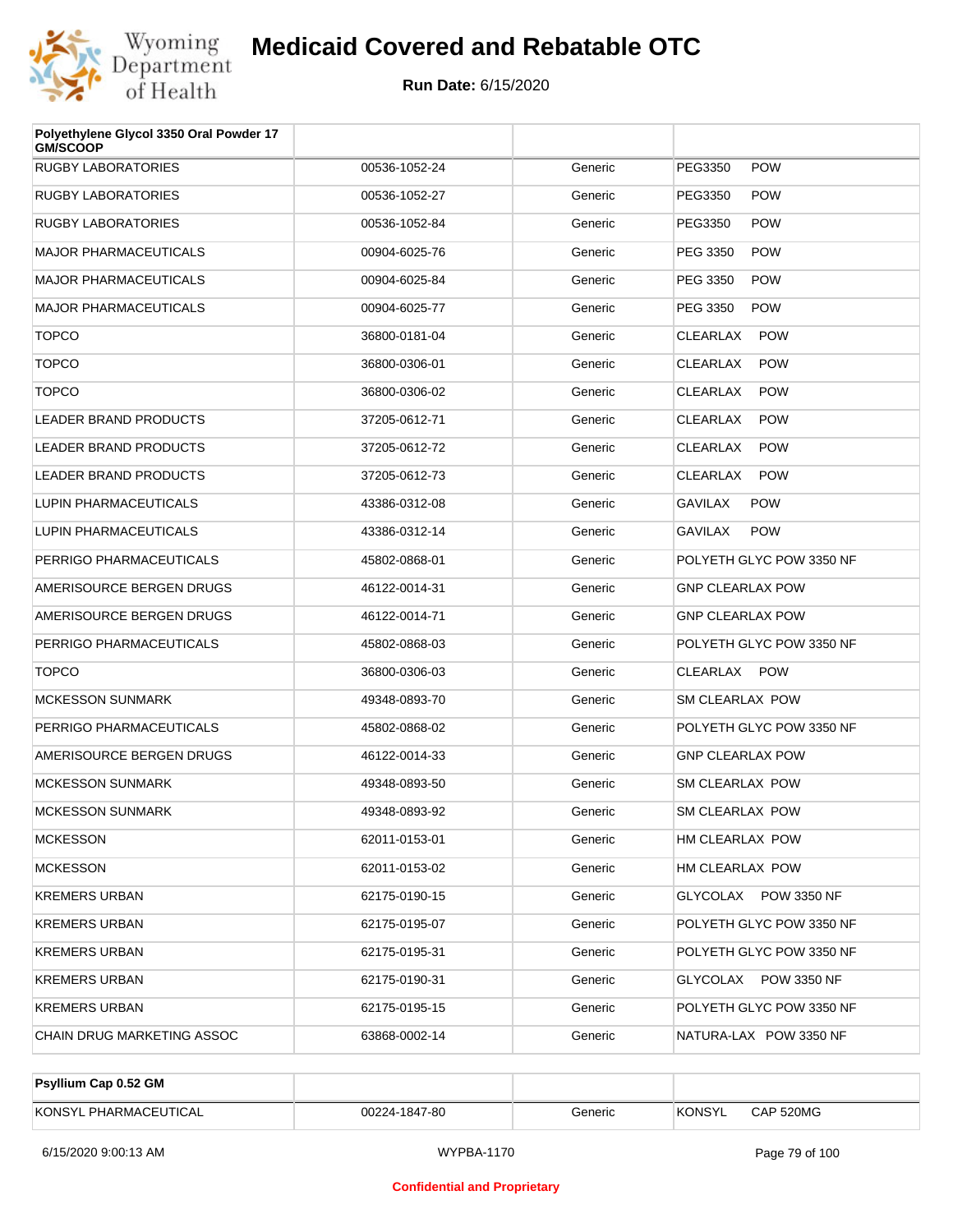| KONSYL PHARMACEUTICAL     | 00224-1847-10 | Generic      | <b>CAP 520MG</b><br><b>KONSYL</b> |
|---------------------------|---------------|--------------|-----------------------------------|
| <b>RUGBY LABORATORIES</b> | 00536-1500-60 | Generic      | CAP 0.52GM<br><b>REGULOID</b>     |
| LEADER BRAND PRODUCTS     | 37205-0372-78 | Generic      | FIBER LAXTIV CAP 0.52GM           |
| <b>MCKESSON SUNMARK</b>   | 49348-0633-49 | Generic      | SM FIBER LAX CAP 0.52GM           |
| <b>MCKESSON</b>           | 62011-0053-01 | Generic      | CAP 0.52GM<br>HM FIBER            |
|                           |               |              |                                   |
| Psyllium Powder 100%      |               |              |                                   |
| KONSYL PHARMACEUTICAL     | 00224-1801-06 | <b>Brand</b> | KONSYL DAILY POW 100%             |

| KONSYL PHARMACEUTICAL | 00224-1801-07 | Brand | KONSYL DAILY POW 100% |
|-----------------------|---------------|-------|-----------------------|
| KONSYL PHARMACEUTICAL | 00224-1801-80 | Brand | KONSYL DAILY POW 100% |
| KONSYL PHARMACEUTICAL | 00224-1801-81 | Brand | KONSYL DAILY POW 100% |

| Psyllium Powder 28.3%        |               |         |                              |
|------------------------------|---------------|---------|------------------------------|
| KONSYL PHARMACEUTICAL        | 00224-1852-06 | Generic | KONSYL DAILY POW 28.3%       |
| KONSYL PHARMACEUTICAL        | 00224-1852-80 | Generic | KONSYL DAILY POW 28.3%       |
| <b>RUGBY LABORATORIES</b>    | 00536-4445-54 | Generic | POW 28.3%<br><b>REGULOID</b> |
| <b>RUGBY LABORATORIES</b>    | 00536-4445-89 | Generic | <b>REGULOID</b><br>POW 28.3% |
| <b>MAJOR PHARMACEUTICALS</b> | 00904-5200-65 | Generic | NATURL FIBER POW 28.3%       |
| <b>MAJOR PHARMACEUTICALS</b> | 00904-5200-66 | Generic | NATURL FIBER POW 28.3%       |
| <b>MCKESSON SUNMARK</b>      | 49348-0047-65 | Generic | SM FIBER<br>POW 28.3%        |
| <b>MCKESSON SUNMARK</b>      | 49348-0091-68 | Generic | SM FIBER<br>POW 28.3%        |
| <b>MCKESSON</b>              | 62011-0133-01 | Generic | HM FIBER<br>POW 28.3%        |

| <b>Psyllium Powder 30.9%</b> |               |         |                            |
|------------------------------|---------------|---------|----------------------------|
| KONSYL PHARMACEUTICAL        | 00224-1841-03 | Generic | <b>KONSYL</b><br>POW 30.9% |
| KONSYL PHARMACEUTICAL        | 00224-1841-80 | Generic | KONSYL<br>POW 30.9%        |
| <b>IMCKESSON</b>             | 62011-0135-01 | Generic | HM FIBER<br>POW 30.9%      |

| Psyllium Powder 48.57%       |               |         |                                        |
|------------------------------|---------------|---------|----------------------------------------|
| <b>RUGBY LABORATORIES</b>    | 00536-4444-54 | Generic | <b>REGULOID</b><br>POW 48.57%          |
| <b>RUGBY LABORATORIES</b>    | 00536-4444-89 | Generic | <b>REGULOID</b><br>POW 48.57%          |
| <b>MAJOR PHARMACEUTICALS</b> | 00904-5199-65 | Generic | <b>NAT FIBER</b><br><b>POW THERAPY</b> |
| <b>MAJOR PHARMACEUTICALS</b> | 00904-5199-66 | Generic | NAT FIBER<br><b>POW THERAPY</b>        |
| <b>BERGEN BRUNSWIG</b>       | 24385-0301-27 | Generic | <b>NAT FIBER</b><br>POW 48.57%         |
| MCKESSON SUNMARK             | 49348-0166-93 | Generic | SM FIBER<br>POW 48.57%                 |
| MCKESSON SUNMARK             | 49348-0166-65 | Generic | <b>SM FIBER</b><br>POW 48.57%          |
| <b>MCKESSON</b>              | 62011-0136-01 | Generic | HM FIBER<br>POW 48.57%                 |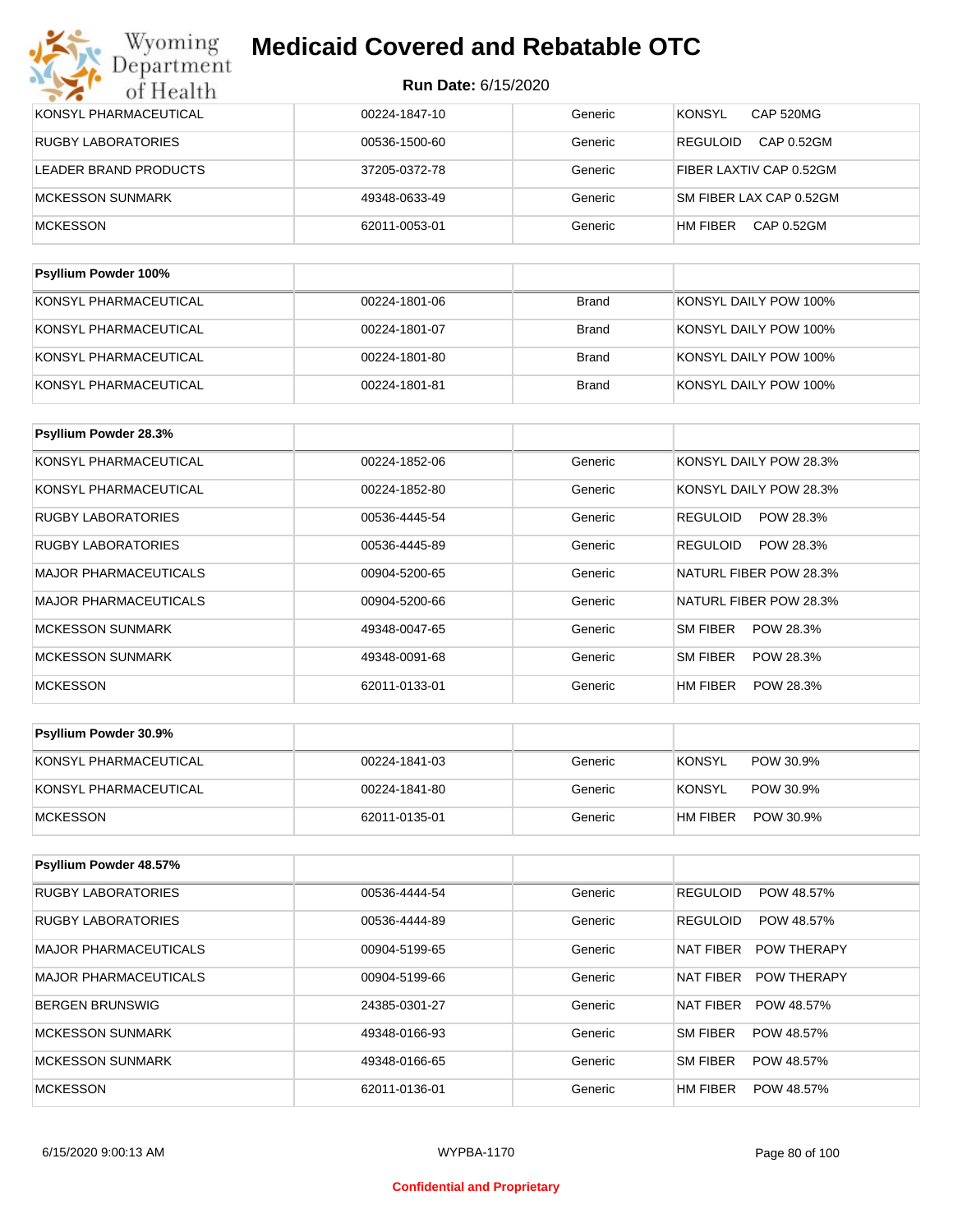

**Run Date:** 6/15/2020

| Psyllium Powder 52.3%               |               |              |                              |
|-------------------------------------|---------------|--------------|------------------------------|
| KONSYL PHARMACEUTICAL               | 00224-1822-03 | <b>Brand</b> | KONSYL-D<br>POW 52.3%        |
| KONSYL PHARMACEUTICAL               | 00224-1822-80 | <b>Brand</b> | KONSYL-D<br>POW 52.3%        |
|                                     |               |              |                              |
| Psyllium Powder 58.6%               |               |              |                              |
| <b>RUGBY LABORATORIES</b>           | 00536-1875-16 | Generic      | <b>REGULOID</b><br>POW 58.6% |
| <b>RUGBY LABORATORIES</b>           | 00536-1875-79 | Generic      | <b>REGULOID</b><br>POW 58.6% |
| <b>RUGBY LABORATORIES</b>           | 00536-1881-16 | Generic      | <b>REGULOID</b><br>POW 58.6% |
| <b>MAJOR PHARMACEUTICALS</b>        | 00904-5788-77 | Generic      | FIBER THERAP POW 58.6%       |
| <b>RUGBY LABORATORIES</b>           | 00536-1881-79 | Generic      | <b>REGULOID</b><br>POW 58.6% |
| <b>MCKESSON SUNMARK</b>             | 49348-0090-92 | Generic      | <b>SM FIBER</b><br>POW 58.6% |
| <b>MCKESSON</b>                     | 62011-0137-01 | Generic      | HM FIBER<br>POW 58.6%        |
| Psyllium Powder 60.3%               |               |              |                              |
| KONSYL PHARMACEUTICAL               | 00224-1866-28 | <b>Brand</b> | <b>KONSYL</b><br>POW 60.3%   |
| KONSYL PHARMACEUTICAL               | 00224-1866-80 | <b>Brand</b> | <b>KONSYL</b><br>POW 60.3%   |
| KONSYL PHARMACEUTICAL               | 00224-1855-81 | <b>Brand</b> | <b>KONSYL</b><br>POW 60.3%   |
| KONSYL PHARMACEUTICAL               | 00224-1855-07 | <b>Brand</b> | <b>KONSYL</b><br>POW 60.3%   |
| Psyllium Powder 71.67%              |               |              |                              |
| KONSYL PHARMACEUTICAL               | 00224-1856-06 | <b>Brand</b> | <b>KONSYL</b><br>POW 71.67%  |
| KONSYL PHARMACEUTICAL               | 00224-1856-80 | <b>Brand</b> | <b>KONSYL</b><br>POW 71.67%  |
|                                     |               |              |                              |
| Psyllium Powder Packet 100%         |               |              |                              |
| KONSYL PHARMACEUTICAL               | 00224-1801-24 | <b>Brand</b> | KONSYL DAILY POW 100%        |
| KONSYL PHARMACEUTICAL               | 00224-1801-84 | <b>Brand</b> | KONSYL DAILY POW 100%        |
| KONSYL PHARMACEUTICAL               | 00224-1801-35 | <b>Brand</b> | KONSYL DAILY POW 100%        |
|                                     |               |              |                              |
| Psyllium Powder Packet 28.3%        |               |              |                              |
| KONSYL PHARMACEUTICAL               | 00224-1852-13 | <b>Brand</b> | KONSYL DAILY POW 28.3%       |
| KONSYL PHARMACEUTICAL               | 00224-1852-81 | <b>Brand</b> | KONSYL DAILY POW 28.3%       |
| <b>Psyllium Powder Packet 60.3%</b> |               |              |                              |
| KONSYL PHARMACEUTICAL               | 00224-1855-82 | <b>Brand</b> | <b>KONSYL</b><br>POW 60.3%   |
| KONSYL PHARMACEUTICAL               | 00224-1855-30 | <b>Brand</b> | <b>KONSYL</b><br>POW 60.3%   |
|                                     |               |              |                              |
| <b>Sennosides Chew Tab 15 MG</b>    |               |              |                              |
| GLAXO CONSUMER HEALTHCARE L.P.      | 00067-0005-12 | <b>Brand</b> | EX-LAX<br>CHW 15MG           |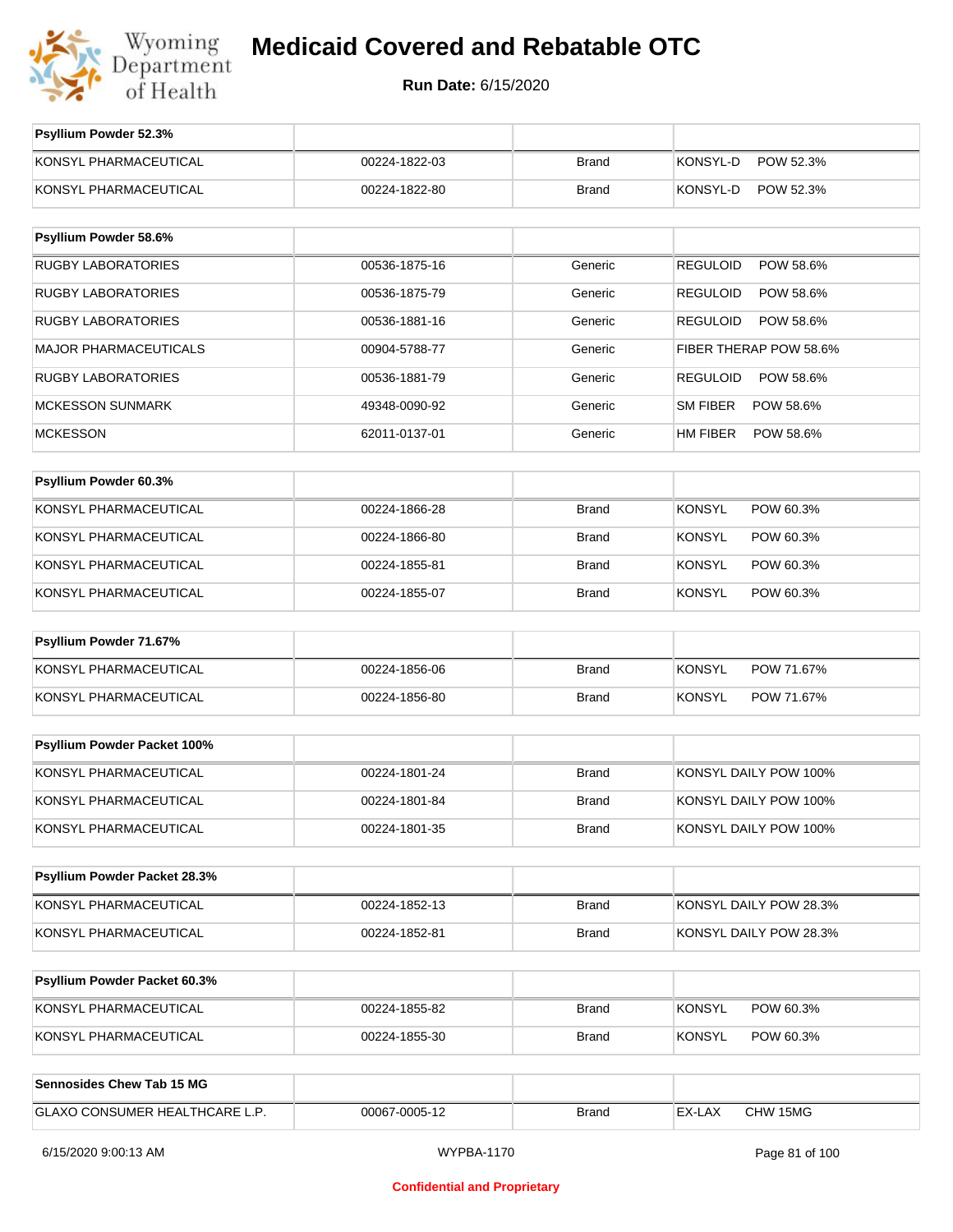| Wyoming<br><b>Medicaid Covered and Rebatable OTC</b><br>Department |                            |       |        |          |  |  |
|--------------------------------------------------------------------|----------------------------|-------|--------|----------|--|--|
| of Health                                                          | <b>Run Date: 6/15/2020</b> |       |        |          |  |  |
| <b>GLAXO CONSUMER HEALTHCARE L.P.</b>                              | 00067-0005-24              | Brand | EX-LAX | CHW 15MG |  |  |
| <b>GLAXO CONSUMER HEALTHCARE L.P.</b>                              | 00067-0005-48              | Brand | EX-LAX | CHW 15MG |  |  |

| Sennosides Syrup 8.8 MG/5ML |               |         |                               |
|-----------------------------|---------------|---------|-------------------------------|
| <b>RUGBY LABORATORIES</b>   | 00536-1000-59 | Generic | LIQ 8.8MG/5<br><b>SENEXON</b> |
| MAJOR PHARMACEUTICALS       | 00904-6289-09 | Generic | SYP 8.8MG/5<br>SENNA          |

| <b>Sennosides Tab 15 MG</b>           |               |              |                       |
|---------------------------------------|---------------|--------------|-----------------------|
| <b>GLAXO CONSUMER HEALTHCARE L.P.</b> | 00067-0003-30 | <b>Brand</b> | EX-LAX<br>TAB 15MG    |
| GLAXO CONSUMER HEALTHCARE L.P.        | 00067-6025-60 | Generic      | PERDIEM OVER TAB 15MG |
| GLAXO CONSUMER HEALTHCARE L.P.        | 00067-0003-08 | <b>Brand</b> | EX-LAX<br>TAB 15MG    |

| Sennosides Tab 17.2 MG    |               |              |                         |
|---------------------------|---------------|--------------|-------------------------|
| <b>PURDUE PRODUCTS LP</b> | 67618-0315-12 | <b>Brand</b> | SENOKOT XTRA TAB 17.2MG |

| Sennosides Tab 25 MG           |               |              |                                |
|--------------------------------|---------------|--------------|--------------------------------|
| GLAXO CONSUMER HEALTHCARE L.P. | 00067-0016-90 | <b>Brand</b> | EX-LAX<br>TAB MAX ST           |
| GLAXO CONSUMER HEALTHCARE L.P. | 00067-0016-48 | <b>Brand</b> | TAB MAX ST<br>EX-LAX           |
| GLAXO CONSUMER HEALTHCARE L.P. | 00067-0016-24 | <b>Brand</b> | TAB MAX ST<br>EX-LAX           |
| <b>BERGEN BRUNSWIG</b>         | 24385-0369-62 | Generic      | <b>GNP LAXATIVE TAB 25MG</b>   |
| LEADER BRAND PRODUCTS          | 37205-0294-62 | Generic      | TAB 25MG<br>I AXATIVF          |
| <b>MCKESSON SUNMARK</b>        | 49348-0224-04 | Generic      | SM SENNA LAX TAB MAX STR       |
| CHAIN DRUG MARKETING ASSOC     | 63868-0549-24 | Generic      | LAXATIVE<br><b>TAB MAX-STR</b> |

| Sennosides Tab 8.6 MG        |               |         |                             |
|------------------------------|---------------|---------|-----------------------------|
| <b>MAJOR PHARMACEUTICALS</b> | 00904-6434-59 | Generic | <b>SENNA</b><br>TAB 8.6MG   |
| <b>MAJOR PHARMACEUTICALS</b> | 00904-6434-80 | Generic | <b>SENNA</b><br>TAB 8.6MG   |
| <b>PAR PHARMACEUTICAL</b>    | 00603-0282-32 | Generic | SENNA LAX TAB 8.6MG         |
| <b>MAJOR PHARMACEUTICALS</b> | 00904-5165-59 | Generic | TAB 8.6MG<br><b>SENNA</b>   |
| <b>RUGBY LABORATORIES</b>    | 00536-5904-10 | Generic | TAB 8.6MG<br>SENEXON        |
| <b>MAJOR PHARMACEUTICALS</b> | 00904-5165-61 | Generic | TAB 8.6MG<br><b>SENNA</b>   |
| <b>MAJOR PHARMACEUTICALS</b> | 00904-5165-80 | Generic | TAB 8.6MG<br><b>SENNA</b>   |
| <b>SELECT BRAND</b>          | 15127-0105-01 | Generic | SB SENNA-LAX TAB 8.6MG      |
| PHARBEST PHARMACEUTICALS     | 16103-0363-08 | Generic | SENNA-TABS TAB 8.6MG        |
| PHARBEST PHARMACEUTICALS     | 16103-0363-11 | Generic | SENNA-TABS TAB 8.6MG        |
| <b>RUGBY LABORATORIES</b>    | 00536-5904-01 | Generic | <b>SENEXON</b><br>TAB 8.6MG |
| <b>PAR PHARMACEUTICAL</b>    | 00603-0282-21 | Generic | SENNA LAX TAB 8.6MG         |
| <b>BERGEN BRUNSWIG</b>       | 24385-0404-78 | Generic | SENNA-LAX TAB 8.6MG         |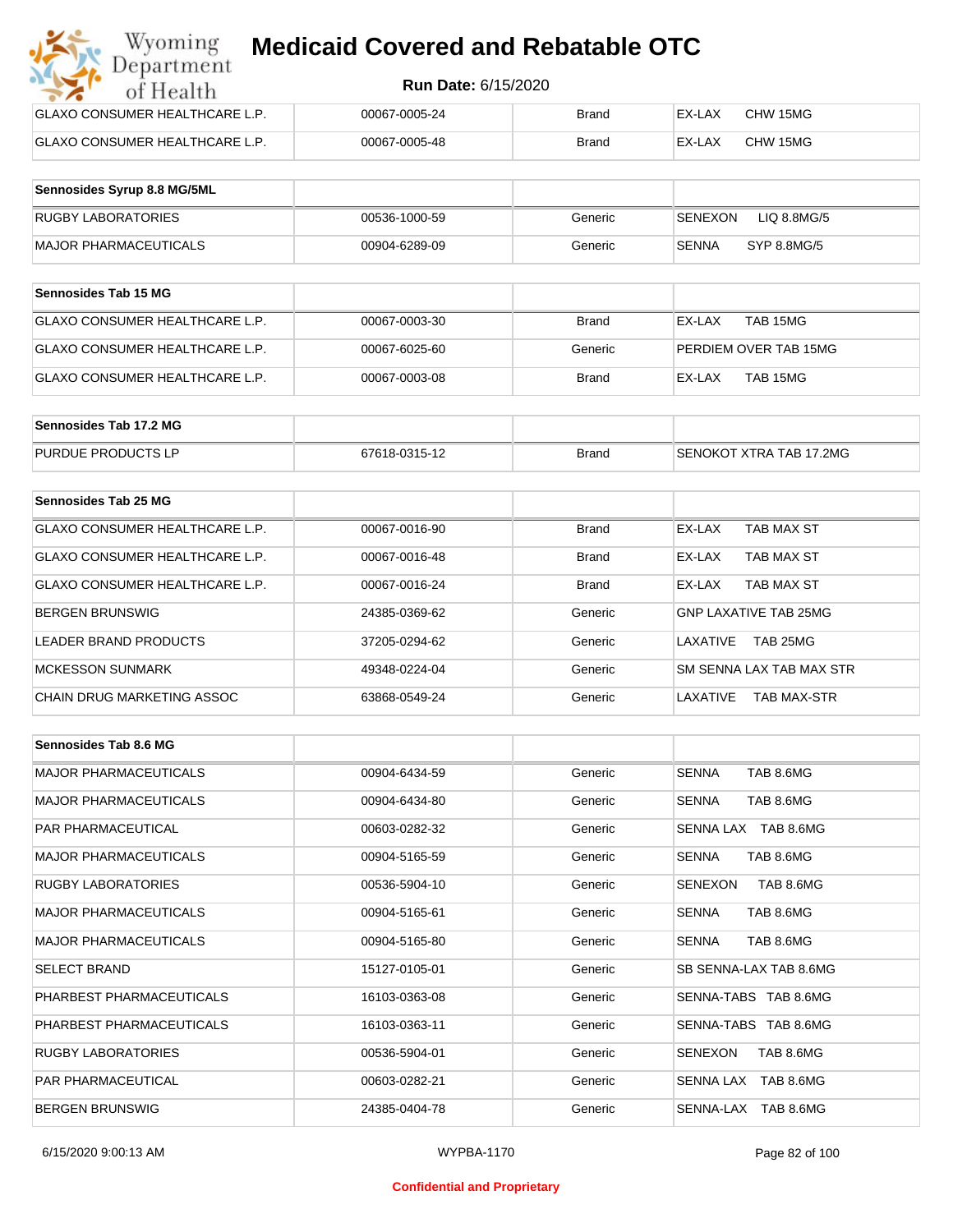

| LEADER BRAND PRODUCTS      | 37205-0241-78 | Generic      | <b>SENNA</b><br>TAB 8.6MG    |
|----------------------------|---------------|--------------|------------------------------|
| TIME-CAP LABS              | 49483-0080-01 | Generic      | TAB 8.6MG<br>SENNA-TIME      |
| TIME-CAP LABS              | 49483-0080-10 | Generic      | TAB 8.6MG<br>SENNA-TIME      |
| AUBURN PHARMACEUTICAL      | 62107-0031-01 | Generic      | <b>SENNO</b><br>TAB 8.6MG    |
| PURDUE PRODUCTS LP         | 67618-0300-50 | <b>Brand</b> | TAB 8.6MG<br><b>SENOKOT</b>  |
| CHAIN DRUG MARKETING ASSOC | 63868-0257-10 | Generic      | NAT VEG LAX TAB 8.6MG        |
| <b>PURDUE PRODUCTS LP</b>  | 67618-0300-10 | <b>Brand</b> | TAB 8.6MG<br><b>SENOKOT</b>  |
| PURDUE PRODUCTS LP         | 67618-0300-20 | <b>Brand</b> | <b>SENOKOT</b><br>TAB 8.6MG  |
| <b>MCKESSON</b>            | 62011-0192-01 | Generic      | <b>HM SENNA</b><br>TAB 8.6MG |
| PURDUE PRODUCTS LP         | 67618-0300-11 | <b>Brand</b> | <b>SENOKOT</b><br>TAB 8.6MG  |

| Sennosides-Docusate Sodium Tab 8.6-50<br>МG |               |         |                           |
|---------------------------------------------|---------------|---------|---------------------------|
| <b>RUGBY LABORATORIES</b>                   | 00536-0355-10 | Generic | DSS/SENNA TAB 8.6-50MG    |
| <b>PAR PHARMACEUTICAL</b>                   | 00603-0149-32 | Generic | DOC-Q-LAX TAB 8.6-50MG    |
| <b>RUGBY LABORATORIES</b>                   | 00536-4086-10 | Generic | SENEXON-S TAB 8.6-50MG    |
| <b>MAJOR PHARMACEUTICALS</b>                | 00904-5643-60 | Generic | DOK PLUS<br>TAB 8.6-50MG  |
| PAR PHARMACEUTICAL                          | 00603-0283-21 | Generic | SENNALAX-S TAB 8.6-50MG   |
| <b>PAR PHARMACEUTICAL</b>                   | 00603-0283-32 | Generic | SENNALAX-S TAB 8.6-50MG   |
| <b>RUGBY LABORATORIES</b>                   | 00536-0355-01 | Generic | DSS/SENNA TAB 8.6-50MG    |
| <b>MAJOR PHARMACEUTICALS</b>                | 00904-6339-61 | Generic | SENNA PLUS TAB 8.6-50MG   |
| <b>BERGEN BRUNSWIG</b>                      | 24385-0495-78 | Generic | STOOL SOFTNR TAB 8.6-50MG |
| <b>RUGBY LABORATORIES</b>                   | 00536-4086-01 | Generic | SENEXON-S TAB 8.6-50MG    |
| PAR PHARMACEUTICAL                          | 00603-0149-21 | Generic | DOC-Q-LAX TAB 8.6-50MG    |
| <b>MAJOR PHARMACEUTICALS</b>                | 00904-5643-61 | Generic | DOK PLUS<br>TAB 8.6-50MG  |
| <b>LEADER BRAND PRODUCTS</b>                | 37205-0251-72 | Generic | SENNA PLUS TAB 8.6-50MG   |
| <b>MCKESSON SUNMARK</b>                     | 49348-0544-19 | Generic | STOOL SOFTNR TAB 8.6-50MG |
| <b>MCKESSON SUNMARK</b>                     | 49348-0532-12 | Generic | LAX/STL SOFT TAB 8.6-50MG |
| <b>BERGEN BRUNSWIG</b>                      | 24385-0495-72 | Generic | STOOL SOFTNR TAB 8.6-50MG |
| <b>BERGEN BRUNSWIG</b>                      | 24385-0505-72 | Generic | SENNA PLUS TAB 8.6-50MG   |
| TIME-CAP LABS                               | 49483-0081-01 | Generic | SENNA-TIME S TAB 8.6-50MG |
| MCKESSON SUNMARK                            | 49348-0544-10 | Generic | STOOL SOFTNR TAB 8.6-50MG |
| TIME-CAP LABS                               | 49483-0081-10 | Generic | SENNA-TIME S TAB 8.6-50MG |
| <b>CYPRESS PHARMACEUTICAL</b>               | 60258-0951-06 | Generic | SENNA-S<br>TAB 8.6-50MG   |
| MCKESSON PACKAGING SERVICES                 | 63739-0432-01 | Generic | SENNA/DSS TAB 8.6-50MG    |
| <b>MCKESSON</b>                             | 62011-0161-01 | Generic | SENNA-S<br>TAB 8.6-50MG   |
| <b>CHAIN DRUG MARKETING ASSOC</b>           | 63868-0131-01 | Generic | STOOL SOFTNR TAB 8.6-50MG |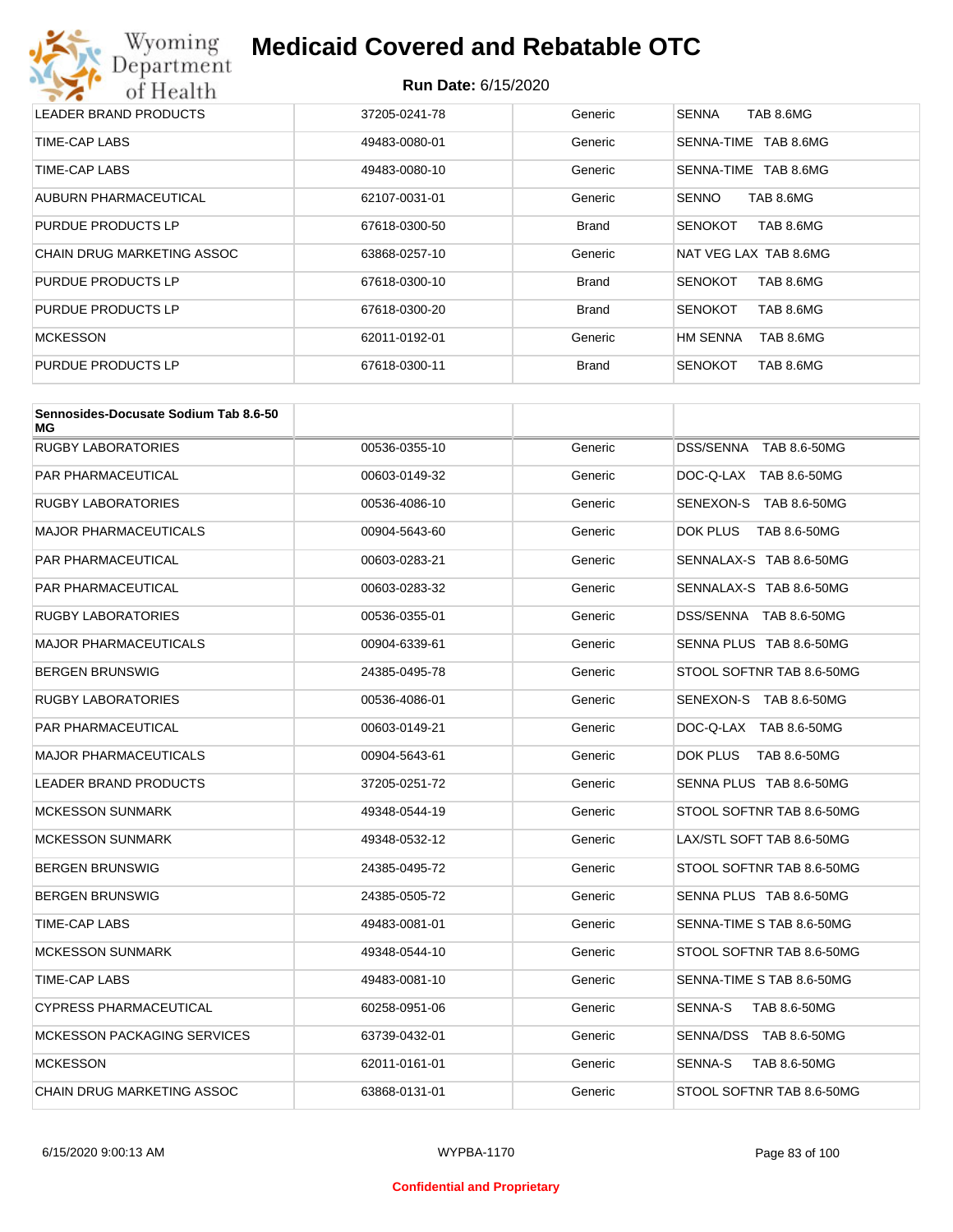# Wyoming<br>Department<br>of Health

## **Medicaid Covered and Rebatable OTC**

| PURDUE PRODUCTS LP                 | 67618-0106-10 | Generic      | PERI-COLACE TAB 8.6-50MG         |
|------------------------------------|---------------|--------------|----------------------------------|
| PURDUE PRODUCTS LP                 | 67618-0106-30 | Generic      | PERI-COLACE TAB 8.6-50MG         |
| PURDUE PRODUCTS LP                 | 67618-0106-60 | Generic      | PERI-COLACE TAB 8.6-50MG         |
| PURDUE PRODUCTS LP                 | 67618-0310-01 | <b>Brand</b> | SENOKOT S<br>TAB 8.6-50MG        |
| PURDUE PRODUCTS LP                 | 67618-0310-11 | <b>Brand</b> | SENOKOT S<br>TAB 8.6-50MG        |
| <b>MCKESSON PACKAGING SERVICES</b> | 63739-0432-10 | Generic      | SENNA/DSS<br>TAB 8.6-50MG        |
| PURDUE PRODUCTS LP                 | 67618-0310-60 | <b>Brand</b> | SENOKOT S<br>TAB 8.6-50MG        |
| <b>MCKESSON</b>                    | 62011-0165-01 | Generic      | STOOL SOFTNR TAB 8.6-50MG        |
| PURDUE PRODUCTS LP                 | 67618-0310-30 | <b>Brand</b> | <b>SENOKOT S</b><br>TAB 8.6-50MG |

| Sennosides-Psyllium Cap 9-500 MG   |               |              |                          |
|------------------------------------|---------------|--------------|--------------------------|
| KONSYL PHARMACEUTICAL              | 00224-1860-60 | <b>Brand</b> | SENNA PROMPT CAP 9-500MG |
| KONSYL PHARMACEUTICAL              | 00224-1860-81 | <b>Brand</b> | SENNA PROMPT CAP 9-500MG |
| <b>MINERALS &amp; ELECTROLYTES</b> |               |              |                          |

| Calcium Carbonate Tab 1250 MG (500 MG<br>Elemental Ca) |               |         |                         |
|--------------------------------------------------------|---------------|---------|-------------------------|
| <b>HIKMA</b>                                           | 00054-8120-25 | Generic | CALCIUM CARB TAB 1250MG |
| <b>HIKMA</b>                                           | 00054-4120-25 | Generic | CALCIUM CARB TAB 1250MG |

| <b>Calcium Carbonate-Magnesium Carbonate</b><br>Tab 250-300 MG |               |              |                             |
|----------------------------------------------------------------|---------------|--------------|-----------------------------|
| NEPHRO-TECH                                                    | 59528-0508-05 | <b>Brand</b> | <b>TAB 300</b><br>MAGNEBIND |

| Calcium Gluconate Tab 500 MG                         |               |         |                        |
|------------------------------------------------------|---------------|---------|------------------------|
| <b>HIKMA</b>                                         | 00054-0262-20 | Generic | CALCIUM GLUC TAB 500MG |
| <b>HIKMA</b>                                         | 00054-0262-25 | Generic | CALCIUM GLUC TAB 500MG |
| <b>NASAL AGENTS - SYSTEMIC AND</b><br><b>TOPICAL</b> |               |         |                        |

| Cromolyn Sodium Nasal Aerosol Soln 5.2<br><b>MG/ACT (4%)</b> |               |         |                          |
|--------------------------------------------------------------|---------------|---------|--------------------------|
| MAJOR PHARMACEUTICALS                                        | 00904-5532-67 | Generic | CROMOLYN SOD SPR 5.2/ACT |
| BAUSCH HEALTH                                                | 57782-0397-26 | Generic | CROMOLYN SOD SPR 5.2/ACT |

| Oxymetazoline HCI Nasal Soln 0.05% |               |         |                           |
|------------------------------------|---------------|---------|---------------------------|
| <b>GEISS DESTIN &amp; DUNN</b>     | 00113-0304-10 | Generic | NASAL 12 HR SPR 0.05%     |
| <b>GEISS DESTIN &amp; DUNN</b>     | 00113-0388-10 | Generic | 12 HR NASAL SPR 0.05%     |
| <b>PERRIGO</b>                     | 00113-0065-10 | Generic | <b>NASAL</b><br>SPR 0.05% |
| MAJOR PHARMACEUTICALS              | 00904-5711-30 | Generic | NASAL DECONG SPR 0.05%    |
| MAJOR PHARMACEUTICALS              | 00904-5711-35 | Generic | NASAL DECONG SPR 0.05%    |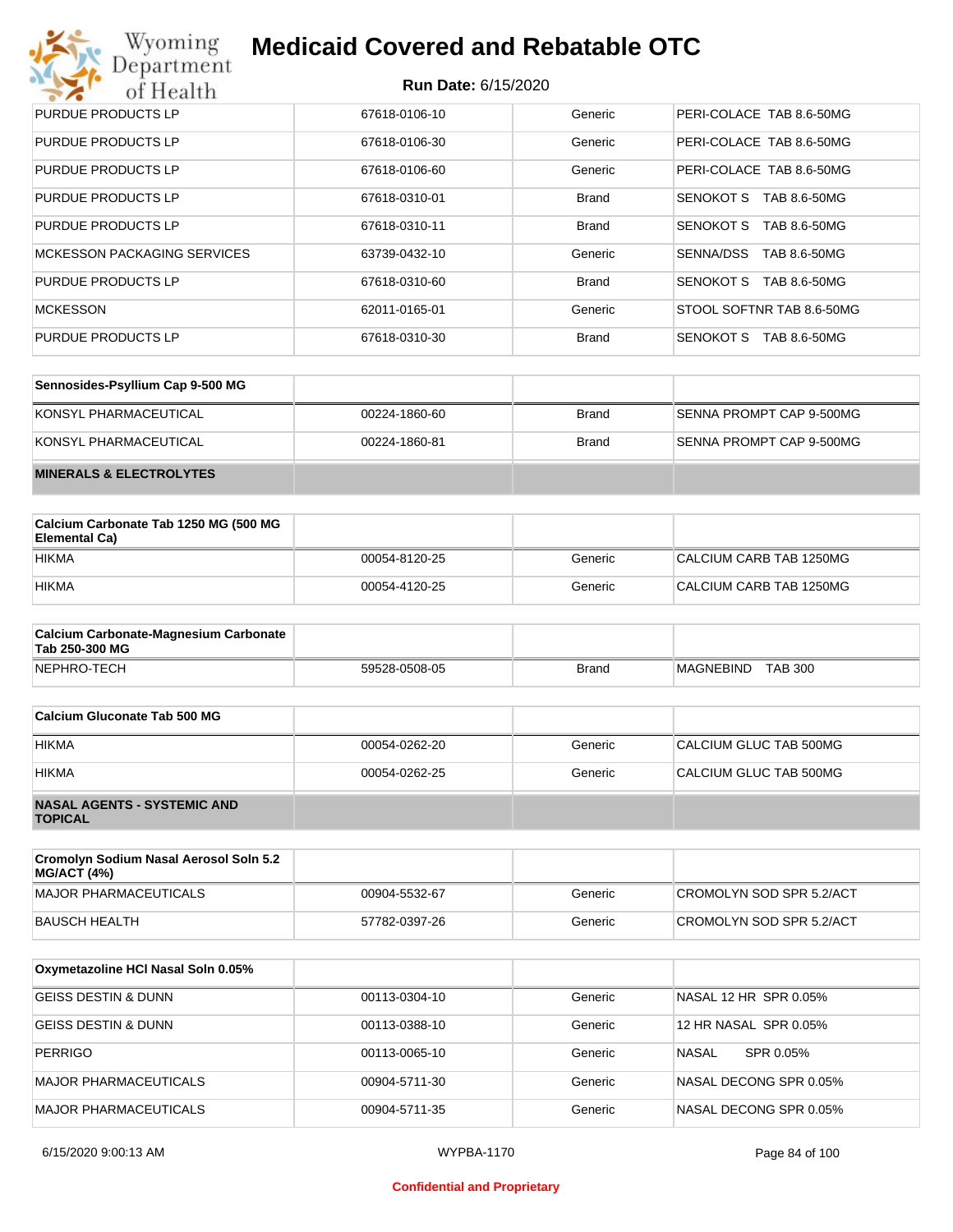# Wyoming<br>Department<br>of Health

# **Medicaid Covered and Rebatable OTC**

| GEISS DESTIN & DUNN      | 00113-0817-10 | Generic | SINUS NASAL SPR 0.05%  |
|--------------------------|---------------|---------|------------------------|
| RUGBY LABORATORIES       | 00536-1013-94 | Generic | NRS NASAL SPR 0.05%    |
| SELECT BRAND             | 15127-0304-05 | Generic | 12 HR NASAL SPR 0.05%  |
| SELECT BRAND             | 15127-0304-10 | Generic | 12 HR NASAL SPR 0.05%  |
| BERGEN BRUNSWIG          | 24385-0498-10 | Generic | 12 HR NASAL SPR 0.05%  |
| BERGEN BRUNSWIG          | 24385-0304-10 | Generic | 12 HR NASAL SPR 0.05%  |
| BERGEN BRUNSWIG          | 24385-0304-11 | Generic | 12 HR NASAL SPR 0.05%  |
| BERGEN BRUNSWIG          | 24385-0352-10 | Generic | GNP NASAL SPR 0.05%    |
| <b>TOPCO</b>             | 36800-0688-05 | Generic | SINUS RELIEF SPR 0.05% |
| <b>TOPCO</b>             | 36800-0817-10 | Generic | NASAL 12 HR SPR 0.05%  |
| <b>TOPCO</b>             | 36800-0388-10 | Generic | NO DRIP NASL SPR 0.05% |
| PERRIGO                  | 45802-0410-59 | Generic | NASAL RELIEF SPR 0.05% |
| MCKESSON SUNMARK         | 49348-0472-27 | Generic | SM 12-HOUR SPR 0.05%   |
| AMERISOURCE BERGEN DRUGS | 46122-0165-10 | Generic | GNP NASAL SPR 0.05%    |
| AMERISOURCE BERGEN DRUGS | 46122-0165-11 | Generic | GNP NASAL SPR 0.05%    |
| <b>MCKESSON SUNMARK</b>  | 49348-0028-27 | Generic | SM NASAL 12H SPR 0.05% |
| <b>MCKESSON SUNMARK</b>  | 49348-0230-27 | Generic | SM NASAL<br>SPR 0.05%  |
| MCKESSON SUNMARK         | 49348-0231-27 | Generic | SM NASAL<br>SPR 0.05%  |
| BERGEN BRUNSWIG          | 24385-0067-10 | Generic | GNP NASAL SPR 0.05%    |
| <b>TOPCO</b>             | 36800-0065-10 | Generic | NASAL 12 HR SPR 0.05%  |
| <b>TOPCO</b>             | 36800-0304-10 | Generic | NASAL 12 HR SPR 0.05%  |
| <b>MCKESSON SUNMARK</b>  | 49348-0130-27 | Generic | SM NASAL SPR 0.05%     |
| <b>TARO</b>              | 51672-2030-03 | Generic | NASAL DECONG SPR 0.05% |
| <b>TARO</b>              | 51672-2030-05 | Generic | NASAL DECONG SPR 0.05% |
| <b>MCKESSON</b>          | 62011-0080-01 | Generic | HM NASAL SPR 0.05%     |
| RECKITT BENCKISER        | 63824-0127-75 | Generic | MUCINEX FF SPR 0.05%   |
| <b>MCKESSON</b>          | 62011-0079-01 | Generic | SINUS NASAL SPR 0.05%  |
| <b>MCKESSON</b>          | 62011-0081-01 | Generic | HM NASAL<br>SPR 0.05%  |
| RECKITT BENCKISER        | 63824-0126-75 | Generic | MUCINEX MS SPR 0.05%   |
|                          |               |         |                        |

| <b>Phenylephrine HCI Nasal Soln 1%</b> |               |         |                                  |
|----------------------------------------|---------------|---------|----------------------------------|
| GLAXO CONSUMER HEALTHCARE L.P.         | 00067-2086-01 | Generic | 4-WAY FAST SPR 1%                |
| <b>GEISS DESTIN &amp; DUNN</b>         | 00113-0648-10 | Generic | NASAL FOUR SOL 1%                |
| <b>BERGEN BRUNSWIG</b>                 | 24385-0390-10 | Generic | <b>GNP NOSE</b><br><b>DRO 1%</b> |
| <b>TOPCO</b>                           | 36800-0390-10 | Generic | <b>NOSE</b><br>DRO 1%            |
| <b>TOPCO</b>                           | 36800-0648-10 | Generic | NASAL FOUR SOL 1%                |
| LEADER BRAND PRODUCTS                  | 37205-0483-10 | Generic | DECONGESTANT SOL 1%              |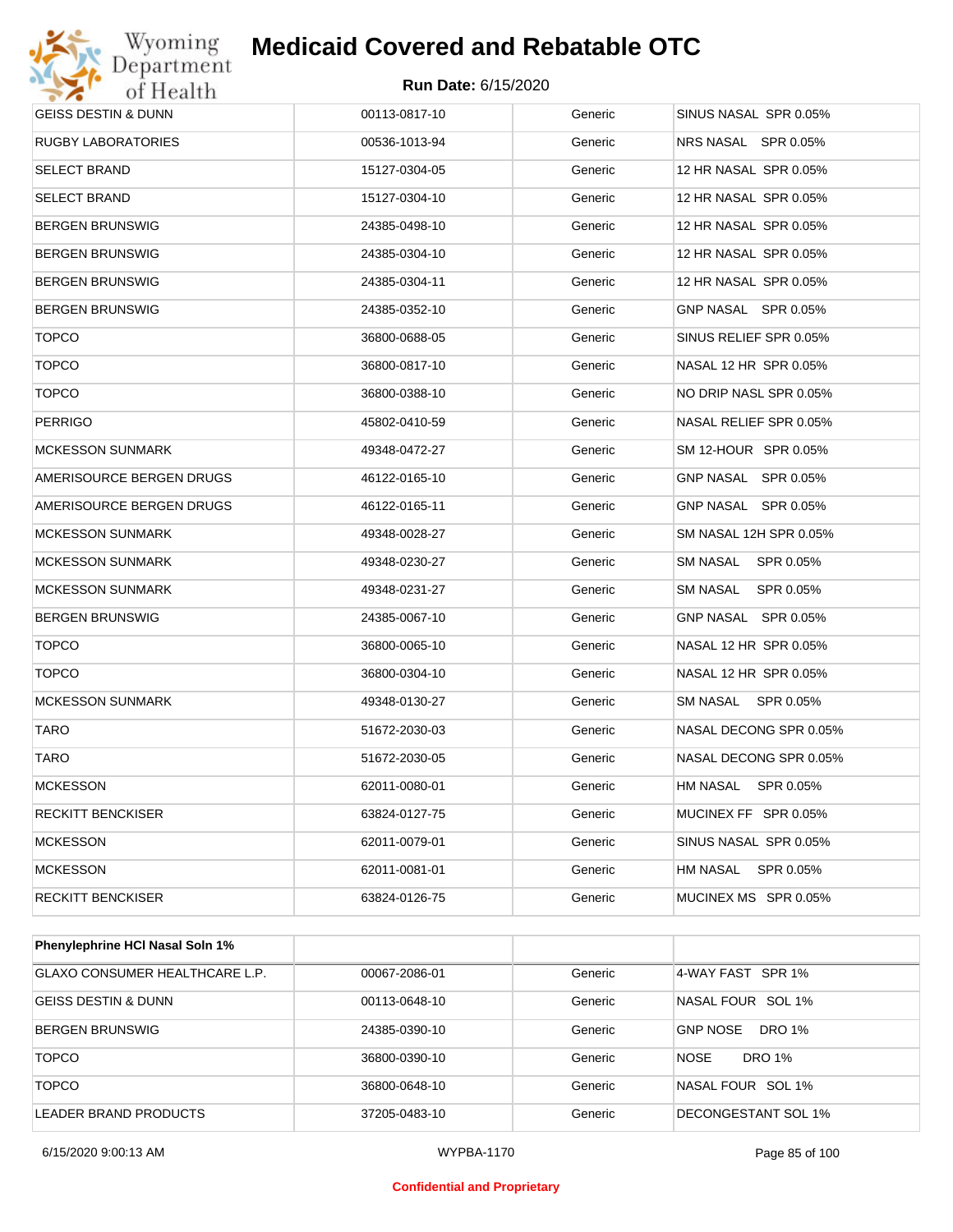| Wyoming<br>Department    | <b>Medicaid Covered and Rebatable OTC</b><br><b>Run Date: 6/15/2020</b> |         |                          |  |
|--------------------------|-------------------------------------------------------------------------|---------|--------------------------|--|
| of Health                |                                                                         |         |                          |  |
| <b>MCKESSON SUNMARK</b>  | 49348-0197-27                                                           | Generic | DRO 1%<br>SM NOSE        |  |
| AMERISOURCE BERGEN DRUGS | 46122-0149-03                                                           | Generic | GNP NASAL SPR 1%         |  |
| <b>MCKESSON</b>          | 62011-0085-01                                                           | Generic | <b>DRO 1%</b><br>HM NOSE |  |

| Phenylephrine HCI Tab 10 MG  |               |         |                       |
|------------------------------|---------------|---------|-----------------------|
| <b>PERRIGO</b>               | 00113-0094-23 | Generic | NASAL DECONG TAB 10MG |
| PERRIGO                      | 00113-0094-68 | Generic | NASAL DECONG TAB 10MG |
| <b>PERRIGO</b>               | 00113-0094-89 | Generic | NASAL DECONG TAB 10MG |
| <b>MAJOR PHARMACEUTICALS</b> | 00904-5733-49 | Generic | SUDOGEST PE TAB 10MG  |
| <b>MAJOR PHARMACEUTICALS</b> | 00904-5733-73 | Generic | SUDOGEST PE TAB 10MG  |
| <b>BERGEN BRUNSWIG</b>       | 24385-0603-89 | Generic | NASAL DECONG TAB 10MG |
| <b>TOPCO</b>                 | 36800-0094-47 | Generic | NASAL DECONG TAB 10MG |
| <b>TOPCO</b>                 | 36800-0094-89 | Generic | NASAL DECONG TAB 10MG |
| <b>LEADER BRAND PRODUCTS</b> | 37205-0473-69 | Generic | NASAL DECONG TAB 10MG |
| <b>MCKESSON SUNMARK</b>      | 49348-0700-07 | Generic | NASAL DECONG TAB 10MG |
| <b>MCKESSON SUNMARK</b>      | 49348-0700-48 | Generic | NASAL DECONG TAB 10MG |
| <b>BERGEN BRUNSWIG</b>       | 24385-0603-68 | Generic | NASAL DECONG TAB 10MG |
| <b>TOPCO</b>                 | 36800-0094-23 | Generic | NASAL DECONG TAB 10MG |
| <b>TOPCO</b>                 | 36800-0094-68 | Generic | NASAL DECONG TAB 10MG |
| <b>LEADER BRAND PRODUCTS</b> | 37205-0473-89 | Generic | NASAL DECONG TAB 10MG |
| <b>MCKESSON</b>              | 62011-0077-01 | Generic | NASAL DECONG TAB 10MG |
| <b>MCKESSON</b>              | 62011-0077-02 | Generic | NASAL DECONG TAB 10MG |

| <b>Pseudoephedrine HCI Lig 15 MG/5ML</b> |               |         |                           |
|------------------------------------------|---------------|---------|---------------------------|
| SILARX                                   | 54838-0104-40 | Generic | CHILD SILFED LIQ 15MG/5ML |
| SILARX                                   | 54838-0104-70 | Generic | CHILD SILFED LIQ 15MG/5ML |

| <b>Pseudoephedrine HCI Lig 30 MG/5ML</b> |               |       |                           |
|------------------------------------------|---------------|-------|---------------------------|
| RUGBY LABORATORIES                       | 00536-1850-97 | Brand | NASAL DECONG LIQ 30MG/5ML |

| Pseudoephedrine HCI Syrup 30 MG/5ML |               |       |                           |
|-------------------------------------|---------------|-------|---------------------------|
| <b>RUGBY LABORATORIES</b>           | 00536-1850-85 | Brand | INASAL DECON SYP 30MG/5ML |

| <b>Pseudoephedrine HCI Tab 30 MG</b> |               |         |                       |
|--------------------------------------|---------------|---------|-----------------------|
| GEISS DESTIN & DUNN                  | 00113-0432-62 | Generic | NASAL DECONG TAB 30MG |
| PERRIGO                              | 00113-2432-62 | Generic | NASAL DECONG TAB 30MG |
| PERRIGO                              | 00113-2432-80 | Generic | NASAL DECONG TAB 30MG |
| PERRIGO                              | 00113-2432-67 | Generic | NASAL DECONG TAB 30MG |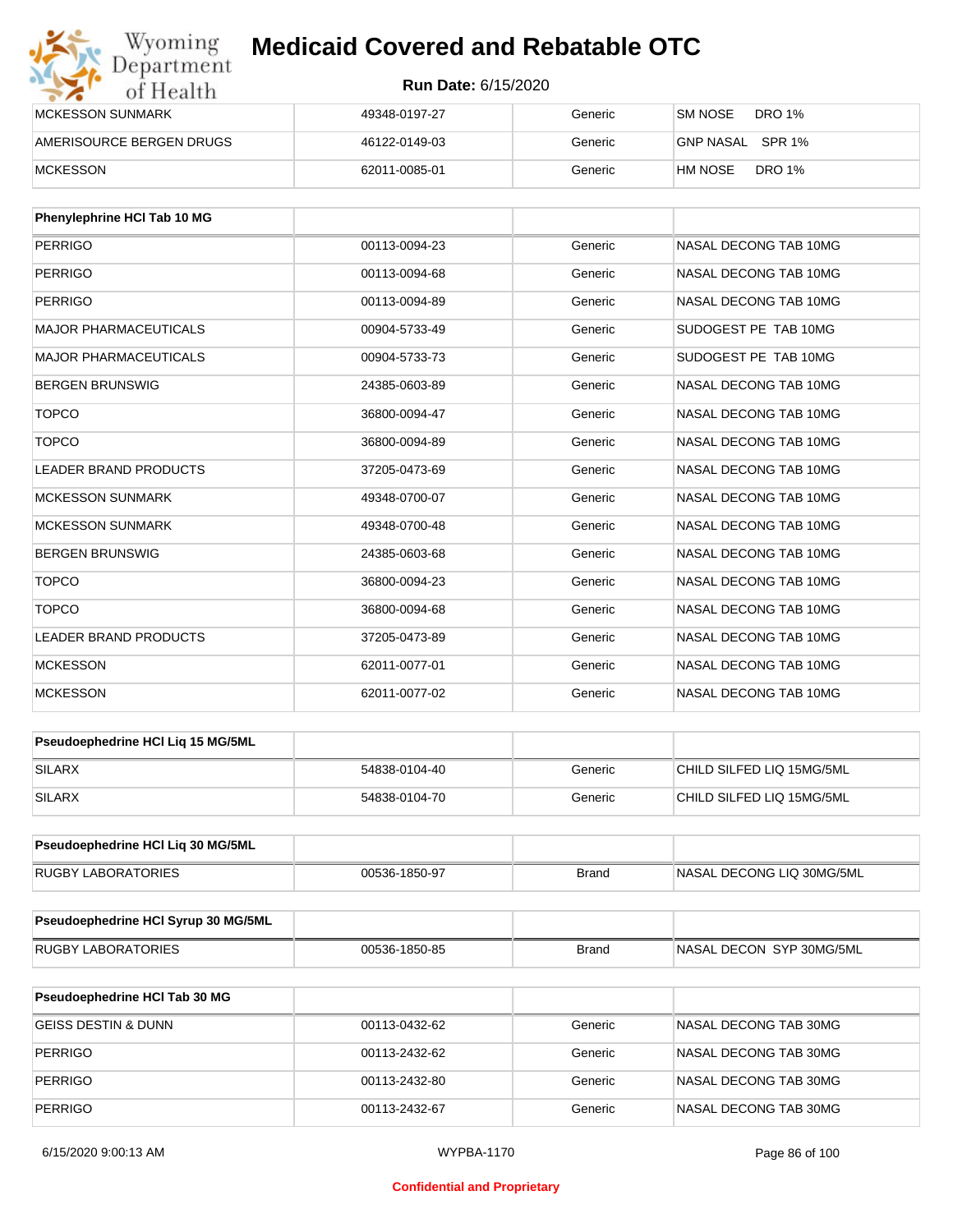### **Run Date:** 6/15/2020

| Wyoming                                               | <b>Medicaid Covered and Rebatable OTC</b> |         |                             |  |  |
|-------------------------------------------------------|-------------------------------------------|---------|-----------------------------|--|--|
| Department<br><b>Run Date: 6/15/2020</b><br>of Health |                                           |         |                             |  |  |
| <b>RUGBY LABORATORIES</b>                             | 00536-3607-35                             | Generic | NASAL DECONG TAB 30MG       |  |  |
| <b>MAJOR PHARMACEUTICALS</b>                          | 00904-5053-24                             | Generic | <b>SUDOGEST</b><br>TAB 30MG |  |  |
| <b>MAJOR PHARMACEUTICALS</b>                          | 00904-5053-60                             | Generic | <b>SUDOGEST</b><br>TAB 30MG |  |  |
| <b>MAJOR PHARMACEUTICALS</b>                          | 00904-6338-60                             | Generic | <b>SUDOGEST</b><br>TAB 30MG |  |  |
| <b>MAJOR PHARMACEUTICALS</b>                          | 00904-5053-59                             | Generic | <b>SUDOGEST</b><br>TAB 30MG |  |  |
| <b>BERGEN BRUNSWIG</b>                                | 24385-0432-80                             | Generic | NASAL DECONG TAB 30MG       |  |  |
| <b>TOPCO</b>                                          | 36800-0432-62                             | Generic | NASAL DECONG TAB 30MG       |  |  |
| <b>TOPCO</b>                                          | 36800-0432-67                             | Generic | NASAL DECONG TAB 30MG       |  |  |
| <b>LEADER BRAND PRODUCTS</b>                          | 37205-0445-80                             | Generic | PSEUDOEPHEDR TAB 30MG       |  |  |
| PERRIGO PHARMACEUTICALS                               | 45802-0432-62                             | Generic | PSEUDOEPHEDR TAB 30MG       |  |  |
| <b>MCKESSON SUNMARK</b>                               | 49348-0024-04                             | Generic | SM NASAL DEC TAB 30MG       |  |  |
| <b>MCKESSON SUNMARK</b>                               | 49348-0024-08                             | Generic | SM NASAL DEC TAB 30MG       |  |  |
| <b>MCKESSON SUNMARK</b>                               | 49348-0024-34                             | Generic | SM NASAL DEC TAB 30MG       |  |  |
| <b>BERGEN BRUNSWIG</b>                                | 24385-0432-62                             | Generic | NASAL DECONG TAB 30MG       |  |  |
| <b>MCKESSON</b>                                       | 62011-0078-01                             | Generic | NASAL DECONG TAB 30MG       |  |  |
| <b>MCKESSON</b>                                       | 62011-0078-02                             | Generic | NASAL DECONG TAB 30MG       |  |  |
| <b>CHAIN DRUG MARKETING ASSOC</b>                     | 63868-0146-48                             | Generic | SUPHEDRINE TAB 30MG         |  |  |
| <b>CHAIN DRUG MARKETING ASSOC</b>                     | 63868-0146-24                             | Generic | SUPHEDRINE TAB 30MG         |  |  |

| Pseudoephedrine HCI Tab 60 MG |               |         |                             |
|-------------------------------|---------------|---------|-----------------------------|
| MAJOR PHARMACEUTICALS         | 00904-5125-59 | Generic | TAB 60MG<br><b>SUDOGEST</b> |
| MAJOR PHARMACEUTICALS         | 00904-5125-46 | Generic | TAB 60MG<br><b>SUDOGEST</b> |

| Pseudoephedrine HCI Tab ER 12HR 120<br>МG |               |         |                           |
|-------------------------------------------|---------------|---------|---------------------------|
| <b>PERRIGO</b>                            | 00113-2054-60 | Generic | DECONGESTANT TAB 120MG ER |
| <b>GEISS DESTIN &amp; DUNN</b>            | 00113-0054-52 | Generic | DECONGESTANT TAB 120MG ER |
| <b>MAJOR PHARMACEUTICALS</b>              | 00904-5803-15 | Generic | SUDOGEST<br>TAB 120MG ER  |
| <b>LEADER BRAND PRODUCTS</b>              | 37205-0446-52 | Generic | DECONGESTANT TAB 120MG ER |
| <b>TOPCO</b>                              | 36800-0054-52 | Generic | DECONGESTANT TAB 120MG ER |
| <b>TOPCO</b>                              | 36800-0054-60 | Generic | DECONGESTANT TAB 120MG ER |
| <b>MCKESSON SUNMARK</b>                   | 49348-0361-01 | Generic | DECONGESTANT TAB 120MG ER |
| AMERISOURCE BERGEN DRUGS                  | 46122-0166-60 | Generic | PSEUDOEPHEDR TAB 120MG ER |
| <b>BERGEN BRUNSWIG</b>                    | 24385-0054-52 | Generic | PSEUDOEPHEDR TAB 120MG ER |
| PERRIGO PHARMACEUTICALS                   | 45802-0107-52 | Generic | PSEUDOEPHEDR TAB 120MG ER |
| <b>OHM LABS</b>                           | 51660-0204-69 | Generic | PSEUDOEPHEDR TAB 120MG ER |
| <b>MCKESSON</b>                           | 62011-0087-01 | Generic | NASAL DECONG TAB 120MG ER |
| CHAIN DRUG MARKETING ASSOC                | 63868-0143-10 | Generic | QC SUPHEDRIN TAB 120MG SR |

#### **Confidential and Proprietary**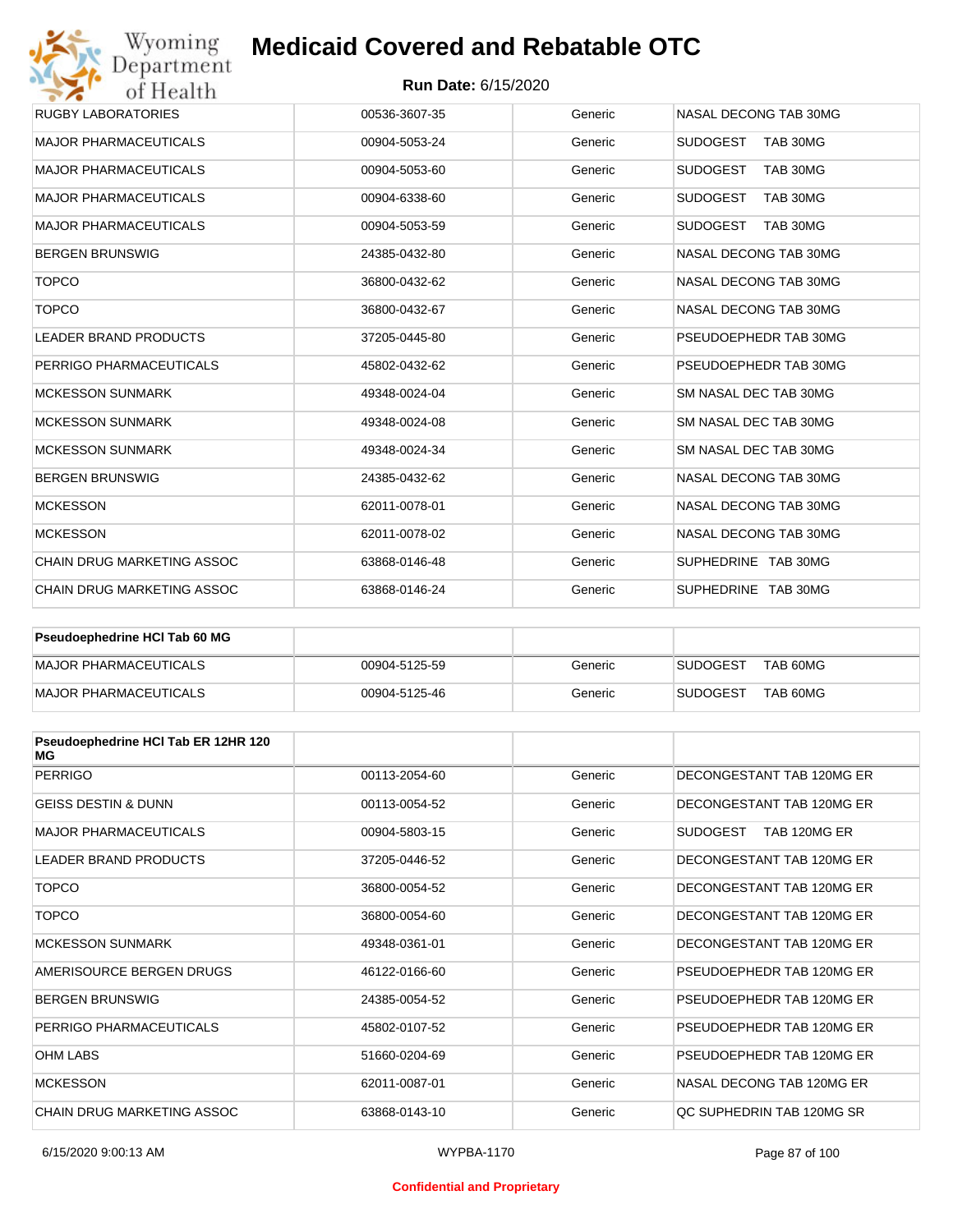

**Run Date:** 6/15/2020

**OPHTHALMIC AGENTS**

| Sodium Chloride Hypertonic Ophth Oint<br>5% |               |              |                              |
|---------------------------------------------|---------------|--------------|------------------------------|
| <b>MAJOR PHARMACEUTICALS</b>                | 00904-5315-38 | Generic      | SOD CHLORIDE OIN 5% OP       |
| BAUSCH HEALTH                               | 24208-0385-55 | <b>Brand</b> | <b>MURO 128</b><br>OIN 5% OP |
| <b>BAUSCH HEALTH</b>                        | 24208-0385-56 | <b>Brand</b> | MURO 128<br>OIN 5% OP        |
| <b>AKORN</b>                                | 17478-0622-35 | Generic      | SOD CHLORIDE OIN 5% OP       |

| Sodium Chloride Hypertonic Ophth Soln<br>2% |               |              |          |           |
|---------------------------------------------|---------------|--------------|----------|-----------|
| <b>BAUSCH HEALTH</b>                        | 24208-0276-15 | <b>Brand</b> | MURO 128 | SOL 2% OP |

| Sodium Chloride Hypertonic Ophth Soln<br>5%                 |               |              |                        |
|-------------------------------------------------------------|---------------|--------------|------------------------|
| <b>MAJOR PHARMACEUTICALS</b>                                | 00904-5314-35 | Generic      | SOD CHLORIDE SOL 5% OP |
| <b>AKORN</b>                                                | 17478-0623-12 | Generic      | SOD CHLORIDE SOL 5% OP |
| <b>BAUSCH HEALTH</b>                                        | 24208-0277-15 | <b>Brand</b> | MURO 128<br>SOL 5% OP  |
| <b>BAUSCH HEALTH</b>                                        | 24208-0277-30 | <b>Brand</b> | MURO 128<br>SOL 5% OP  |
| <b>PSYCHOTHERAPEUTIC AND</b><br>NEUROLOGICAL AGENTS - MISC. |               |              |                        |

| Nicotine Polacrilex Gum 2 MG          |               |              |                                         |
|---------------------------------------|---------------|--------------|-----------------------------------------|
| <b>GLAXO CONSUMER HEALTHCARE L.P.</b> | 00135-0157-07 | <b>Brand</b> | NICORETTE ST GUM 2MG ORIG               |
| <b>GLAXO CONSUMER HEALTHCARE L.P.</b> | 00135-0474-01 | <b>Brand</b> | NICORETTE GUM 2MG MINT                  |
| <b>GLAXO CONSUMER HEALTHCARE L.P.</b> | 00135-0474-02 | <b>Brand</b> | NICORETTE GUM 2MG MINT                  |
| <b>PERRIGO</b>                        | 00113-0206-25 | Generic      | NICOTINE POL GUM 2MG MINT               |
| <b>GLAXO CONSUMER HEALTHCARE L.P.</b> | 00135-0157-11 | <b>Brand</b> | NICORETTE GUM 2MG ORIG                  |
| <b>GLAXO CONSUMER HEALTHCARE L.P.</b> | 00135-0225-02 | <b>Brand</b> | NICORETTE ST GUM 2MG MINT               |
| <b>GLAXO CONSUMER HEALTHCARE L.P.</b> | 00135-0229-05 | <b>Brand</b> | <b>NICORETTE</b><br><b>GUM 2MG MINT</b> |
| <b>GLAXO CONSUMER HEALTHCARE L.P.</b> | 00135-0241-03 | <b>Brand</b> | <b>NICORETTE</b><br><b>GUM 2MGFRUIT</b> |
| <b>GLAXO CONSUMER HEALTHCARE L.P.</b> | 00135-0241-06 | <b>Brand</b> | <b>NICORETTE</b><br><b>GUM 2MGFRUIT</b> |
| <b>GLAXO CONSUMER HEALTHCARE L.P.</b> | 00135-0466-03 | <b>Brand</b> | <b>NICORETTE</b><br><b>GUM 2MG CINN</b> |
| <b>GLAXO CONSUMER HEALTHCARE L.P.</b> | 00135-0474-03 | <b>Brand</b> | <b>NICORETTE</b><br><b>GUM 2MG MINT</b> |
| <b>GLAXO CONSUMER HEALTHCARE L.P.</b> | 00135-0241-02 | <b>Brand</b> | <b>NICORETTE</b><br><b>GUM 2MGFRUIT</b> |
| <b>GLAXO CONSUMER HEALTHCARE L.P.</b> | 00135-0466-01 | <b>Brand</b> | <b>NICORETTE</b><br><b>GUM 2MG CINN</b> |
| <b>GLAXO CONSUMER HEALTHCARE L.P.</b> | 00135-0466-02 | <b>Brand</b> | <b>NICORETTE</b><br><b>GUM 2MG CINN</b> |
| <b>RUGBY LABORATORIES</b>             | 00536-1362-06 | Generic      | NICOTINE POL GUM 2MG                    |
| <b>RUGBY LABORATORIES</b>             | 00536-1362-23 | Generic      | NICOTINE POL GUM 2MG                    |
| <b>RUGBY LABORATORIES</b>             | 00536-1362-34 | Generic      | NICOTINE POL GUM 2MG                    |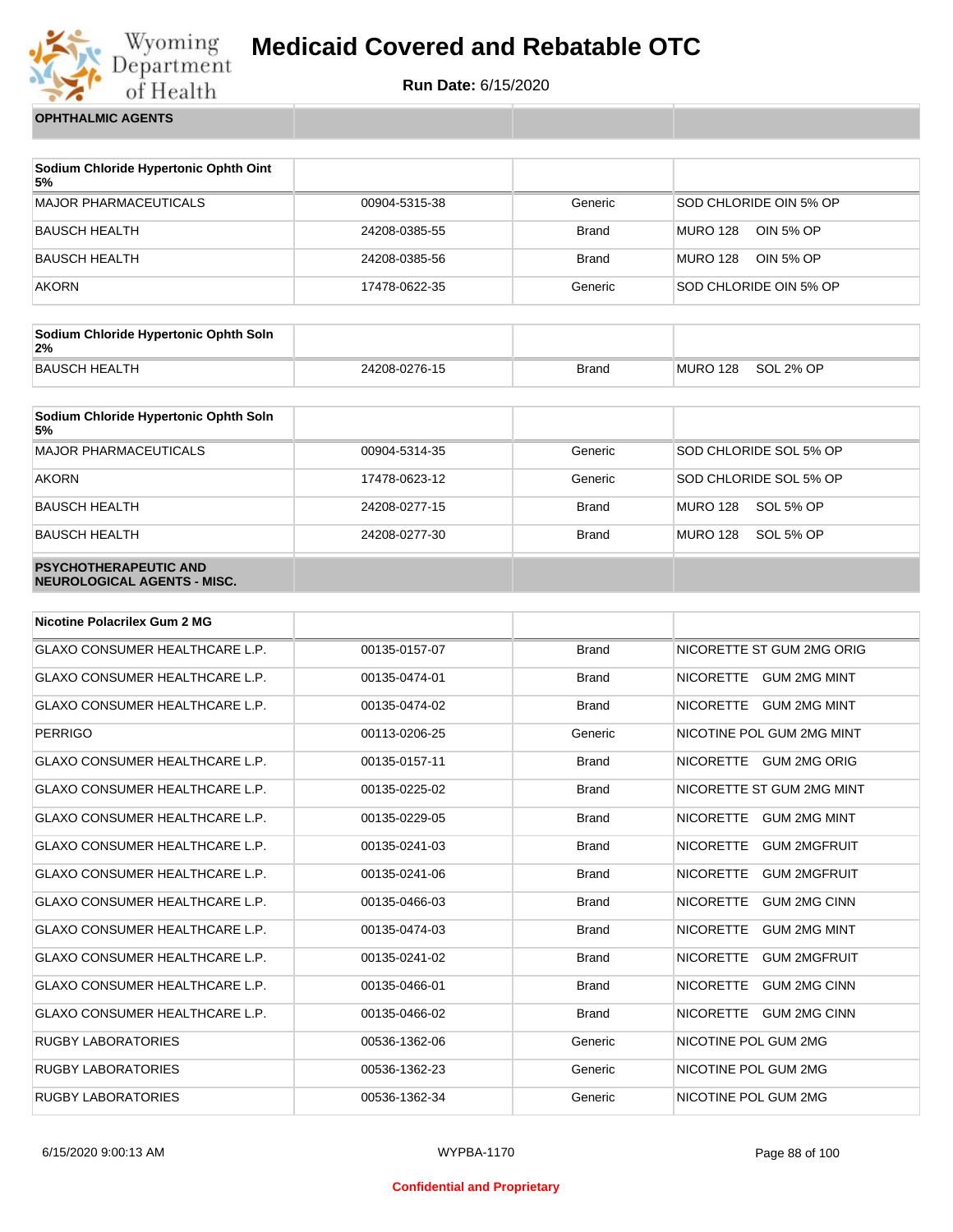| <b>RUGBY LABORATORIES</b>             | 00536-3029-06 | Generic | NICOTINE POL GUM 2MG ORIG        |
|---------------------------------------|---------------|---------|----------------------------------|
| <b>RUGBY LABORATORIES</b>             | 00536-3029-23 | Generic | NICOTINE POL GUM 2MG ORIG        |
| <b>RUGBY LABORATORIES</b>             | 00536-3029-34 | Generic | NICOTINE POL GUM 2MG ORIG        |
| <b>RUGBY LABORATORIES</b>             | 00536-3386-01 | Generic | NICOTINE POL GUM 2MGFRUIT        |
| GLAXO CONSUMER HEALTHCARE L.P.        | 00135-0157-10 | Brand   | NICORETTE GUM 2MG ORIG           |
| GLAXO CONSUMER HEALTHCARE L.P.        | 00135-0225-03 | Brand   | NICORETTE GUM 2MG MINT           |
| GLAXO CONSUMER HEALTHCARE L.P.        | 00135-0229-04 | Brand   | NICORETTE GUM 2MG MINT           |
| GLAXO CONSUMER HEALTHCARE L.P.        | 00135-0241-05 | Brand   | NICORETTE<br><b>GUM 2MGFRUIT</b> |
| GLAXO CONSUMER HEALTHCARE L.P.        | 00135-0241-08 | Brand   | NICORETTE GUM 2MGFRUIT           |
| GLAXO CONSUMER HEALTHCARE L.P.        | 00135-0466-05 | Brand   | NICORETTE<br><b>GUM 2MG CINN</b> |
| GLAXO CONSUMER HEALTHCARE L.P.        | 00135-0474-05 | Brand   | NICORETTE GUM 2MG MINT           |
| <b>GLAXO CONSUMER HEALTHCARE L.P.</b> | 00135-0474-08 | Brand   | NICORETTE GUM 2MG MINT           |
| <b>RUGBY LABORATORIES</b>             | 00536-3112-37 | Generic | NICOTINE POL GUM 2MG MINT        |
| <b>MAJOR PHARMACEUTICALS</b>          | 00904-5736-11 | Generic | NICORELIEF GUM 2MG MINT          |
| <b>MAJOR PHARMACEUTICALS</b>          | 00904-5734-11 | Generic | NICORELIEF GUM 2MG ORIG          |
| <b>MAJOR PHARMACEUTICALS</b>          | 00904-5734-51 | Generic | NICORELIEF GUM 2MG ORIG          |
| <b>BERGEN BRUNSWIG</b>                | 24385-0594-71 | Generic | GNP NICOTINE GUM 2MG MINT        |
| <b>RUGBY LABORATORIES</b>             | 00536-3112-01 | Generic | NICOTINE POL GUM 2MG MINT        |
| <b>RUGBY LABORATORIES</b>             | 00536-3404-01 | Generic | NICOTINE POL GUM 2MG CINN        |
| <b>MAJOR PHARMACEUTICALS</b>          | 00904-5736-51 | Generic | NICORELIEF GUM 2MG MINT          |
| <b>TOPCO</b>                          | 36800-0206-25 | Generic | NICOTINE POL GUM 2MG MINT        |
| LEADER BRAND PRODUCTS                 | 37205-0203-71 | Generic | NICOTINE POL GUM 2MG             |
| LEADER BRAND PRODUCTS                 | 37205-0967-78 | Generic | NICOTINE POL GUM 2MG MINT        |
| <b>TOPCO</b>                          | 36800-0029-25 | Generic | NICOTINE POL GUM 2MG ORIG        |
| <b>TOPCO</b>                          | 36800-0456-78 | Generic | NICOTINE POL GUM 2MG MINT        |
| AMERISOURCE BERGEN DRUGS              | 46122-0173-20 | Generic | GNP NICOTINE GUM 2MG ORIG        |
| <b>MCKESSON SUNMARK</b>               | 49348-0573-08 | Generic | SM NICOTINE GUM 2MG              |
| <b>MCKESSON SUNMARK</b>               | 49348-0573-36 | Generic | SM NICOTINE GUM 2MG              |
| <b>PERRIGO</b>                        | 45802-0206-25 | Generic | NICOTINE POL GUM 2MG MINT        |
| <b>MCKESSON SUNMARK</b>               | 49348-0691-36 | Generic | SM NICOTINE GUM 2MG MINT         |
| <b>MCKESSON SUNMARK</b>               | 49348-0787-10 | Generic | SM NICOTINE GUM 2MG MINT         |
| <b>BERGEN BRUNSWIG</b>                | 24385-0170-58 | Generic | GNP NICOTINE GUM 2MG MINT        |
| <b>TOPCO</b>                          | 36800-0352-78 | Generic | NICOTINE POL GUM 2MGFRUIT        |
| LEADER BRAND PRODUCTS                 | 37205-0967-58 | Generic | NICOTINE POL GUM 2MG MINT        |
| <b>MCKESSON</b>                       | 62011-0047-02 | Generic | HM NICOTINE GUM 2MG MINT         |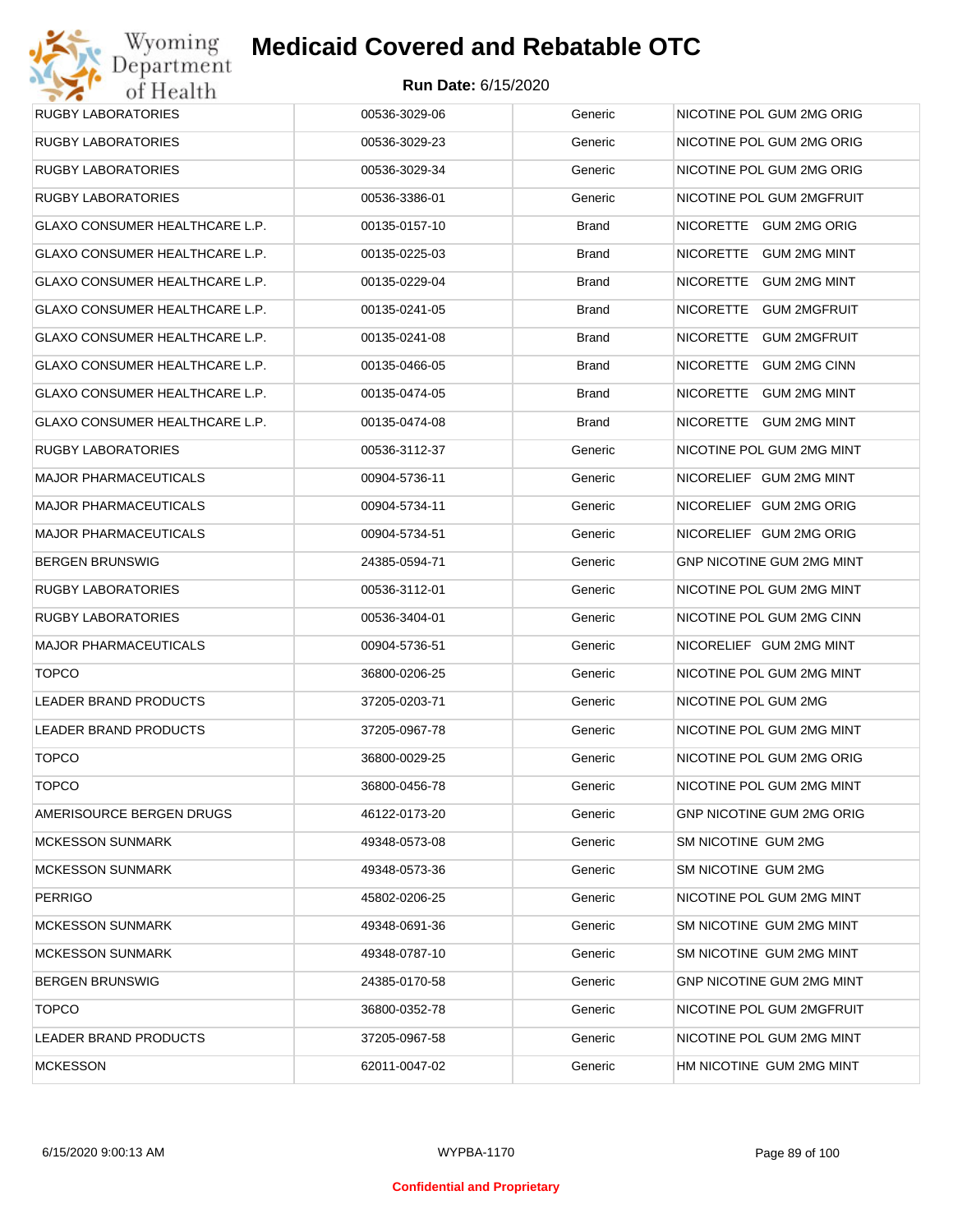

| <b>Nicotine Polacrilex Gum 4 MG</b>   |               |              |                            |
|---------------------------------------|---------------|--------------|----------------------------|
| GLAXO CONSUMER HEALTHCARE L.P.        | 00135-0226-02 | <b>Brand</b> | NICORETTE GUM 4MG MINT     |
| GLAXO CONSUMER HEALTHCARE L.P.        | 00135-0226-03 | <b>Brand</b> | NICORETTE GUM 4MG MINT     |
| GLAXO CONSUMER HEALTHCARE L.P.        | 00135-0242-01 | <b>Brand</b> | NICORETTE GUM 4MGFRUIT     |
| GLAXO CONSUMER HEALTHCARE L.P.        | 00135-0242-02 | <b>Brand</b> | NICORETTE GUM 4MGFRUIT     |
| GLAXO CONSUMER HEALTHCARE L.P.        | 00135-0242-03 | <b>Brand</b> | NICORETTE GUM 4MGFRUIT     |
| GLAXO CONSUMER HEALTHCARE L.P.        | 00135-0242-05 | <b>Brand</b> | NICORETTE GUM 4MGFRUIT     |
| GLAXO CONSUMER HEALTHCARE L.P.        | 00135-0242-06 | <b>Brand</b> | NICORETTE GUM 4MGFRUIT     |
| GLAXO CONSUMER HEALTHCARE L.P.        | 00135-0158-07 | <b>Brand</b> | NICORETTE ST GUM 4MG ORIG  |
| GLAXO CONSUMER HEALTHCARE L.P.        | 00135-0158-11 | <b>Brand</b> | NICORETTE GUM 4MG ORIG     |
| GLAXO CONSUMER HEALTHCARE L.P.        | 00135-0230-05 | <b>Brand</b> | NICORETTE GUM 4MG MINT     |
| GLAXO CONSUMER HEALTHCARE L.P.        | 00135-0242-08 | <b>Brand</b> | NICORETTE GUM 4MGFRUIT     |
| <b>GLAXO CONSUMER HEALTHCARE L.P.</b> | 00135-0467-02 | <b>Brand</b> | NICORETTE GUM 4MG CINN     |
| GLAXO CONSUMER HEALTHCARE L.P.        | 00135-0467-05 | <b>Brand</b> | NICORETTE GUM 4MG CINN     |
| <b>GLAXO CONSUMER HEALTHCARE L.P.</b> | 00135-0475-01 | <b>Brand</b> | NICORETTE GUM 4MG MINT     |
| GLAXO CONSUMER HEALTHCARE L.P.        | 00135-0475-02 | <b>Brand</b> | NICORETTE GUM 4MG MINT     |
| GLAXO CONSUMER HEALTHCARE L.P.        | 00135-0475-03 | <b>Brand</b> | NICORETTE GUM 4MG MINT     |
| GLAXO CONSUMER HEALTHCARE L.P.        | 00135-0475-05 | <b>Brand</b> | NICORETTE GUM 4MG MINT     |
| GLAXO CONSUMER HEALTHCARE L.P.        | 00135-0475-08 | <b>Brand</b> | NICORETTE GUM 4MG MINT     |
| RUGBY LABORATORIES                    | 00536-3387-01 | Generic      | NICOTINE POL GUM 4MG       |
| <b>PERRIGO</b>                        | 00113-0422-25 | Generic      | NICOTINE POL GUM 4MG MINT  |
| PERRIGO PHARMACEUTICALS               | 00113-0532-78 | Generic      | <b>NICOTINE</b><br>GUM 4MG |
| <b>MAJOR PHARMACEUTICALS</b>          | 00904-5737-11 | Generic      | NICORELIEF GUM 4MG MINT    |
| <b>MAJOR PHARMACEUTICALS</b>          | 00904-5737-51 | Generic      | NICORELIEF GUM 4MG MINT    |
| GLAXO CONSUMER HEALTHCARE L.P.        | 00135-0158-10 | <b>Brand</b> | NICORETTE GUM 4MG ORIG     |
| GLAXO CONSUMER HEALTHCARE L.P.        | 00135-0230-04 | <b>Brand</b> | NICORETTE GUM 4MG MINT     |
| GLAXO CONSUMER HEALTHCARE L.P.        | 00135-0467-03 | <b>Brand</b> | NICORETTE GUM 4MG CINN     |
| RUGBY LABORATORIES                    | 00536-1372-06 | Generic      | NICOTINE POL GUM 4MG MINT  |
| RUGBY LABORATORIES                    | 00536-1372-34 | Generic      | NICOTINE POL GUM 4MG MINT  |
| <b>RUGBY LABORATORIES</b>             | 00536-3030-06 | Generic      | NICOTINE POL GUM 4MG ORIG  |
| RUGBY LABORATORIES                    | 00536-3113-37 | Generic      | NICOTINE POL GUM 4MG MINT  |
| <b>MAJOR PHARMACEUTICALS</b>          | 00904-5735-51 | Generic      | NICORELIEF GUM 4MG ORIG    |
| RUGBY LABORATORIES                    | 00536-1372-23 | Generic      | NICOTINE POL GUM 4MG MINT  |
| RUGBY LABORATORIES                    | 00536-3030-23 | Generic      | NICOTINE POL GUM 4MG ORIG  |
| RUGBY LABORATORIES                    | 00536-3113-01 | Generic      | NICOTINE POL GUM 4MG MINT  |
| RUGBY LABORATORIES                    | 00536-3405-01 | Generic      | NICOTINE POL GUM 4MG       |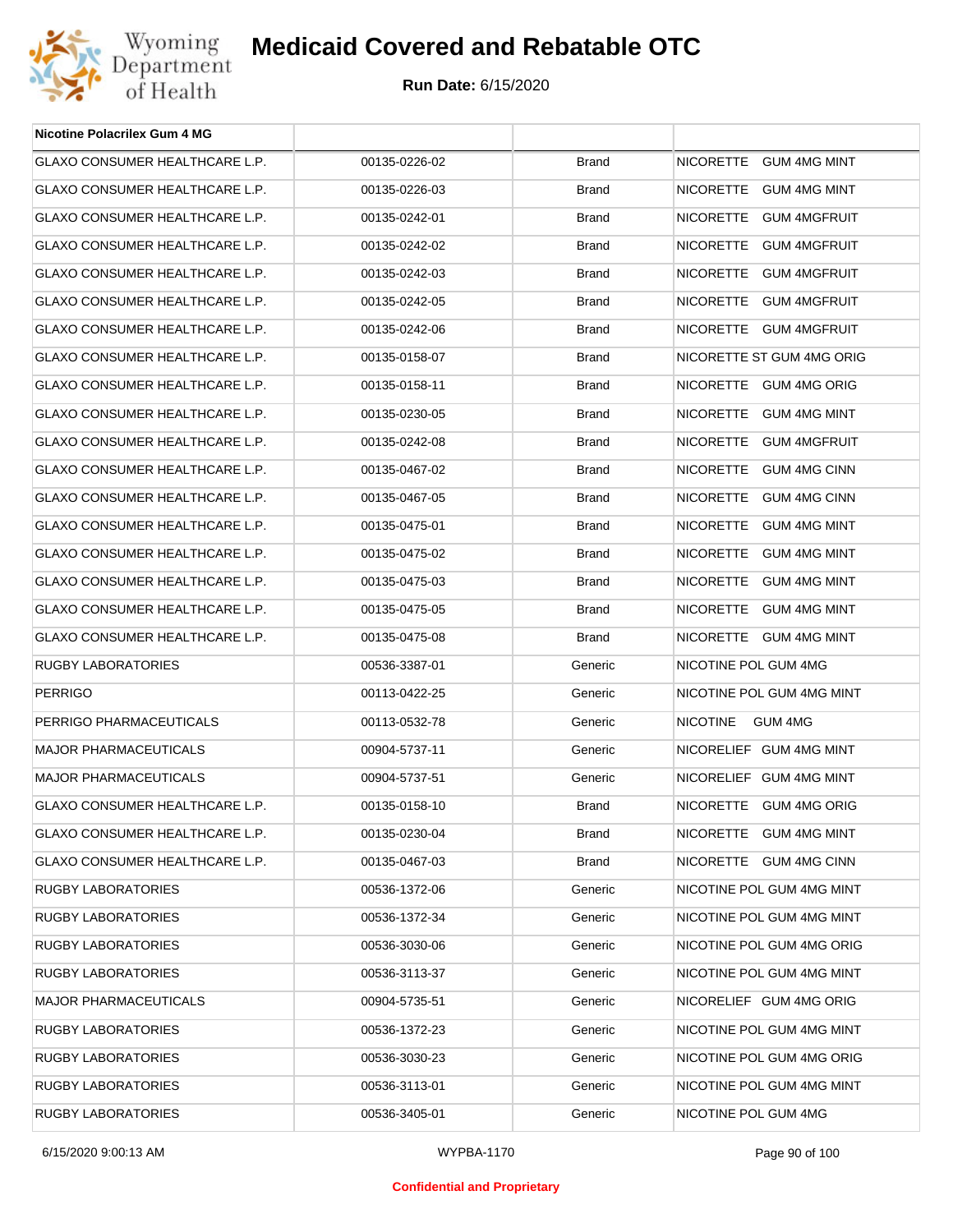

| 00904-5735-11 | Generic | NICORELIEF GUM 4MG ORIG          |
|---------------|---------|----------------------------------|
| 36800-0170-25 | Generic | NICOTINE POL GUM 4MG ORIG        |
| 24385-0598-71 | Generic | <b>GNP NICOTINE GUM 4MG MINT</b> |
| 36800-0422-71 | Generic | NICOTINE POL GUM 4MG MINT        |
| 36800-0532-78 | Generic | NICOTINE POL GUM 4MG MINT        |
| 37205-0204-71 | Generic | NICOTINE POL GUM 4MG             |
| 45802-0001-25 | Generic | NICOTINE POL GUM 4MG MINT        |
| 37205-0968-78 | Generic | NICOTINE POL GUM 4MG MINT        |
| 49348-0572-08 | Generic | SM NICOTINE GUM 4MG              |
| 49348-0572-36 | Generic | SM NICOTINE GUM 4MG              |
| 36800-0170-71 | Generic | NICOTINE POL GUM 4MG ORIG        |
| 36800-0854-78 | Generic | NICOTINE POL GUM 4MGFRUIT        |
| 37205-0968-58 | Generic | NICOTINE POL GUM 4MG MINT        |
| 45802-0110-78 | Generic | NICOTINE POL GUM 4MG MINT        |
| 46122-0286-60 | Generic | <b>GNP NICOTINE GUM 4MG MINT</b> |
| 49348-0692-36 | Generic | SM NICOTINE GUM 4MG MINT         |
| 49348-0788-10 | Generic | SM NICOTINE GUM 4MG MINT         |
| 62011-0170-01 | Generic | HM NICOTINE GUM 4MG MINT         |
|               |         |                                  |

| <b>Nicotine Polacrilex Lozenge 2 MG</b> |               |              |                                         |
|-----------------------------------------|---------------|--------------|-----------------------------------------|
| <b>GLAXO CONSUMER HEALTHCARE L.P.</b>   | 00135-0508-03 | <b>Brand</b> | <b>NICORETTE</b><br>LOZ 2MG MINT        |
| <b>GLAXO CONSUMER HEALTHCARE L.P.</b>   | 00135-0510-01 | <b>Brand</b> | <b>NICORETTE</b><br>LOZ 2MG MINT        |
| <b>GLAXO CONSUMER HEALTHCARE L.P.</b>   | 00135-0510-02 | <b>Brand</b> | <b>NICORETTE</b><br><b>LOZ 2MG MINT</b> |
| <b>GLAXO CONSUMER HEALTHCARE L.P.</b>   | 00135-0512-01 | <b>Brand</b> | <b>NICORETTE</b><br>LOZ 2MG CHRY        |
| <b>GLAXO CONSUMER HEALTHCARE L.P.</b>   | 00135-0512-05 | <b>Brand</b> | <b>NICORETTE</b><br>LOZ 2MG CHRY        |
| <b>GLAXO CONSUMER HEALTHCARE L.P.</b>   | 00135-0508-02 | <b>Brand</b> | <b>NICORETTE</b><br><b>LOZ 2MG MINT</b> |
| <b>GLAXO CONSUMER HEALTHCARE L.P.</b>   | 00135-0510-05 | <b>Brand</b> | <b>NICORETTE</b><br>LOZ 2MG MINT        |
| PERRIGO PHARMACEUTICALS                 | 00113-0344-05 | Generic      | NICOTINE POL LOZ 2MG MINT               |
| <b>RUGBY LABORATORIES</b>               | 00536-1038-81 | Generic      | NICOTINE POL LOZ 2MG MINT               |
| <b>GLAXO CONSUMER HEALTHCARE L.P.</b>   | 00135-0510-03 | <b>Brand</b> | NICORETTE LOZ 2MG MINT                  |
| <b>GLAXO CONSUMER HEALTHCARE L.P.</b>   | 00135-0514-03 | <b>Brand</b> | NICORETTE LOZ 2MG ORIG                  |
| <b>TOPCO</b>                            | 36800-0344-05 | Generic      | NICOTINE POL LOZ 2MG MINT               |
| <b>LEADER BRAND PRODUCTS</b>            | 37205-0987-69 | Generic      | NICOTINE POL LOZ 2MG MINT               |
| PERRIGO PHARMACEUTICALS                 | 45802-0344-05 | Generic      | NICOTINE POL LOZ 2MG MINT               |
| AMERISOURCE BERGEN DRUGS                | 46122-0176-08 | Generic      | <b>GNP NICOTINE LOZ 2MG MINT</b>        |
| AMERISOURCE BERGEN DRUGS                | 46122-0254-15 | Generic      | <b>GNP NICOTINE LOZ MINI 2MG</b>        |
| <b>MCKESSON SUNMARK</b>                 | 49348-0852-16 | Generic      | SM NICOTINE LOZ 2MG MINT                |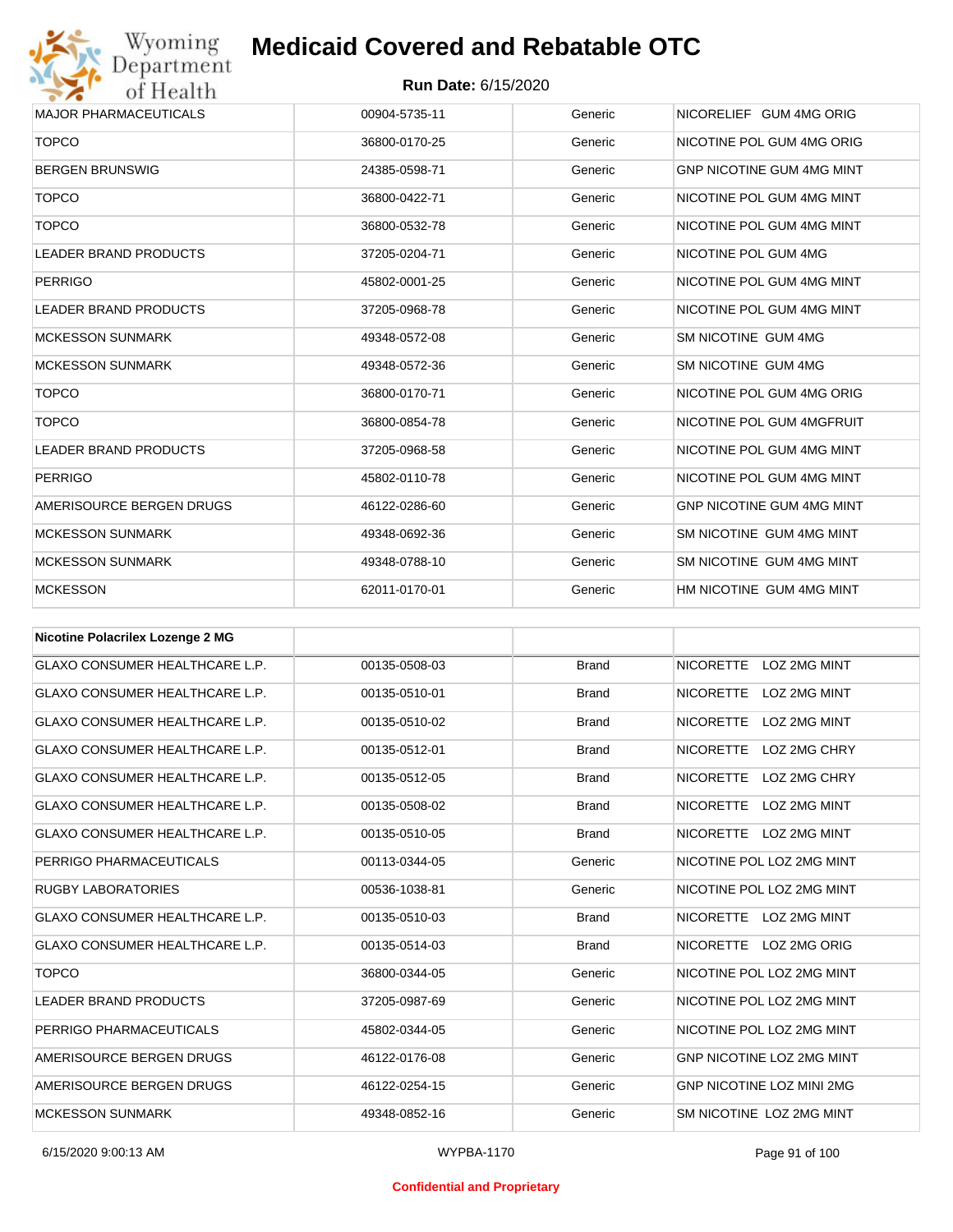

| <b>MCKESSON</b> | 62011-0048-01 | Generic | HM NICOTINE LOZ 2MG MINT |
|-----------------|---------------|---------|--------------------------|
| <b>MCKESSON</b> | 62011-0199-01 | Generic | HM NICOTINE LOZ 2MG MINT |

| <b>Nicotine Polacrilex Lozenge 4 MG</b> |               |              |                                         |
|-----------------------------------------|---------------|--------------|-----------------------------------------|
| <b>GLAXO CONSUMER HEALTHCARE L.P.</b>   | 00135-0511-05 | <b>Brand</b> | NICORETTE LOZ 4MG MINT                  |
| <b>GEISS DESTIN &amp; DUNN</b>          | 00113-0873-05 | Generic      | NICOTINE POL LOZ 4MG MINT               |
| <b>GLAXO CONSUMER HEALTHCARE L.P.</b>   | 00135-0509-02 | <b>Brand</b> | <b>NICORETTE</b><br>LOZ 4MG MINT        |
| <b>GLAXO CONSUMER HEALTHCARE L.P.</b>   | 00135-0509-03 | <b>Brand</b> | <b>NICORETTE</b><br>LOZ 4MG MINT        |
| <b>GLAXO CONSUMER HEALTHCARE L.P.</b>   | 00135-0513-01 | <b>Brand</b> | <b>NICORETTE</b><br>LOZ 4MG CHRY        |
| <b>GLAXO CONSUMER HEALTHCARE L.P.</b>   | 00135-0511-02 | <b>Brand</b> | <b>LOZ 4MG MINT</b><br><b>NICORETTE</b> |
| <b>GLAXO CONSUMER HEALTHCARE L.P.</b>   | 00135-0513-05 | <b>Brand</b> | <b>NICORETTE</b><br>LOZ 4MG CHRY        |
| <b>GLAXO CONSUMER HEALTHCARE L.P.</b>   | 00135-0515-03 | <b>Brand</b> | <b>NICORETTE</b><br>LOZ 4MG ORIG        |
| <b>GLAXO CONSUMER HEALTHCARE L.P.</b>   | 00135-0511-01 | <b>Brand</b> | NICORETTE LOZ 4MG MINT                  |
| <b>RUGBY LABORATORIES</b>               | 00536-1039-81 | Generic      | NICOTINE POL LOZ 4MG MINT               |
| <b>TOPCO</b>                            | 36800-0873-05 | Generic      | NICOTINE POL LOZ 4MG MINT               |
| <b>LEADER BRAND PRODUCTS</b>            | 37205-0988-69 | Generic      | NICOTINE POL LOZ 4MG MINT               |
| PERRIGO PHARMACEUTICALS                 | 45802-0873-05 | Generic      | NICOTINE POL LOZ 4MG MINT               |
| AMERISOURCE BERGEN DRUGS                | 46122-0177-08 | Generic      | <b>GNP NICOTINE LOZ 4MG MINT</b>        |
| AMERISOURCE BERGEN DRUGS                | 46122-0255-15 | Generic      | <b>GNP NICOTINE LOZ 4MG MINT</b>        |
| <b>MCKESSON SUNMARK</b>                 | 49348-0853-16 | Generic      | SM NICOTINE LOZ 4MG MINT                |
| <b>MCKESSON</b>                         | 62011-0171-02 | Generic      | HM NICOTINE LOZ 4MG MINT                |
| <b>MCKESSON</b>                         | 62011-0171-01 | Generic      | HM NICOTINE LOZ 4MG MINT                |
| <b>MCKESSON</b>                         | 62011-0200-01 | Generic      | HM NICOTINE LOZ 4MG MINT                |

| Nicotine TD Patch 24 HR Kit 21-14-7<br>MG/24HR |               |         |                            |
|------------------------------------------------|---------------|---------|----------------------------|
| DR.REDDY'S LABORATORIES                        | 00067-6045-56 | Generic | INICOTINE SYS KIT TRANSDER |
| DR.REDDY'S LABORATORIES. INC.                  | 43598-0445-56 | Generic | NICOTINE SYS KIT TRANSDER  |

| Nicotine TD Patch 24HR 14 MG/24HR     |               |              |                                        |
|---------------------------------------|---------------|--------------|----------------------------------------|
| DR. REDDY'S LABORATORIES              | 00067-5125-14 | Generic      | <b>NICOTINE</b><br><b>DIS 14MG/24H</b> |
| GLAXO CONSUMER HEALTHCARE L.P.        | 00135-0195-02 | <b>Brand</b> | NICODERM CO DIS 14MG/24H               |
| <b>GLAXO CONSUMER HEALTHCARE L.P.</b> | 00135-0195-03 | <b>Brand</b> | NICODERM CO DIS 14MG/24H               |
| DR.REDDY'S LABORATORIES               | 00067-5125-07 | Generic      | <b>NICOTINE</b><br><b>DIS 14MG/24H</b> |
| <b>MCKESSON SUNMARK</b>               | 00067-6129-14 | Generic      | SM NICOTINE DIS 14MG/24H               |
| GLAXO CONSUMER HEALTHCARE L.P.        | 00135-0195-05 | <b>Brand</b> | NICODERM CO DIS 14MG/24H               |
| <b>RUGBY LABORATORIES</b>             | 00536-5895-88 | Generic      | NICOTINE TD DIS 14MG/24H               |
| LEADER BRAND PRODUCTS                 | 37205-0361-74 | Generic      | NICOTINE TD DIS 14MG/24H               |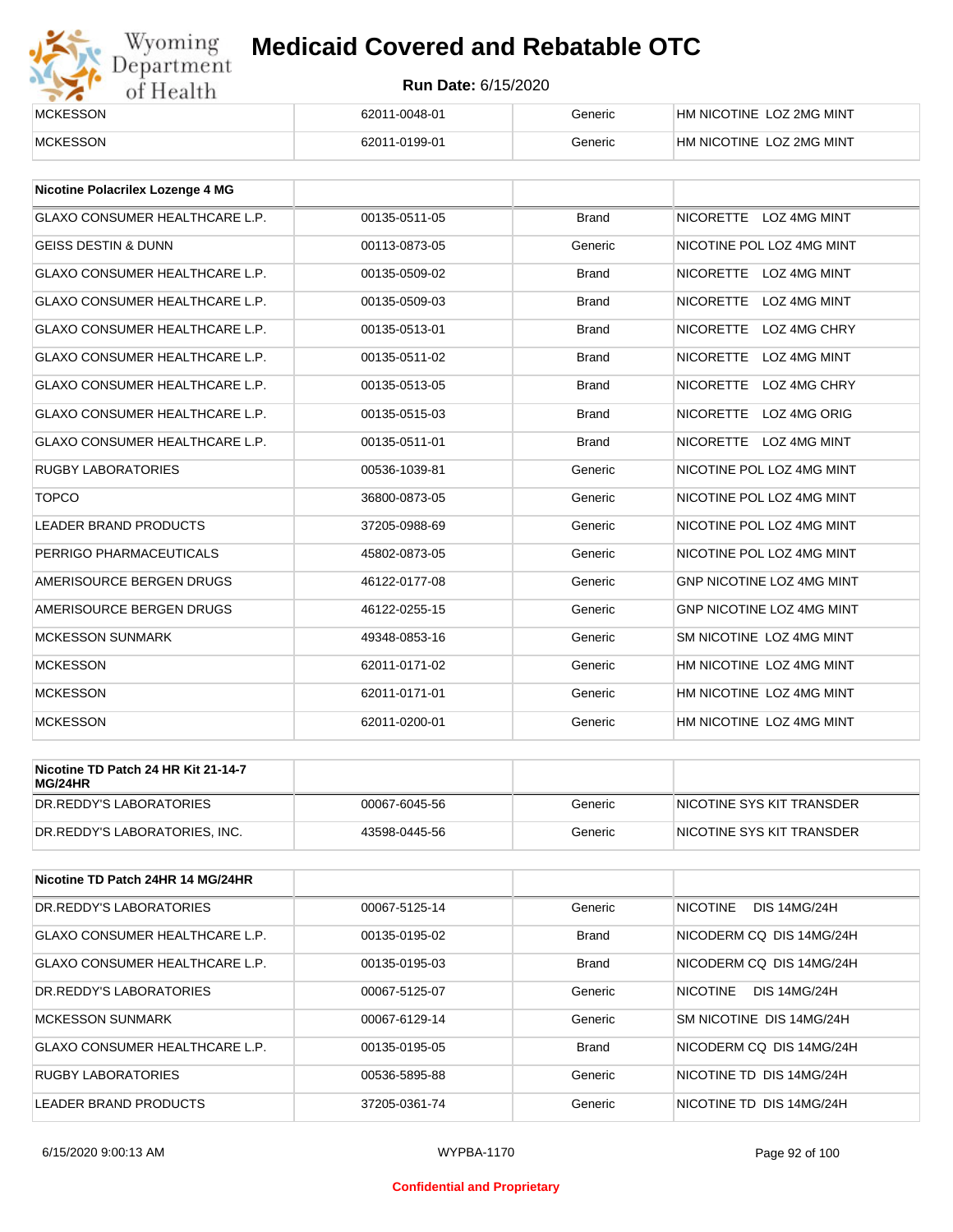| Wyoming<br><b>Medicaid Covered and Rebatable OTC</b><br>Department |                            |         |                          |  |
|--------------------------------------------------------------------|----------------------------|---------|--------------------------|--|
| of Health                                                          | <b>Run Date: 6/15/2020</b> |         |                          |  |
| DR.REDDY'S LABORATORIES, INC.                                      | 43598-0447-70              | Generic | NICOTINE TD DIS 14MG/24H |  |
| DR.REDDY'S LABORATORIES, INC.                                      | 43598-0447-74              | Generic | NICOTINE TD DIS 14MG/24H |  |
| <b>MCKESSON</b>                                                    | 62011-0172-01              | Generic | HM NICOTINE DIS 14MG/24H |  |

| Nicotine TD Patch 24HR 21 MG/24HR     |               |              |                                        |
|---------------------------------------|---------------|--------------|----------------------------------------|
| DR. REDDY'S LABORATORIES              | 00067-5126-14 | Generic      | <b>NICOTINE</b><br><b>DIS 21MG/24H</b> |
| DR. REDDY'S LABORATORIES              | 00067-5126-28 | Generic      | <b>NICOTINE</b><br><b>DIS 21MG/24H</b> |
| <b>GLAXO CONSUMER HEALTHCARE L.P.</b> | 00135-0145-02 | <b>Brand</b> | NICODERM CO DIS 21MG/24H               |
| <b>MCKESSON SUNMARK</b>               | 00067-6130-14 | Generic      | SM NICOTINE DIS 21MG                   |
| <b>GLAXO CONSUMER HEALTHCARE L.P.</b> | 00135-0194-01 | <b>Brand</b> | NICODERM CO DIS 21MG/24H               |
| GLAXO CONSUMER HEALTHCARE L.P.        | 00135-0194-03 | <b>Brand</b> | NICODERM CO DIS 21MG/24H               |
| <b>GLAXO CONSUMER HEALTHCARE L.P.</b> | 00135-0194-05 | <b>Brand</b> | NICODERM CO DIS 21MG/24H               |
| DR.REDDY'S LABORATORIES               | 00067-5126-07 | Generic      | <b>NICOTINE</b><br><b>DIS 21MG/24H</b> |
| GLAXO CONSUMER HEALTHCARE L.P.        | 00135-0194-02 | <b>Brand</b> | NICODERM CO DIS 21MG/24H               |
| <b>RUGBY LABORATORIES</b>             | 00536-5896-88 | Generic      | NICOTINE TD DIS 21MG/24H               |
| LEADER BRAND PRODUCTS                 | 37205-0358-74 | Generic      | NICOTINE TD DIS 21MG/24H               |
| DR.REDDY'S LABORATORIES, INC.         | 43598-0448-28 | Generic      | NICOTINE TD DIS 21MG/24H               |
| DR.REDDY'S LABORATORIES, INC.         | 43598-0448-70 | Generic      | NICOTINE TD DIS 21MG/24H               |
| DR. REDDY'S LABORATORIES. INC.        | 43598-0448-74 | Generic      | NICOTINE TD DIS 21MG/24H               |
| <b>MCKESSON</b>                       | 62011-0173-01 | Generic      | HM NICOTINE DIS 21MG/24H               |

| Nicotine TD Patch 24HR 7 MG/24HR                                 |               |              |                                 |
|------------------------------------------------------------------|---------------|--------------|---------------------------------|
| DR. REDDY'S LABORATORIES                                         | 00067-5124-07 | Generic      | <b>NICOTINE</b><br>DIS 7MG/24HR |
| DR. REDDY'S LABORATORIES                                         | 00067-5124-14 | Generic      | <b>NICOTINE</b><br>DIS 7MG/24HR |
| <b>MCKESSON SUNMARK</b>                                          | 00067-6128-14 | Generic      | SM NICOTINE DIS 7MG/24HR        |
| <b>GLAXO CONSUMER HEALTHCARE L.P.</b>                            | 00135-0196-02 | <b>Brand</b> | NICODERM CQ DIS 7MG/24HR        |
| RUGBY LABORATORIES                                               | 00536-5894-88 | Generic      | NICOTINE TD DIS 7MG/24HR        |
| <b>GLAXO CONSUMER HEALTHCARE L.P.</b>                            | 00135-0196-05 | <b>Brand</b> | NICODERM CQ DIS 7MG/24HR        |
| DR.REDDY'S LABORATORIES, INC.                                    | 43598-0446-74 | Generic      | NICOTINE TD DIS 7MG/24HR        |
| DR.REDDY'S LABORATORIES, INC.                                    | 43598-0446-70 | Generic      | NICOTINE TD DIS 7MG/24HR        |
| LEADER BRAND PRODUCTS                                            | 37205-0363-74 | Generic      | NICOTINE TD DIS 7MG/24HR        |
| <b>MCKESSON</b>                                                  | 62011-0050-01 | Generic      | NICOTINE TD DIS 7MG/24HR        |
| <b>ULCER</b><br>DRUGS/ANTISPASMODICS/ANTICHOLINE<br><b>RGICS</b> |               |              |                                 |

| Cimetidine Tab 200 MG  |               |         |                               |  |
|------------------------|---------------|---------|-------------------------------|--|
| <b>BERGEN BRUNSWIG</b> | 24385-0111-65 | Generic | TAB 200MG<br><b>HEARTBURN</b> |  |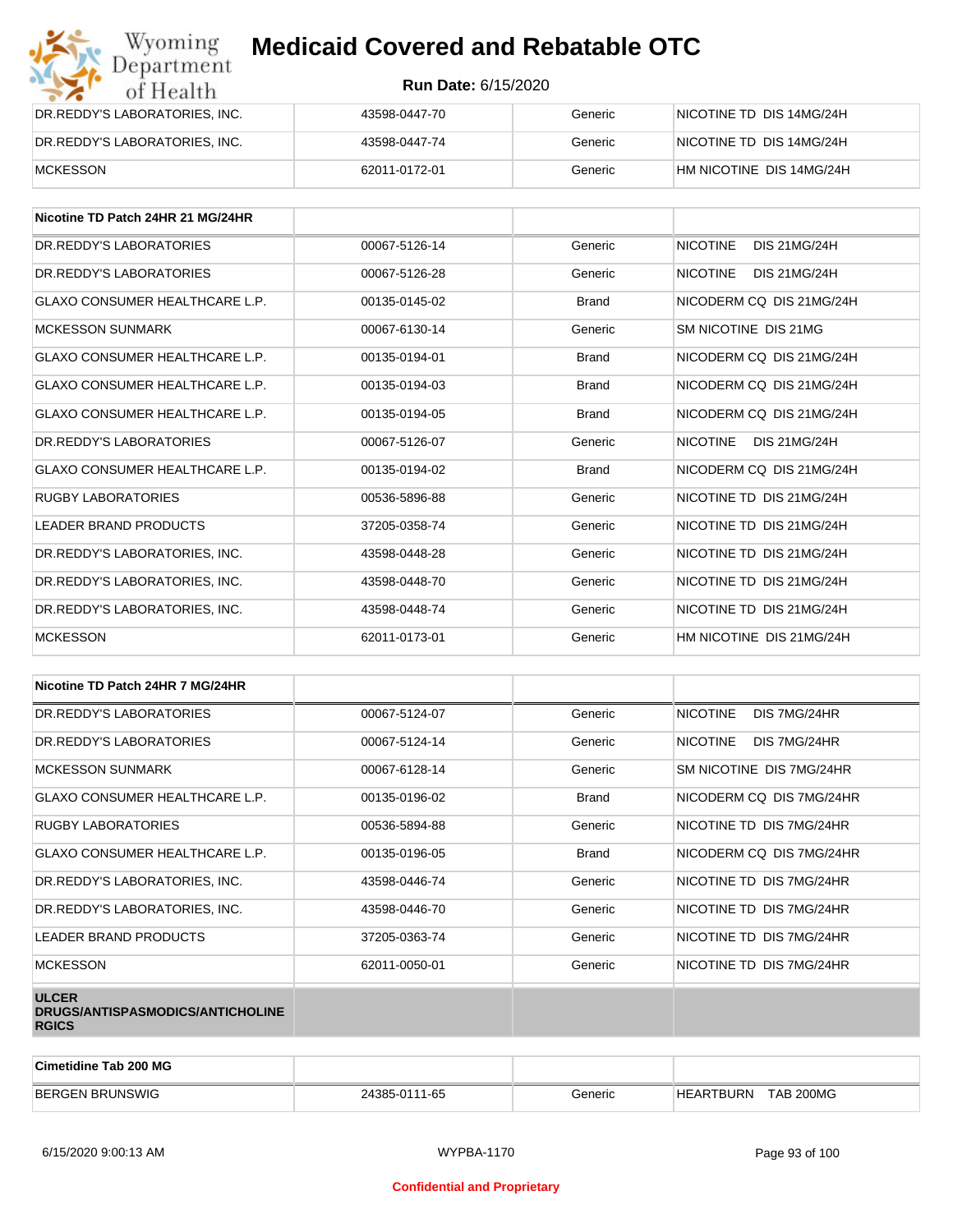

| ______<br><b>TOPCO</b>   | 36800-0022-39 | Beneric | TAB RELIEF<br><b>HEARTBURN</b> |
|--------------------------|---------------|---------|--------------------------------|
| <b>IMCKESSON SUNMARK</b> | 49348-0246-44 | Generic | <b>SM ACID REDU TAB 200MG</b>  |

| <b>Famotidine Tab 10 MG</b>  |               |         |                         |
|------------------------------|---------------|---------|-------------------------|
| PERRIGO PHARMACEUTICALS      | 00113-0141-65 | Generic | ACID REDUCER TAB 10MG   |
| TEVA PHARMACEUTICALS USA     | 00093-2748-65 | Generic | FAMOTIDINE TAB 10MG     |
| TEVA PHARMACEUTICALS USA     | 00093-2748-92 | Generic | FAMOTIDINE TAB 10MG     |
| TEVA PHARMACEUTICALS USA     | 00093-2748-94 | Generic | FAMOTIDINE TAB 10MG     |
| <b>MAJOR PHARMACEUTICALS</b> | 00904-5529-87 | Generic | HEARTBURN<br>TAB RELIEF |
| <b>SELECT BRAND</b>          | 15127-0370-30 | Generic | ACID REDUCER TAB 10MG   |
| <b>MAJOR PHARMACEUTICALS</b> | 00904-5529-52 | Generic | HEARTBURN TAB RELIEF    |
| <b>TOPCO</b>                 | 36800-0141-65 | Generic | ACID REDUCER TAB 10MG   |
| <b>LEADER BRAND PRODUCTS</b> | 37205-0614-65 | Generic | ACID REDUCER TAB 10MG   |
| <b>MCKESSON SUNMARK</b>      | 49348-0442-13 | Generic | ACID REDUCER TAB 10MG   |
| <b>BERGEN BRUNSWIG</b>       | 24385-0255-72 | Generic | ACID REDUCER TAB 10MG   |
| <b>TOPCO</b>                 | 36800-0141-72 | Generic | ACID REDUCER TAB 10MG   |
| <b>MCKESSON</b>              | 62011-0142-01 | Generic | FAMOTIDINE TAB 10MG     |
| CHAIN DRUG MARKETING ASSOC   | 63868-0714-30 | Generic | ACID CONTROL TAB 10MG   |

| <b>Famotidine Tab 20 MG</b>  |               |         |                           |
|------------------------------|---------------|---------|---------------------------|
| PERRIGO PHARMACEUTICALS      | 00113-0194-02 | Generic | ACID REDUCER TAB 20MG     |
| <b>MAJOR PHARMACEUTICALS</b> | 00904-5780-17 | Generic | HEARTBURN TAB 20MG        |
| <b>BERGEN BRUNSWIG</b>       | 24385-0385-63 | Generic | ACID REDUCER TAB 20MG     |
| <b>MAJOR PHARMACEUTICALS</b> | 00904-5780-51 | Generic | <b>HEARTBURN TAB 20MG</b> |
| <b>TOPCO</b>                 | 36800-0194-71 | Generic | ACID REDUCER TAB 20MG     |
| <b>TOPCO</b>                 | 36800-0194-02 | Generic | ACID REDUCER TAB 20MG     |
| <b>BERGEN BRUNSWIG</b>       | 24385-0385-71 | Generic | ACID REDUCER TAB 20MG     |
| <b>MCKESSON SUNMARK</b>      | 49348-0817-09 | Generic | ACID REDUCER TAB 20MG     |
| <b>BERGEN BRUNSWIG</b>       | 24385-0385-51 | Generic | ACID REDUCER TAB 20MG     |
| <b>TOPCO</b>                 | 36800-0194-51 | Generic | ACID REDUCER TAB 20MG     |
| <b>LEADER BRAND PRODUCTS</b> | 37205-0861-63 | Generic | ACID REDUCER TAB 20MG     |
| <b>MCKESSON SUNMARK</b>      | 49348-0817-05 | Generic | ACID REDUCER TAB 20MG     |
| AMERISOURCE BERGEN DRUGS     | 46122-0168-78 | Generic | ACID REDUCER TAB 20MG     |
| <b>MCKESSON</b>              | 62011-0143-01 | Generic | FAMOTIDINE TAB 20MG       |
| CHAIN DRUG MARKETING ASSOC   | 63868-0486-25 | Generic | ACID CONTROL TAB 20MG     |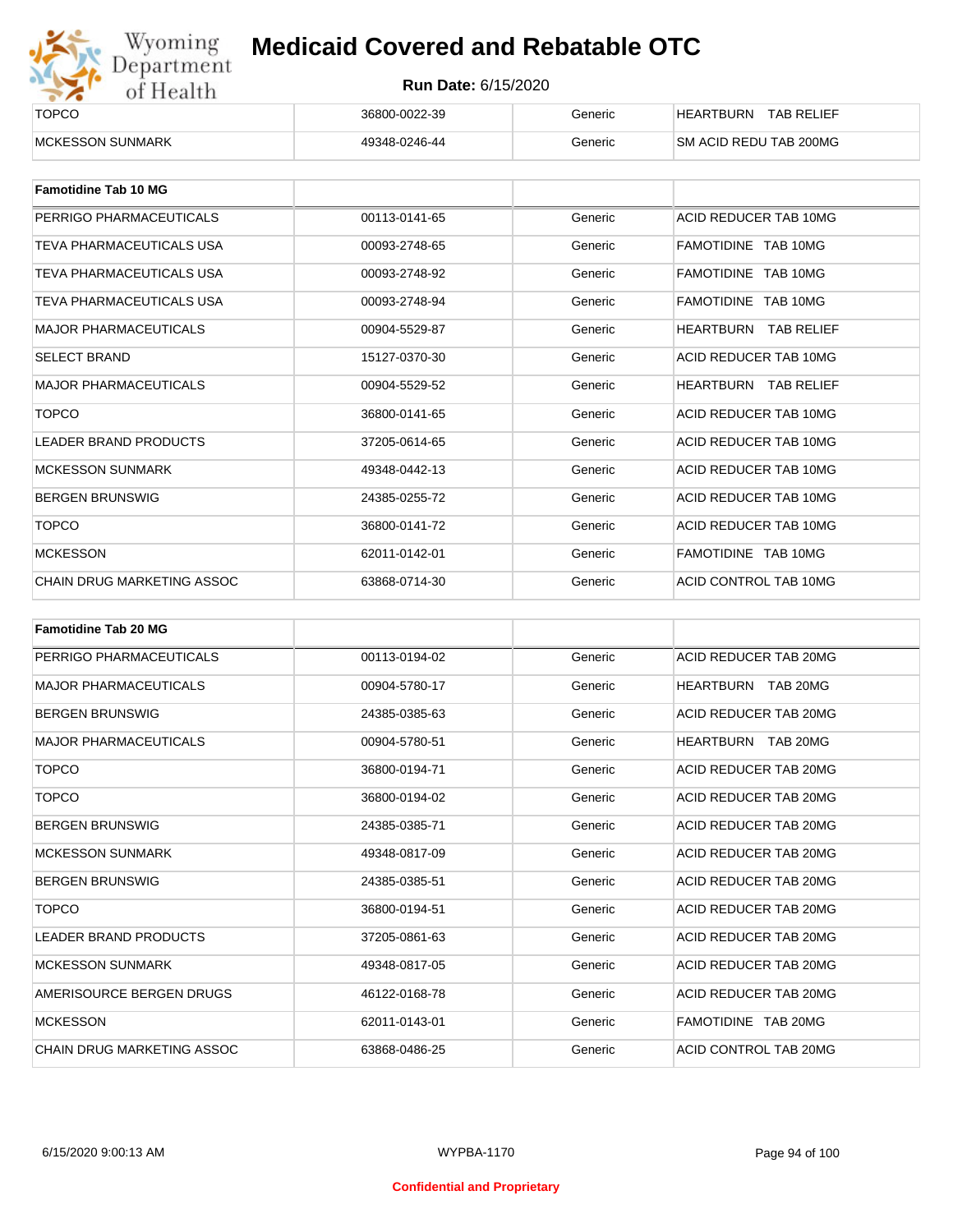

| Famotidine-Ca Carbonate-Mag Hydroxide<br><b>Chew Tab 10-800-165 MG</b> |               |         |                                 |
|------------------------------------------------------------------------|---------------|---------|---------------------------------|
| PERRIGO PHARMACEUTICALS                                                | 00113-0321-63 | Generic | DUAL ACTION CHW COMPLETE        |
| <b>BERGEN BRUNSWIG</b>                                                 | 24385-0201-63 | Generic | DUAL ACTION CHW COMPLETE        |
| <b>TOPCO</b>                                                           | 36800-0321-71 | Generic | DUAL ACTION CHW COMPLETE        |
| <b>LEADER BRAND PRODUCTS</b>                                           | 37205-0680-63 | Generic | ACID REDUCER CHW COMPLETE       |
| <b>TOPCO</b>                                                           | 36800-0546-71 | Generic | DUAL ACTION CHW COMPLETE        |
| <b>MCKESSON SUNMARK</b>                                                | 49348-0403-05 | Generic | SM COMPLETE CHW DUAL ACT        |
| <b>BERGEN BRUNSWIG</b>                                                 | 24385-0202-63 | Generic | DUAL ACTION CHW COMPLETE        |
| <b>TOPCO</b>                                                           | 36800-0321-63 | Generic | DUAL ACTION CHW COMPLETE        |
| <b>TOPCO</b>                                                           | 36800-0546-63 | Generic | DUAL ACTION CHW COMPLETE        |
| <b>MCKESSON</b>                                                        | 62011-0182-01 | Generic | <b>COMPLETE</b><br>CHW DUAL ACT |

| Lansoprazole Cap Delayed Release 15 MG |               |              |                              |
|----------------------------------------|---------------|--------------|------------------------------|
| <b>GLAXO CONSUMER HEALTHCARE L.P.</b>  | 00067-6286-42 | <b>Brand</b> | PREVACID 24H CAP 15MG DR     |
| <b>GLAXO CONSUMER HEALTHCARE L.P.</b>  | 00067-6286-28 | <b>Brand</b> | PREVACID 24H CAP 15MG DR     |
| <b>RUGBY LABORATORIES</b>              | 00536-1034-13 | Generic      | <b>HEARTBURN TR CAP 15MG</b> |
| <b>RUGBY LABORATORIES</b>              | 00536-1034-71 | Generic      | <b>HEARTBURN TR CAP 15MG</b> |
| <b>RUGBY LABORATORIES</b>              | 00536-1034-88 | Generic      | <b>HEARTBURN TR CAP 15MG</b> |
| GLAXO CONSUMER HEALTHCARE L.P.         | 00067-6286-14 | <b>Brand</b> | PREVACID 24H CAP 15MG DR     |
| PERRIGO PHARMACEUTICALS                | 45802-0245-01 | Generic      | LANSOPRAZOLE CAP 15MG DR     |
| PERRIGO PHARMACEUTICALS                | 45802-0245-03 | Generic      | LANSOPRAZOLE CAP 15MG DR     |
| AMERISOURCE BERGEN DRUGS               | 46122-0107-03 | Generic      | LANSOPRAZOLE CAP 15MG DR     |
| AMERISOURCE BERGEN DRUGS               | 46122-0107-04 | Generic      | LANSOPRAZOLE CAP 15MG DR     |
| AMERISOURCE BERGEN DRUGS               | 46122-0107-74 | Generic      | LANSOPRAZOLE CAP 15MG DR     |
| <b>MCKESSON SUNMARK</b>                | 49348-0301-61 | Generic      | LANSOPRAZOLE CAP 15MG DR     |
| <b>LEADER BRAND PRODUCTS</b>           | 37205-0661-74 | Generic      | LANSOPRAZOLE CAP 15MG DR     |
| PERRIGO PHARMACEUTICALS                | 45802-0245-02 | Generic      | LANSOPRAZOLE CAP 15MG DR     |
| <b>MCKESSON SUNMARK</b>                | 49348-0301-46 | Generic      | LANSOPRAZOLE CAP 15MG DR     |
| <b>MCKESSON SUNMARK</b>                | 49348-0301-78 | Generic      | LANSOPRAZOLE CAP 15MG DR     |
| <b>MCKESSON</b>                        | 62011-0168-01 | Generic      | LANSOPRAZOLE CAP 15MG DR     |
| <b>MCKESSON</b>                        | 62011-0168-02 | Generic      | LANSOPRAZOLE CAP 15MG DR     |
| <b>MCKESSON</b>                        | 62011-0168-03 | Generic      | LANSOPRAZOLE CAP 15MG DR     |

| Omeprazole Delayed Release Tab 20 MG |               |         |                     |
|--------------------------------------|---------------|---------|---------------------|
| PERRIGO PHARMACEUTICALS              | 00113-0915-30 | Generic | OMEPRAZOLE TAB 20MG |
| PERRIGO PHARMACEUTICALS              | 00113-0915-55 | Generic | OMEPRAZOLE TAB 20MG |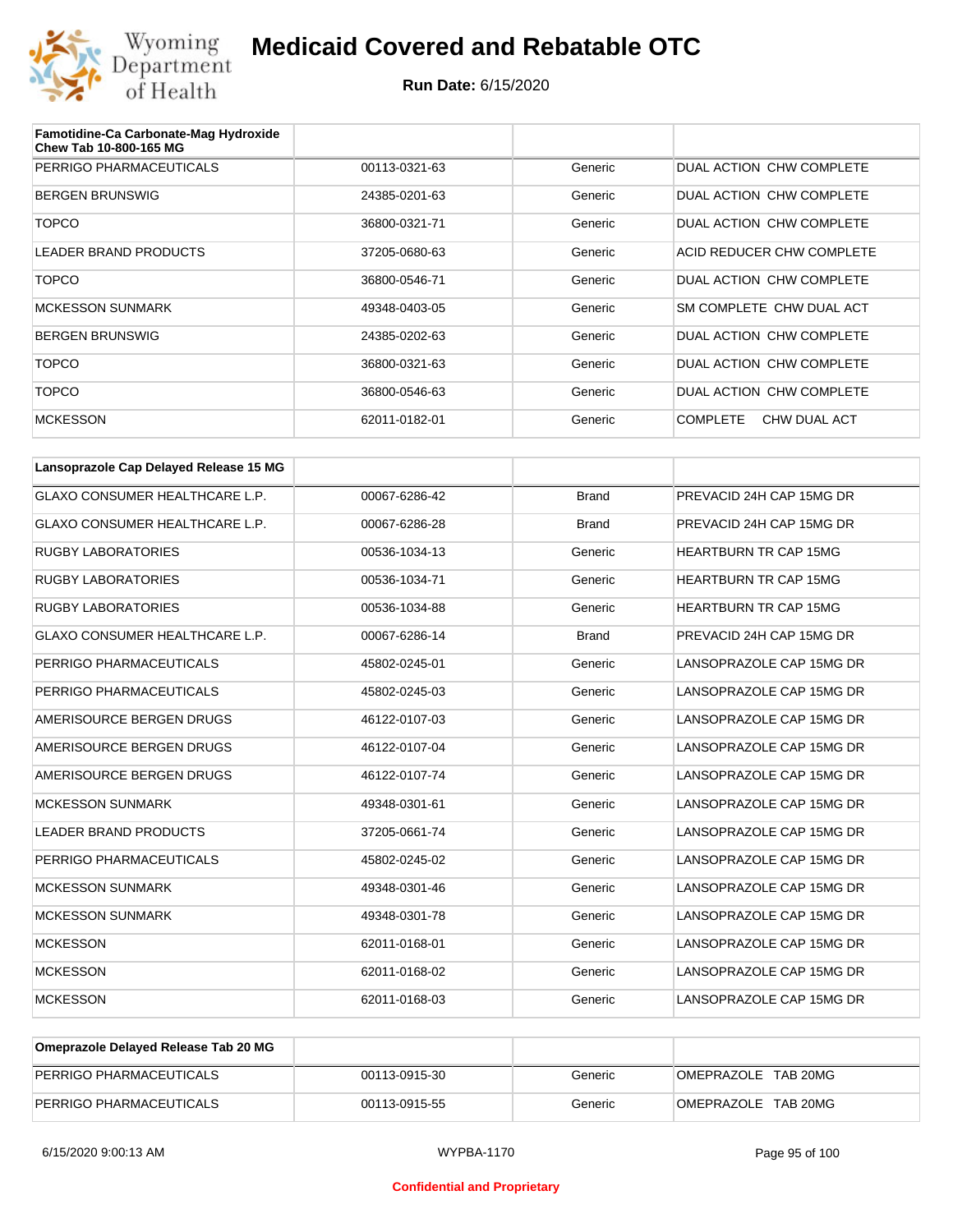

| Wyoming                                               | <b>Medicaid Covered and Rebatable OTC</b> |         |                     |  |  |  |
|-------------------------------------------------------|-------------------------------------------|---------|---------------------|--|--|--|
| Department<br><b>Run Date: 6/15/2020</b><br>of Health |                                           |         |                     |  |  |  |
| PERRIGO PHARMACEUTICALS                               | 00113-0915-74                             | Generic | OMEPRAZOLE TAB 20MG |  |  |  |
| <b>MAJOR PHARMACEUTICALS</b>                          | 00904-5834-41                             | Generic | OMEPRAZOLE TAB 20MG |  |  |  |
| <b>MAJOR PHARMACEUTICALS</b>                          | 00904-5834-42                             | Generic | OMEPRAZOLE TAB 20MG |  |  |  |
| <b>MAJOR PHARMACEUTICALS</b>                          | 00904-5834-71                             | Generic | OMEPRAZOLE TAB 20MG |  |  |  |
| <b>TOPCO</b>                                          | 36800-0915-30                             | Generic | OMEPRAZOLE TAB 20MG |  |  |  |
| <b>TOPCO</b>                                          | 36800-0915-74                             | Generic | OMEPRAZOLE TAB 20MG |  |  |  |
| LEADER BRAND PRODUCTS                                 | 37205-0837-66                             | Generic | OMEPRAZOLE TAB 20MG |  |  |  |
| <b>TOPCO</b>                                          | 36800-0915-01                             | Generic | OMEPRAZOLE TAB 20MG |  |  |  |
| <b>PERRIGO</b>                                        | 45802-0888-55                             | Generic | OMEPRAZOLE TAB 20MG |  |  |  |
| AMERISOURCE BERGEN DRUGS                              | 46122-0029-04                             | Generic | OMEPRAZOLE TAB 20MG |  |  |  |
| <b>LEADER BRAND PRODUCTS</b>                          | 37205-0837-06                             | Generic | OMEPRAZOLE TAB 20MG |  |  |  |
| LEADER BRAND PRODUCTS                                 | 37205-0837-15                             | Generic | OMEPRAZOLE TAB 20MG |  |  |  |
| <b>MCKESSON SUNMARK</b>                               | 49348-0846-46                             | Generic | OMEPRAZOLE TAB 20MG |  |  |  |
| <b>MCKESSON SUNMARK</b>                               | 49348-0846-61                             | Generic | OMEPRAZOLE TAB 20MG |  |  |  |
| AMERISOURCE BERGEN DRUGS                              | 46122-0029-99                             | Generic | OMEPRAZOLE TAB 20MG |  |  |  |
| <b>TOPCO</b>                                          | 36800-0915-55                             | Generic | OMEPRAZOLE TAB 20MG |  |  |  |
| <b>LEADER BRAND PRODUCTS</b>                          | 37205-0837-74                             | Generic | OMEPRAZOLE TAB 20MG |  |  |  |
| <b>MCKESSON SUNMARK</b>                               | 49348-0846-78                             | Generic | OMEPRAZOLE TAB 20MG |  |  |  |
| <b>PERRIGO</b>                                        | 45802-0888-30                             | Generic | OMEPRAZOLE TAB 20MG |  |  |  |
| AMERISOURCE BERGEN DRUGS                              | 46122-0029-03                             | Generic | OMEPRAZOLE TAB 20MG |  |  |  |
| AMERISOURCE BERGEN DRUGS                              | 46122-0029-74                             | Generic | OMEPRAZOLE TAB 20MG |  |  |  |
| <b>MCKESSON</b>                                       | 62011-0157-02                             | Generic | OMEPRAZOLE TAB 20MG |  |  |  |
| <b>MCKESSON</b>                                       | 62011-0157-01                             | Generic | OMEPRAZOLE TAB 20MG |  |  |  |
| <b>MCKESSON</b>                                       | 62011-0157-03                             | Generic | OMEPRAZOLE TAB 20MG |  |  |  |

| Omeprazole Magnesium Cap DR 20.6 MG<br>$(20 \text{ MG Base}$ Equiv) |               |         |                         |
|---------------------------------------------------------------------|---------------|---------|-------------------------|
| CHAIN DRUG MARKETING ASSOC                                          | 63868-0177-42 | Generic | OMEPRAZOLE CAP 20.6MGDR |

| <b>Ranitidine HCI Tab 150 MG</b> |               |              |                                   |
|----------------------------------|---------------|--------------|-----------------------------------|
| <b>PERRIGO</b>                   | 00113-0852-71 | Generic      | ACID REDUCER TAB 150MG            |
| CHATTEM INC                      | 00597-0120-50 | <b>Brand</b> | <b>TAB 150MG</b><br>ZANTAC        |
| CHATTEM INC                      | 00597-0120-68 | <b>Brand</b> | <b>ZANTAC</b><br><b>TAB 150MG</b> |
| CHATTEM INC                      | 00597-0121-24 | <b>Brand</b> | ZANTAC<br><b>TAB 150MG</b>        |
| <b>CHATTEM INC</b>               | 00597-0121-50 | <b>Brand</b> | ZANTAC<br><b>TAB 150MG</b>        |
| <b>PERRIGO</b>                   | 00113-0852-02 | Generic      | ACID REDUCER TAB 150MG            |
| CHATTEM INC                      | 00597-0120-24 | <b>Brand</b> | <b>ZANTAC</b><br><b>TAB 150MG</b> |
| CHATTEM INC                      | 00597-0121-68 | <b>Brand</b> | ZANTAC<br><b>TAB 150MG</b>        |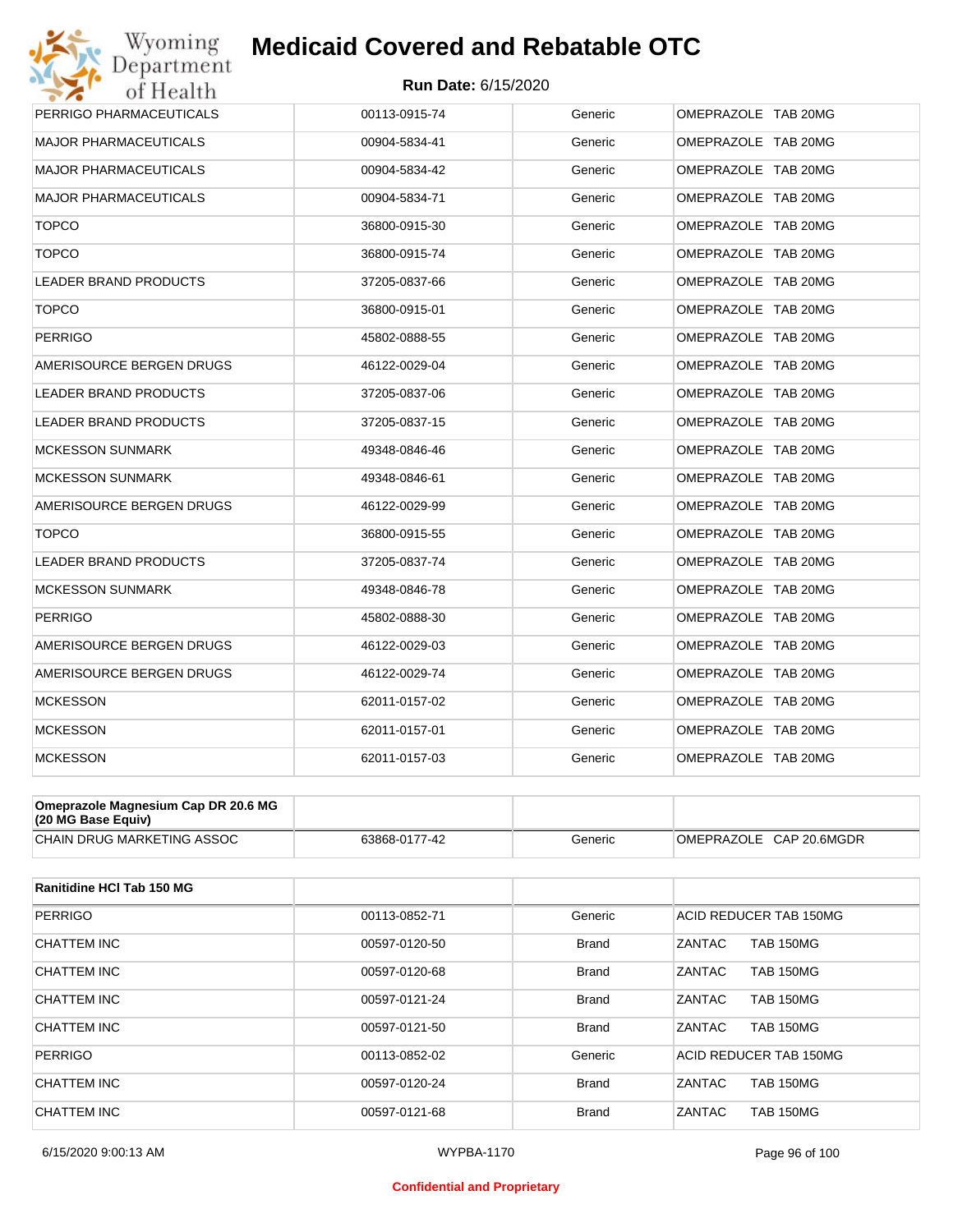| CHATTEM INC                  | 00597-0121-95 | <b>Brand</b> | ZANTAC<br><b>TAB 150MG</b>    |
|------------------------------|---------------|--------------|-------------------------------|
| <b>MAJOR PHARMACEUTICALS</b> | 00904-6350-24 | Generic      | RANITIDINE TAB 150MG          |
| <b>MAJOR PHARMACEUTICALS</b> | 00904-6350-51 | Generic      | RANITIDINE TAB 150MG          |
| CHATTEM INC                  | 00597-0121-90 | <b>Brand</b> | <b>TAB 150MG</b><br>ZANTAC    |
| <b>TOPCO</b>                 | 36800-0047-02 | Generic      | <b>TAB 150MG</b><br>HEARTBURN |
| <b>BERGEN BRUNSWIG</b>       | 24385-0268-62 | Generic      | ACID CONTROL TAB 150MG        |
| <b>BERGEN BRUNSWIG</b>       | 24385-0268-71 | Generic      | ACID CONTROL TAB 150MG        |
| AMERISOURCE BERGEN DRUGS     | 46122-0224-62 | Generic      | ACID CONTROL TAB 150MG        |
| AMERISOURCE BERGEN DRUGS     | 46122-0041-62 | Generic      | ACID CONTROL TAB 150MG        |
| AMERISOURCE BERGEN DRUGS     | 46122-0041-71 | Generic      | ACID CONTROL TAB 150MG        |
| <b>TOPCO</b>                 | 36800-0047-71 | Generic      | HEARTBURN<br><b>TAB 150MG</b> |
| <b>OHM LABS</b>              | 51660-0351-60 | Generic      | ACID REDUCER TAB 150MG        |
| <b>MCKESSON SUNMARK</b>      | 49348-0026-54 | Generic      | ACID REDUCER TAB 150MG        |
| <b>MCKESSON</b>              | 62011-0227-01 | Generic      | ACID REDUCER TAB 150MG        |

| <b>Ranitidine HCI Tab 75 MG</b> |               |              |                              |
|---------------------------------|---------------|--------------|------------------------------|
| <b>CHATTEM INC</b>              | 00597-0122-27 | <b>Brand</b> | TAB 75MG<br>ZANTAC           |
| <b>CHATTEM INC</b>              | 00597-0122-37 | <b>Brand</b> | TAB 75MG<br>ZANTAC           |
| <b>CHATTEM INC</b>              | 00597-0122-54 | <b>Brand</b> | ZANTAC<br>TAB 75MG           |
| <b>CHATTEM INC</b>              | 00597-0122-81 | <b>Brand</b> | ZANTAC<br>TAB 75MG           |
| <b>MAJOR PHARMACEUTICALS</b>    | 00904-6349-52 | Generic      | RANITIDINE TAB 75MG          |
| <b>CHATTEM INC</b>              | 00597-0122-13 | <b>Brand</b> | ZANTAC<br>TAB 75MG           |
| <b>MAJOR PHARMACEUTICALS</b>    | 00904-6349-46 | Generic      | RANITIDINE TAB 75MG          |
| <b>TOPCO</b>                    | 36800-0271-39 | Generic      | <b>HEARTBRN REL TAB 75MG</b> |
| <b>TOPCO</b>                    | 36800-0271-72 | Generic      | <b>HEARTBRN REL TAB 75MG</b> |
| AMERISOURCE BERGEN DRUGS        | 46122-0223-65 | Generic      | ACID REDUCER TAB 75MG        |
| <b>MCKESSON SUNMARK</b>         | 49348-0473-12 | Generic      | ACID REDUCER TAB 75MG        |
| <b>MCKESSON SUNMARK</b>         | 49348-0473-44 | Generic      | ACID REDUCER TAB 75MG        |
| AMERISOURCE BERGEN DRUGS        | 46122-0223-72 | Generic      | ACID REDUCER TAB 75MG        |
| <b>OHM LABS</b>                 | 51660-0352-30 | Generic      | ACID REDUCER TAB 75MG        |
| <b>MCKESSON</b>                 | 62011-0225-01 | Generic      | ACID REDUCER TAB 75MG        |
| <b>MCKESSON</b>                 | 62011-0225-02 | Generic      | ACID REDUCER TAB 75MG        |
| <b>MCKESSON</b>                 | 62011-0144-01 | Generic      | ACID REDUCER TAB 75MG        |
| <b>MCKESSON</b>                 | 62011-0144-02 | Generic      | ACID REDUCER TAB 75MG        |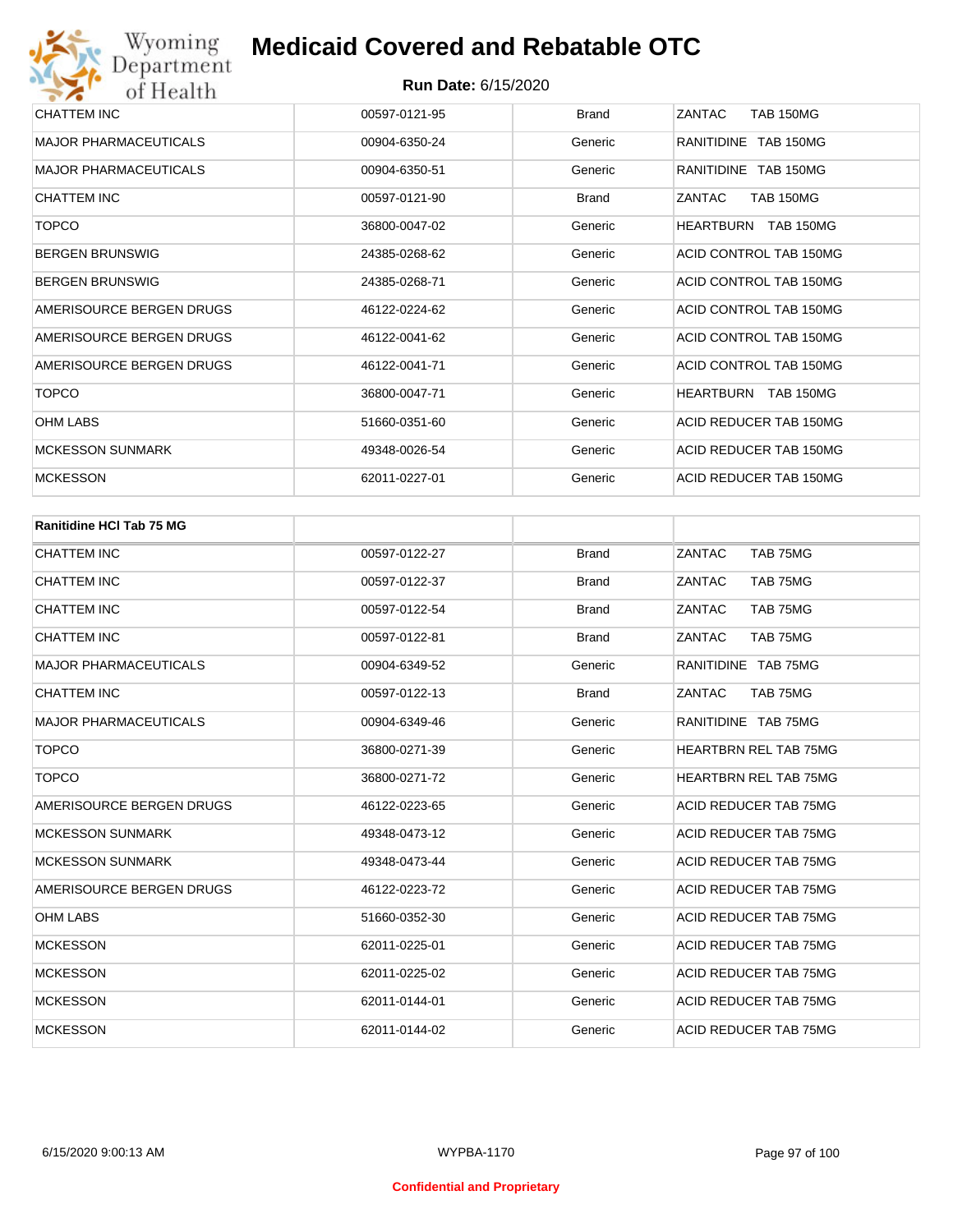**Run Date:** 6/15/2020

Wyoming<br>Department<br>of Health **VAGINAL AND RELATED PRODUCTS**

| <b>Clotrimazole Vaginal Cream 1%</b> |               |         |                                |
|--------------------------------------|---------------|---------|--------------------------------|
| ACTAVIS MID ATLANTIC                 | 00472-0220-41 | Generic | <b>CLOTRIMAZOLE CRE 1%</b>     |
|                                      |               |         |                                |
| ACTAVIS MID ATLANTIC                 | 00472-0220-63 | Generic | <b>CLOTRIMAZOLE CRE 1%</b>     |
| <b>MCKESSON SUNMARK</b>              | 49348-0793-76 | Generic | <b>CLOTRIMAZOLE CRE 1% VAG</b> |
| <b>TARO</b>                          | 51672-2003-06 | Generic | <b>CLOTRIMAZOLE CRE 1% VAG</b> |

| <b>Clotrimazole Vaginal Cream 2%</b> |               |         |                               |
|--------------------------------------|---------------|---------|-------------------------------|
| BERGEN BRUNSWIG                      | 24385-0110-09 | Generic | <b>CLOTRIMAZOLE CRE 3 DAY</b> |
| IMCKESSON SUNMARK                    | 49348-0379-54 | Generic | 3 DAY VAGINL CRE 2%           |
| <b>TARO</b>                          | 51672-2062-00 | Generic | 3 DAY VAGINL CRE 2%           |

| Miconazole Nitrate Vaginal App 200 MG &<br>2% Cream 9 GM Kit |               |         |                           |
|--------------------------------------------------------------|---------------|---------|---------------------------|
| MCKESSON SUNMARK                                             | 49348-0645-73 | Generic | MICONAZOLE 3 KIT COMBINAT |
| AMERISOURCE BERGEN DRUGS                                     | 46122-0144-04 | Generic | MICONAZOLE 3 KIT COMBO PK |
| <b>TOPCO</b>                                                 | 36800-0982-00 | Generic | MICONAZOLE 3 KIT COMBINAT |

| Miconazole Nitrate Vaginal Cream 2% |               |         |                           |
|-------------------------------------|---------------|---------|---------------------------|
| <b>GEISS DESTIN &amp; DUNN</b>      | 00113-0214-29 | Generic | MICONAZOLE 7 CRE TUBE/KIT |
| <b>GEISS DESTIN &amp; DUNN</b>      | 00113-0825-29 | Generic | MICONAZOLE 7 CRE 2%       |
| ACTAVIS MID ATLANTIC                | 00472-0730-41 | Generic | MICONAZOLE CRE 2%         |
| COSETTE PHARMACEUTICALS             | 00713-0252-37 | Generic | MICONAZOLE CRE 2%         |
| ACTAVIS MID ATLANTIC                | 00472-0730-63 | Generic | MICONAZOLE CRE 2%         |
| <b>MAJOR PHARMACEUTICALS</b>        | 00904-7734-45 | Generic | MICONAZOLE 7 CRE 2%       |
| <b>MAJOR PHARMACEUTICALS</b>        | 00904-7734-57 | Generic | MICONAZOLE 7 CRE 2%       |
| <b>TOPCO</b>                        | 36800-0825-29 | Generic | MICONAZOLE 7 CRE 2%       |
| <b>BERGEN BRUNSWIG</b>              | 24385-0590-29 | Generic | MICONAZOLE 7 CRE 2%       |
| <b>MCKESSON SUNMARK</b>             | 49348-0530-77 | Generic | MICONAZOLE 7 CRE 2%       |
| <b>TARO</b>                         | 51672-2035-06 | Generic | MICONAZOLE CRE 2%         |
| <b>MCKESSON SUNMARK</b>             | 49348-0872-77 | Generic | MICONAZOLE 7 CRE 2%       |

| Miconazole Nitrate Vaginal Cream 4% (200<br>MG/5GM) |               |         |                            |
|-----------------------------------------------------|---------------|---------|----------------------------|
| CHAIN DRUG MARKETING ASSOC                          | 63868-0197-25 | Generic | <b>3 DAY VAGNAL CRE 4%</b> |

| Miconazole Nitrate Vaginal Supp 1200 MG<br>8. 2% Cream Kit |               |         |                          |
|------------------------------------------------------------|---------------|---------|--------------------------|
| LEADER BRAND PRODUCTS                                      | 37205-0640-03 | Generic | MICONAZOLE 1 KIT 1200-2% |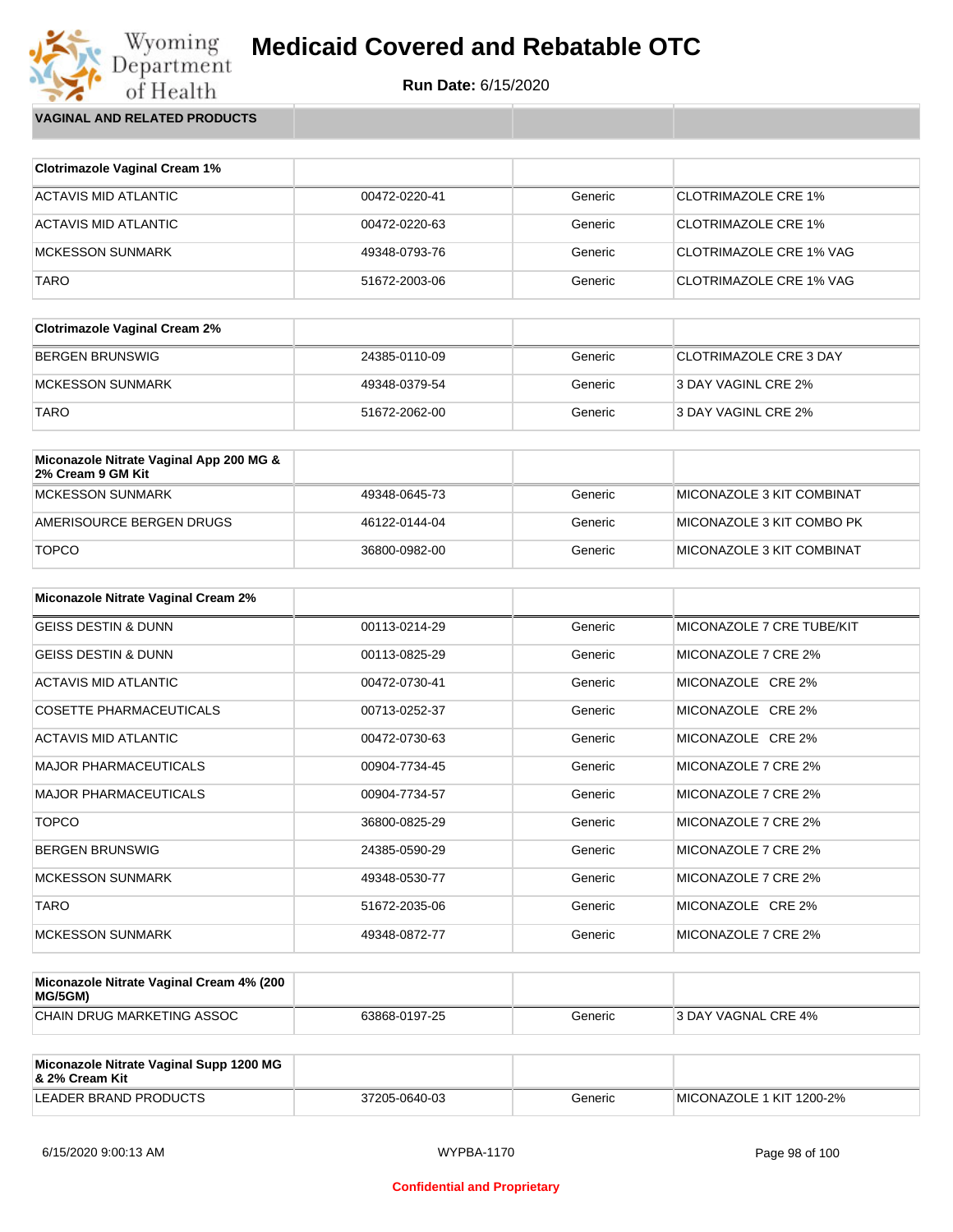| Wyoming<br><b>Medicaid Covered and Rebatable OTC</b><br>Department |                            |         |                         |  |
|--------------------------------------------------------------------|----------------------------|---------|-------------------------|--|
| of Health                                                          | <b>Run Date: 6/15/2020</b> |         |                         |  |
| AMERISOURCE BERGEN DRUGS                                           | 46122-0027-02              | Generic | <b>MICONAZOLE 1 KIT</b> |  |
| <b>TOPCO</b>                                                       | 36800-0737-45              | Generic | MICONAZOLE 1 KIT        |  |

| Miconazole Nitrate Vaginal Supp 200 MG &<br>2% Cream 9 GM Kit |               |         |                           |
|---------------------------------------------------------------|---------------|---------|---------------------------|
| GLAXO CONSUMER HEALTHCARE L.P.                                | 00067-2091-03 | Generic | VAGISTAT-3 KIT COMBO PK   |
| GEISS DESTIN & DUNN                                           | 00113-0081-00 | Generic | MICONAZOLE 3 KIT COMBO PK |
| MAJOR PHARMACEUTICALS                                         | 00904-5415-01 | Generic | MICONAZOLE 3 KIT COMBO PK |
| BERGEN BRUNSWIG                                               | 24385-0606-02 | Generic | MICONAZOLE 3 KIT COMBO PK |
| <b>TOPCO</b>                                                  | 36800-0081-00 | Generic | MICONAZOLE 3 KIT COMBO PK |
| <b>MCKESSON SUNMARK</b>                                       | 49348-0355-43 | Generic | MICONAZOLE 3 KIT COMBO PK |

| Miconazole Nitrate Vaginal Suppos 100 MG |               |         |                        |
|------------------------------------------|---------------|---------|------------------------|
| ACTAVIS MID ATLANTIC                     | 00472-1736-07 | Generic | MICONAZOLE 7 SUP 100MG |
| COSETTE PHARMACEUTICALS                  | 00713-0197-57 | Generic | MICONAZOLE SUP 100MG   |
| IMCKESSON SUNMARK                        | 49348-0833-61 | Generic | SM MICON 7 SUP 100MG   |

| Nonoxynol-9 Film 28% |               |       |                                 |
|----------------------|---------------|-------|---------------------------------|
| <b>APOTHECUS</b>     | 52925-0112-01 | Brand | <b>VCF VAGINAL MIS CONTRACP</b> |
| <b>APOTHECUS</b>     | 52925-0112-03 | Brand | VCF VAGINAL MIS CONTRACP        |
| <b>APOTHECUS</b>     | 52925-0112-02 | Brand | <b>VCF VAGINAL MIS CONTRACP</b> |

| Nonoxynol-9 Foam 12.5% |               |              |                               |
|------------------------|---------------|--------------|-------------------------------|
| <b>APOTHECUS</b>       | 52925-0312-14 | <b>Brand</b> | . AER CONTRACP<br>VCF VAGINAL |

| Nonoxynol-9 Gel 2% |               |       |                            |
|--------------------|---------------|-------|----------------------------|
| <b>MILEX</b>       | 00396-4010-00 | Brand | <b>GEL 2%</b><br>SHUR-SEAL |

| Nonoxynol-9 Gel 3%              |               |       |                           |  |
|---------------------------------|---------------|-------|---------------------------|--|
| <b>CALDWELL CONSUMER HEALTH</b> | 34362-0302-13 | Brand | <b>GYNOL II</b><br>GEL 3% |  |

| Nonoxynol-9 Gel 4%              |               |              |                      |
|---------------------------------|---------------|--------------|----------------------|
| <b>REVIVE PERSONAL PRODUCTS</b> | 34362-0300-10 | <b>Brand</b> | GEL 4%<br>CONCEPTROL |

| Nonoxynol-9 Vaginal Sponge 1000 MG |               |       |                  |
|------------------------------------|---------------|-------|------------------|
| MAYER LABORATORIES                 | 16169-0404-03 | Brand | TODAY SPONGE MIS |

| Nonoxynol-9 Vaginal Suppos 100 MG |               |              |        |           |
|-----------------------------------|---------------|--------------|--------|-----------|
| <b>BLAIREX LABS</b>               | 50486-0221-12 | <b>Brand</b> | ENCARE | SUP 100MG |